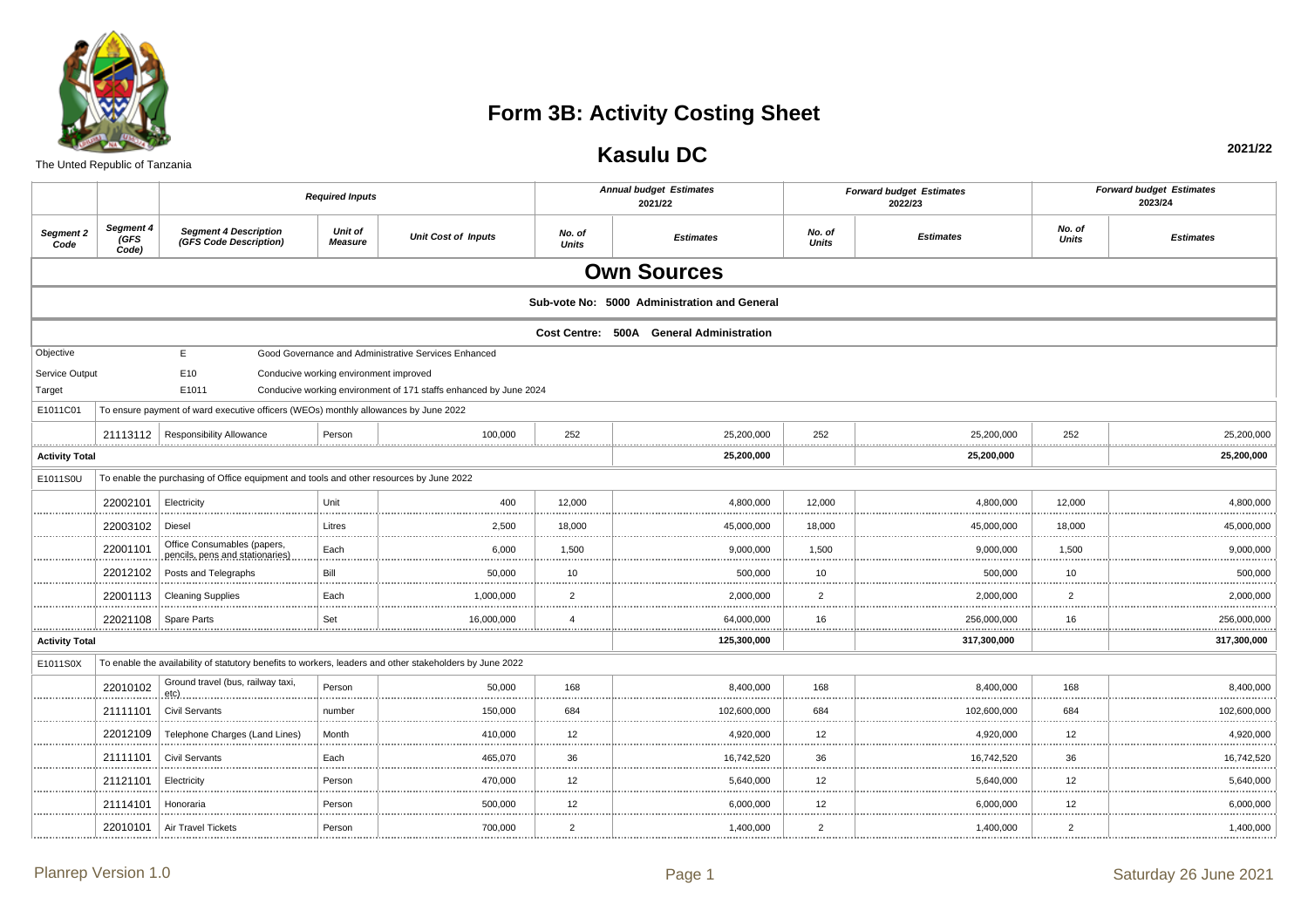|                                  |                            |                                                                                           | <b>Required Inputs</b>                 |                                                                   |                        | <b>Annual budget Estimates</b><br>2021/22 |                         | <b>Forward budget Estimates</b><br>2022/23 |                        | <b>Forward budget Estimates</b><br>2023/24 |
|----------------------------------|----------------------------|-------------------------------------------------------------------------------------------|----------------------------------------|-------------------------------------------------------------------|------------------------|-------------------------------------------|-------------------------|--------------------------------------------|------------------------|--------------------------------------------|
| Segment 2<br>Code                | Segment 4<br>(GFS<br>Code) | <b>Segment 4 Description</b><br>(GFS Code Description)                                    | Unit of<br><b>Measure</b>              | <b>Unit Cost of Inputs</b>                                        | No. of<br><b>Units</b> | <b>Estimates</b>                          | No. of<br>Units         | <b>Estimates</b>                           | No. of<br><b>Units</b> | <b>Estimates</b>                           |
|                                  | 21113115                   | Subsistance Allowance                                                                     | Person                                 | 1,000,000                                                         | 20                     | 20,000,000                                | 20                      | 20,000,000                                 | 20                     | 20,000,000                                 |
|                                  | 22032111                   | <b>Burial Expenses</b>                                                                    | Person                                 | 1,500,000                                                         | $\overline{2}$<br>.    | 3,000,000                                 | $\overline{2}$          | 3,000,000<br>.                             | $\overline{2}$         | 3,000,000                                  |
|                                  | 21121107                   | Furniture                                                                                 | .<br>Person                            | 6,000,000                                                         | $\overline{2}$         | 12,000,000                                | $\overline{2}$          | 12,000,000                                 | <br>$\overline{2}$     | 12,000,000                                 |
| .<br><b>Activity Total</b>       | <u>.</u>                   |                                                                                           |                                        |                                                                   |                        | .<br>180,702,520                          |                         | <u></u><br>180,702,520                     |                        | <br>180,702,520                            |
| E1011S0Z                         |                            | To enable the facilitation of Exhibitions, Festivals and national ceremonies by June 2022 |                                        |                                                                   |                        |                                           |                         |                                            |                        |                                            |
|                                  | 22014101                   | Exhibition, Festivals and<br>Celebrations                                                 | Annually                               | 500,000                                                           | $\overline{7}$         | 3,500,000                                 | $\overline{7}$          | 3,500,000                                  | $\overline{7}$         | 3,500,000                                  |
|                                  |                            | 28221113   ALAT Contribution                                                              | Annually                               | 10,000,000                                                        | $\overline{1}$         | 10,000,000                                | $\overline{1}$          | 10,000,000                                 | $\mathbf{1}$           | 10,000,000                                 |
| <br><b>Activity Total</b>        |                            |                                                                                           |                                        |                                                                   |                        | 13,500,000                                |                         | <br>13,500,000                             |                        | <br>13,500,000                             |
| E1011S11                         |                            | To enable Payment of council debts by June 2022                                           |                                        |                                                                   |                        |                                           |                         |                                            |                        |                                            |
|                                  | 21113132                   | Staff debts                                                                               | Person                                 | 1,000,000                                                         | 20                     | 20,000,000                                | 20                      | 20,000,000                                 | 20                     | 20,000,000                                 |
|                                  | 24303101                   | Interest on Domestic loans                                                                | Annually                               | 5,000,000                                                         | -1                     | 5,000,000                                 | $\overline{\mathbf{1}}$ | 5,000,000                                  | $\mathbf{1}$           | 5,000,000                                  |
| .                                |                            | 22032122   Suppliers Debts                                                                | Person                                 | 10,701,749                                                        | $\overline{1}$         | 10,701,749                                | $\overline{\mathbf{1}}$ | 10,701,749                                 | 1                      | 10,701,749                                 |
| <b>Activity Total</b>            |                            |                                                                                           | .                                      |                                                                   |                        | <u>.</u><br>35,701,749                    |                         | 35,701,749                                 | ****************       | .<br>35,701,749                            |
| E1011S14                         |                            | To facilitate training of 8 staff on capacity building by June 2022                       |                                        |                                                                   |                        |                                           |                         |                                            |                        |                                            |
|                                  |                            | 22008107   Training Allowances                                                            | Perdiem                                | 1,000,000                                                         | 8                      | 8,000,000                                 | 8                       | 8,000,000                                  | 8                      | 8,000,000                                  |
| <br><b>Activity Total</b>        |                            |                                                                                           |                                        |                                                                   | .                      | .<br>8,000,000                            |                         | <br>8,000,000                              | .                      | .<br>8,000,000                             |
| <b>Cost Center Total</b>         |                            |                                                                                           |                                        |                                                                   |                        | 388,404,269                               |                         | 580,404,269                                |                        | 580,404,269                                |
|                                  |                            |                                                                                           |                                        |                                                                   |                        |                                           |                         |                                            |                        |                                            |
| Objective                        |                            | E.                                                                                        |                                        | Good Governance and Administrative Services Enhanced              |                        | Cost Centre: 500C Civic Expenses          |                         |                                            |                        |                                            |
| Service Output                   |                            | E10                                                                                       | Conducive working environment improved |                                                                   |                        |                                           |                         |                                            |                        |                                            |
| Target                           |                            | E1011                                                                                     |                                        | Conducive working environment of 171 staffs enhanced by June 2024 |                        |                                           |                         |                                            |                        |                                            |
| E1011S0Y                         |                            | To facilitate activities at Executive Director's Office by June 2022                      |                                        |                                                                   |                        |                                           |                         |                                            |                        |                                            |
|                                  |                            | 21113115   Subsistance Allowance                                                          | Person                                 | 120,000                                                           | 300                    | 36,000,000                                | 300                     | 36,000,000                                 | 300                    | 36,000,000                                 |
| <u></u><br><b>Activity Total</b> |                            |                                                                                           |                                        |                                                                   |                        | 36,000,000                                |                         | <br>36,000,000                             |                        | .<br>36,000,000                            |
| E1011S12                         |                            | To Coordinate 4 Audit Committees by June 2022                                             |                                        |                                                                   |                        |                                           |                         |                                            |                        |                                            |
|                                  | 21121103                   | Food and Refreshment                                                                      | Person                                 | 8,500                                                             | 30                     | 255,000                                   | 30                      | 255,000                                    | 30                     | 255,000                                    |
|                                  | 22001101                   | Office Consumables (papers,<br>pencils, pens and stationaries)                            | Set                                    | 20,000                                                            | 10                     | 200,000                                   | 10                      | 200,000                                    | .<br>10                | <br>200,000                                |
| .                                | 21113103                   | Extra-Duty                                                                                | Person                                 | 30.000                                                            | 370                    | ,100,000                                  | 370                     | 11,100,000                                 | .<br>370               | .<br>11,100,000                            |
|                                  |                            | 22010105   Per Diem - Domestic                                                            | Person                                 | 100,000                                                           | 72                     | 7,200,000                                 | 72                      | <br>7,200,000                              | 72                     | .<br>7,200,000                             |
| <b>Activity Total</b>            |                            |                                                                                           |                                        |                                                                   |                        | 18,755,000                                |                         | 18,755,000                                 |                        | 18,755,000                                 |
| E1011S15                         |                            | To Coordinate 2 Intergrity Committees by June 2022                                        |                                        |                                                                   |                        |                                           |                         |                                            |                        |                                            |
|                                  |                            | 21121103   Food and Refreshment                                                           | Person                                 | 8,500                                                             | $\overline{7}$         | 59,500                                    | $\overline{7}$          | 59,500                                     | $\overline{7}$         | 59,500                                     |
|                                  |                            | 22010105   Per Diem - Domestic                                                            | Perdiem                                | 200,000                                                           | 8                      | 1,600,000                                 | 8                       | 1,600,000                                  | 8                      | <br>1,600,000                              |
|                                  |                            |                                                                                           |                                        |                                                                   |                        |                                           |                         |                                            |                        |                                            |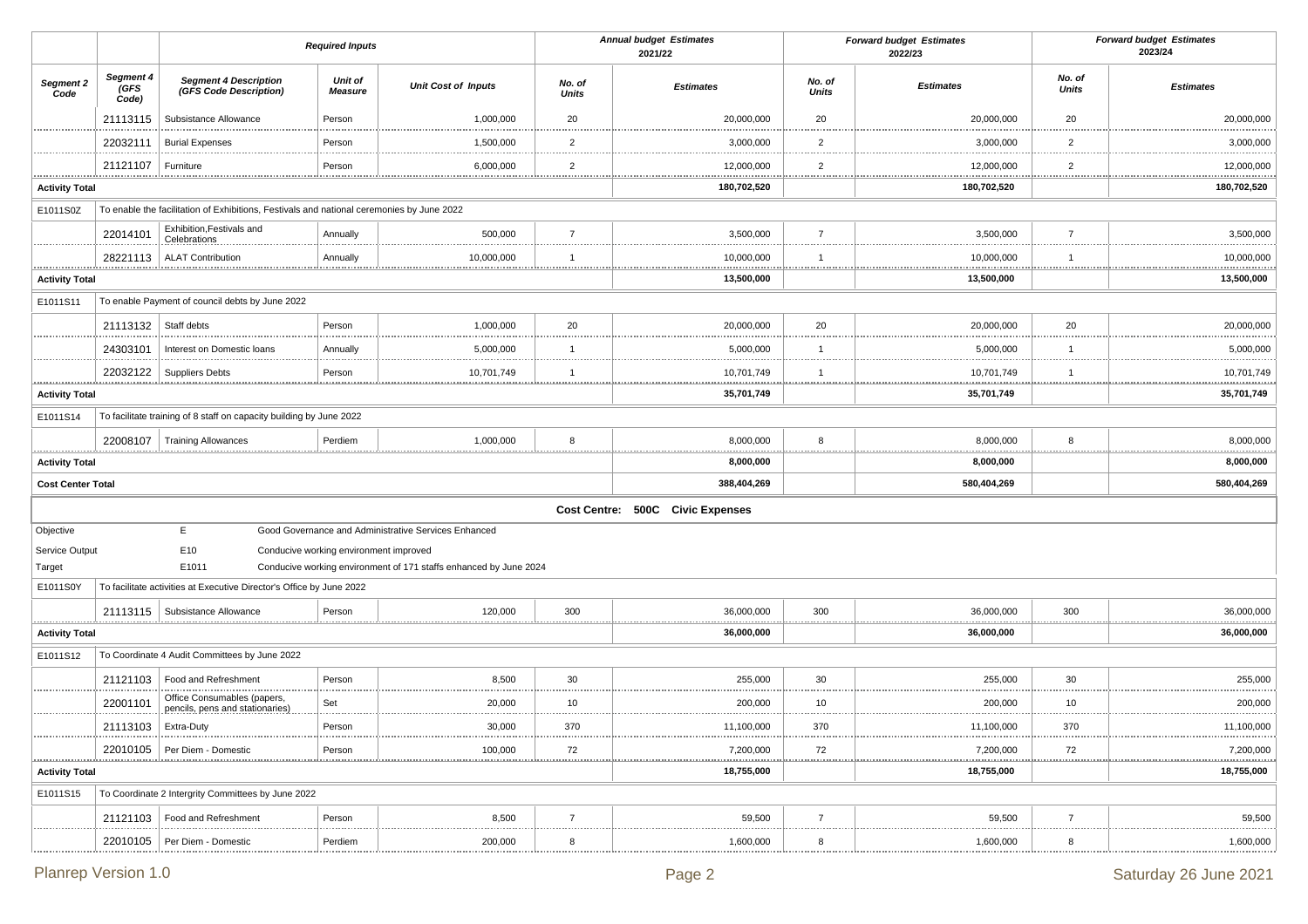|                       |                            |                                                                | <b>Required Inputs</b>    |                            |                        | <b>Annual budget Estimates</b><br>2021/22 |                        | <b>Forward budget Estimates</b><br>2022/23 |                        | <b>Forward budget Estimates</b><br>2023/24 |
|-----------------------|----------------------------|----------------------------------------------------------------|---------------------------|----------------------------|------------------------|-------------------------------------------|------------------------|--------------------------------------------|------------------------|--------------------------------------------|
| Segment 2<br>Code     | Segment 4<br>(GFS<br>Code) | <b>Segment 4 Description</b><br>(GFS Code Description)         | Unit of<br><b>Measure</b> | <b>Unit Cost of Inputs</b> | No. of<br><b>Units</b> | <b>Estimates</b>                          | No. of<br><b>Units</b> | <b>Estimates</b>                           | No. of<br><b>Units</b> | <b>Estimates</b>                           |
|                       | 22001101                   | Office Consumables (papers,<br>pencils, pens and stationaries) | Set                       | 1,809,405                  | $\overline{1}$         | 1,809,405                                 | $\overline{1}$         | 1,809,405                                  | $\mathbf{1}$           | 1,809,405                                  |
| <b>Activity Total</b> |                            |                                                                |                           |                            | .                      | 3,468,905                                 | .                      | .<br>3,468,905                             |                        | .<br>3,468,905                             |
| E1011S16              |                            | To Coordinate 2 Employment Board by June 2022                  |                           |                            |                        |                                           |                        |                                            |                        |                                            |
|                       | 21121103                   | Food and Refreshment                                           | Person                    | 8,500                      | 40                     | 340,000                                   | 40                     | 340,000                                    | 40                     | 340,000                                    |
|                       | 22001101                   | Office Consumables (papers,<br>pencils, pens and stationaries) | Set                       | 22,000                     | 10                     | 220,000                                   | 10                     | 220,000                                    | 10                     | 220,000<br>.                               |
| .                     | 22010105                   | Per Diem - Domestic                                            | Perdiem                   | 100,000                    | 70<br>                 | 7,000,000<br>.                            | 70                     | 7,000,000<br>.                             | 70                     | 7,000,000<br>                              |
| <b>Activity Total</b> |                            |                                                                |                           |                            |                        | 7,560,000                                 |                        | 7,560,000                                  |                        | 7,560,000                                  |
| E1011S17              |                            | To Coordinate 2 Workers' Council Meetings by June 2022         |                           |                            |                        |                                           |                        |                                            |                        |                                            |
|                       | 21121103                   | Food and Refreshment                                           | Person                    | 8,500                      | 71<br>.                | 603,500                                   | 71                     | 603,500                                    | 71                     | 603,500                                    |
|                       | 22010105                   | Per Diem - Domestic                                            | Perdiem                   | 100,000                    | 20                     | 2,000,000                                 | 20                     | 2,000,000                                  | 20                     | 2,000,000                                  |
|                       | 22010105                   | Per Diem - Domestic                                            | Perdiem                   | 150,000                    | 140                    | 21,000,000                                | 140                    | 21,000,000                                 | 140                    | 21,000,000                                 |
|                       | 22001101                   | Office Consumables (papers,<br>pencils, pens and stationaries) | Set                       | 900,000                    | $\overline{1}$         | 900,000                                   | $\overline{1}$         | 900,000                                    | $\mathbf{1}$           | 900,000                                    |
| <b>Activity Total</b> |                            |                                                                |                           |                            |                        | 24,503,500                                |                        | <u>.</u><br>24,503,500                     |                        | .<br>24,503,500                            |
| E1011S19              |                            | To coordinate 18 Standing Committee by June 2022               |                           |                            |                        |                                           |                        |                                            |                        |                                            |
|                       | 21121103                   | Food and Refreshment                                           | Person                    | 8,000                      | 700                    | 5,600,000                                 | 700                    | 5,600,000                                  | 700                    | 5,600,000                                  |
|                       | 22001101                   | Office Consumables (papers,<br>pencils, pens and stationaries) | Set                       | .<br>10,000                | <br>400                | 4,000,000                                 | 400                    | 4,000,000                                  | 400                    | 4,000,000                                  |
|                       | 22011102                   | Ground travel (bus, railway taxi,<br>etc)                      | Person                    | 25,000                     | 300                    | 7,500,000                                 | 300                    | 7,500,000                                  | 300                    | 7,500,000                                  |
|                       | 21113103                   | Extra-Duty                                                     | Person                    | 30,000                     | 330                    | 9,900,000                                 | 330                    | 9,900,000                                  | 330                    | 9,900,000                                  |
|                       | 22010105                   | Per Diem - Domestic                                            | Person                    | 100,000                    | 400                    | 40,000,000                                | 400                    | 40,000,000                                 | 400                    | 40,000,000                                 |
| <b>Activity Total</b> |                            |                                                                |                           |                            |                        | 67,000,000                                |                        | 67,000,000                                 |                        | 67,000,000                                 |
| E1011S1B              |                            | To Coordinate 14 CMT Meetings by June 2022                     |                           |                            |                        |                                           |                        |                                            |                        |                                            |
|                       | 21121103                   | Food and Refreshment                                           | Person                    | 8,000                      | 400                    | 3,200,000                                 | 400                    | 3,200,000                                  | 400                    | 3,200,000                                  |
|                       | 22001101                   | Office Consumables (papers,<br>pencils, pens and stationaries) | Set                       | 8,000                      | 350                    | 2,800,000                                 | 350                    | 2,800,000                                  | 350                    | 2,800,000                                  |
| . <u>.</u>            | 21113103                   | Extra-Duty                                                     | Perdiem                   | 30,000                     | 420<br>.               | 12,600,000                                | 420<br>.               | 12,600,000<br><u></u><br>                  | 420                    | 12,600,000<br>.                            |
| <b>Activity Total</b> |                            |                                                                |                           |                            |                        | 18,600,000                                |                        | 18,600,000                                 |                        | 18,600,000                                 |
| E1011S1C              |                            | To Coordinate 16 FUM Meetings by June 2022                     |                           |                            |                        |                                           |                        |                                            |                        |                                            |
|                       | 22001101                   | Office Consumables (papers,<br>pencils, pens and stationaries) | Set                       | 8,000                      | 1,350                  | 10,800,000                                | 1,350                  | 10,800,000                                 | 1,350                  | 10,800,000                                 |
|                       | 21121103                   | Food and Refreshment                                           | Person                    | 8,500                      | 840                    | 7,140,000                                 | 840                    | 7,140,000                                  | 840                    | 7,140,000                                  |
|                       | 21113103                   | Extra-Duty                                                     | Person                    | 30,000                     | 500                    | 15,000,000                                | 500                    | 15,000,000                                 | 500                    | 15,000,000                                 |
|                       | 22010102                   | Ground travel (bus, railway taxi,<br>etc)                      | Person                    | 50,000                     | 216                    | 10,800,000                                | 216                    | 10,800,000                                 | 216                    | 10,800,000                                 |
|                       | 22010105                   | Per Diem - Domestic                                            | Person                    | 100,000                    | 70                     | 7,000,000                                 | 70                     | 7,000,000                                  | 70                     | 7,000,000                                  |
| <b>Activity Total</b> |                            |                                                                |                           |                            |                        | 50,740,000                                |                        | 50,740,000                                 |                        | 50,740,000                                 |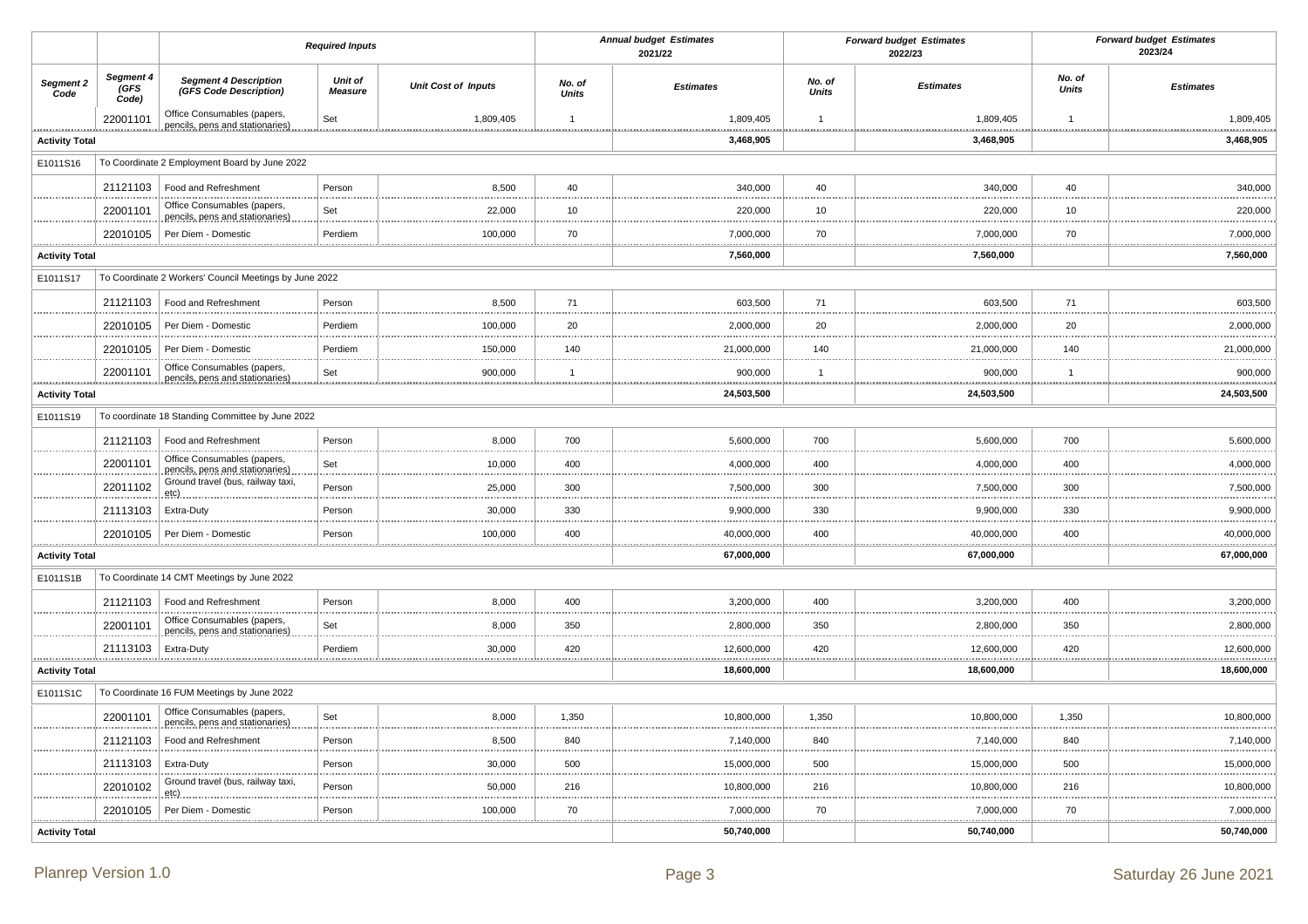|                          |                            |                                                                                          | <b>Required Inputs</b>    |                                                                              |                        | <b>Annual budget Estimates</b><br>2021/22                   |                        | <b>Forward budget Estimates</b><br>2022/23 |                        | <b>Forward budget Estimates</b><br>2023/24 |
|--------------------------|----------------------------|------------------------------------------------------------------------------------------|---------------------------|------------------------------------------------------------------------------|------------------------|-------------------------------------------------------------|------------------------|--------------------------------------------|------------------------|--------------------------------------------|
| Segment 2<br>Code        | Segment 4<br>(GFS<br>Code) | <b>Segment 4 Description</b><br>(GFS Code Description)                                   | Unit of<br><b>Measure</b> | <b>Unit Cost of Inputs</b>                                                   | No. of<br><b>Units</b> | <b>Estimates</b>                                            | No. of<br><b>Units</b> | <b>Estimates</b>                           | No. of<br><b>Units</b> | <b>Estimates</b>                           |
| E1011S1E                 |                            | To coordinate 8 Full Council Meetings by June 2022                                       |                           |                                                                              |                        |                                                             |                        |                                            |                        |                                            |
|                          | 22001101                   | Office Consumables (papers,<br>pencils, pens and stationaries)                           | Set                       | 8,000                                                                        | 500                    | 4,000,000                                                   | 500                    | 4,000,000                                  | 500                    | 4,000,000                                  |
|                          | 21121103                   | Food and Refreshment                                                                     | Person                    | 8,500                                                                        | 1,000                  | 8,500,000                                                   | 1,000                  | 8,500,000                                  | 1,000                  | 8,500,000                                  |
|                          | 22011102                   | Ground travel (bus, railway taxi,<br>etc).                                               | Person                    | 25,000                                                                       | 540                    | 13,500,000                                                  | 540                    | 13,500,000                                 | 540                    | 13,500,000                                 |
|                          | 21113103                   | Extra-Duty                                                                               | Person                    | 30,000                                                                       | 248                    | 7,440,000                                                   | 500                    | 15,000,000                                 | 500                    | 15,000,000                                 |
|                          | 22010105                   | Per Diem - Domestic                                                                      | Person                    | 100,000                                                                      | 400                    | 40,000,000                                                  | 400                    | 40,000,000                                 | 400                    | 40,000,000                                 |
| <b>Activity Total</b>    |                            |                                                                                          |                           |                                                                              |                        | 73,440,000                                                  |                        | 81,000,000                                 | .                      | .<br>81,000,000                            |
| <b>Cost Center Total</b> |                            |                                                                                          |                           |                                                                              |                        | 300,067,405                                                 |                        | 307,627,405                                |                        | 307,627,405                                |
|                          |                            |                                                                                          |                           |                                                                              |                        | Cost Centre: 501A Environments and Cleansing Administration |                        |                                            |                        |                                            |
| Objective                |                            | D                                                                                        |                           | Quality and Quantity of Socio-Economic Services and Infrastructure Increased |                        |                                                             |                        |                                            |                        |                                            |
| Service Output           |                            | D <sub>05</sub>                                                                          |                           | Environmental Health and Sanitation improved                                 |                        |                                                             |                        |                                            |                        |                                            |
| Target                   |                            | D0516                                                                                    |                           | Environmental Health and Sanitation Improved from 45% to 75% by June 2024    |                        |                                                             |                        |                                            |                        |                                            |
| D0516S01                 |                            | Procurement of cleaning equipment for the Nyakitonto Market by June 2022                 |                           |                                                                              |                        |                                                             |                        |                                            |                        |                                            |
|                          | 31221109                   | Cleaning supplies                                                                        | Each                      | 1,390,000                                                                    | $\overline{1}$         | 1,390,000                                                   | $\overline{2}$         | 2,780,000                                  | 3                      | 4,170,000                                  |
|                          | 31121110                   | Motorbikes and bicycles                                                                  | Set                       | 6,000,000                                                                    | $\overline{1}$         | 6,000,000                                                   | $\overline{2}$         | 12,000,000                                 | 3                      | 18,000,000                                 |
| <b>Activity Total</b>    |                            |                                                                                          |                           |                                                                              |                        | 7,390,000                                                   |                        | 14,780,000                                 |                        | 22,170,000                                 |
| D0516S02                 |                            | Construction of Refuse bays for Nyakitonto and Makere Markets by June 2022               |                           |                                                                              |                        |                                                             |                        |                                            |                        |                                            |
|                          | 22019101                   | Cement, Bricks and Building                                                              | Each                      | 2,000,000                                                                    | $\overline{2}$         | 4,000,000                                                   | $\overline{4}$         | 8,000,000                                  | 6                      | 12,000,000                                 |
| <b>Activity Total</b>    |                            |                                                                                          |                           |                                                                              |                        | 4,000,000                                                   |                        | 8,000,000                                  |                        | 12,000,000                                 |
| D0516S03                 |                            | To conduct day to day Environmental management and supearvision in 21 Wards by June 2022 |                           |                                                                              |                        |                                                             |                        |                                            |                        |                                            |
|                          | 21113103                   | <b>Extra-Duty</b>                                                                        | Person                    | 10,000                                                                       | 42                     | 420,000                                                     | 84                     | 840,000                                    | 126                    | 1,260,000                                  |
|                          | 22010105                   | Per Diem - Domestic                                                                      | Person                    | 60,000                                                                       | 10                     | 600,000<br>                                                 | 30                     | 1,800,000<br>.                             | 45<br>.                | 2,700,000<br>.                             |
| <b>Activity Total</b>    |                            |                                                                                          |                           |                                                                              |                        | 1,020,000                                                   |                        | 2,640,000                                  |                        | 3,960,000                                  |
| D0516S04                 |                            | To supervise waste collection and disposal in 21 Wards by June 2022                      |                           |                                                                              |                        |                                                             |                        |                                            |                        |                                            |
|                          | 22003102                   | Diesel                                                                                   | Litres                    | 2,500                                                                        | 400                    | 1,000,000                                                   | 1,050                  | 2,625,000                                  | 1,400                  | 3,500,000                                  |
|                          | 22010105                   | Per Diem - Domestic                                                                      | Person                    | 50,000                                                                       | 6                      | 300,000                                                     | 12                     | 600,000                                    | 18                     | 900,000                                    |
|                          | 22010105                   | Per Diem - Domestic                                                                      | Person                    | 60,000                                                                       | 5                      | 300,000                                                     | 32<br><u></u>          | 1,920,000                                  | 48                     | 2,880,000                                  |
| <b>Activity Total</b>    |                            |                                                                                          |                           |                                                                              |                        | 1,600,000                                                   |                        | 5,145,000                                  |                        | 7,280,000                                  |
| D0516S06                 |                            | To facilitate six (6) departmental staff access therir statutory rights by June 2022     |                           |                                                                              |                        |                                                             |                        |                                            |                        |                                            |
|                          | 21113103   Extra-Duty      |                                                                                          | Person<br>.               | 30,000                                                                       | 20                     | 600,000<br>.                                                | 44<br>.                | 1,320,000<br>                              | 88                     | 2,640,000                                  |
|                          | 21121104                   | Telephone                                                                                | Person                    | 180,000                                                                      | $\mathbf{3}$           | 540,000                                                     | 6                      | 1,080,000                                  | 12                     | 2,160,000                                  |
|                          | 21121101                   | Electricity                                                                              | Person                    | 210,000                                                                      | $\mathbf{3}$           | 630,000                                                     | 6                      | 1,260,000                                  | 12                     | 2,520,000                                  |
|                          | 21113122                   | Housing allowance                                                                        | Person                    | 600,000                                                                      | $\overline{2}$         | 1,200,000                                                   | 6                      | 3,600,000                                  | 12                     | 7,200,000                                  |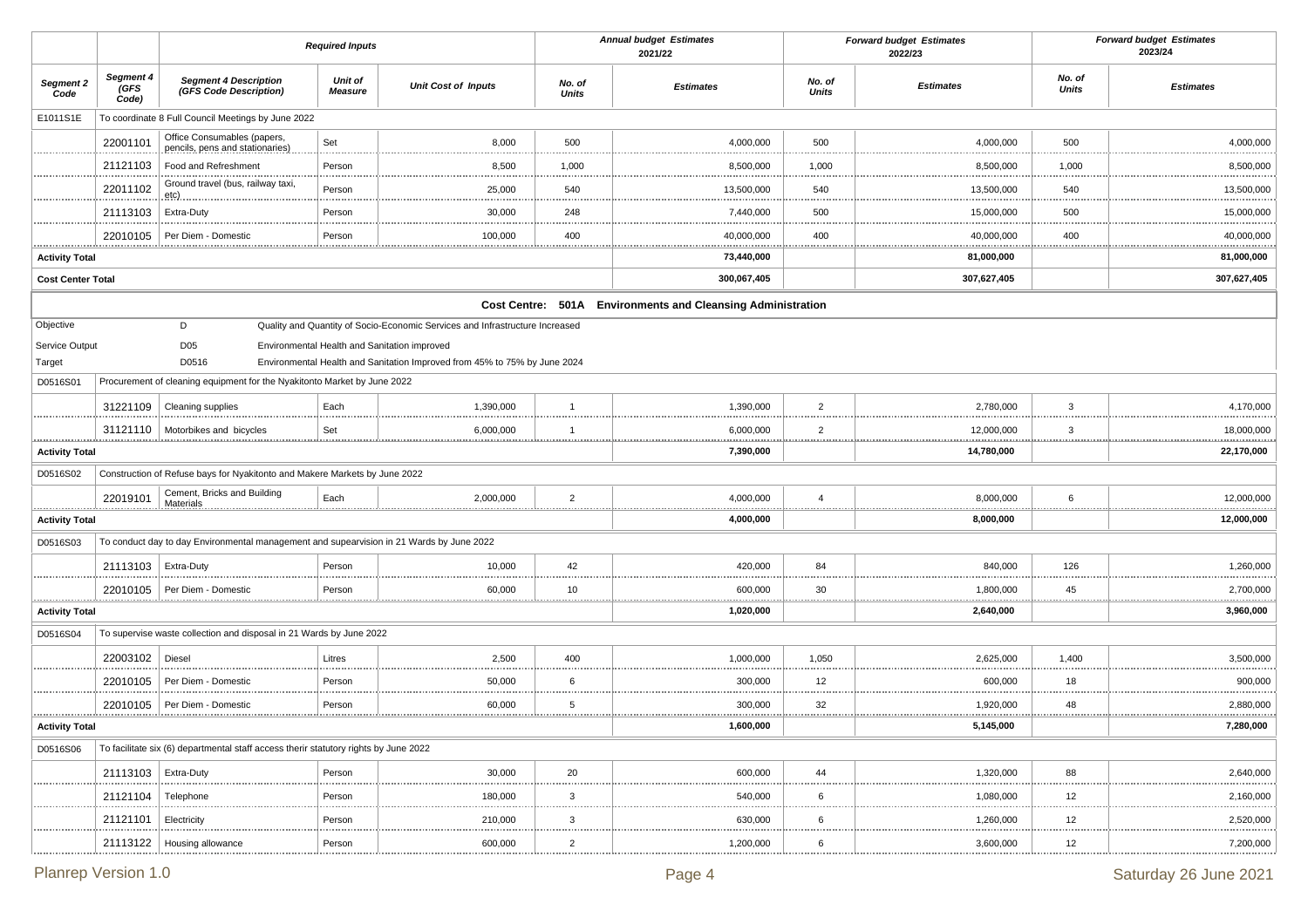|                          |                            |                                                                               | <b>Required Inputs</b>                 |                                                                |                        | <b>Annual budget Estimates</b><br>2021/22          |                        | <b>Forward budget Estimates</b><br>2022/23 |                        | <b>Forward budget Estimates</b><br>2023/24 |
|--------------------------|----------------------------|-------------------------------------------------------------------------------|----------------------------------------|----------------------------------------------------------------|------------------------|----------------------------------------------------|------------------------|--------------------------------------------|------------------------|--------------------------------------------|
| Segment 2<br>Code        | Segment 4<br>(GFS<br>Code) | <b>Segment 4 Description</b><br>(GFS Code Description)                        | <b>Unit of</b><br><b>Measure</b>       | <b>Unit Cost of Inputs</b>                                     | No. of<br><b>Units</b> | <b>Estimates</b>                                   | No. of<br><b>Units</b> | <b>Estimates</b>                           | No. of<br><b>Units</b> | <b>Estimates</b>                           |
|                          | 31122211                   | Office furniture                                                              | Each                                   | 1,020,000                                                      | $\overline{1}$         | 1,020,000                                          | $\overline{2}$         | 2,040,000                                  | $\overline{2}$         | 2,040,000                                  |
|                          | 21121107                   | Furniture                                                                     | Person                                 | 2,000,000                                                      | $\mathbf{1}$<br>.      | 2,000,000<br>.                                     | $\overline{2}$         | 4,000,000<br>.                             | $\overline{4}$<br>.    | 8,000,000                                  |
| <b>Activity Total</b>    |                            |                                                                               |                                        |                                                                |                        | 5,990,000                                          |                        | 13,300,000                                 |                        | 24,560,000                                 |
| <b>Cost Center Total</b> |                            |                                                                               |                                        |                                                                |                        | 20,000,000                                         |                        | 43,865,000                                 |                        | 69,970,000                                 |
|                          |                            |                                                                               |                                        |                                                                |                        | Cost Centre: 502A Finance and Trade Administration |                        |                                            |                        |                                            |
| Objective                |                            | E.                                                                            |                                        | Good Governance and Administrative Services Enhanced           |                        |                                                    |                        |                                            |                        |                                            |
| Service Output           |                            | E10                                                                           | Conducive working environment improved |                                                                |                        |                                                    |                        |                                            |                        |                                            |
| Target                   |                            | E1020                                                                         |                                        | Conducive Working Environment to 10 Staff Ensured by June 2024 |                        |                                                    |                        |                                            |                        |                                            |
| E1020S01                 |                            | To provide conducive working environment to staffs by June 2022               |                                        |                                                                |                        |                                                    |                        |                                            |                        |                                            |
|                          | 21113103                   | Extra-Duty                                                                    | Allowance                              | 30,000                                                         | 60                     | 1,800,000                                          | 60                     | 1,800,000                                  | 70                     | 2,100,000                                  |
|                          | 22010105                   | Per Diem - Domestic                                                           | Allowance                              | 120,000                                                        | 8                      | 960,000                                            | 8                      | 960,000                                    | 9                      | 1,080,000                                  |
|                          | 21121104                   | Telephone                                                                     | Month                                  | 180,000                                                        | 12                     | 2,160,000                                          | 12                     | 2,160,000                                  | 12                     | 2,160,000                                  |
|                          | 21121101                   | Electricity                                                                   | Month                                  | 210,000                                                        | 12                     | 2,520,000                                          | 12                     | 2,520,000<br>                              | 12                     | 2,520,000                                  |
| <u></u>                  | 22008107                   | <b>Training Allowances</b>                                                    | Annually                               | 1,560,000                                                      | $\mathbf{1}$           | 1,560,000                                          | $\overline{1}$         | 1,560,000                                  | $\overline{2}$<br>     | 3,120,000                                  |
| <b>Activity Total</b>    |                            |                                                                               |                                        |                                                                |                        | 9,000,000                                          |                        | 9,000,000                                  |                        | 10,980,000                                 |
| <b>Cost Center Total</b> |                            |                                                                               |                                        |                                                                |                        | 9,000,000                                          |                        | 9,000,000                                  |                        | 10,980,000                                 |
|                          |                            |                                                                               |                                        |                                                                |                        | Cost Centre: 502B Finance - Final Accounts         |                        |                                            |                        |                                            |
| Objective                |                            | E                                                                             |                                        | Good Governance and Administrative Services Enhanced           |                        |                                                    |                        |                                            |                        |                                            |
| Service Output           |                            | E10                                                                           | Conducive working environment improved |                                                                |                        |                                                    |                        |                                            |                        |                                            |
| Target                   |                            | E1020                                                                         |                                        | Conducive Working Environment to 10 Staff Ensured by June 2024 |                        |                                                    |                        |                                            |                        |                                            |
| E1020S02                 |                            | To facilitate preparation of 4 council Financil Reports Improved by June 2022 |                                        |                                                                |                        |                                                    |                        |                                            |                        |                                            |
|                          | 21121103                   | Food and Refreshment                                                          | Plate                                  | 10,000                                                         | 96                     | 960,000                                            | 96                     | 960,000                                    | 108<br>                | 1,080,000<br>.                             |
|                          | 22001103                   | Printing and Photocopy paper                                                  | Set                                    | 12,000                                                         | 100                    | 1,200,000                                          | 100                    | 1,200,000                                  | 110<br>.               | 1,320,000                                  |
|                          | 21113103   Extra-Duty      |                                                                               | Person                                 | 30,000                                                         | 100                    | 3,000,000                                          | 100                    | 3,000,000                                  | 125                    | 3,750,000<br>.                             |
|                          | 22001110                   | <b>Computer Software</b>                                                      | Set                                    | 60,000                                                         | $\overline{2}$         | 120,000                                            | $\overline{2}$         | 120,000                                    | $\overline{4}$<br>.    | 240,000<br>.                               |
|                          | 22008110                   | Ground Transport (Bus, Train,<br>Water)                                       | Person                                 | 60,000                                                         | 16                     | 960,000                                            | 16                     | 960,000                                    | 16                     | 960,000                                    |
|                          | 22010105                   | Per Diem - Domestic                                                           | Person<br>days                         | 120,000                                                        | 40                     | 4,800,000                                          | 40                     | 4,800,000                                  | 48<br>.                | 5,760,000                                  |
|                          |                            | 22008107   Training Allowances                                                | Person                                 | 960,000                                                        | $\overline{1}$         | 960,000                                            | $\overline{1}$         | 960,000                                    | $\overline{2}$         | 1,920,000                                  |
| <b>Activity Total</b>    |                            |                                                                               |                                        |                                                                |                        | 12,000,000                                         |                        | 12,000,000                                 |                        | 15,030,000                                 |
| <b>Cost Center Total</b> |                            |                                                                               |                                        |                                                                |                        | 12,000,000                                         |                        | 12,000,000                                 |                        | 15,030,000                                 |
|                          |                            |                                                                               |                                        |                                                                |                        | Cost Centre: 502C Finance - Expenditure            |                        |                                            |                        |                                            |
| Objective                |                            | E                                                                             |                                        | Good Governance and Administrative Services Enhanced           |                        |                                                    |                        |                                            |                        |                                            |
| Service Output           |                            | E10                                                                           | Conducive working environment improved |                                                                |                        |                                                    |                        |                                            |                        |                                            |
| Target                   |                            | E1020                                                                         |                                        | Conducive Working Environment to 10 Staff Ensured by June 2024 |                        |                                                    |                        |                                            |                        |                                            |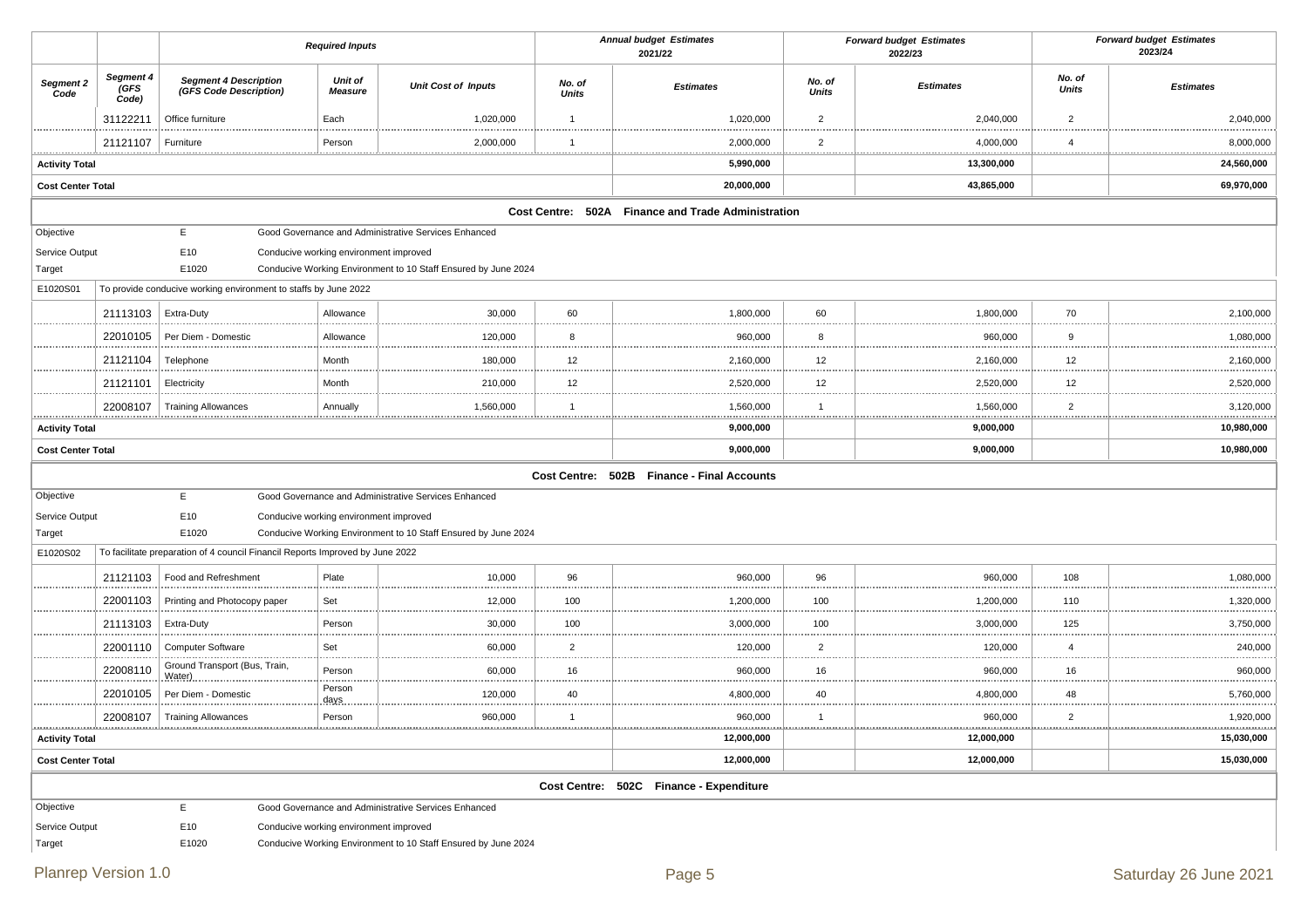|                          |                            |                                                                | <b>Required Inputs</b>                 |                                                                                                  |                        | <b>Annual budget Estimates</b><br>2021/22                        |                        | <b>Forward budget Estimates</b><br>2022/23 |                        | <b>Forward budget Estimates</b><br>2023/24 |
|--------------------------|----------------------------|----------------------------------------------------------------|----------------------------------------|--------------------------------------------------------------------------------------------------|------------------------|------------------------------------------------------------------|------------------------|--------------------------------------------|------------------------|--------------------------------------------|
| Segment 2<br>Code        | Segment 4<br>(GFS<br>Code) | <b>Segment 4 Description</b><br>(GFS Code Description)         | Unit of<br><b>Measure</b>              | <b>Unit Cost of Inputs</b>                                                                       | No. of<br><b>Units</b> | <b>Estimates</b>                                                 | No. of<br><b>Units</b> | <b>Estimates</b>                           | No. of<br><b>Units</b> | <b>Estimates</b>                           |
| E1020S04                 |                            | To facilitate administarative operations by June 2022          |                                        |                                                                                                  |                        |                                                                  |                        |                                            |                        |                                            |
|                          | 21121103                   | Food and Refreshment                                           | Plate                                  | 10,000                                                                                           | 32                     | 320,000                                                          | $\overline{2}$         | 20,000                                     | 3                      | 30,000                                     |
|                          | 22001101                   | Office Consumables (papers,<br>pencils, pens and stationaries) | Set                                    | 12,000                                                                                           | 100                    | 1,200,000                                                        | .<br>100               | 1,200,000                                  | 110                    | 1,320,000                                  |
|                          | 21113103                   | Extra-Duty                                                     | Person                                 | 30,000                                                                                           | 144                    | 4,320,000                                                        | <br>120                | 3,600,000                                  | 144                    | 4,320,000                                  |
|                          | 21113101                   | Leave Travel                                                   | Person                                 | 120,000                                                                                          | 8                      | 960,000                                                          | <br>8                  | 960,000                                    | 10                     | 1,200,000                                  |
|                          | 22010105                   | Per Diem - Domestic                                            | Person                                 | 120,000                                                                                          | 10                     | 1,200,000                                                        | 10                     | 1,200,000                                  | 11                     | 1,320,000                                  |
| <b>Activity Total</b>    |                            |                                                                |                                        |                                                                                                  |                        | <br>8,000,000                                                    | <u></u>                | .<br>6,980,000                             | .                      | 8,190,000                                  |
| <b>Cost Center Total</b> |                            |                                                                |                                        |                                                                                                  |                        | 8,000,000                                                        |                        | 6,980,000                                  |                        | 8,190,000                                  |
|                          |                            |                                                                |                                        |                                                                                                  |                        | Cost Centre: 502D Finance - Revenue                              |                        |                                            |                        |                                            |
| Objective                |                            | E                                                              |                                        | Good Governance and Administrative Services Enhanced                                             |                        |                                                                  |                        |                                            |                        |                                            |
| Service Output           |                            | E10                                                            | Conducive working environment improved |                                                                                                  |                        |                                                                  |                        |                                            |                        |                                            |
| Target                   |                            | E1020                                                          |                                        | Conducive Working Environment to 10 Staff Ensured by June 2024                                   |                        |                                                                  |                        |                                            |                        |                                            |
| E1020S03                 |                            | To facilitate own source revenue collection by June 2022       |                                        |                                                                                                  |                        |                                                                  |                        |                                            |                        |                                            |
|                          | 22003102                   | Diesel                                                         | Litter                                 | 2,500                                                                                            | 3,600                  | 9,000,000                                                        | 3,600                  | 9,000,000                                  | 3,700                  | 9,250,000                                  |
|                          | 21113103                   | Extra-Duty                                                     | Person                                 | 30,000                                                                                           | 240                    | 7,200,000                                                        | 240                    | 7,200,000                                  | 252                    | 7,560,000                                  |
|                          | 22021108                   | <b>Spare Parts</b>                                             | Set                                    | 800,000                                                                                          | $\overline{1}$         | 800,000                                                          | -1                     | 800,000                                    | $\overline{2}$         | 1,600,000                                  |
| <b>Activity Total</b>    |                            |                                                                |                                        |                                                                                                  |                        | 17,000,000                                                       |                        | 17,000,000                                 |                        | 18,410,000                                 |
| <b>Cost Center Total</b> |                            |                                                                |                                        |                                                                                                  |                        | 17,000,000                                                       |                        | 17,000,000                                 |                        | 18,410,000                                 |
|                          |                            |                                                                |                                        |                                                                                                  |                        | Cost Centre: 502E Trade and Markets Operations                   |                        |                                            |                        |                                            |
| Objective                |                            | E                                                              |                                        | Good Governance and Administrative Services Enhanced                                             |                        |                                                                  |                        |                                            |                        |                                            |
| Service Output           |                            | E10                                                            | Conducive working environment improved |                                                                                                  |                        |                                                                  |                        |                                            |                        |                                            |
| Target                   |                            | E1020                                                          |                                        | Conducive Working Environment to 10 Staff Ensured by June 2024                                   |                        |                                                                  |                        |                                            |                        |                                            |
| E1020S05                 |                            | To facilitate District Business Council session by 2022        |                                        |                                                                                                  |                        |                                                                  |                        |                                            |                        |                                            |
|                          | 21113103                   | Extra-Duty                                                     | Person                                 | 30,000                                                                                           | 36                     | 1,080,000                                                        | 36<br>                 | 1,080,000                                  | 45                     | 1,350,000                                  |
|                          | 22010105                   | Per Diem - Domestic                                            | Person<br>$days$                       | 120,000                                                                                          | 16                     | 1,920,000                                                        | 16                     | 1,920,000                                  | 20                     | 2,400,000                                  |
|                          | 21113119                   | Medical and Dental Refunds                                     | Person                                 | 1,000,000                                                                                        | $\overline{1}$         | 1,000,000                                                        | 2                      | 2,000,000<br><br>                          | 3<br>.                 | 3,000,000                                  |
| <b>Activity Total</b>    |                            |                                                                |                                        |                                                                                                  |                        | 4,000,000                                                        |                        | 5,000,000                                  |                        | 6,750,000                                  |
| <b>Cost Center Total</b> |                            |                                                                |                                        |                                                                                                  |                        | 4,000,000                                                        |                        | 5,000,000                                  |                        | 6,750,000                                  |
|                          |                            |                                                                |                                        |                                                                                                  |                        | Cost Centre: 503A Policy, Planning and Monitoring Administration |                        |                                            |                        |                                            |
| Objective                |                            | $\mathsf{C}$                                                   |                                        | Access to Quality and Equitable Social Services Delivery Improved                                |                        |                                                                  |                        |                                            |                        |                                            |
| Service Output           |                            | C38                                                            |                                        | Projects Implementation and Reporting mechanism strengthened                                     |                        |                                                                  |                        |                                            |                        |                                            |
| Target                   |                            | C3801                                                          |                                        | Participatory planning, implementation, monitoring and evaluation system ensured by June 2024    |                        |                                                                  |                        |                                            |                        |                                            |
| C3801C01                 |                            |                                                                |                                        | To provide training to 110 coordinators, WEOs, VEOs and Councilors on improved O&OD by June 2022 |                        |                                                                  |                        |                                            |                        |                                            |
|                          | 22032107                   | <b>Sundry Expenses</b>                                         | Lumpsum                                | 15,000,000                                                                                       | $\overline{1}$         | 15,000,000                                                       | $\overline{1}$         | 15,000,000                                 | $\mathbf{1}$           | 15,000,000                                 |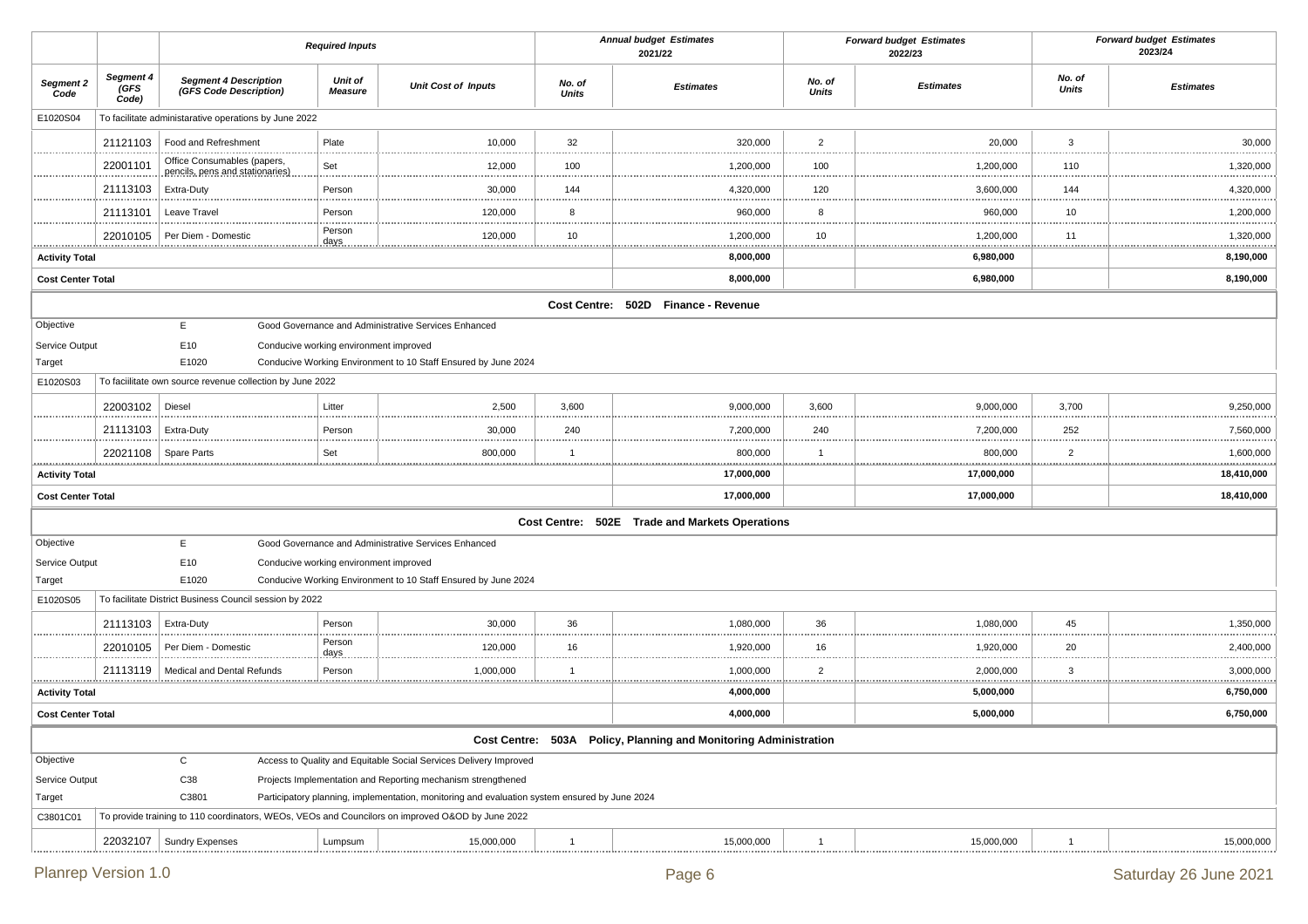|                          |                            |                                                                                                                              | <b>Required Inputs</b>                 |                                                                                                                |                           | <b>Annual budget Estimates</b><br>2021/22 |                 | <b>Forward budget Estimates</b><br>2022/23 |                           | <b>Forward budget Estimates</b><br>2023/24 |
|--------------------------|----------------------------|------------------------------------------------------------------------------------------------------------------------------|----------------------------------------|----------------------------------------------------------------------------------------------------------------|---------------------------|-------------------------------------------|-----------------|--------------------------------------------|---------------------------|--------------------------------------------|
| Segment 2<br>Code        | Segment 4<br>(GFS<br>Code) | <b>Segment 4 Description</b><br>(GFS Code Description)                                                                       | Unit of<br><b>Measure</b>              | <b>Unit Cost of Inputs</b>                                                                                     | No. of<br>Units           | <b>Estimates</b>                          | No. of<br>Units | <b>Estimates</b>                           | No. of<br><b>Units</b>    | <b>Estimates</b>                           |
| <b>Activity Total</b>    |                            |                                                                                                                              |                                        |                                                                                                                |                           | 15,000,000                                |                 | 15,000,000                                 |                           | 15,000,000                                 |
| C3801S01                 |                            | To facilitate preparation and submission of development plan and budget to council, regional and national level by June 2022 |                                        |                                                                                                                |                           |                                           |                 |                                            |                           |                                            |
|                          | 22003102                   | Diesel                                                                                                                       | Litres                                 | 2,500                                                                                                          | 1,080                     | 2,700,000                                 | 1,088           | 2,720,000                                  | 1,096                     | 2,740,000                                  |
|                          | 22014104                   | Food and Refreshments                                                                                                        | Plate                                  | 10,000                                                                                                         | 230                       | 2,300,000                                 | 234             | 2,340,000                                  | 238                       | 2,380,000                                  |
|                          | 21113103                   | Extra-Duty                                                                                                                   | Person                                 | 30,000                                                                                                         | 220                       | 6,600,000                                 | 222             | 6,660,000                                  | 224                       | 6,720,000                                  |
|                          | 22010105                   | Per Diem - Domestic                                                                                                          | Person<br>days                         | 120,000                                                                                                        | 85                        | 10,200,000                                | 85              | 10,200,000                                 | 85                        | 10,200,000                                 |
|                          | 22001109                   | Printing and Photocopying Costs                                                                                              | Set                                    | 800,000                                                                                                        | $\overline{2}$            | 1,600,000                                 | $\overline{2}$  | 1,760,000                                  | $\overline{2}$            | 1,920,000                                  |
| .                        | 22001101                   | Office Consumables (papers,<br>pencils, pens and stationaries)                                                               | Set                                    | 1,001,058<br>                                                                                                  |                           | 1,001,058                                 | $\mathbf{1}$    | 1,201,270<br>.                             | .                         | 1,401,481                                  |
| <b>Activity Total</b>    |                            |                                                                                                                              |                                        |                                                                                                                |                           | 24,401,058                                |                 | 24,881,270                                 |                           | 25,361,481                                 |
| C3801S02                 |                            | To facilitate preparation and submission of LAAC reports to council, regional and national level by June 2022                |                                        |                                                                                                                |                           |                                           |                 |                                            |                           |                                            |
|                          | 22003102                   | Diesel                                                                                                                       | Litres                                 | 2,500                                                                                                          | 800                       | 2,000,000                                 | 810             | 2,025,000                                  | 820<br>                   | 2,050,000                                  |
|                          | 22014104                   | Food and Refreshments                                                                                                        | Plate                                  | 10,000                                                                                                         | 90<br>.                   | 900,000                                   | 94              | 940,000                                    | 98                        | 980,000                                    |
|                          | 21113103                   | Extra-Duty                                                                                                                   | Person                                 | 30,000                                                                                                         | 90<br>1.111               | 2,700,000                                 | 94              | 2,820,000                                  | 98                        | 2,940,000                                  |
|                          | 22010105                   | Per Diem - Domestic                                                                                                          | Person<br>days.                        | 120,000                                                                                                        | 120<br>                   | 14,400,000                                | 124             | 14,880,000<br>                             | 128<br>.                  | 15,360,000                                 |
|                          | 22001101                   | Office Consumables (papers,<br>pencils, pens and stationaries)                                                               | Set                                    | 500,000                                                                                                        | $\overline{2}$<br>.       | 1,000,000                                 | $\overline{2}$  | 1,200,000<br>                              | 3<br>.                    | 1,400,000                                  |
|                          | 22001109                   | Printing and Photocopying Costs                                                                                              | Set                                    | 1,500,000                                                                                                      | $\overline{2}$            | 3,000,000                                 | $\overline{2}$  | 3,300,000                                  | $\overline{2}$            | 3,600,000                                  |
| <b>Activity Total</b>    |                            |                                                                                                                              |                                        |                                                                                                                |                           | 24,000,000                                |                 | 25,165,000                                 |                           | 26,330,000                                 |
| C3801S03                 |                            | To facilitate preparation of District profiles, studies and assessments at Kasulu District Council by June 2022              |                                        |                                                                                                                |                           |                                           |                 |                                            |                           |                                            |
|                          |                            | 22032107   Sundry Expenses                                                                                                   | Each<br>.                              | 6,000,000                                                                                                      | $\overline{2}$<br><u></u> | 12,000,000                                | $\overline{2}$  | 12,000,000                                 | $\overline{2}$            | 12,000,000                                 |
| <b>Activity Total</b>    |                            |                                                                                                                              |                                        |                                                                                                                |                           | 12,000,000                                |                 | 12,000,000                                 |                           | 12,000,000                                 |
| C3801S05                 |                            | To facilitate 2 development stakeholder meetings by June 2022                                                                |                                        |                                                                                                                |                           |                                           |                 |                                            |                           |                                            |
|                          | 22014104                   | Food and Refreshments                                                                                                        | Person                                 | 10,000                                                                                                         | 90                        | 900,000                                   | 90              | 900,000                                    | 90                        | 900,000                                    |
|                          | 21113103                   | Extra-Duty                                                                                                                   | Person                                 | 40,000                                                                                                         | 50<br>.                   | 2,000,000                                 | 50              | 2,000,000                                  | 50                        | 2,000,000                                  |
|                          | 22007109                   | <b>Conference Facilities</b>                                                                                                 | Days                                   | 100,000                                                                                                        | $\overline{7}$            | 700,000                                   | 7               | 700,000                                    | $\overline{7}$<br><u></u> | 700,000                                    |
| <b>Activity Total</b>    |                            |                                                                                                                              |                                        |                                                                                                                |                           | 3,600,000                                 |                 | 3,600,000                                  |                           | 3,600,000                                  |
| C3801S06                 |                            | To facilitate administrative activities by June 2022                                                                         |                                        |                                                                                                                |                           |                                           |                 |                                            |                           |                                            |
|                          |                            | 22032107   Sundry Expenses                                                                                                   | Each                                   | 105,637,771                                                                                                    | $\overline{1}$            | 105,637,771                               | $\mathbf{1}$    | 105,637,771                                | -1                        | 105,637,771                                |
| <b>Activity Total</b>    |                            |                                                                                                                              |                                        |                                                                                                                |                           | 105,637,771                               |                 | 105,637,771                                |                           | 105,637,771                                |
| Objective                |                            | E.                                                                                                                           |                                        | Good Governance and Administrative Services Enhanced                                                           |                           |                                           |                 |                                            |                           |                                            |
| Service Output<br>Target |                            | E10<br>E1004                                                                                                                 | Conducive working environment improved | Conducive working environment and remuneration benefits of 4 staff of planning department ensured by June 2024 |                           |                                           |                 |                                            |                           |                                            |
| E1004S01                 |                            | To improve the working environment of 4 staffs of Planning department by June 2022                                           |                                        |                                                                                                                |                           |                                           |                 |                                            |                           |                                            |
|                          | 21113103   Extra-Duty      |                                                                                                                              | Person                                 | 30,000                                                                                                         | 172                       | 5,160,000                                 | 180             | 5,400,000                                  | 188                       | 5,640,000                                  |
|                          |                            |                                                                                                                              |                                        |                                                                                                                |                           |                                           |                 |                                            |                           |                                            |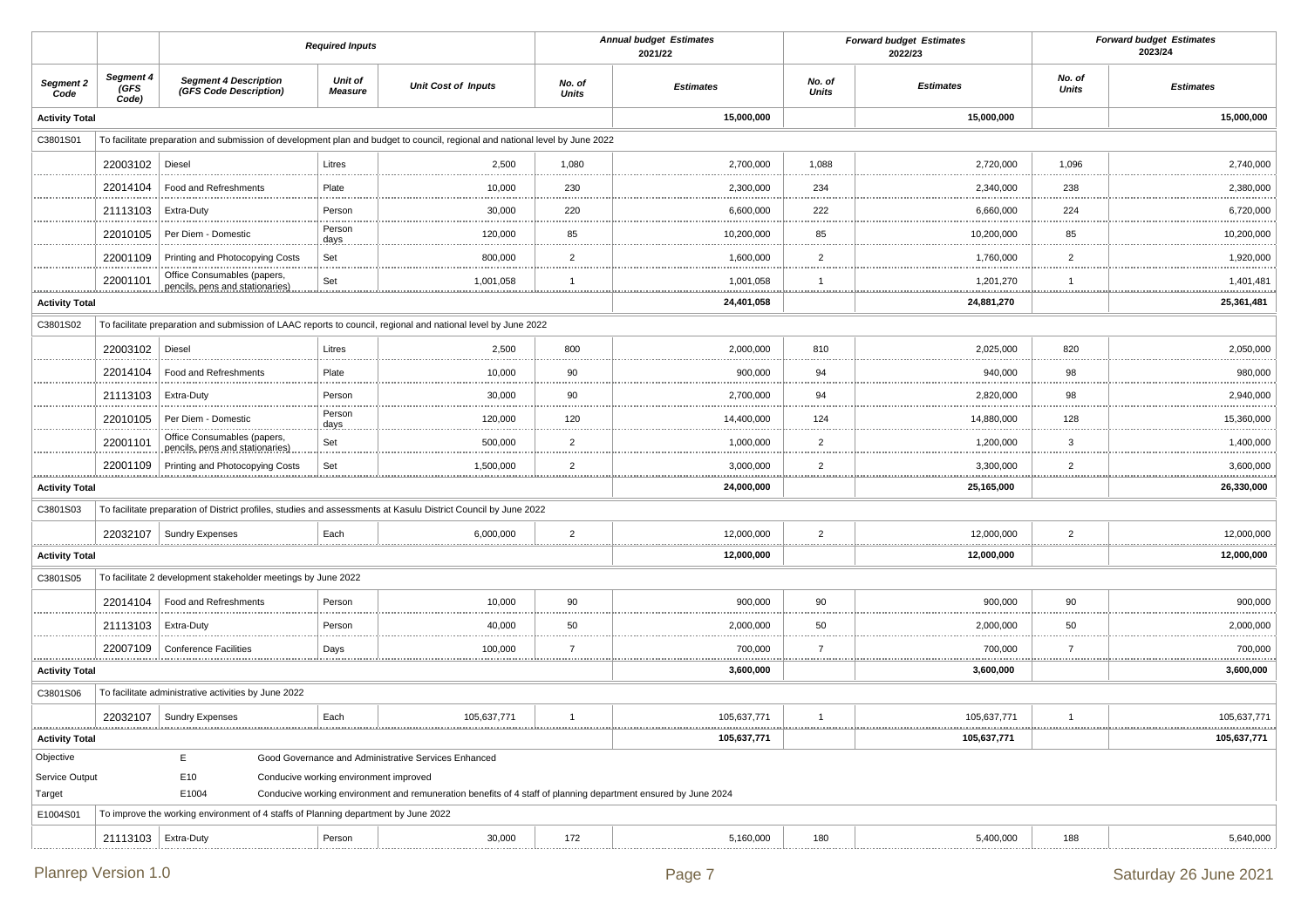|                                                   |                            |                                                                                              | <b>Required Inputs</b>                 |                                                                                                                                                                        |                        | <b>Annual budget Estimates</b><br>2021/22                  | <b>Forward budget Estimates</b><br>2022/23 |                  |                        | <b>Forward budget Estimates</b><br>2023/24 |
|---------------------------------------------------|----------------------------|----------------------------------------------------------------------------------------------|----------------------------------------|------------------------------------------------------------------------------------------------------------------------------------------------------------------------|------------------------|------------------------------------------------------------|--------------------------------------------|------------------|------------------------|--------------------------------------------|
| Segment 2<br>Code                                 | Segment 4<br>(GFS<br>Code) | <b>Segment 4 Description</b><br>(GFS Code Description)                                       | Unit of<br><b>Measure</b>              | <b>Unit Cost of Inputs</b>                                                                                                                                             | No. of<br><b>Units</b> | <b>Estimates</b>                                           | No. of<br><b>Units</b>                     | <b>Estimates</b> | No. of<br><b>Units</b> | <b>Estimates</b>                           |
|                                                   | 21121104                   | Telephone                                                                                    | Month                                  | 180,000                                                                                                                                                                | $\overline{4}$         | 720,000                                                    | $\overline{4}$                             | 720,000          | $\overline{4}$         | 720,000                                    |
|                                                   | 21121101                   | Electricity                                                                                  | Month                                  | 210,000                                                                                                                                                                | $\overline{4}$         | 840,000                                                    | $\overline{4}$                             | 840,000          | $\overline{4}$<br>.    | 840,000                                    |
|                                                   | 22001101                   | Office Consumables (papers,<br>pencils, pens and stationaries)                               | Set                                    | 500,000                                                                                                                                                                | $\overline{4}$         | 2,000,000                                                  | $\overline{4}$                             | 2,000,000        | $\overline{4}$         | 2,000,000                                  |
|                                                   | 21113119                   | Medical and Dental Refunds                                                                   | Person                                 | 520,000                                                                                                                                                                | $\mathbf{1}$           | 520,000                                                    | $\overline{1}$                             | 520,000          | $\mathbf{1}$           | 520,000                                    |
|                                                   | 21113122                   | Housing allowance                                                                            | Month                                  | 600,000                                                                                                                                                                | $\overline{4}$         | 2,400,000                                                  | $\overline{4}$                             | 2,400,000        | $\overline{4}$         | 2,400,000                                  |
|                                                   | 31122211                   | Office furniture<br>.                                                                        | Set                                    | 602,000                                                                                                                                                                | $\overline{1}$         | 602,000                                                    | $\overline{1}$<br>                         | 602,000          | $\overline{1}$<br>     | 602,000                                    |
|                                                   | 22024101                   | Computers, printers, scanners,<br>and other computer related                                 | Set                                    | 1,500,000                                                                                                                                                              | $\overline{2}$         | 3,000,000                                                  | $\overline{2}$                             | 3,000,000        | $\overline{2}$         | 3,000,000                                  |
|                                                   | 21113129                   | Moving Expenses                                                                              | Person                                 | 3,000,000                                                                                                                                                              | $\overline{1}$         | 3,000,000                                                  | $\overline{1}$                             | 3,000,000        | $\overline{1}$<br>.    | 3,000,000                                  |
|                                                   | 22008102                   | <b>Tuition Fees</b>                                                                          | Person                                 | 5,000,000                                                                                                                                                              | $\mathbf{1}$           | 5,000,000                                                  | $\mathbf{1}$                               | 5,000,000        | $\overline{1}$         | 5,000,000                                  |
|                                                   | 21121107                   | Furniture                                                                                    | Person                                 | 6,000,000                                                                                                                                                              | $\overline{1}$         | 6,000,000                                                  | $\overline{1}$                             | 6,000,000        | $\overline{1}$         | 6,000,000                                  |
| <b>Activity Total</b>                             |                            |                                                                                              |                                        |                                                                                                                                                                        |                        | 29,242,000                                                 |                                            | 29,482,000       |                        | 29,722,000                                 |
| <b>Cost Center Total</b>                          |                            |                                                                                              |                                        |                                                                                                                                                                        |                        | 213,880,829                                                |                                            | 215,766,041      |                        | 217,651,252                                |
|                                                   |                            |                                                                                              |                                        |                                                                                                                                                                        |                        | Cost Centre: 503C Statistics                               |                                            |                  |                        |                                            |
| Objective<br>Service Output<br>Target<br>E1004S03 |                            | E<br>E10<br>E1004<br>To facilitate attendance of Statistical Day Commemorations by June 2022 | Conducive working environment improved | Good Governance and Administrative Services Enhanced<br>Conducive working environment and remuneration benefits of 4 staff of planning department ensured by June 2024 |                        |                                                            |                                            |                  |                        |                                            |
|                                                   | 22010102                   | Ground travel (bus, railway taxi,<br>$etc)$ .                                                | Person                                 | 60,000                                                                                                                                                                 | $5\phantom{.0}$        | 300,000                                                    | 5                                          | 300,000          | 5                      | 300,000                                    |
|                                                   | 22010105                   | Per Diem - Domestic                                                                          | Person<br>days.                        | 120,000                                                                                                                                                                | 10                     | 1,200,000                                                  | 10                                         | 1,200,000        | 10                     | 1,200,000                                  |
| <b>Activity Total</b>                             |                            |                                                                                              |                                        |                                                                                                                                                                        |                        | 1,500,000                                                  |                                            | 1,500,000        |                        | 1,500,000                                  |
| <b>Cost Center Total</b>                          |                            |                                                                                              |                                        |                                                                                                                                                                        |                        | 1,500,000                                                  |                                            | 1,500,000        |                        | 1,500,000                                  |
|                                                   |                            |                                                                                              |                                        |                                                                                                                                                                        |                        | Cost Centre: 512A Land and Natural Resource Administration |                                            |                  |                        |                                            |
| Objective<br>Service Output<br>Target             |                            | E<br>E10<br>E1017                                                                            | Conducive working environment improved | Good Governance and Administrative Services Enhanced<br>Enhance Management of Land and natural resources from 60% to 90% by June 2024                                  |                        |                                                            |                                            |                  |                        |                                            |
| E1017S01                                          |                            | To improve working environment for 6 staffs of Land and Natural resources by June 2022       |                                        |                                                                                                                                                                        |                        |                                                            |                                            |                  |                        |                                            |
|                                                   | 22003102                   | Diesel                                                                                       | Litter                                 | 2,500                                                                                                                                                                  | 1,400                  | 3,500,000                                                  | 1,440                                      | 3,600,000        | 1,480                  | 3,700,000                                  |
|                                                   | 22005102                   | Arms and Ammunitions                                                                         | Each                                   | 3,000                                                                                                                                                                  | 500                    | 1,500,000                                                  | 501                                        | 1,503,000        | 502                    | 1,506,000                                  |
|                                                   | 21113103                   | Extra-Duty                                                                                   | Person                                 | 30,000                                                                                                                                                                 | 120                    | 3,600,000                                                  | 125                                        | 3,750,000        | 130                    | 3,900,000                                  |
|                                                   | 22010105                   | Per Diem - Domestic                                                                          | Person                                 | 120,000                                                                                                                                                                | 49                     | 5,880,000                                                  | 51                                         | 6,120,000        | 55                     | 6,600,000                                  |
|                                                   | 22001101                   | Office Consumables (papers,<br>pencils, pens and stationaries)                               | Set                                    | 300,000                                                                                                                                                                | $\overline{2}$         | 600,000                                                    | 3                                          | 900,000          | 6                      | 1,800,000                                  |
|                                                   | 21113115                   | Subsistance Allowance                                                                        | Person                                 | 420,000                                                                                                                                                                | $\mathbf{1}$           | 420,000                                                    | 6                                          | 2,520,000        | 6<br><b>A 10 A</b>     | 2,520,000                                  |
|                                                   | 22032111                   | <b>Burial Expenses</b>                                                                       | Person                                 | 600,000                                                                                                                                                                | $\overline{1}$         | 600,000                                                    | $\overline{2}$                             | 1,200,000        | 3                      | 1,800,000                                  |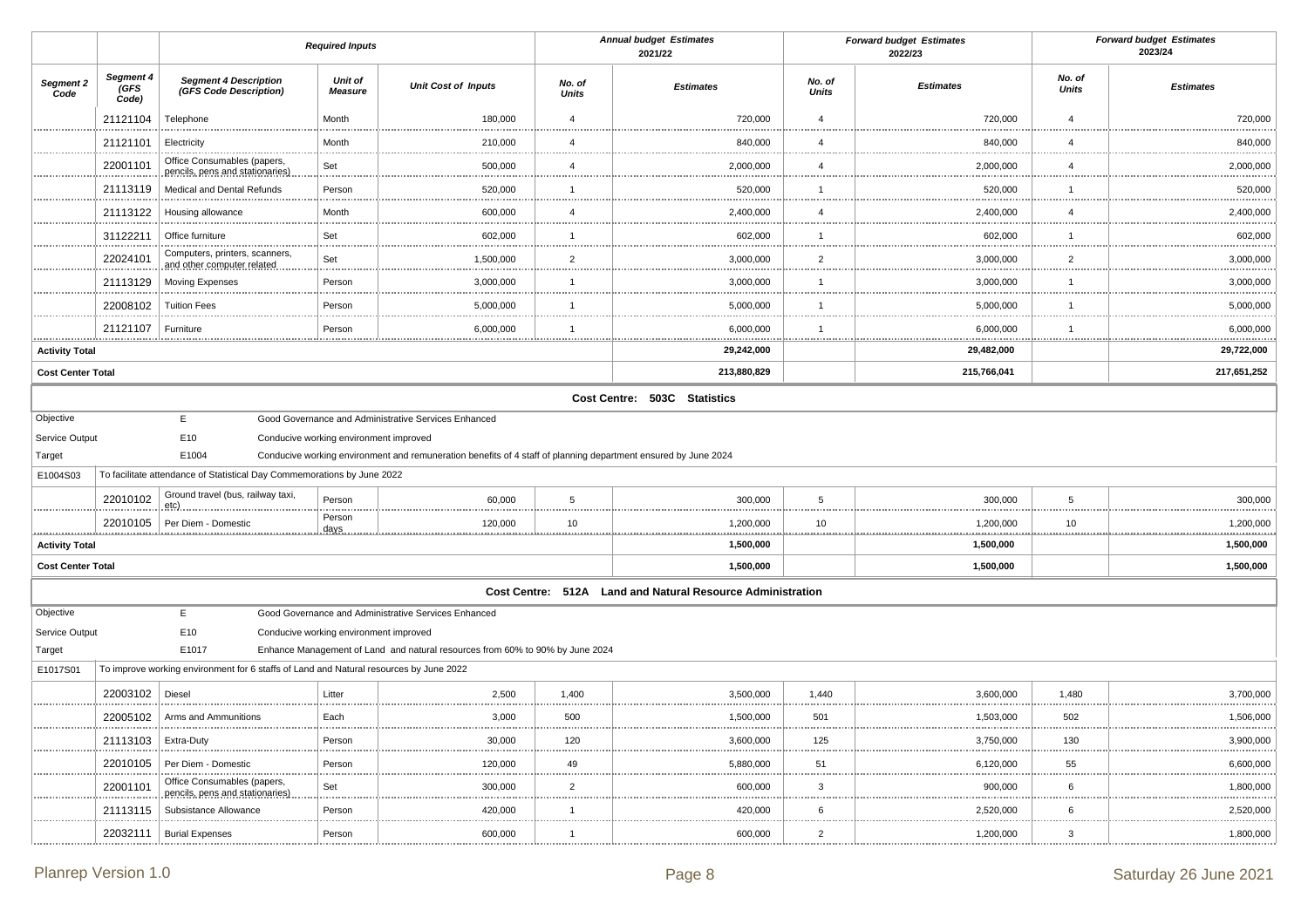|                            |                            |                                                                            | <b>Required Inputs</b>    |                                                                                                                      |                        | <b>Annual budget Estimates</b><br>2021/22 | <b>Forward budget Estimates</b><br>2022/23 |                  | <b>Forward budget Estimates</b><br>2023/24 |                  |
|----------------------------|----------------------------|----------------------------------------------------------------------------|---------------------------|----------------------------------------------------------------------------------------------------------------------|------------------------|-------------------------------------------|--------------------------------------------|------------------|--------------------------------------------|------------------|
| Segment 2<br>Code          | Segment 4<br>(GFS<br>Code) | <b>Segment 4 Description</b><br>(GFS Code Description)                     | Unit of<br><b>Measure</b> | <b>Unit Cost of Inputs</b>                                                                                           | No. of<br><b>Units</b> | <b>Estimates</b>                          | No. of<br><b>Units</b>                     | <b>Estimates</b> | No. of<br><b>Units</b>                     | <b>Estimates</b> |
|                            | 21113101                   | Leave Travel                                                               | Person<br>days            | 900,000                                                                                                              | $\mathbf 1$            | 900,000                                   | 6                                          | 5,400,000        | 6                                          | 5,400,000        |
| <b>Activity Total</b>      |                            |                                                                            |                           |                                                                                                                      |                        | 17,000,000                                |                                            | 24,993,000       |                                            | 27,226,000       |
| <b>Cost Center Total</b>   |                            |                                                                            |                           |                                                                                                                      |                        | 17,000,000                                |                                            | 24,993,000       |                                            | 27,226,000       |
|                            |                            |                                                                            |                           |                                                                                                                      |                        | Cost Centre: 512C Land Management         |                                            |                  |                                            |                  |
| Objective                  |                            | D                                                                          |                           | Quality and Quantity of Socio-Economic Services and Infrastructure Increased                                         |                        |                                           |                                            |                  |                                            |                  |
| Service Output             |                            | D <sub>25</sub><br>Quality Land services enhanced                          |                           |                                                                                                                      |                        |                                           |                                            |                  |                                            |                  |
| Target                     |                            | D2501                                                                      |                           | Enhance management of Land from 60% to 90% by June 2024                                                              |                        |                                           |                                            |                  |                                            |                  |
| D2501S01                   |                            |                                                                            |                           | To facilitate preparation of Urban planning drawing, surveying and valuation of various plots and areas by June 2022 |                        |                                           |                                            |                  |                                            |                  |
|                            | 31114105                   | Land leveling and fencing (civil<br>works                                  | Lumpsum                   | 40,354,955                                                                                                           | $\mathbf{1}$           | 40,354,955                                | $\mathbf{1}$                               | 40,354,955       | $\mathbf{1}$<br>.                          | 40,354,955       |
| <b>Activity Total</b>      |                            |                                                                            |                           |                                                                                                                      |                        | 40,354,955                                |                                            | 40,354,955       |                                            | 40,354,955       |
| <b>Cost Center Total</b>   |                            |                                                                            |                           |                                                                                                                      |                        | 40,354,955                                |                                            | 40,354,955       |                                            | 40,354,955       |
|                            |                            |                                                                            |                           |                                                                                                                      |                        | Cost Centre: 512H Forestry Management     |                                            |                  |                                            |                  |
| Objective                  |                            | G                                                                          |                           | Management of Natural Resources and Environment Enhanced and Sustained                                               |                        |                                           |                                            |                  |                                            |                  |
| Service Output             |                            | G04                                                                        |                           | Natural Resources Managed and Maintained                                                                             |                        |                                           |                                            |                  |                                            |                  |
| Target                     |                            | G0401                                                                      |                           | Management of natural resources improved from 60% to 90% by June 2024                                                |                        |                                           |                                            |                  |                                            |                  |
| G0401S01                   |                            | To facilitate tree planting programme by June 2022                         |                           |                                                                                                                      |                        |                                           |                                            |                  |                                            |                  |
|                            | 31131206                   | Seedlings                                                                  | Each                      | 600                                                                                                                  | 5,000                  | 3,000,000                                 | 5,100                                      | 3,060,000        | 4,600                                      | 2,760,000        |
|                            | 21113103                   | Extra-Duty                                                                 | Person<br>days            | 30,000                                                                                                               | 20                     | 600,000                                   | 22                                         | 660,000          | 24                                         | 720,000          |
| .<br><b>Activity Total</b> |                            |                                                                            |                           |                                                                                                                      | .                      | 3,600,000                                 |                                            | 3,720,000        |                                            | 3,480,000        |
| <b>Cost Center Total</b>   |                            |                                                                            |                           |                                                                                                                      |                        | 3,600,000                                 |                                            | 3,720,000        |                                            | 3,480,000        |
|                            |                            |                                                                            |                           |                                                                                                                      |                        | Cost Centre: 514A Legal Administration    |                                            |                  |                                            |                  |
| Objective                  |                            | E                                                                          |                           | Good Governance and Administrative Services Enhanced                                                                 |                        |                                           |                                            |                  |                                            |                  |
| Service Output             |                            | E10<br>Conducive working environment improved                              |                           |                                                                                                                      |                        |                                           |                                            |                  |                                            |                  |
| Target                     |                            | E1028                                                                      |                           | Enhance formulation, implementation and adhere of Council By-Laws and other Government Acts by 100% by June 2024     |                        |                                           |                                            |                  |                                            |                  |
| E1028S01                   |                            | To improve the working environment of 2 staffs of legal unity by June 2022 |                           |                                                                                                                      |                        |                                           |                                            |                  |                                            |                  |
|                            | 21113103                   | <b>Extra-Duty</b>                                                          | Person                    | 30,000                                                                                                               | 32                     | 960,000                                   | 32                                         | 960,000          | 32                                         | 960,000          |
|                            | 21113119                   | Medical and Dental Refunds                                                 | Person                    | 100,000                                                                                                              | $\overline{2}$         | 200,000                                   | $\overline{2}$                             | 200,000          | $\overline{2}$                             | 200,000          |
|                            | 22010105                   | Per Diem - Domestic                                                        | Person<br>.               | 120,000                                                                                                              | 37<br>.                | 4,416,000                                 | 37<br>                                     | 4,416,000        | 37                                         | 4,416,000        |
|                            | 22012109                   | Telephone Charges (Land Lines)                                             | Month                     | 180,000                                                                                                              | 6                      | 1,080,000                                 | 6                                          | 1,080,000        | 6                                          | 1,080,000        |
|                            | 21121101                   | Electricity                                                                | Month                     | 210,000                                                                                                              |                        | 1,470,000                                 |                                            | 1,470,000        | -7                                         | 1,470,000        |
|                            | 22001101                   | Office Consumables (papers,<br>pencils, pens and stationaries)             | Set                       | 294,000                                                                                                              | 1                      | 294,000                                   | -1                                         | 294,000          | $\overline{1}$                             | 294,000          |
|                            | 21113127                   | Uniform Allowance                                                          | Person                    | 490,000                                                                                                              | $\overline{2}$         | 980,000                                   | $\overline{2}$                             | 980,000          | $\overline{2}$                             | 980,000          |
|                            | 21113122                   | Housing allowance                                                          | Month                     | 600,000                                                                                                              | 6                      | 3,600,000                                 | 6                                          | 3,600,000        | 6                                          | 3,600,000        |
|                            | 21121107   Furniture       |                                                                            | Person                    | 2,000,000                                                                                                            | $\overline{2}$         | 4,000,000                                 | $\overline{2}$                             | 4,000,000        | $\overline{2}$                             | 4,000,000        |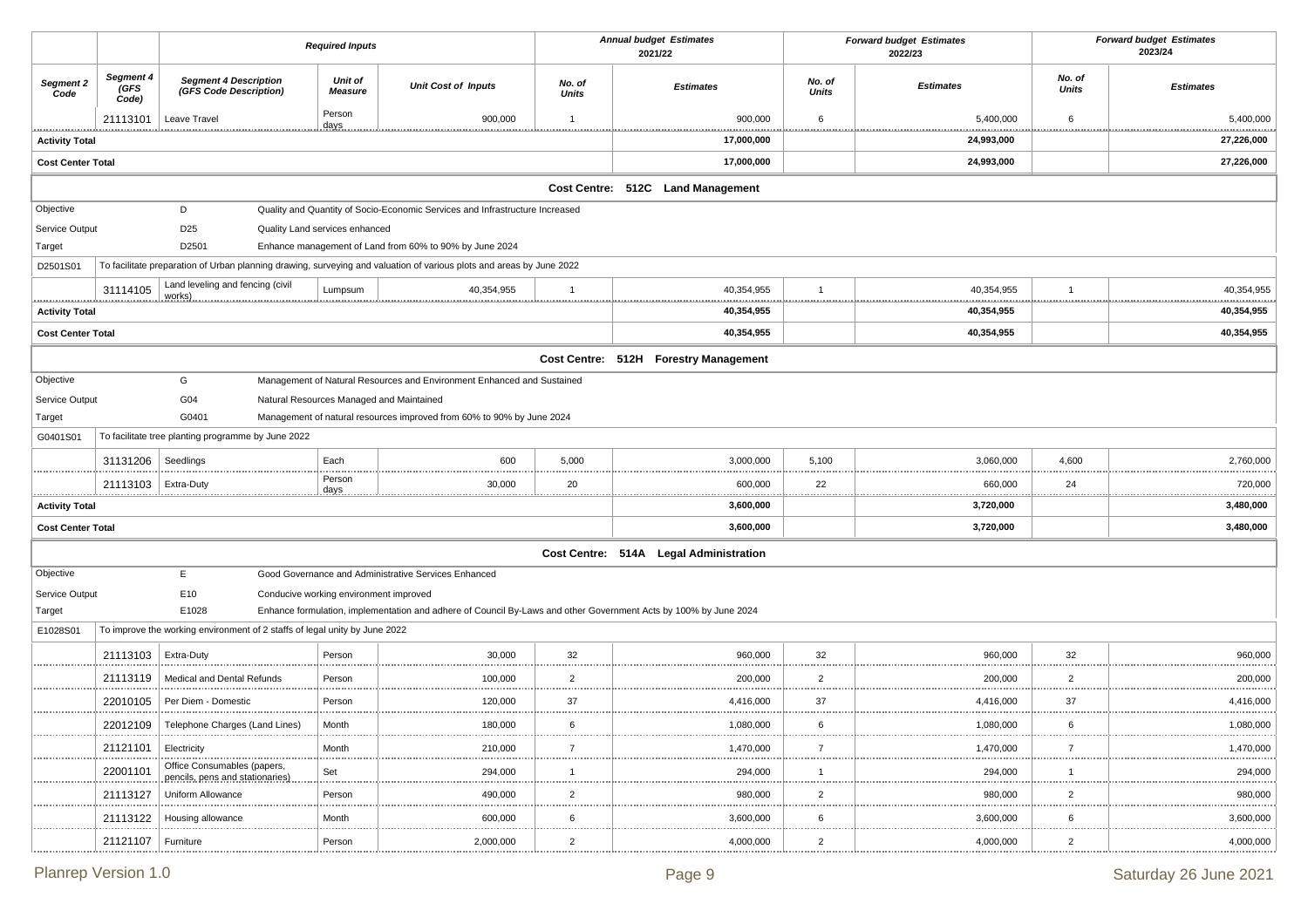|                            |                            |                                                                                  | <b>Required Inputs</b>                 |                                                                         |                        | <b>Annual budget Estimates</b><br>2021/22                 |                        | <b>Forward budget Estimates</b><br>2022/23 |                        | <b>Forward budget Estimates</b><br>2023/24 |
|----------------------------|----------------------------|----------------------------------------------------------------------------------|----------------------------------------|-------------------------------------------------------------------------|------------------------|-----------------------------------------------------------|------------------------|--------------------------------------------|------------------------|--------------------------------------------|
| Segment 2<br>Code          | Segment 4<br>(GFS<br>Code) | <b>Segment 4 Description</b><br>(GFS Code Description)                           | Unit of<br><b>Measure</b>              | <b>Unit Cost of Inputs</b>                                              | No. of<br><b>Units</b> | <b>Estimates</b>                                          | No. of<br><b>Units</b> | <b>Estimates</b>                           | No. of<br><b>Units</b> | <b>Estimates</b>                           |
| <b>Activity Total</b>      |                            |                                                                                  |                                        |                                                                         |                        | 17,000,000                                                |                        | 17,000,000                                 |                        | 17,000,000                                 |
| <b>Cost Center Total</b>   |                            |                                                                                  |                                        |                                                                         |                        | 17,000,000                                                |                        | 17,000,000                                 |                        | 17,000,000                                 |
|                            |                            |                                                                                  |                                        |                                                                         |                        | Cost Centre: 515A Internal Audit Adminstration            |                        |                                            |                        |                                            |
| Objective                  |                            | E.                                                                               |                                        | Good Governance and Administrative Services Enhanced                    |                        |                                                           |                        |                                            |                        |                                            |
| Service Output             |                            | E10                                                                              | Conducive working environment improved |                                                                         |                        |                                                           |                        |                                            |                        |                                            |
| Target                     |                            | E1007                                                                            |                                        | Conducive working environment to 2 staffs ensured by June 2024          |                        |                                                           |                        |                                            |                        |                                            |
| E1007S02                   |                            | To provide administrative support to two (2) staffs by june 2022                 |                                        |                                                                         |                        |                                                           |                        |                                            |                        |                                            |
|                            | 22010105                   | Per Diem - Domestic                                                              | Person                                 | 120,000                                                                 | 10                     | 1,200,000                                                 | 16                     | 1,920,000                                  | 24                     | 2,880,000                                  |
|                            | 21121104                   | Telephone                                                                        | Month                                  | 180,000                                                                 | 5                      | 900,000                                                   | 6                      | 1,080,000                                  | $\overline{7}$         | 1,260,000                                  |
|                            | 21121101                   | Electricity                                                                      | Month                                  | 210,000                                                                 | 5                      | 1,050,000                                                 | 6                      | 1,260,000                                  | $\overline{7}$         | 1,470,000                                  |
|                            | 22008102                   | <b>Tuition Fees</b>                                                              | Person                                 | 450,000                                                                 | 3                      | 1,350,000                                                 | $\overline{2}$         | 900,000                                    | $\overline{4}$         | 1,800,000                                  |
|                            | 22001101                   | Office Consumables (papers,<br>pencils, pens and stationaries)                   | Set                                    | 500,000                                                                 | -1                     | 500,000                                                   | $\overline{2}$         | 1,000,000                                  | $\overline{4}$         | 2,000,000                                  |
|                            | 21121102                   | <b>Housing Allowance</b>                                                         | Month                                  | 600,000                                                                 | $\overline{4}$         | 2,400,000                                                 | 6                      | 3,600,000                                  | 8                      | 4,800,000                                  |
|                            | 22001102                   | Computer Supplies and<br><b>Accessories</b>                                      | Set                                    | 3,330,000                                                               | $\overline{1}$         | 3,330,000                                                 | $\mathbf 0$            | $\mathbf 0$                                | $\mathbf 0$            |                                            |
|                            | 21121107                   | Furniture                                                                        | Month                                  | 7,000,000                                                               |                        | 7,000,000                                                 | $\overline{1}$         | 7,000,000                                  | -1                     | 7,000,000                                  |
| .<br><b>Activity Total</b> |                            |                                                                                  |                                        |                                                                         |                        | 17,730,000                                                |                        | 16,760,000                                 |                        | 21,210,000                                 |
| <b>Cost Center Total</b>   |                            |                                                                                  |                                        |                                                                         |                        | 17,730,000                                                |                        | 16,760,000                                 |                        | 21,210,000                                 |
|                            |                            |                                                                                  |                                        |                                                                         |                        | Cost Centre: 515B Internal Audit Operations               |                        |                                            |                        |                                            |
| Objective                  |                            | E                                                                                |                                        | Good Governance and Administrative Services Enhanced                    |                        |                                                           |                        |                                            |                        |                                            |
| Service Output             |                            | E17                                                                              |                                        | Assurance of Internal Control Systems for Financial Management Enhanced |                        |                                                           |                        |                                            |                        |                                            |
| Target                     |                            | E1703                                                                            |                                        | Audits queries at Council level reduced from 80% to 20% by June 2024    |                        |                                                           |                        |                                            |                        |                                            |
| E1703S02                   |                            | To facilitate quarter audit at Council level and 61 Villages in 21 wards by 2022 |                                        |                                                                         |                        |                                                           |                        |                                            |                        |                                            |
|                            | 22003102                   | Diesel                                                                           | Litres                                 | 2,500                                                                   | 964                    | 2,410,000                                                 | 966                    | 2,415,000                                  | 968                    | 2,420,000                                  |
|                            | 21113103                   | Extra-Duty                                                                       | Person                                 | 30,000                                                                  | 59<br>                 | 1,770,000                                                 | 62                     | 1,860,000                                  | 64                     | 1,920,000                                  |
|                            | 22010102                   | Ground travel (bus, railway taxi,<br>$etc)$ .                                    | Person                                 | 70,000                                                                  | 3                      | 210,000                                                   | 8                      | 560,000                                    | 10                     | 700,000                                    |
|                            | 22010105                   | Per Diem - Domestic<br><b></b>                                                   | Person                                 | 120,000                                                                 | 24                     | 2,880,000                                                 | 30                     | 3,600,000                                  | 34                     | 4,080,000                                  |
| <b>Activity Total</b>      |                            |                                                                                  |                                        |                                                                         |                        | 7,270,000                                                 |                        | ******************<br>8,435,000            |                        | 9,120,000                                  |
| <b>Cost Center Total</b>   |                            |                                                                                  |                                        |                                                                         |                        | 7,270,000                                                 |                        | 8,435,000                                  |                        | 9,120,000                                  |
|                            |                            |                                                                                  |                                        |                                                                         |                        | Cost Centre: 516A Procurement and Supplies Administration |                        |                                            |                        |                                            |
| Objective                  |                            | E.                                                                               |                                        | Good Governance and Administrative Services Enhanced                    |                        |                                                           |                        |                                            |                        |                                            |
| Service Output             |                            | E06                                                                              |                                        | Transparency and accountability maintained                              |                        |                                                           |                        |                                            |                        |                                            |
| Target                     |                            | E0601                                                                            |                                        | 4 tender board meetings are conducted on yearly basis by June 2024      |                        |                                                           |                        |                                            |                        |                                            |
| E0601S01                   |                            | To facilitate 4 tender Board Meetings on quarterly basis by June 2022            |                                        |                                                                         |                        |                                                           |                        |                                            |                        |                                            |
|                            | 22001101<br>.              | Office Consumables (papers,<br>pencils, pens and stationaries)                   | Set                                    | 12,000                                                                  | 15<br>                 | 180,000                                                   | 15                     | 180,000<br>                                | 15<br>                 | 180,000                                    |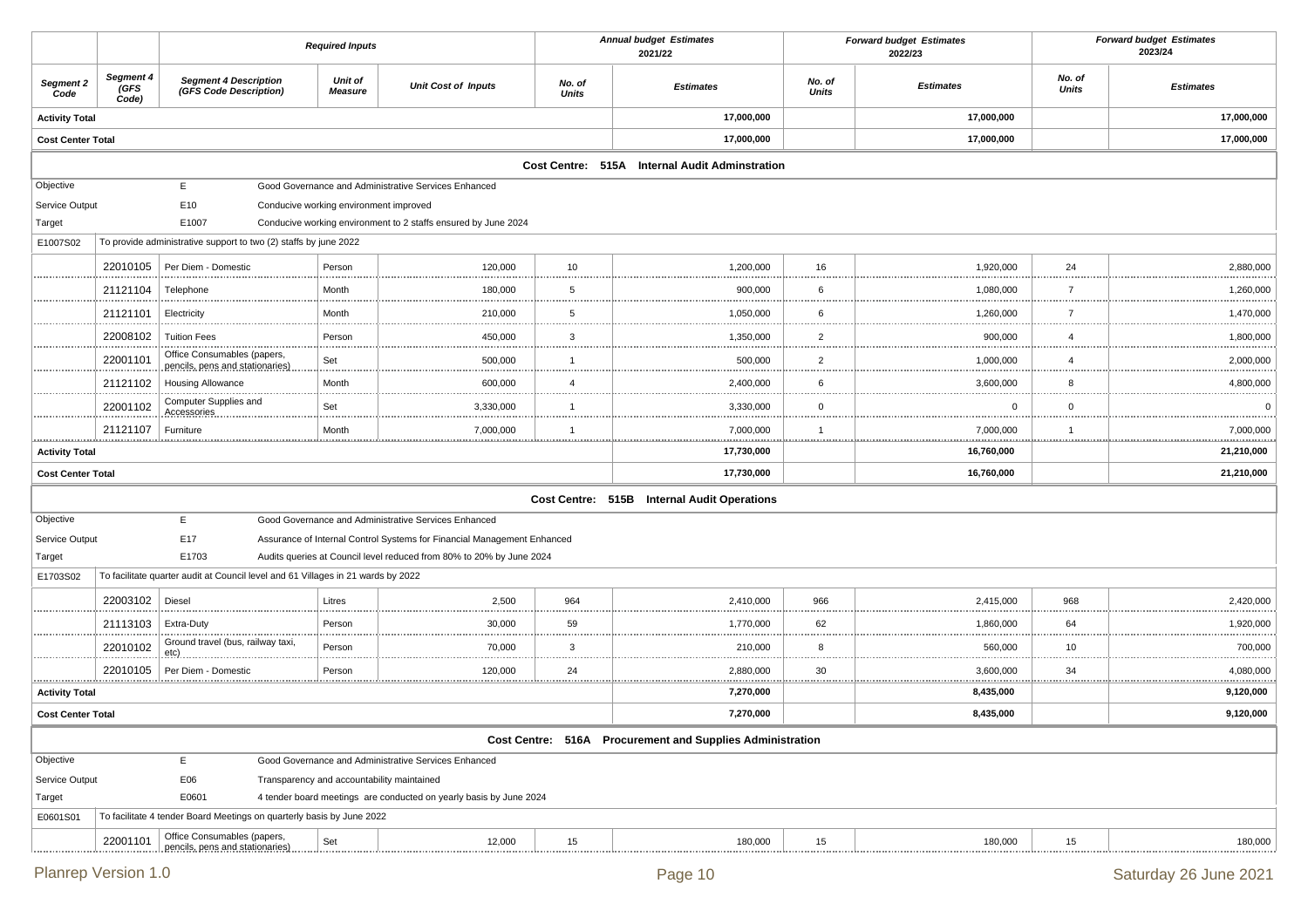|                                      |                            |                                                                                                                         | <b>Required Inputs</b>                 |                                                                           |                 | <b>Annual budget Estimates</b><br>2021/22 | <b>Forward budget Estimates</b><br>2022/23 |                  |                        | <b>Forward budget Estimates</b><br>2023/24 |
|--------------------------------------|----------------------------|-------------------------------------------------------------------------------------------------------------------------|----------------------------------------|---------------------------------------------------------------------------|-----------------|-------------------------------------------|--------------------------------------------|------------------|------------------------|--------------------------------------------|
| Segment 2<br>Code                    | Segment 4<br>(GFS<br>Code) | <b>Segment 4 Description</b><br>(GFS Code Description)                                                                  | <b>Unit of</b><br><b>Measure</b>       | <b>Unit Cost of Inputs</b>                                                | No. of<br>Units | <b>Estimates</b>                          | No. of<br>Units                            | <b>Estimates</b> | No. of<br><b>Units</b> | <b>Estimates</b>                           |
|                                      | 21113114                   | <b>Sitting Allowance</b>                                                                                                | Person                                 | 150,000                                                                   | 40              | 6,000,000                                 | 40                                         | 6,000,000        | 40                     | 6,000,000<br>                              |
| <b>Activity Total</b>                |                            |                                                                                                                         |                                        |                                                                           |                 | 6,180,000                                 |                                            | 6,180,000        |                        | 6,180,000                                  |
| E0601S02                             |                            | To facilitates preparation of Tendering Documents , Contracts Documents and quarterly procurement reports by June 2022  |                                        |                                                                           |                 |                                           |                                            |                  |                        |                                            |
|                                      | 22001101                   | Office Consumables (papers,<br>pencils, pens and stationaries)                                                          | Set                                    | 12,000                                                                    | 38<br>          | 456,000                                   | 38                                         | 456,000          | 38                     | 456,000                                    |
|                                      | 21113103                   | Extra-Duty                                                                                                              | Person                                 | 30,000                                                                    | 17              | 510,000                                   | 17                                         | 510,000          | 17                     | 510,000                                    |
|                                      | 22024101                   | Computers, printers, scanners,<br>and other computer related                                                            | Set                                    | 2,794,000                                                                 | -1              | 2,794,000                                 | $\mathbf{1}$                               | 2,794,000        | $\mathbf{1}$           | 2,794,000                                  |
| <b>Activity Total</b>                |                            |                                                                                                                         |                                        |                                                                           |                 | <br>3,760,000                             |                                            | <br>3,760,000    | .                      | .<br>3,760,000                             |
| Service Output<br>Target<br>E1009S01 |                            | E <sub>10</sub><br>E1009<br>To provide conducive working environment and statutory benefits to 3 PMU staff by June 2022 | Conducive working environment improved | Conducive working environment of 3 staff ensured by June 2024             |                 |                                           |                                            |                  |                        |                                            |
|                                      | 22010105                   | Per Diem - Domestic                                                                                                     | Person                                 | 100,000                                                                   | 18              | 1,800,000                                 | 18                                         | 1,800,000        | 18                     | 1,800,000                                  |
|                                      | 21113119                   | Medical and Dental Refunds                                                                                              | Each                                   | 200,000                                                                   | 9               | 1,800,000                                 | 9                                          | 1,800,000        | 9                      | 1,800,000                                  |
|                                      | 21121101                   | Electricity                                                                                                             | Month                                  | 210,000                                                                   | $\overline{4}$  | 840,000                                   | $\overline{\mathbf{4}}$                    | 840,000          | $\overline{4}$         | 840,000                                    |
|                                      | 21113101                   | Leave Travel                                                                                                            | Person                                 | .<br>250,000                                                              | .<br>8          | 2,000,000                                 | .<br>8                                     | 2,000,000        | 8                      | 2,000,000                                  |
|                                      | 22014106                   | Gifts and Prizes                                                                                                        | Person                                 | 300,000                                                                   | -1              | 300,000                                   |                                            | 300,000          | $\overline{1}$         | 300,000                                    |
|                                      | 21113129                   | <b>Moving Expenses</b>                                                                                                  | Person                                 | 320,000                                                                   |                 | 320,000                                   |                                            | 320,000          | $\mathbf{1}$           | 320,000                                    |
| <br><b>Activity Total</b>            |                            |                                                                                                                         |                                        |                                                                           |                 | 7,060,000                                 |                                            | <br>7,060,000    |                        | .<br>7,060,000                             |
| <b>Cost Center Total</b>             |                            |                                                                                                                         |                                        |                                                                           |                 | 17,000,000                                |                                            | 17,000,000       |                        | 17,000,000                                 |
|                                      |                            |                                                                                                                         |                                        |                                                                           |                 | Cost Centre: 517A Election Administartion |                                            |                  |                        |                                            |
| Objective                            |                            | Е                                                                                                                       |                                        | Good Governance and Administrative Services Enhanced                      |                 |                                           |                                            |                  |                        |                                            |
| Service Output                       |                            | E10                                                                                                                     | Conducive working environment improved |                                                                           |                 |                                           |                                            |                  |                        |                                            |
| Target                               |                            | E1026                                                                                                                   |                                        | Conducive working environment 1 election unit staff improved by June 2024 |                 |                                           |                                            |                  |                        |                                            |
| E1026S01                             |                            | To improve working environment of Election Unit by June 2022                                                            |                                        |                                                                           |                 |                                           |                                            |                  |                        |                                            |
|                                      | 22003102                   | Diesel                                                                                                                  | Litres                                 | 2,500<br>                                                                 | 888<br>.        | 2,220,000                                 | 1,200                                      | 3,000,000        | 1,400                  | 3,500,000<br>                              |
|                                      | 21113103                   | Extra-Duty                                                                                                              | Person                                 | 30,000                                                                    | 50              | 1,500,000                                 | 48                                         | 1,440,000        | 52                     | 1,560,000                                  |
|                                      | 22010105                   | Per Diem - Domestic                                                                                                     | Perdiem                                | 120,000<br>.                                                              | 25<br>          | 3,000,000                                 | 30                                         | 3,600,000<br>    | 32                     | 3,840,000                                  |
|                                      | 21121104                   | Telephone                                                                                                               | Person                                 | 180,000                                                                   | 8               | 1,440,000                                 |                                            | 180,000          | $\mathbf{1}$           | 180,000<br>                                |
|                                      | 21121101                   | Electricity                                                                                                             | Person                                 | 210,000                                                                   | 8               | 1,680,000                                 | $\overline{1}$                             | 252,000          | $\mathbf{1}$           | 273,000                                    |
|                                      | 21113132                   | Staff debts                                                                                                             | Person                                 | 1,160,000                                                                 | $\overline{1}$  | 1,160,000                                 | -1                                         | 1,160,000        | $\overline{1}$         | 1,160,000<br>.                             |
|                                      | 22001101                   | Office Consumables (papers,<br>pencils, pens and stationaries)                                                          | Set                                    | 1,500,000<br>                                                             | $\overline{1}$  | 1,500,000                                 |                                            | 1,800,000<br>.   | $\mathbf{1}$           | 2,100,000<br>.                             |
|                                      | 22032107                   | <b>Sundry Expenses</b>                                                                                                  | Annually                               | 1,500,000<br>.                                                            | $\overline{1}$  | 1,500,000                                 |                                            | 1,500,000        | $\overline{1}$         | 1,500,000<br>.                             |
|                                      | 21121107                   | Furniture                                                                                                               | Set<br><u></u>                         | 3,000,000                                                                 | -1              | 3,000,000<br>******************           | 1                                          | 3,600,000        | $\mathbf{1}$           | 4,200,000<br><u>.</u>                      |
| <b>Activity Total</b>                |                            |                                                                                                                         |                                        |                                                                           |                 | 17,000,000                                |                                            | 16,532,000       |                        | 18,313,000                                 |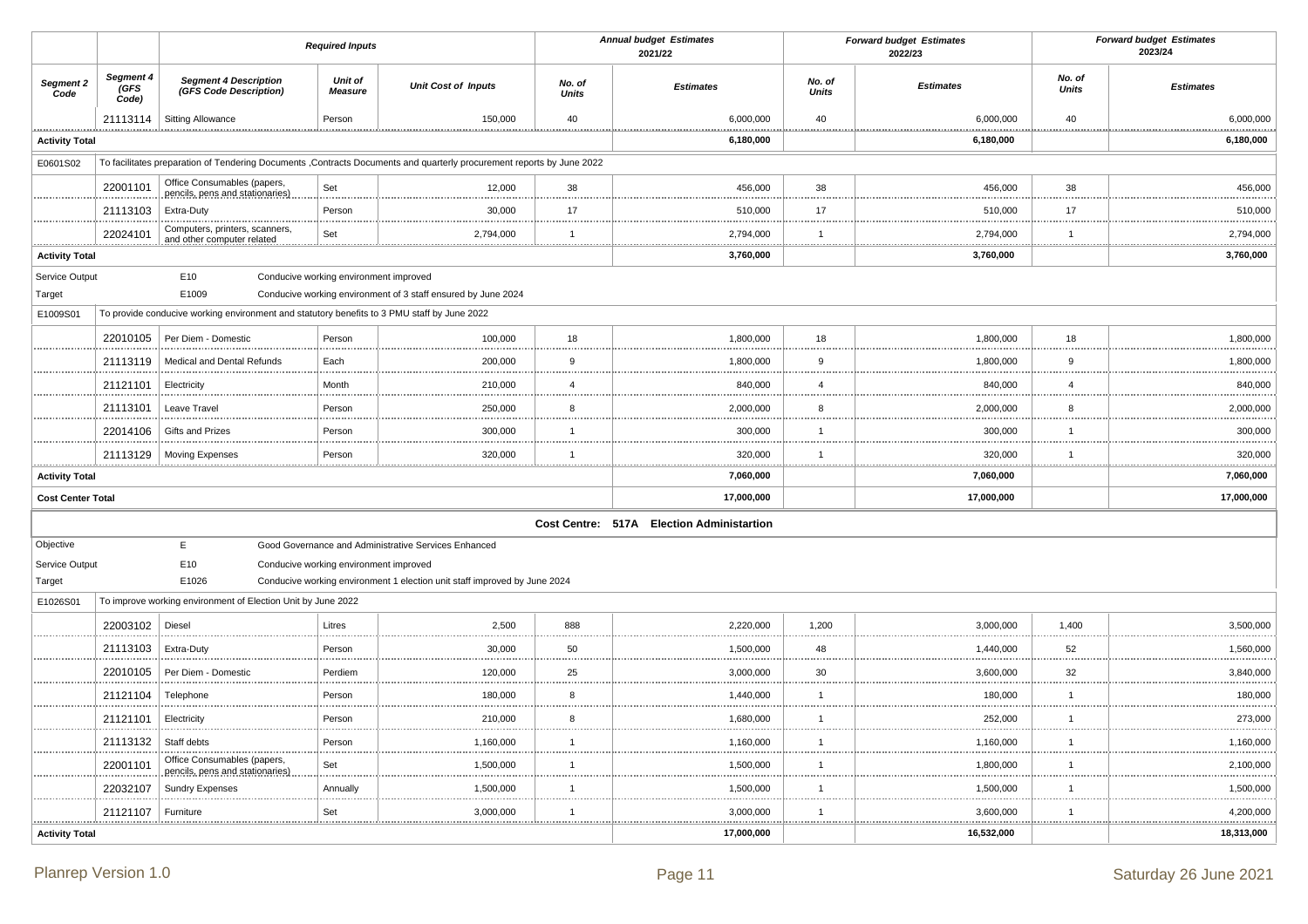|                            |                             |                                                                         | <b>Required Inputs</b>                 |                                                                               |                    | <b>Annual budget Estimates</b><br>2021/22 |                     | <b>Forward budget Estimates</b><br>2022/23 |                    | <b>Forward budget Estimates</b><br>2023/24 |
|----------------------------|-----------------------------|-------------------------------------------------------------------------|----------------------------------------|-------------------------------------------------------------------------------|--------------------|-------------------------------------------|---------------------|--------------------------------------------|--------------------|--------------------------------------------|
| Segment 2<br>Code          | Segment 4<br>(GFS)<br>Code) | <b>Segment 4 Description</b><br>(GFS Code Description)                  | Unit of<br><b>Measure</b>              | <b>Unit Cost of Inputs</b>                                                    | No. of<br>Units    | <b>Estimates</b>                          | No. of<br>Units     | <b>Estimates</b>                           | No. of<br>Units    | <b>Estimates</b>                           |
| <b>Cost Center Total</b>   |                             |                                                                         |                                        |                                                                               |                    | 17,000,000                                |                     | 16,532,000                                 |                    | 18,313,000                                 |
|                            |                             |                                                                         |                                        |                                                                               |                    | Cost Centre: 518A ICT Administration      |                     |                                            |                    |                                            |
| Objective                  |                             | E                                                                       |                                        | Good Governance and Administrative Services Enhanced                          |                    |                                           |                     |                                            |                    |                                            |
| Service Output<br>Target   |                             | E10<br>E1037                                                            | Conducive working environment improved | Conducive working environment for ICT staffs improved from 70% to 90% by 2024 |                    |                                           |                     |                                            |                    |                                            |
| E1037C01                   |                             | To facilitate capacity building to 2 ICT staff by June 2022             |                                        |                                                                               |                    |                                           |                     |                                            |                    |                                            |
|                            | 22001101                    | Office Consumables (papers,<br>pencils, pens and stationaries)          | Lumpsum                                | 200,000                                                                       | 3                  | 600,000                                   | 3                   | 600,000                                    | 3                  | 600,000<br>.                               |
|                            | 22008107                    | <b>Training Allowances</b>                                              | Lumpsum                                | 1,000,000                                                                     | $\overline{2}$     | 2,000,000                                 | $\overline{2}$<br>. | 2,000,000                                  | $\overline{2}$     | 2,000,000                                  |
| <b>Activity Total</b>      |                             |                                                                         |                                        |                                                                               |                    | 2,600,000                                 |                     | 2,600,000                                  |                    | 2,600,000                                  |
| E1037S01                   |                             | To facilitate 2 ICT steering committee meetings by June 2022            |                                        |                                                                               |                    |                                           |                     |                                            |                    |                                            |
|                            | 21121103                    | Food and Refreshment                                                    | Person                                 | 7,000                                                                         | 20                 | 140,000                                   | 20                  | 140,000                                    | 20                 | 140,000                                    |
|                            | 21113114                    | <b>Sitting Allowance</b>                                                | Quarterly                              | 137,500                                                                       | 16                 | 2,200,000                                 | 16                  | 2,200,000                                  | 16                 | 2,200,000                                  |
|                            | 22001101                    | Office Consumables (papers,<br>pencils, pens and stationaries)          | Set                                    | 200,000                                                                       | $\overline{2}$     | 400,000                                   | $\overline{2}$      | 400,000                                    | $\overline{2}$     | 400,000                                    |
| .<br><b>Activity Total</b> | <u></u>                     |                                                                         |                                        |                                                                               |                    | <u></u><br>2,740,000                      |                     | 2,740,000                                  |                    | <u></u><br>2,740,000                       |
| E1037S03                   |                             | To maintain office tools and Internet Service in ICT unit by June 2022" |                                        |                                                                               |                    |                                           |                     |                                            |                    |                                            |
|                            | 22001101                    | Office Consumables (papers,<br>pencils, pens and stationaries)          | Lumpsum                                | 500,000                                                                       | $\overline{2}$     | 1,000,000                                 | $\overline{2}$      | 1,000,000                                  | 3                  | 1,500,000                                  |
|                            | 22001110                    | <b>Computer Software</b>                                                | Lumpsum                                | 500,000                                                                       | $\overline{4}$<br> | 2,000,000                                 | 5                   | 2,500,000                                  | 8                  | 4,000,000                                  |
|                            | 22024101                    | Computers, printers, scanners,<br>and other computer related            | Lumpsum                                | 1,600,000                                                                     | $\overline{1}$     | 1,600,000                                 | $\overline{4}$      | 6,400,000                                  | $\overline{4}$     | 6,400,000                                  |
| <b>Activity Total</b>      |                             |                                                                         |                                        |                                                                               |                    | 4,600,000                                 |                     | 9,900,000                                  |                    | 11,900,000                                 |
| E1037S06                   |                             | To facilitate Daily administrative operations by June 2022              |                                        |                                                                               |                    |                                           |                     |                                            |                    |                                            |
|                            | 22003102                    | Diesel                                                                  | Litres                                 | 2,500                                                                         | 200                | 500,000                                   | 200                 | 500,000                                    | 200                | 500,000                                    |
|                            | 21113103                    | Extra-Duty                                                              | Lumpsum                                | 30,000<br>.                                                                   | 100                | 3,000,000                                 | 180                 | 5,400,000                                  | 180                | 5,400,000<br>.                             |
|                            | 22010105                    | Per Diem - Domestic                                                     | Lumpsum                                | 120,000<br>                                                                   | 16                 | 1,920,000                                 | 25                  | 3,000,000<br>                              | 25                 | 3,000,000                                  |
|                            | 21113101                    | Leave Travel                                                            | Lumpsum                                | 320,000                                                                       | 2                  | 640,000                                   | $\overline{2}$      | 640,000                                    | $\overline{2}$     | 640,000                                    |
|                            | 22001101                    | Office Consumables (papers,<br>pencils, pens and stationaries           | Lumpsum                                | 1,000,000                                                                     | $\overline{1}$<br> | 1,000,000                                 | $\overline{4}$<br>  | 4,000,000                                  | $\overline{4}$<br> | 4,000,000<br>                              |
| .<br><b>Activity Total</b> |                             |                                                                         |                                        |                                                                               |                    | 7,060,000                                 |                     | .<br>13,540,000                            |                    | 13,540,000                                 |
| <b>Cost Center Total</b>   |                             |                                                                         |                                        |                                                                               |                    | 17,000,000                                |                     | 28,780,000                                 |                    | 30,780,000                                 |
|                            |                             |                                                                         |                                        |                                                                               |                    | Cost Centre: 519B Beekeeping Operations   |                     |                                            |                    |                                            |
| Objective                  |                             | E                                                                       |                                        | Good Governance and Administrative Services Enhanced                          |                    |                                           |                     |                                            |                    |                                            |
| Service Output             |                             | E10                                                                     | Conducive working environment improved |                                                                               |                    |                                           |                     |                                            |                    |                                            |
| Target                     |                             | E1014                                                                   |                                        | working environment of 2 Beekeeping staffs improved by June 2024              |                    |                                           |                     |                                            |                    |                                            |
| E1014S02                   |                             | To improve working environment for 2 beekeeping staffs by June 2022     |                                        |                                                                               |                    |                                           |                     |                                            |                    |                                            |
|                            | 22003102   Diesel           |                                                                         | Litres                                 | 2,500                                                                         | 232                | 580,000                                   | 120                 | 300,000                                    | 140                | 350,000                                    |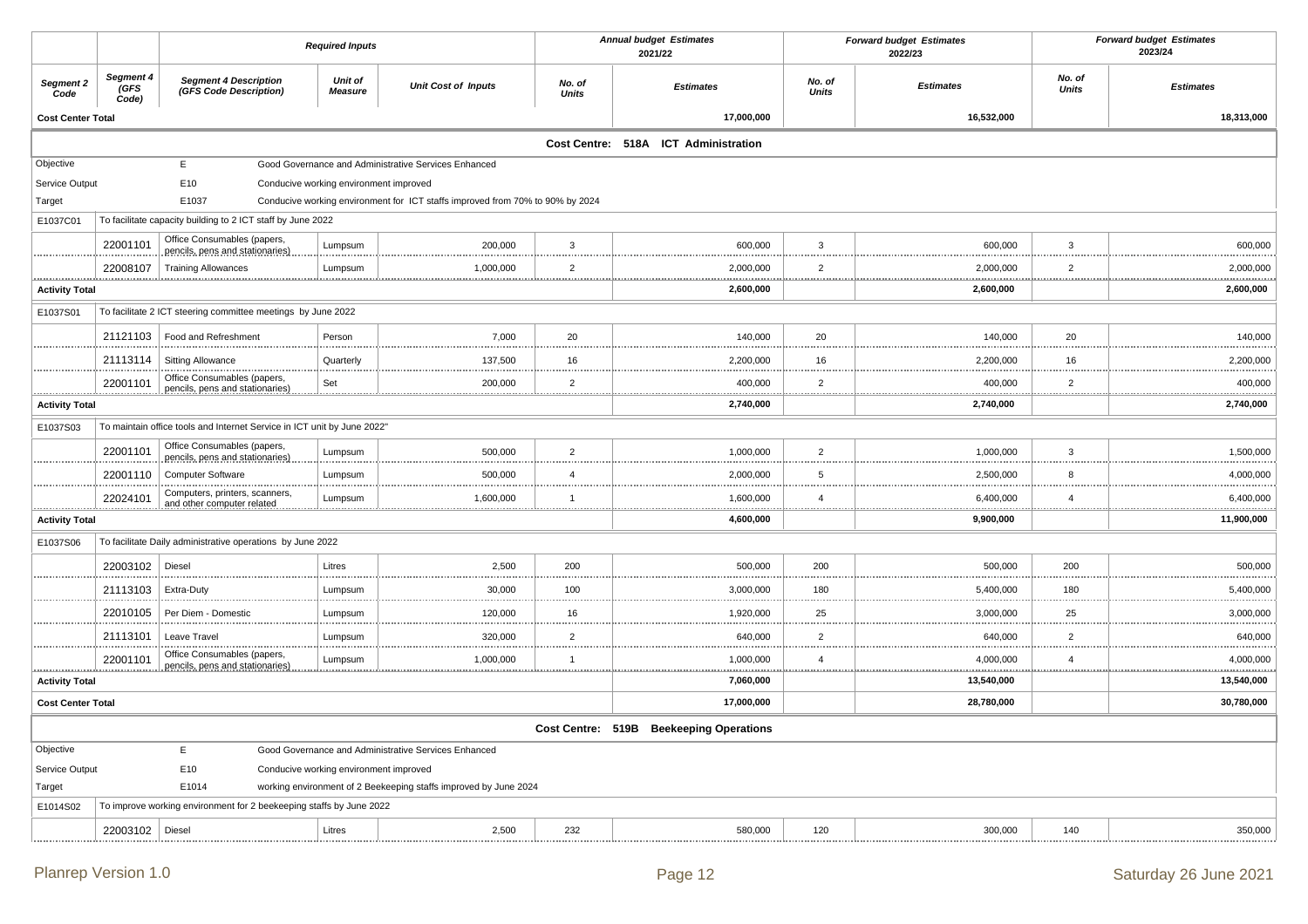|                          |                                  |                                                                | <b>Required Inputs</b>               |                                                                                                                              |                        | <b>Annual budget Estimates</b><br>2021/22               |                        | <b>Forward budget Estimates</b><br>2022/23 |                        | <b>Forward budget Estimates</b><br>2023/24 |
|--------------------------|----------------------------------|----------------------------------------------------------------|--------------------------------------|------------------------------------------------------------------------------------------------------------------------------|------------------------|---------------------------------------------------------|------------------------|--------------------------------------------|------------------------|--------------------------------------------|
| Segment 2<br>Code        | Segment 4<br><b>GFS</b><br>Code) | <b>Segment 4 Description</b><br>(GFS Code Description)         | <b>Unit of</b><br><b>Measure</b>     | <b>Unit Cost of Inputs</b>                                                                                                   | No. of<br><b>Units</b> | <b>Estimates</b>                                        | No. of<br><b>Units</b> | <b>Estimates</b>                           | No. of<br><b>Units</b> | <b>Estimates</b>                           |
|                          | 21113103                         | Extra-Duty                                                     | Person<br>days                       | 30,000                                                                                                                       | 18                     | 540,000                                                 | 25                     | 750,000                                    | 30                     | 900,000                                    |
|                          | 22010105                         | Per Diem - Domestic                                            | Perdiem                              | 120,000                                                                                                                      | 8                      | 960,000                                                 | 10                     | 1,200,000                                  | 12                     | 1,440,000                                  |
|                          | 22014101                         | Exhibition, Festivals and<br><b>Celebrations</b>               | Each                                 | 120,000                                                                                                                      | 15                     | 1,800,000                                               | 20                     | 2,400,000                                  | 25                     | 3,000,000                                  |
|                          | 22001101                         | Office Consumables (papers,<br>pencils, pens and stationaries) | Lumpsum                              | 250,000                                                                                                                      | $\overline{1}$         | 250,000                                                 | $\overline{2}$         | 500,000                                    | 3                      | 750,000                                    |
|                          | 22014106                         | Gifts and Prizes                                               | Each                                 | 300,000                                                                                                                      | $\mathbf{1}$           | 300,000                                                 | $\overline{2}$         | 600,000                                    | $\overline{2}$         | 600,000                                    |
|                          | 21113115                         | Subsistance Allowance                                          | Person                               | 420,000                                                                                                                      | -1                     | 420,000                                                 | $\overline{2}$         | 840,000                                    | 3                      | 1,260,000                                  |
| <b>Activity Total</b>    |                                  |                                                                |                                      |                                                                                                                              | .                      | 4,850,000                                               |                        | .<br>6,590,000                             | .                      | 8,300,000                                  |
| Objective                |                                  | G                                                              |                                      | Management of Natural Resources and Environment Enhanced and Sustained                                                       |                        |                                                         |                        |                                            |                        |                                            |
| Service Output           |                                  | G05                                                            | Promotion of Beekeeping Productivity |                                                                                                                              |                        |                                                         |                        |                                            |                        |                                            |
| Target                   |                                  | G0501                                                          |                                      | Production of honey and bee wax in the District increased to 55 tones by June 2024                                           |                        |                                                         |                        |                                            |                        |                                            |
| G0501C02                 |                                  |                                                                |                                      | To conduct training for 61 beekeepers representative from 61 villages of kasulu District Council by June 2022                |                        |                                                         |                        |                                            |                        |                                            |
|                          | 22003102 Diesel                  |                                                                | Litres                               | 2,500                                                                                                                        | 104                    | 260,000                                                 | 120                    | 300,000                                    | 140                    | 350,000                                    |
|                          | 21121103                         | Food and Refreshment                                           | Person                               | 10,000                                                                                                                       | 65                     | 650,000                                                 | 70                     | 700,000                                    | 75                     | 750,000                                    |
|                          | 21113103                         | <b>Extra-Duty</b>                                              | Person<br><u>days.</u>               | 30,000                                                                                                                       | 25<br>.                | 750,000                                                 | 30                     | 900,000                                    | 35<br>.                | 1,050,000                                  |
| <b>Activity Total</b>    |                                  |                                                                |                                      |                                                                                                                              |                        | 1,660,000                                               |                        | 1,900,000                                  |                        | 2,150,000                                  |
| G0501S02                 |                                  |                                                                |                                      | To promote the establishment of beekeeping demonstration sites at two villages of Nyanchenda and Shunga village by June 2022 |                        |                                                         |                        |                                            |                        |                                            |
|                          | 22003102                         | Diesel                                                         | Litres                               | 2,500                                                                                                                        | 260                    | 650,000                                                 | 300                    | 750,000                                    | 340                    | 850,000                                    |
|                          | 21113103                         | Extra-Duty                                                     | Person<br>days.                      | 30,000                                                                                                                       | 20                     | 600,000                                                 | 30                     | 900,000                                    | 35                     | 1,050,000                                  |
|                          | 22010105                         | Per Diem - Domestic                                            | Perdiem                              | 120,000                                                                                                                      | $\overline{7}$         | 840,000                                                 | 10                     | 1,200,000                                  | 15                     | 1,800,000                                  |
|                          | 22032107                         | <b>Sundry Expenses</b>                                         | Each                                 | 250,000                                                                                                                      | $\overline{4}$         | 1,000,000                                               | 8                      | 2,000,000                                  | 12                     | 3,000,000                                  |
|                          | 22006105                         | Protective Clothing, footwear<br>and gears                     | Lumpsum                              | 400,000                                                                                                                      | $\overline{1}$         | 400,000                                                 | $\overline{2}$         | 800,000                                    | 3                      | 1,200,000                                  |
| <b>Activity Total</b>    |                                  |                                                                |                                      |                                                                                                                              |                        | 3,490,000                                               |                        | 5,650,000                                  |                        | 7,900,000                                  |
| <b>Cost Center Total</b> |                                  |                                                                |                                      |                                                                                                                              |                        | 10,000,000                                              |                        | 14,140,000                                 |                        | 18,350,000                                 |
|                          |                                  |                                                                |                                      |                                                                                                                              |                        | Cost Centre: 527B Comm Development, Gender and Children |                        |                                            |                        |                                            |
| Objective                |                                  | A                                                              |                                      | Service improved and HIV infection reduced                                                                                   |                        |                                                         |                        |                                            |                        |                                            |
| Service Output           |                                  | A05                                                            |                                      | Control emergency of new HIV and AIDS infections in the community                                                            |                        |                                                         |                        |                                            |                        |                                            |
| Target                   |                                  | A0503                                                          |                                      | Community new HIV/AIDS prevalence reduced from 1 to 0.5 by June 2024                                                         |                        |                                                         |                        |                                            |                        |                                            |
| A0503C01                 |                                  | To commemorate world Aids day by June 2022                     |                                      |                                                                                                                              |                        |                                                         |                        |                                            |                        |                                            |
|                          | 22003102                         | Diesel                                                         | Person                               | 2,500                                                                                                                        | 100                    | 250,000                                                 | 120                    | 300,000                                    | 120                    | 300,000                                    |
|                          | 21121103                         | Food and Refreshment                                           | Person                               | 10,000                                                                                                                       | 104                    | 1,040,000                                               | 140                    | 1,400,000                                  | 140                    | 1,400,000                                  |
|                          | 21113103                         | Extra-Duty                                                     | Person                               | 30,000                                                                                                                       | 20                     | 600,000                                                 | 20                     | 600,000                                    | 20                     | 600,000                                    |
|                          | 31122234                         | Musical instruments                                            | Piece                                | 150,000                                                                                                                      | $\mathbf{1}$           | 150,000                                                 | $\overline{1}$         | 150,000                                    | $\overline{1}$         | 150,000                                    |
|                          | 22032107                         | <b>Sundry Expenses</b>                                         | Dozen                                | 200,000                                                                                                                      | .<br>$\overline{1}$    | 200,000                                                 | $\mathbf{1}$           | .<br>200,000                               | .<br>$\mathbf{1}$      | 200,000                                    |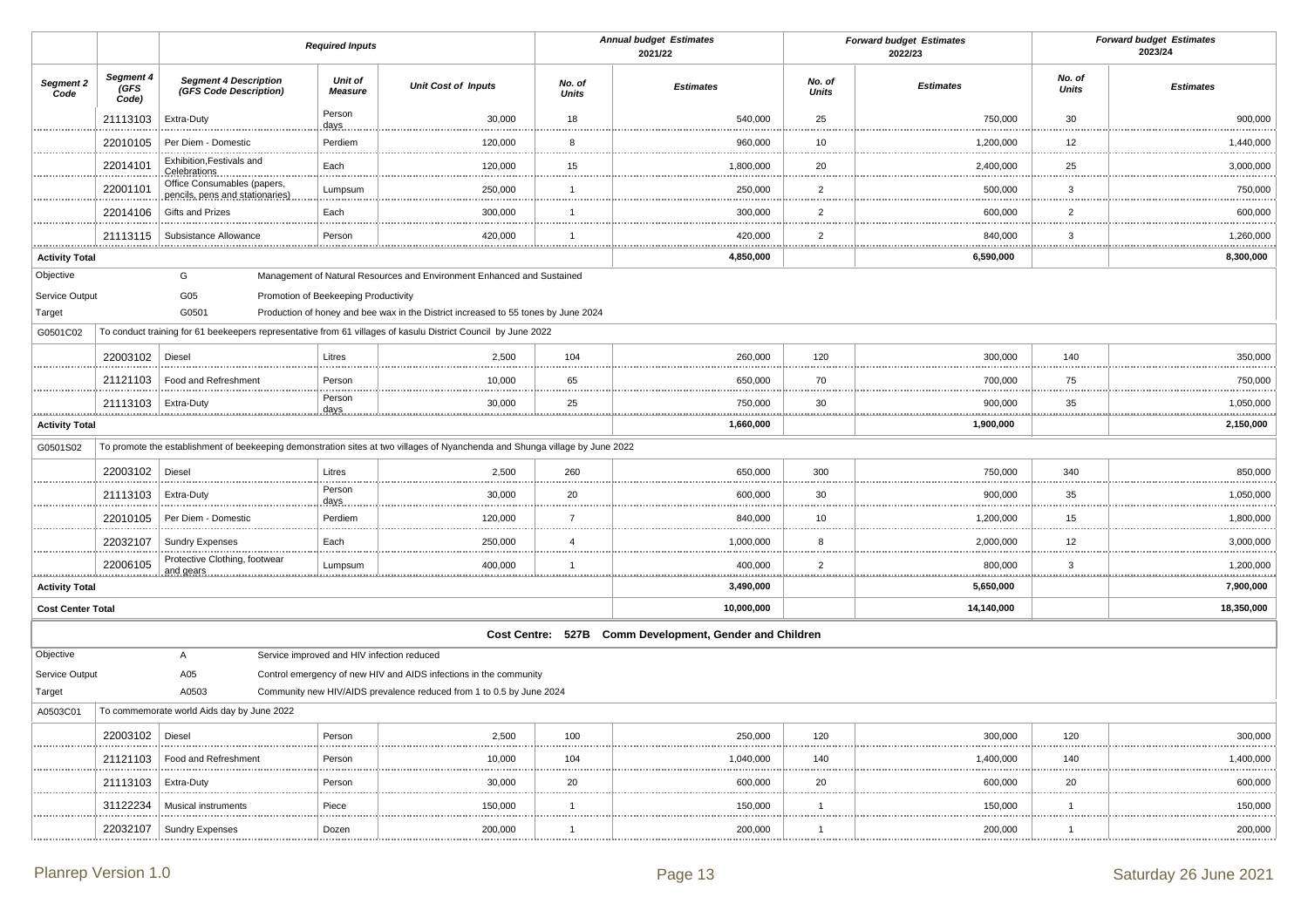|                       |                            |                                                                                            | <b>Required Inputs</b>                 |                                                                                                              |                        | <b>Annual budget Estimates</b><br>2021/22 |                        | <b>Forward budget Estimates</b><br>2022/23 |                        | <b>Forward budget Estimates</b><br>2023/24 |
|-----------------------|----------------------------|--------------------------------------------------------------------------------------------|----------------------------------------|--------------------------------------------------------------------------------------------------------------|------------------------|-------------------------------------------|------------------------|--------------------------------------------|------------------------|--------------------------------------------|
| Segment 2<br>Code     | Segment 4<br>(GFS<br>Code) | <b>Segment 4 Description</b><br>(GFS Code Description)                                     | <b>Unit of</b><br><b>Measure</b>       | <b>Unit Cost of Inputs</b>                                                                                   | No. of<br><b>Units</b> | <b>Estimates</b>                          | No. of<br><b>Units</b> | <b>Estimates</b>                           | No. of<br><b>Units</b> | <b>Estimates</b>                           |
| <b>Activity Total</b> |                            |                                                                                            |                                        |                                                                                                              |                        | 2,240,000                                 |                        | 2,650,000                                  |                        | 2,650,000                                  |
| A0503C02              |                            | To facilitate quarterly HIV/AIDS Stakeholder meeting by June 2022                          |                                        |                                                                                                              |                        |                                           |                        |                                            |                        |                                            |
|                       | 21113103   Extra-Duty      |                                                                                            | Person                                 | 30,000                                                                                                       | 40                     | 1,200,000                                 | 40                     | 1,200,000                                  | 40                     | 1,200,000                                  |
| <b>Activity Total</b> |                            |                                                                                            |                                        |                                                                                                              |                        | 1,200,000                                 |                        | 1,200,000                                  |                        | 1,200,000                                  |
| Objective             |                            | E                                                                                          |                                        | Good Governance and Administrative Services Enhanced                                                         |                        |                                           |                        |                                            |                        |                                            |
| Service Output        |                            | E10                                                                                        | Conducive working environment improved |                                                                                                              |                        |                                           |                        |                                            |                        |                                            |
| Target                |                            | E1044                                                                                      |                                        | Working environment to Community Development Staffs improved from 60% to 80% by June 2024                    |                        |                                           |                        |                                            |                        |                                            |
| E1044C01              |                            |                                                                                            |                                        | To facilitate 3 Community Development staffs to attend 2 Regional Community Development meeting by June 2022 |                        |                                           |                        |                                            |                        |                                            |
|                       | 22010102                   | Ground travel (bus, railway taxi,                                                          | Person                                 | 10,000                                                                                                       | 6                      | 60,000                                    | 6                      | 60,000                                     | 6                      | 60,000                                     |
|                       | 22010105                   | Per Diem - Domestic                                                                        | Person                                 | 100,000                                                                                                      | 24                     | 2,400,000                                 | 24                     | 2,400,000                                  | 24                     | 2,400,000                                  |
| <b>Activity Total</b> |                            |                                                                                            |                                        |                                                                                                              |                        | 2,460,000                                 | .                      | 2,460,000                                  |                        | 2,460,000                                  |
| E1044C02              |                            | To facilitate 2 Community Development staffs to attend Ministry meeting by June 2022       |                                        |                                                                                                              |                        |                                           |                        |                                            |                        |                                            |
|                       | 22008110                   | Ground Transport (Bus, Train,<br>Water)                                                    | Person                                 | 60,000                                                                                                       | $\overline{4}$         | 240,000                                   | 6                      | 360,000                                    | 6                      | 360,000                                    |
|                       | 22010105                   | Per Diem - Domestic                                                                        | Person                                 | 120,000                                                                                                      | 14                     | 1,680,000                                 | 14                     | 1,680,000                                  | 14                     | 1,680,000                                  |
|                       | 22009102                   | <b>Tuition fees</b>                                                                        | Person                                 | 140,000                                                                                                      | $\overline{2}$         | 280,000                                   | $\overline{2}$         | 280,000                                    | $\overline{2}$         | 280,000                                    |
| <b>Activity Total</b> |                            |                                                                                            |                                        |                                                                                                              |                        | . <u>.</u><br>2,200,000                   |                        | 2,320,000                                  |                        | .<br>2,320,000                             |
| E1044C03              |                            | To facilitate 2 Development stakeholders meeting (NGOs and CBOs) by June 2022              |                                        |                                                                                                              |                        |                                           |                        |                                            |                        |                                            |
|                       | 21113103   Extra-Duty      |                                                                                            | Person                                 | 40,000                                                                                                       | 30                     | 1,200,000<br>                             | 32<br>.                | 1,280,000<br>                              | 34                     | 1,360,000<br>.                             |
| <b>Activity Total</b> |                            |                                                                                            |                                        |                                                                                                              |                        | 1,200,000                                 |                        | 1,280,000                                  |                        | 1,360,000                                  |
| E1044S02              |                            | To facilitate conducive working environment to 7 Community Development Staffs by June 2022 |                                        |                                                                                                              |                        |                                           |                        |                                            |                        |                                            |
|                       | 21113103                   | Extra-Duty                                                                                 | Person                                 | 30,000                                                                                                       | 40                     | 1,200,000                                 | 44                     | 1,320,000                                  | 48                     | 1,440,000                                  |
|                       | 21121104                   | Telephone                                                                                  | Person                                 | 180,000                                                                                                      | $\overline{4}$         | 720,000                                   | $\overline{4}$         | 720,000                                    | $\overline{4}$         | 720,000<br>.                               |
|                       | 21113119                   | Medical and Dental Refunds                                                                 | Person                                 | 250,000                                                                                                      | $\overline{4}$         | 1,000,000                                 | 6                      | 1,500,000                                  | 6                      | 1,500,000                                  |
|                       | 21113122                   | Housing allowance                                                                          | Person                                 | 600,000                                                                                                      | $\boldsymbol{\Delta}$  | 2,400,000                                 | $\boldsymbol{\Delta}$  | 2,400,000                                  | $\overline{4}$         | 2,400,000                                  |
| <b>Activity Total</b> |                            |                                                                                            |                                        |                                                                                                              |                        | ****************<br>5,320,000             |                        | 5,940,000                                  |                        | .<br>6,060,000                             |
| Objective             |                            | F                                                                                          |                                        | Social Welfare, Gender and Community Empowerment Improved                                                    |                        |                                           |                        |                                            |                        |                                            |
| Service Output        |                            | F09                                                                                        |                                        | Gender Based Violence (GBV) services improved                                                                |                        |                                           |                        |                                            |                        |                                            |
| Target                |                            | F0903                                                                                      |                                        | Community awareness on Violence against women and children increased from 40% to 60% by June, 2024           |                        |                                           |                        |                                            |                        |                                            |
| F0903C01              |                            | To Commemorate World Women day by June 2022                                                |                                        |                                                                                                              |                        |                                           |                        |                                            |                        |                                            |
|                       | 22003102                   | Diesel                                                                                     | Litres                                 | 2,500                                                                                                        | 144                    | 360,000                                   | 144                    | 360,000                                    | 144                    | 360,000                                    |
|                       | 21121103                   | Food and Refreshment                                                                       | Person                                 | 10,000                                                                                                       | 102                    | 1,020,000                                 | 102                    | 1,020,000                                  | 102                    | 1,020,000                                  |
|                       | 21113103                   | Extra-Duty                                                                                 | Person                                 | 30,000                                                                                                       | 20                     | 600,000                                   | 20                     | 600,000                                    | 20                     | 600,000                                    |
|                       | 22032107                   | <b>Sundry Expenses</b>                                                                     | Dozen                                  | 200,000                                                                                                      | $\mathbf{1}$           | 200,000                                   | $\overline{1}$         | 200,000                                    | $\mathbf{1}$           | 200,000                                    |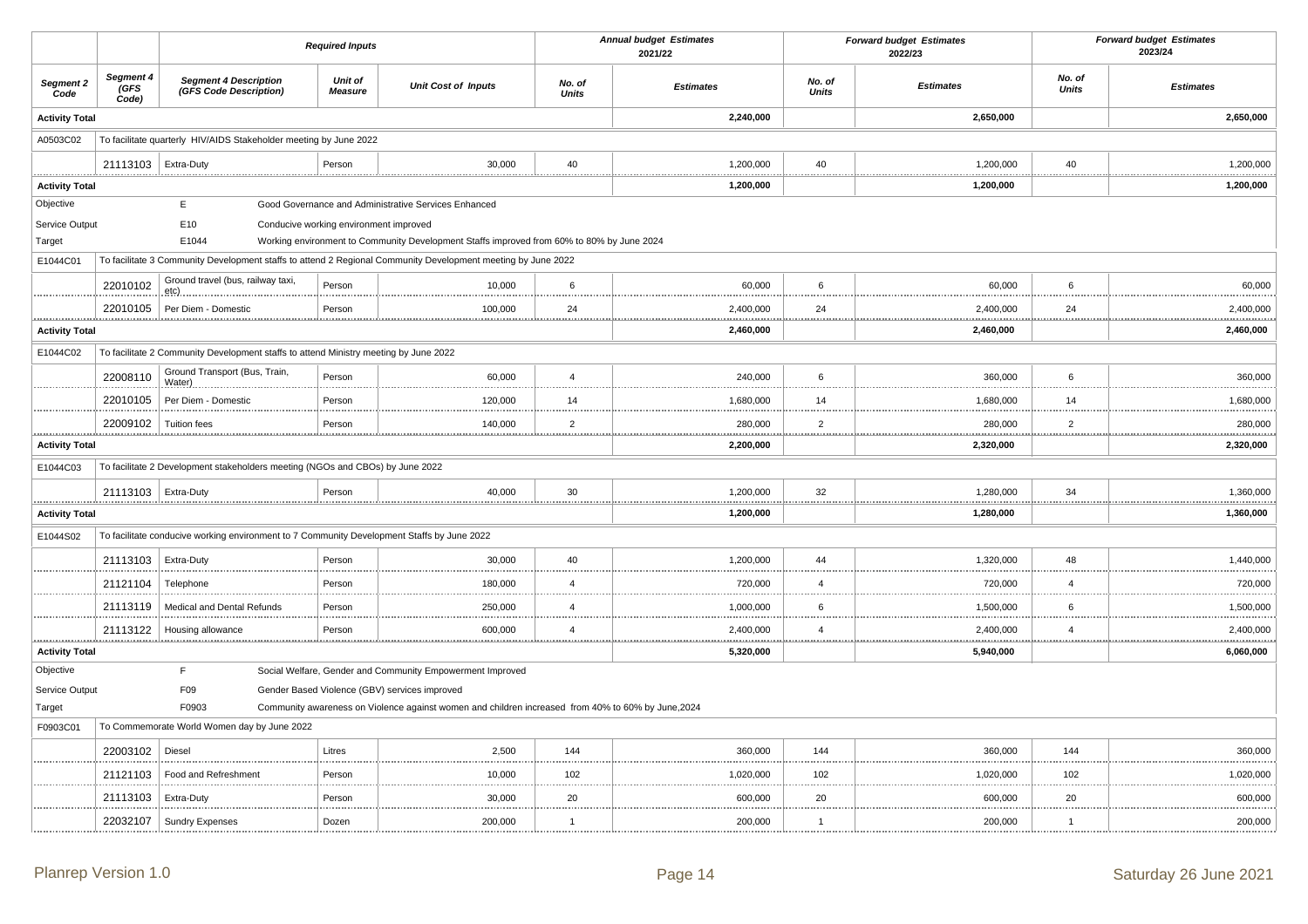|                          |                            |                                                                                    | <b>Required Inputs</b>                   |                                                                                            |                                | <b>Annual budget Estimates</b><br>2021/22                |                     | <b>Forward budget Estimates</b><br>2022/23 |                        | <b>Forward budget Estimates</b><br>2023/24 |
|--------------------------|----------------------------|------------------------------------------------------------------------------------|------------------------------------------|--------------------------------------------------------------------------------------------|--------------------------------|----------------------------------------------------------|---------------------|--------------------------------------------|------------------------|--------------------------------------------|
| Segment 2<br>Code        | Segment 4<br>(GFS<br>Code) | <b>Segment 4 Description</b><br>(GFS Code Description)                             | Unit of<br><b>Measure</b>                | <b>Unit Cost of Inputs</b>                                                                 | No. of<br><b>Units</b>         | <b>Estimates</b>                                         | No. of<br>Units     | <b>Estimates</b>                           | No. of<br><b>Units</b> | <b>Estimates</b>                           |
|                          | 31122234                   | Musical instruments                                                                | Each                                     | 200,000                                                                                    | $\overline{1}$                 | 200,000                                                  | $\overline{1}$      | 200,000                                    | -1                     | 200,000                                    |
| <b>Activity Total</b>    |                            |                                                                                    |                                          | .                                                                                          |                                | 2,380,000                                                |                     | 2,380,000                                  |                        | <b>**********</b><br>2,380,000             |
| <b>Cost Center Total</b> |                            |                                                                                    |                                          |                                                                                            |                                | 17,000,000                                               |                     | 18,230,000                                 |                        | 18,430,000                                 |
|                          |                            |                                                                                    |                                          |                                                                                            |                                | Sub-vote No: 5006 Agriculture                            |                     |                                            |                        |                                            |
|                          |                            |                                                                                    |                                          |                                                                                            |                                | Cost Centre: 505A Livestock and Fisheries Administration |                     |                                            |                        |                                            |
| Objective                |                            | E                                                                                  |                                          | Good Governance and Administrative Services Enhanced                                       |                                |                                                          |                     |                                            |                        |                                            |
| Service Output           |                            | E10                                                                                | Conducive working environment improved   |                                                                                            |                                |                                                          |                     |                                            |                        |                                            |
| Target                   |                            | E1013                                                                              |                                          | Conducive working environment to 16 livestock and Fisheries Officers improved by June 2024 |                                |                                                          |                     |                                            |                        |                                            |
| E1013C01                 |                            | To improve working environment to 16 Livestock and Fisheries Officers by June 2022 |                                          |                                                                                            |                                |                                                          |                     |                                            |                        |                                            |
|                          | 22003102                   | Diesel                                                                             | Litres                                   | 2,500                                                                                      | 200                            | 500,000                                                  | 400                 | 1,000,000                                  | 600                    | 1,500,000                                  |
|                          | 21113103                   | <b>Extra-Duty</b>                                                                  | Person                                   | 30,000                                                                                     | 5                              | 150,000                                                  | 15<br>              | 450,000                                    | 25<br>                 | 750,000<br>.                               |
|                          | 22011102                   | Ground travel (bus, railway taxi,<br><u>etc)</u>                                   | Trip                                     | 60,000                                                                                     | $\overline{4}$                 | 240,000                                                  | 8                   | 480,000                                    | 12                     | 720,000                                    |
|                          | 22010105                   | Per Diem - Domestic                                                                | Person<br>days.                          | 120,000                                                                                    | 13                             | 1,560,000                                                | 18                  | 2,160,000                                  | 25<br>.                | <br>3,000,000                              |
|                          | 21113101                   | Leave Travel                                                                       | Person                                   | 300,000                                                                                    | $\overline{4}$                 | 1,200,000                                                | 8                   | 2,400,000                                  | 12                     | 3,600,000                                  |
|                          | 22014106                   | Gifts and Prizes                                                                   | Person                                   | 300,000<br>                                                                                | $\overline{1}$                 | 300,000                                                  | 3<br>               | 900,000<br>.                               | 6<br>                  | 1,800,000                                  |
|                          | 22012109                   | Telephone Charges (Land Lines)                                                     | Month                                    | 360,000                                                                                    | $\overline{1}$                 | 360,000                                                  | 3                   | 1,080,000                                  | 6                      | 2,160,000                                  |
|                          | 21121101                   | Electricity                                                                        | Month                                    | 420,000                                                                                    | $\overline{1}$                 | 420,000                                                  | 3                   | 1,260,000                                  | 6                      | 2,520,000                                  |
|                          | 21113132                   | Staff debts                                                                        | Person                                   | 470,000                                                                                    | $\overline{1}$                 | 470,000                                                  | 3                   | 1,410,000                                  | 6                      | 2,820,000<br>                              |
|                          | 21121106                   | <b>Household Appliances</b>                                                        | Month                                    | 600,000                                                                                    | $\overline{2}$                 | 1,200,000                                                | 6                   | 3,600,000                                  | 12                     | 7,200,000                                  |
|                          | 22001101                   | Office Consumables (papers,<br>pencils, pens and stationaries)                     | Set                                      | 600,000                                                                                    | $\overline{1}$                 | 600,000                                                  | 3                   | 1,800,000                                  | 6                      | 3,600,000                                  |
|                          | 21121107                   | Furniture                                                                          | Set                                      | 2,000,000<br>.                                                                             | $\mathbf 1$                    | 2,000,000<br>****************                            | $\overline{4}$<br>. | 8,000,000<br><u></u>                       | $\overline{7}$<br>.    | 14,000,000<br><u></u>                      |
| <b>Activity Total</b>    |                            |                                                                                    |                                          |                                                                                            |                                | 9,000,000                                                |                     | 24,540,000                                 |                        | 43,670,000                                 |
| <b>Cost Center Total</b> |                            |                                                                                    |                                          |                                                                                            |                                | 9,000,000                                                |                     | 24,540,000                                 |                        | 43,670,000                                 |
|                          |                            |                                                                                    |                                          |                                                                                            |                                | Cost Centre: 505B Livestock Operations                   |                     |                                            |                        |                                            |
| Objective                |                            | $\mathsf{C}$                                                                       |                                          | Access to Quality and Equitable Social Services Delivery Improved                          |                                |                                                          |                     |                                            |                        |                                            |
| Service Output           |                            | C12                                                                                | Control Prevalence of livestock diseases |                                                                                            |                                |                                                          |                     |                                            |                        |                                            |
| Target                   |                            | C1201                                                                              |                                          | Livestock Service in 62 villages Improved by June 2024                                     |                                |                                                          |                     |                                            |                        |                                            |
| C1201C01                 |                            | To facilitate Nanenane Exhibition by June 2022                                     |                                          |                                                                                            |                                |                                                          |                     |                                            |                        |                                            |
|                          | 22003102                   | Diesel                                                                             | Litres                                   | 2,500                                                                                      | 600                            | 1,500,000                                                | 800                 | 2,000,000                                  | 1,000                  | 2,500,000                                  |
|                          | 22013106                   | <b>Technical Materials</b>                                                         | Lumpsum                                  | 50,000<br>.                                                                                | $\overline{1}$<br><b>LESSE</b> | 50,000<br>                                               | $\overline{2}$      | 100,000<br>.                               | 3<br>.                 | 150,000<br>.                               |
|                          | 22015107                   | Animal Feeds                                                                       | Lumpsum                                  | 100,000                                                                                    | $\overline{1}$                 | 100,000                                                  | $\overline{2}$      | 200,000                                    | 3                      | 300,000<br>                                |
|                          | 22010105                   | Per Diem - Domestic                                                                | Person<br>days                           | 120,000<br>.                                                                               | 88                             | 10,560,000                                               | 100                 | 12,000,000<br>.                            | 120<br>                | 14,400,000                                 |
|                          | 22032107                   | Sundry Expenses                                                                    | Lumpsum                                  | 150,000                                                                                    | $\overline{1}$                 | 150,000                                                  | $\overline{1}$      | 150,000                                    | $\overline{1}$         | 150,000                                    |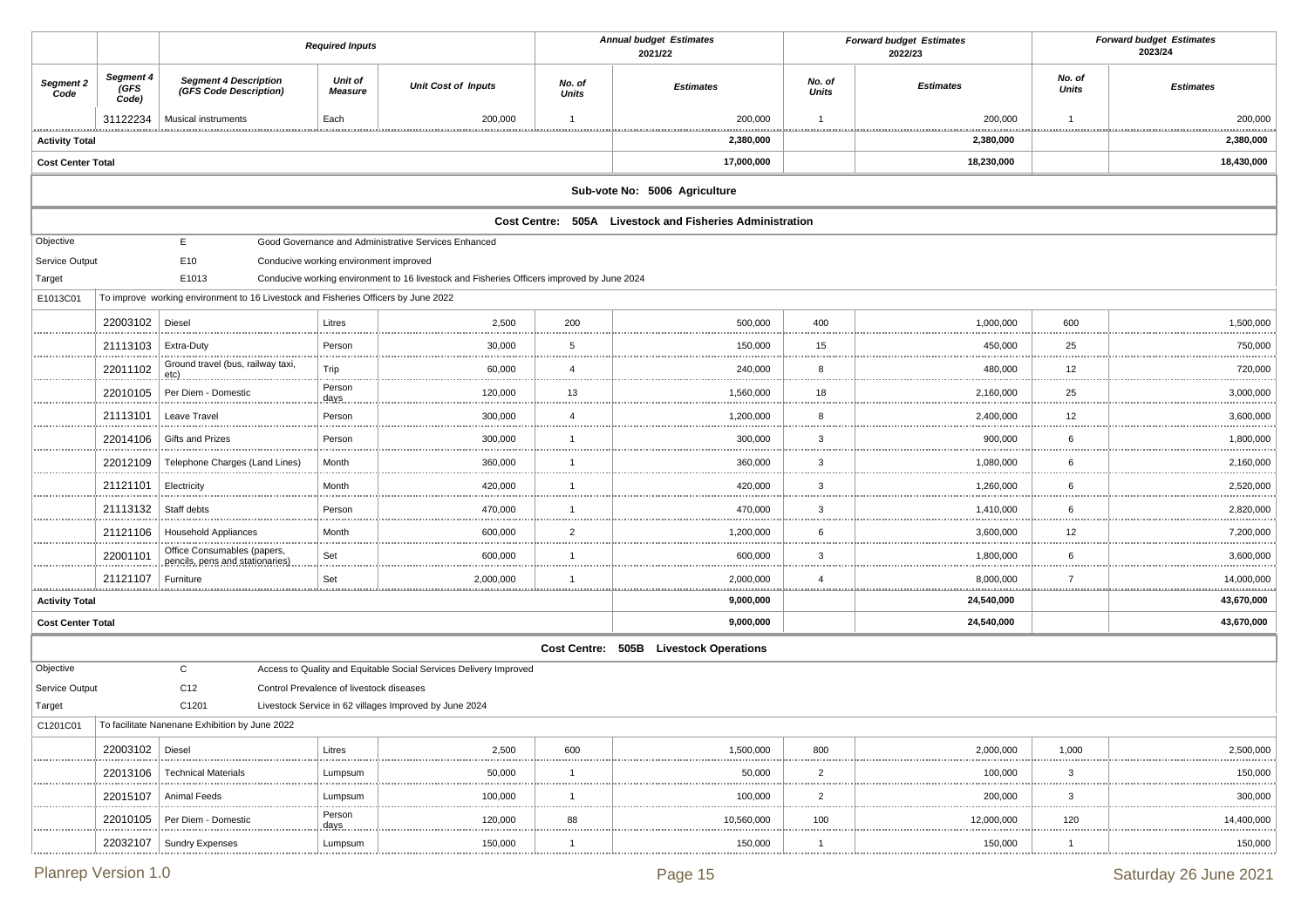|                          |                            |                                                                                                       | <b>Required Inputs</b>    |                                                                                                                      |                        | <b>Annual budget Estimates</b><br>2021/22                                                                                                                            |                        | <b>Forward budget Estimates</b><br>2022/23 |                        | <b>Forward budget Estimates</b><br>2023/24 |
|--------------------------|----------------------------|-------------------------------------------------------------------------------------------------------|---------------------------|----------------------------------------------------------------------------------------------------------------------|------------------------|----------------------------------------------------------------------------------------------------------------------------------------------------------------------|------------------------|--------------------------------------------|------------------------|--------------------------------------------|
| Segment 2<br>Code        | Segment 4<br>(GFS<br>Code) | <b>Segment 4 Description</b><br>(GFS Code Description)                                                | Unit of<br><b>Measure</b> | <b>Unit Cost of Inputs</b>                                                                                           | No. of<br><b>Units</b> | <b>Estimates</b>                                                                                                                                                     | No. of<br><b>Units</b> | <b>Estimates</b>                           | No. of<br><b>Units</b> | <b>Estimates</b>                           |
|                          | 31122244                   | Desks, Shelves, Tables and<br>Chairs.                                                                 | Lumpsum                   | 200,000                                                                                                              | $\overline{1}$         | 200,000                                                                                                                                                              | $\overline{1}$         | 200,000                                    | $\overline{1}$         | 200,000                                    |
|                          | 22019101                   | Cement, Bricks and Building<br>Materials                                                              | Lumpsum                   | 420,000                                                                                                              | $\overline{1}$         | 420,000                                                                                                                                                              | $\overline{2}$         | 840,000                                    | $\mathbf{3}$           | 1,260,000                                  |
|                          | 22007105                   | Furniture and Appliances                                                                              | Set                       | 500,000                                                                                                              | $\overline{1}$         | 500,000                                                                                                                                                              | $\overline{2}$         | 1,000,000                                  | 3                      | 1,500,000                                  |
| <b>Activity Total</b>    |                            |                                                                                                       |                           |                                                                                                                      |                        | .<br>13,480,000                                                                                                                                                      |                        | 16,490,000                                 |                        | 20,460,000                                 |
| <b>Cost Center Total</b> |                            |                                                                                                       |                           |                                                                                                                      |                        | 13,480,000                                                                                                                                                           |                        | 16,490,000                                 |                        | 20,460,000                                 |
|                          |                            |                                                                                                       |                           |                                                                                                                      |                        | Cost Centre: 506B Agriculture Operations                                                                                                                             |                        |                                            |                        |                                            |
| Objective                |                            | D                                                                                                     |                           | Quality and Quantity of Socio-Economic Services and Infrastructure Increased                                         |                        |                                                                                                                                                                      |                        |                                            |                        |                                            |
| Service Output           |                            | D01<br>Crop production increased                                                                      |                           |                                                                                                                      |                        |                                                                                                                                                                      |                        |                                            |                        |                                            |
| Target                   |                            | D0102                                                                                                 |                           | Effective and efficient agricultural technical services delivery to farmers improved from 60% to 80% by June 2024    |                        |                                                                                                                                                                      |                        |                                            |                        |                                            |
| D0102C02                 |                            |                                                                                                       |                           | To support farmers with improved coffee seedling 100,000 at Buhoro, heru-ushingo, and Nyakitonto wards by June 2022  |                        |                                                                                                                                                                      |                        |                                            |                        |                                            |
|                          | 22015109                   | Seedlings                                                                                             | number                    | 300                                                                                                                  | 2,500                  | 750,000                                                                                                                                                              | 3,000                  | 900,000                                    | 10,000                 | 3,000,000                                  |
|                          | 22003102                   | Diesel                                                                                                | Litres                    | 2,500                                                                                                                | 100                    | 250,000                                                                                                                                                              | 200                    | 500,000                                    | 250                    | 625,000                                    |
|                          | 22030106                   | Non-Agriculture Chemicals<br>Supplies and Services.                                                   | Set                       | 15,000                                                                                                               | 10                     | 150,000                                                                                                                                                              | 15                     | 225,000                                    | 25                     | 375,000                                    |
|                          | 22023104                   | Direct labour (contracted or<br>casual hire)                                                          | Person                    | 50,000                                                                                                               | 10                     | 500,000                                                                                                                                                              | 15                     | 750,000                                    | 20                     | 1,000,000                                  |
|                          | 22010105                   | Per Diem - Domestic                                                                                   | Person                    | 60,000                                                                                                               | 24                     | 1,440,000                                                                                                                                                            | 25                     | 1,500,000                                  | 30                     | 1,800,000                                  |
|                          | 22015104                   | Fertilizers                                                                                           | bag                       | 75,000                                                                                                               | 10                     | 750,000                                                                                                                                                              | 15                     | 1,125,000                                  | 20                     | 1,500,000                                  |
| <b>Activity Total</b>    |                            |                                                                                                       |                           |                                                                                                                      |                        | 3,840,000                                                                                                                                                            |                        | 5,000,000                                  |                        | 8,300,000                                  |
| D0102C03                 |                            |                                                                                                       |                           |                                                                                                                      |                        | To conduct awareness, sensitization and Training on production process of cotton crops at Herushingo, Heru chini and Buyonga Division of kasulu Distrit by june 2022 |                        |                                            |                        |                                            |
|                          | 22003102 Diesel            |                                                                                                       | Litres                    | 2,500                                                                                                                | 216                    | 540,000                                                                                                                                                              | 230                    | 575,000                                    | 250                    | 625,000                                    |
|                          | 22010105                   | Per Diem - Domestic                                                                                   | Person                    | 120,000                                                                                                              | 12                     | 1,440,000                                                                                                                                                            | 20                     | 2,400,000                                  | 30                     | 3,600,000                                  |
| <b>Activity Total</b>    |                            |                                                                                                       |                           |                                                                                                                      |                        | 1,980,000                                                                                                                                                            |                        | 2,975,000                                  |                        | 4,225,000                                  |
| D0102C04                 |                            |                                                                                                       |                           | To provide training of 300 paddy farmers on water management at Titye and Rungwempya irrigation schemes by June 2022 |                        |                                                                                                                                                                      |                        |                                            |                        |                                            |
|                          | 22003102 Diesel            |                                                                                                       | Litres                    | 2,500                                                                                                                | 108                    | 270,000                                                                                                                                                              | 130                    | 325,000                                    | 150                    | 375,000                                    |
|                          | 22010105                   | Per Diem - Domestic                                                                                   | Person                    | 120,000                                                                                                              | 10                     | 1,200,000                                                                                                                                                            | 20                     | 2,400,000                                  | 25                     | 3,000,000                                  |
| <b>Activity Total</b>    |                            |                                                                                                       |                           |                                                                                                                      |                        | 1,470,000                                                                                                                                                            |                        | 2,725,000                                  |                        | 3,375,000                                  |
| D0102C05                 |                            | To facilitate agricultural stakeholder to attend zonal Nanenane and investor exhibitions by June 2022 |                           |                                                                                                                      |                        |                                                                                                                                                                      |                        |                                            |                        |                                            |
|                          | 22003102 Diesel            |                                                                                                       | Litres                    | 2,500                                                                                                                | 976                    | 2,440,000                                                                                                                                                            | 1,000                  | 2,500,000                                  | 1,000                  | 2,500,000                                  |
|                          | 22010105                   | Per Diem - Domestic                                                                                   | Person                    | 120,000                                                                                                              | 80                     | 9,600,000                                                                                                                                                            | 70                     | 8,400,000                                  | 75                     | 9,000,000                                  |
|                          | 22001104                   | Tapes, Films, and Materials<br>(split)                                                                | Set                       | 210,000                                                                                                              | $\overline{1}$<br>.    | 210,000                                                                                                                                                              | $\overline{2}$         | 420,000                                    | $\mathbf{3}$           | 630,000                                    |
|                          | 22031103                   | agency fees                                                                                           | Lumpsum                   | 400,000                                                                                                              | $\overline{1}$         | 400,000                                                                                                                                                              | $\mathbf{1}$           | 400,000                                    | $\overline{1}$         | 400,000                                    |
|                          | 22031104                   | consultancy fees                                                                                      | Lumpsum                   | 490,000                                                                                                              | $\overline{1}$         | 490,000                                                                                                                                                              | $\overline{1}$         | 490,000                                    | $\overline{1}$         | 490,000                                    |
|                          | 22014101                   | Exhibition, Festivals and<br>Celebrations.                                                            | Lumpsum                   | 560,000                                                                                                              | $\overline{1}$         | 560,000                                                                                                                                                              | $\overline{1}$         | 560,000                                    | $\mathbf{1}$           | 560,000                                    |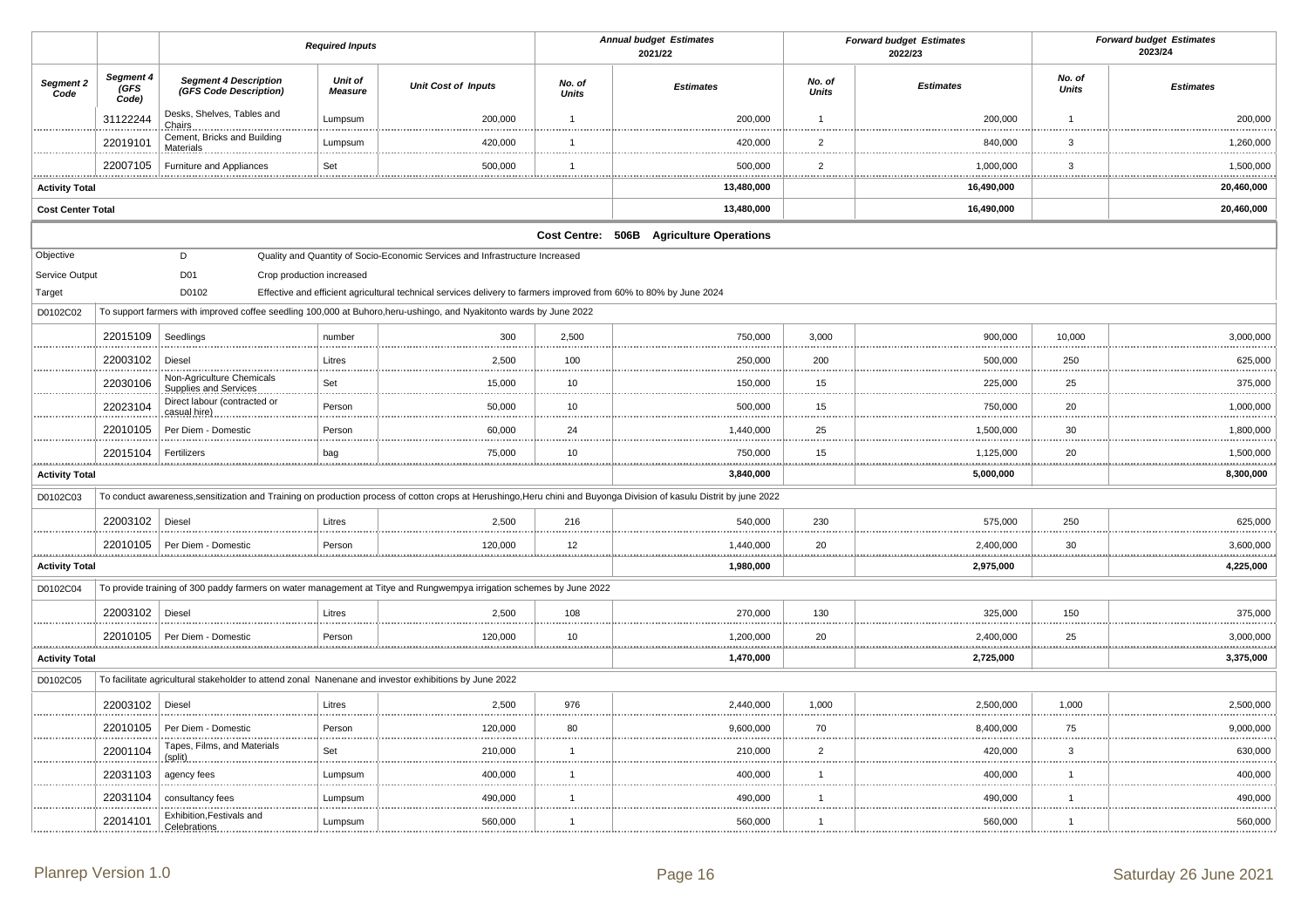|                            |                            |                                                                               | <b>Required Inputs</b>                 |                                                                                                                                         | <b>Annual budget Estimates</b><br>2021/22 |                                                                                                                                     |                        | <b>Forward budget Estimates</b><br>2022/23 |                        | <b>Forward budget Estimates</b><br>2023/24 |
|----------------------------|----------------------------|-------------------------------------------------------------------------------|----------------------------------------|-----------------------------------------------------------------------------------------------------------------------------------------|-------------------------------------------|-------------------------------------------------------------------------------------------------------------------------------------|------------------------|--------------------------------------------|------------------------|--------------------------------------------|
| Segment 2<br>Code          | Segment 4<br>(GFS<br>Code) | <b>Segment 4 Description</b><br>(GFS Code Description)                        | Unit of<br><b>Measure</b>              | <b>Unit Cost of Inputs</b>                                                                                                              | No. of<br><b>Units</b>                    | <b>Estimates</b>                                                                                                                    | No. of<br><b>Units</b> | <b>Estimates</b>                           | No. of<br><b>Units</b> | <b>Estimates</b>                           |
|                            | 22032107                   | <b>Sundry Expenses</b>                                                        | Lumpsum                                | 600,000                                                                                                                                 | $\mathbf{1}$                              | 600,000                                                                                                                             | $\overline{1}$         | 600,000                                    | $\mathbf{1}$           | 600,000                                    |
| <b>Activity Total</b>      |                            |                                                                               |                                        |                                                                                                                                         |                                           | 14,300,000                                                                                                                          |                        | .<br>13,370,000                            |                        | 14,180,000                                 |
| D0102C06                   |                            |                                                                               |                                        | To purchase 30 kg of various Vegetables seeds and Orange fresh sweet potato to 100 poor household farmers at village level by June 2022 |                                           |                                                                                                                                     |                        |                                            |                        |                                            |
|                            | 22003102                   | Diesel                                                                        | Litres                                 | 2,500                                                                                                                                   | 108                                       | 270,000                                                                                                                             | 180                    | 450,000                                    | 200                    | 500,000                                    |
|                            | 22015101                   | Seeds                                                                         | Kilogram                               | 6,000                                                                                                                                   | 100                                       | 600,000                                                                                                                             | 200                    | 1,200,000                                  | 250                    | 1,500,000                                  |
|                            | 22010105                   | Per Diem - Domestic                                                           | Person                                 | 120,000                                                                                                                                 | $\overline{7}$                            | 840,000                                                                                                                             | 10                     | 1,200,000                                  | 15                     | 1,800,000                                  |
| .<br><b>Activity Total</b> |                            |                                                                               |                                        |                                                                                                                                         |                                           | .<br>1,710,000                                                                                                                      |                        | <br>2,850,000                              |                        | <br>3,800,000                              |
| <b>Cost Center Total</b>   |                            |                                                                               |                                        |                                                                                                                                         |                                           | 23,300,000                                                                                                                          |                        | 26,920,000                                 |                        | 33,880,000                                 |
|                            |                            |                                                                               |                                        |                                                                                                                                         |                                           | Cost Centre: 506C Extension Services                                                                                                |                        |                                            |                        |                                            |
| Objective                  |                            | E                                                                             |                                        | Good Governance and Administrative Services Enhanced                                                                                    |                                           |                                                                                                                                     |                        |                                            |                        |                                            |
| Service Output             |                            | E10                                                                           | Conducive working environment improved |                                                                                                                                         |                                           |                                                                                                                                     |                        |                                            |                        |                                            |
| Target                     |                            | E1054                                                                         |                                        |                                                                                                                                         |                                           | Administrative and Operational duties to the office of Agriculture, Irrigation and Co-operative Department facilitated by June 2024 |                        |                                            |                        |                                            |
| E1054S01                   |                            | To ensure conducive working environment to 30 extension officers by june 2022 |                                        |                                                                                                                                         |                                           |                                                                                                                                     |                        |                                            |                        |                                            |
|                            | 22003102                   | Diesel                                                                        | Litres                                 | 2,700                                                                                                                                   | 300                                       | 810,000                                                                                                                             | 400                    | 1,080,000                                  | 500                    | 1,350,000                                  |
|                            | 21113103                   | Extra-Duty                                                                    | Person                                 | 30,000                                                                                                                                  | 13                                        | 390,000                                                                                                                             | 20                     | 600,000                                    | 20                     | 600,000                                    |
|                            | 22010105                   | Per Diem - Domestic                                                           | Person                                 | 120,000                                                                                                                                 | 40                                        | 4,800,000                                                                                                                           | 50                     | 6,000,000                                  | 60                     | 7,200,000                                  |
|                            | 21113101                   | Leave Travel                                                                  | Person                                 | 200,000                                                                                                                                 | 10                                        | 2,000,000                                                                                                                           | 20                     | 4,000,000                                  | 40<br>1.11             | 8,000,000                                  |
|                            | 21113115                   | Subsistance Allowance                                                         | Person                                 | 200,000                                                                                                                                 | 10                                        | 2,000,000                                                                                                                           | 20                     | 4,000,000                                  | 30                     | 6,000,000                                  |
|                            | 21113132                   | Staff debts                                                                   | Person                                 | 200,000                                                                                                                                 | 10                                        | 2,000,000                                                                                                                           | 20                     | 4,000,000                                  | 30                     | 6,000,000                                  |
| <b>Activity Total</b>      |                            |                                                                               |                                        |                                                                                                                                         |                                           | 12,000,000                                                                                                                          |                        | 19,680,000                                 |                        | 29,150,000                                 |
| <b>Cost Center Total</b>   |                            |                                                                               |                                        |                                                                                                                                         |                                           | 12,000,000                                                                                                                          |                        | 19,680,000                                 |                        | 29,150,000                                 |
|                            |                            |                                                                               |                                        |                                                                                                                                         |                                           | Sub-vote No: 5007 Education                                                                                                         |                        |                                            |                        |                                            |
|                            |                            |                                                                               |                                        |                                                                                                                                         |                                           | Cost Centre: 507E Sport Grounds                                                                                                     |                        |                                            |                        |                                            |
| Objective                  |                            | $\mathsf C$                                                                   |                                        | Access to Quality and Equitable Social Services Delivery Improved                                                                       |                                           |                                                                                                                                     |                        |                                            |                        |                                            |
| Service Output             |                            | C <sub>54</sub>                                                               |                                        | Playing grounds and Recreation centers improved and maintained                                                                          |                                           |                                                                                                                                     |                        |                                            |                        |                                            |
| Target                     |                            | C5403                                                                         |                                        | increase access to pupils in sports and games to 80 primary schools by June 2024                                                        |                                           |                                                                                                                                     |                        |                                            |                        |                                            |
| C5403S02                   |                            | To Enhance Sports and Games to District Oficials by June 2022                 |                                        |                                                                                                                                         |                                           |                                                                                                                                     |                        |                                            |                        |                                            |
| .                          | 31113114                   | Outdoor sports and recreational<br>facilities                                 | Lumpsum                                | 6,000,000                                                                                                                               | $\mathbf{1}$                              | 6,000,000                                                                                                                           | $\overline{1}$         | 6,000,000                                  | $\mathbf{1}$<br>.      | 6,000,000                                  |
| <b>Activity Total</b>      |                            |                                                                               |                                        |                                                                                                                                         |                                           | 6,000,000                                                                                                                           |                        | 6,000,000                                  |                        | 6,000,000                                  |
| <b>Cost Center Total</b>   |                            |                                                                               |                                        |                                                                                                                                         |                                           | 6,000,000                                                                                                                           |                        | 6,000,000                                  |                        | 6,000,000                                  |
|                            |                            |                                                                               |                                        |                                                                                                                                         |                                           | Sub-vote No: 5008 Health                                                                                                            |                        |                                            |                        |                                            |
|                            |                            |                                                                               |                                        |                                                                                                                                         |                                           | Cost Centre: 508A Council Health Management Team (CHMT)                                                                             |                        |                                            |                        |                                            |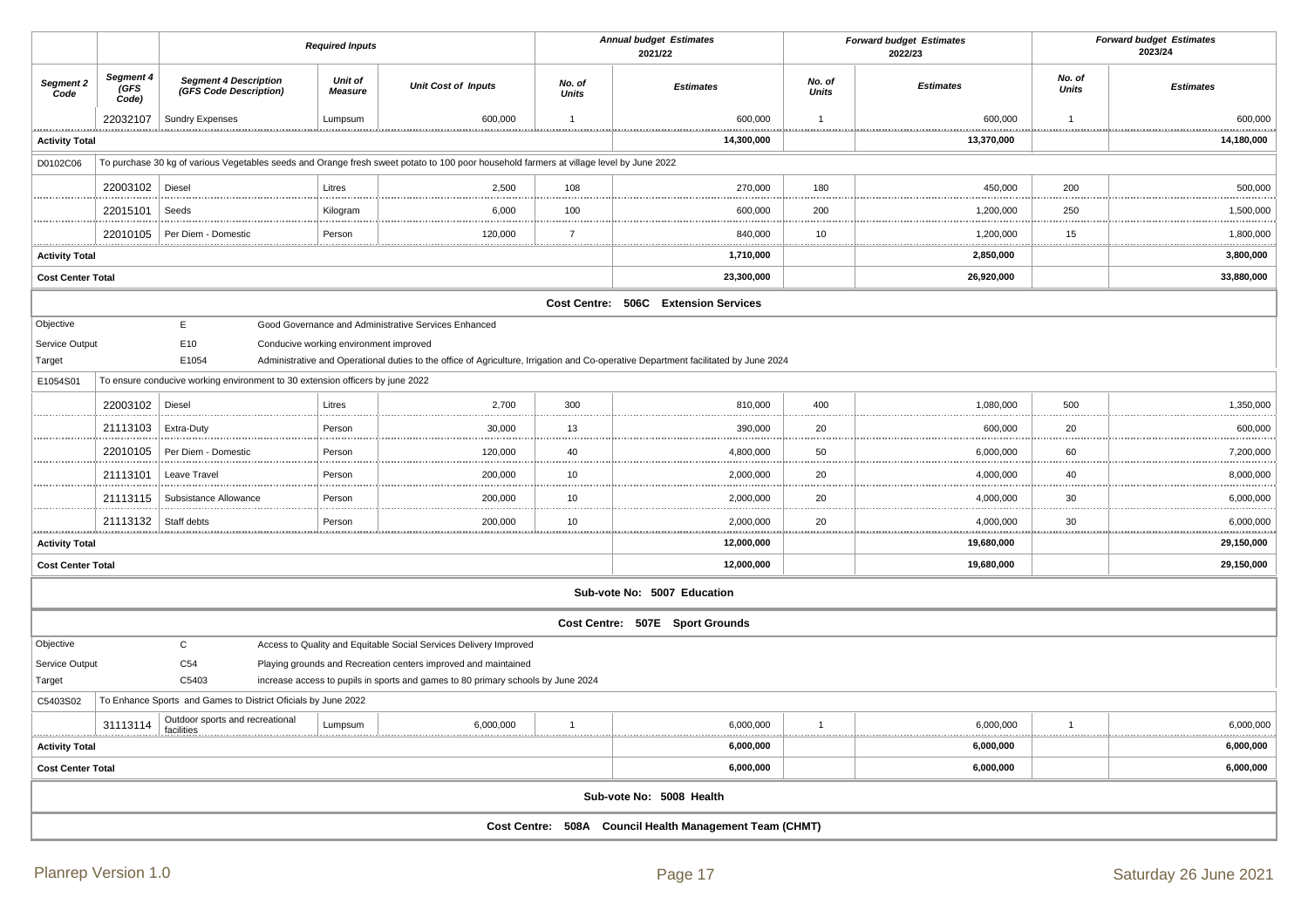|                                       |                             |                                                                                                                                                      | <b>Required Inputs</b>    |                                                                                                                                                                                     |                        | <b>Annual budget Estimates</b><br>2021/22                                                                                                                                         |                        | <b>Forward budget Estimates</b><br>2022/23 |                        | <b>Forward budget Estimates</b><br>2023/24 |
|---------------------------------------|-----------------------------|------------------------------------------------------------------------------------------------------------------------------------------------------|---------------------------|-------------------------------------------------------------------------------------------------------------------------------------------------------------------------------------|------------------------|-----------------------------------------------------------------------------------------------------------------------------------------------------------------------------------|------------------------|--------------------------------------------|------------------------|--------------------------------------------|
| Segment 2<br>Code                     | Segment 4<br>(GFS)<br>Code) | <b>Segment 4 Description</b><br>(GFS Code Description)                                                                                               | Unit of<br><b>Measure</b> | <b>Unit Cost of Inputs</b>                                                                                                                                                          | No. of<br><b>Units</b> | <b>Estimates</b>                                                                                                                                                                  | No. of<br><b>Units</b> | <b>Estimates</b>                           | No. of<br><b>Units</b> | <b>Estimates</b>                           |
| Objective                             |                             | F.                                                                                                                                                   |                           | Social Welfare, Gender and Community Empowerment Improved                                                                                                                           |                        |                                                                                                                                                                                   |                        |                                            |                        |                                            |
| Service Output                        |                             | F11                                                                                                                                                  |                           | Family and Child Welfare Services Improved                                                                                                                                          |                        |                                                                                                                                                                                   |                        |                                            |                        |                                            |
| Target                                |                             | F1101                                                                                                                                                |                           | Increase access to Social welfare and protection services to MVCs from 40 to 60 by 2024                                                                                             |                        |                                                                                                                                                                                   |                        |                                            |                        |                                            |
| F1101S01                              |                             | To provide emergency support of 60 children who are in conflict with the law(VAC,CICL) and abused children quarterly by June 2022                    |                           |                                                                                                                                                                                     |                        |                                                                                                                                                                                   |                        |                                            |                        |                                            |
|                                       | 31221114                    | Fuel                                                                                                                                                 | Litres                    | 2.500                                                                                                                                                                               | 200                    | 500,000                                                                                                                                                                           | 200                    | 500.000                                    | 200                    | 500,000                                    |
|                                       | 21121103                    | Food and Refreshment                                                                                                                                 | Person                    | 5,000                                                                                                                                                                               | 120                    | 600,000                                                                                                                                                                           | 120                    | 600,000                                    | 120                    | 600,000                                    |
|                                       | 22006105                    | Protective Clothing, footwear<br>and gears                                                                                                           | Piece                     | 5,000                                                                                                                                                                               | 116                    | 580,000                                                                                                                                                                           | 116                    | 580,000                                    | 116                    | 580,000                                    |
|                                       | 21113103                    | Extra-Duty                                                                                                                                           | Person                    | 30,000                                                                                                                                                                              | 12                     | 360,000                                                                                                                                                                           | 12                     | 360,000                                    | 12                     | 360,000<br>.                               |
|                                       | 22010105                    | Per Diem - Domestic                                                                                                                                  | Person                    | 80,000<br>.                                                                                                                                                                         | 12                     | 960,000<br><u></u>                                                                                                                                                                | 12<br>.                | 960,000                                    | 12                     | 960,000<br>.                               |
| <b>Activity Total</b>                 |                             |                                                                                                                                                      |                           |                                                                                                                                                                                     |                        | 3,000,000                                                                                                                                                                         |                        | 3,000,000                                  |                        | 3,000,000                                  |
| Objective<br>Service Output<br>Target |                             | Y<br>Multi-sectorial nutrition services improved<br>Y02<br>Y0202                                                                                     |                           | Improved maternal, infant, young child and adolescent nutrition practices and behaviours<br>Increased rate of exclusive breastfeeding within 6 months from 60% to 70% by June, 2024 |                        |                                                                                                                                                                                   |                        |                                            |                        |                                            |
| Y0202S01                              |                             | To commemorate nutrition and breastfeeding day in order to raise coverage of infant breastfeeding once by June 2022                                  |                           |                                                                                                                                                                                     |                        |                                                                                                                                                                                   |                        |                                            |                        |                                            |
|                                       | 31221114                    | Fuel                                                                                                                                                 | Person                    | 2,500                                                                                                                                                                               | 160                    | 400,000                                                                                                                                                                           | 160                    | 400,000                                    | 160                    | 400,000                                    |
|                                       | 21113103                    | Extra-Duty                                                                                                                                           | Person                    | 30,000<br>                                                                                                                                                                          | 60<br>.                | 1,800,000                                                                                                                                                                         | $\overline{1}$         | 30,000                                     | $\overline{1}$         | 30,000                                     |
| <b>Activity Total</b>                 |                             |                                                                                                                                                      |                           |                                                                                                                                                                                     |                        | 2,200,000                                                                                                                                                                         |                        | 430,000                                    |                        | 430,000                                    |
| Service Output                        |                             | Y04                                                                                                                                                  |                           | Increased coverage of Integrated Management of Acute Malnutrition (IMAM) services                                                                                                   |                        |                                                                                                                                                                                   |                        |                                            |                        |                                            |
| Target                                |                             | Y0401                                                                                                                                                |                           | Prevalence of Malnutrition and stunting among children reduced from 42.3% to 30% by June, 2024                                                                                      |                        |                                                                                                                                                                                   |                        |                                            |                        |                                            |
| Y0401C01                              |                             | To conduct one advocacy session on VHND(Village health and Nutrition Day -VHND) to WEOs(21), VEos(61), Village chairperson(61) and Village homelates |                           |                                                                                                                                                                                     |                        |                                                                                                                                                                                   |                        |                                            |                        |                                            |
|                                       | 31221114                    | Fuel                                                                                                                                                 | Litres                    | 2,500                                                                                                                                                                               | 630<br>                | 1,575,000                                                                                                                                                                         | 630<br>.               | 1,575,000                                  | 630                    | 1,575,000                                  |
|                                       | 21113103                    | Extra-Duty                                                                                                                                           | Person                    | 30,000                                                                                                                                                                              | 200                    | 6,000,000                                                                                                                                                                         | 200                    | 6,000,000                                  | 200                    | 6.000.000                                  |
| <b>Activity Total</b>                 |                             |                                                                                                                                                      |                           |                                                                                                                                                                                     |                        | 7,575,000                                                                                                                                                                         |                        | 7,575,000                                  |                        | 7,575,000                                  |
| Y0401S04                              |                             |                                                                                                                                                      |                           |                                                                                                                                                                                     |                        | To conduct rehabilitation of 5 health centres(Rusesa ,Nyakitonto,Kimwanya,Nyamidaho,Nyenge) for management of Admitted Severe malnutrition Cases for underfives once by June 2022 |                        |                                            |                        |                                            |
|                                       | 21113103                    | Extra-Duty                                                                                                                                           | Person                    | 30,000                                                                                                                                                                              | $10$                   | 300,000                                                                                                                                                                           | $\overline{a}$         | 120,000                                    | $\overline{4}$         | 120,000                                    |
|                                       | 22020111                    | Outsource Maintenance<br><b>Contract Services</b>                                                                                                    | contract                  | 6,000,000                                                                                                                                                                           | $\overline{1}$         | 6,000,000                                                                                                                                                                         | $\overline{1}$         | 6,000,000                                  | $\overline{1}$         | 6,000,000                                  |
| <b>Activity Total</b>                 |                             |                                                                                                                                                      |                           |                                                                                                                                                                                     |                        | 6,300,000                                                                                                                                                                         |                        | 6,120,000                                  |                        | 6,120,000                                  |
| Y0401S05                              |                             |                                                                                                                                                      |                           |                                                                                                                                                                                     |                        | To conduct screening for children with stunting , underweight and conduct Positive deviance Hearh in 21 wards with children with severe acute malnutrition quarterly by june 2021 |                        |                                            |                        |                                            |
|                                       | 31221114                    | Fuel                                                                                                                                                 | Litres                    | 2,500                                                                                                                                                                               | 400<br>                | 1,000,000                                                                                                                                                                         | 400<br>                | 1,000,000                                  | 400                    | 1,000,000                                  |
|                                       | 21113103                    | Extra-Duty                                                                                                                                           | Person                    | 30,000                                                                                                                                                                              | 252                    | 7,560,000                                                                                                                                                                         | 252                    | 7,560,000                                  | 252                    | 7,560,000                                  |
|                                       | 22001101                    | Office Consumables (papers,<br>pencils, pens and stationaries)                                                                                       | Set                       | 125,000                                                                                                                                                                             | $\overline{4}$         | 500,000                                                                                                                                                                           | $\overline{4}$<br>     | 500,000                                    | $\overline{4}$         | 500,000<br>.                               |
| <b>Activity Total</b>                 |                             |                                                                                                                                                      |                           |                                                                                                                                                                                     |                        | 9,060,000                                                                                                                                                                         |                        | 9,060,000                                  |                        | 9,060,000                                  |
| Target                                |                             | Y0402                                                                                                                                                |                           |                                                                                                                                                                                     |                        | Increased coverage and quality of integrated management of Severe Acute Malnutrition (SAM) to above 15% at health facilities by June, 2024                                        |                        |                                            |                        |                                            |
| Y0402S01                              |                             | To conduct monitoring and evaluation of Severe acute malnutrition under five children cases in households once by June 2022                          |                           |                                                                                                                                                                                     |                        |                                                                                                                                                                                   |                        |                                            |                        |                                            |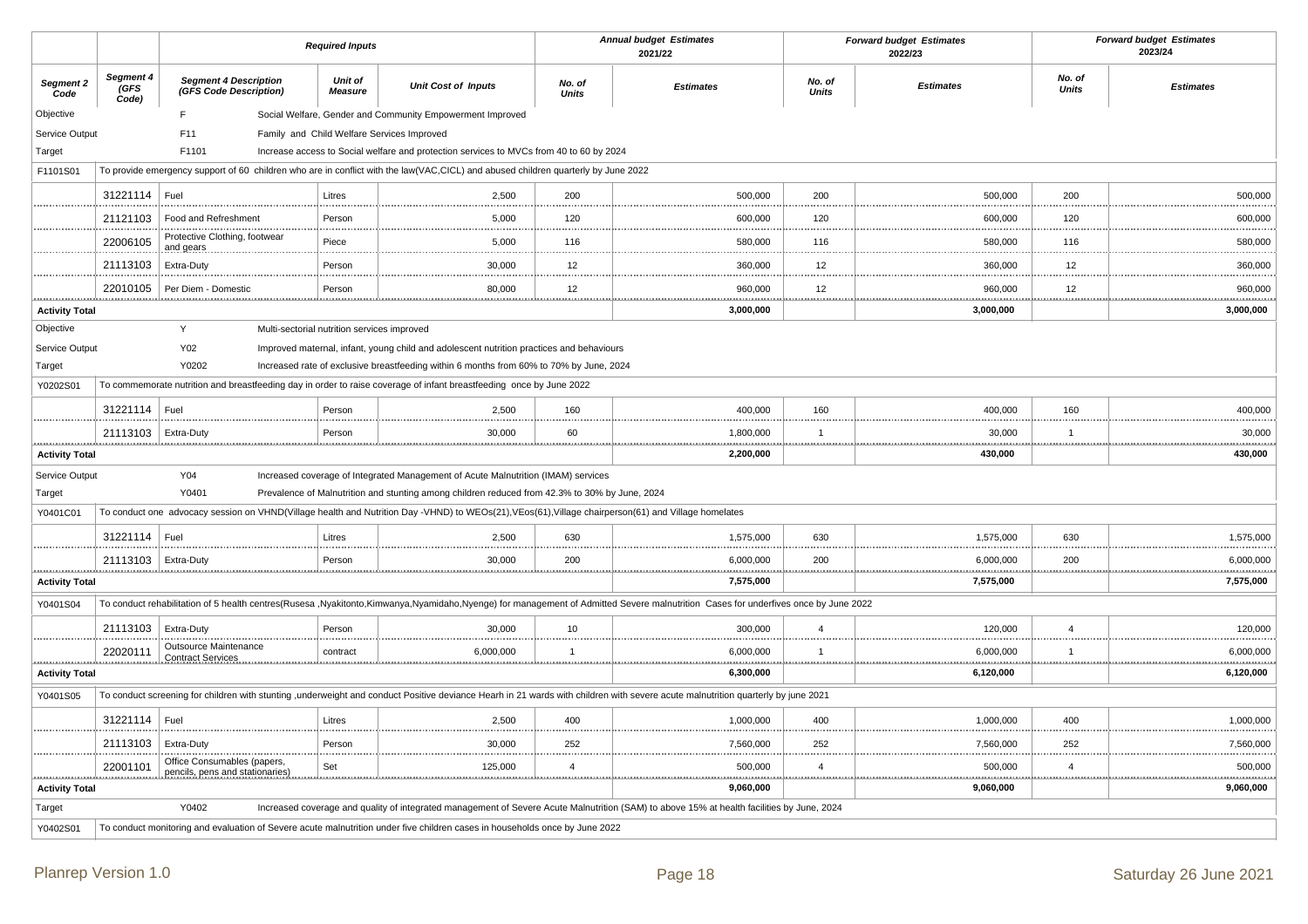|                          |                                                                                                                                                                                                                                                                                                           |                                                                                           | <b>Required Inputs</b> |                                                                                                                  | <b>Annual budget Estimates</b><br>2021/22 |                                                        |                     | <b>Forward budget Estimates</b><br>2022/23 |                        | <b>Forward budget Estimates</b><br>2023/24 |  |
|--------------------------|-----------------------------------------------------------------------------------------------------------------------------------------------------------------------------------------------------------------------------------------------------------------------------------------------------------|-------------------------------------------------------------------------------------------|------------------------|------------------------------------------------------------------------------------------------------------------|-------------------------------------------|--------------------------------------------------------|---------------------|--------------------------------------------|------------------------|--------------------------------------------|--|
| Segment 2<br>Code        | Segment 4<br>(GFS<br>Code)                                                                                                                                                                                                                                                                                | <b>Segment 4 Description</b><br>(GFS Code Description)                                    | Unit of<br>Measure     | <b>Unit Cost of Inputs</b>                                                                                       | No. of<br><b>Units</b>                    | <b>Estimates</b>                                       | No. of<br>Units     | <b>Estimates</b>                           | No. of<br><b>Units</b> | <b>Estimates</b>                           |  |
|                          | 31221114                                                                                                                                                                                                                                                                                                  | Fuel                                                                                      | Litres                 | 2,500                                                                                                            | 32                                        | 80,000                                                 | 32                  | 80,000                                     | 32                     | 80,000                                     |  |
|                          | 21113103                                                                                                                                                                                                                                                                                                  | Extra-Duty                                                                                | Person                 | 30,000                                                                                                           | 8                                         | 240,000                                                | 8                   | 240,000                                    | 8                      | 240,000                                    |  |
| <b>Activity Total</b>    |                                                                                                                                                                                                                                                                                                           |                                                                                           |                        |                                                                                                                  | .                                         | 320,000                                                | .                   | <br>320,000                                | .                      | <br>320,000                                |  |
| Service Output           |                                                                                                                                                                                                                                                                                                           | Y08                                                                                       |                        | Improved availability of nutrition commodities                                                                   |                                           |                                                        |                     |                                            |                        |                                            |  |
| Target                   |                                                                                                                                                                                                                                                                                                           | Y0801                                                                                     |                        | Increased availability of nutrition commodities in health facilities from 50%. to 60% by June 2024               |                                           |                                                        |                     |                                            |                        |                                            |  |
| Y0801S04                 |                                                                                                                                                                                                                                                                                                           |                                                                                           |                        | To procure one kit of nutritious food for management of 100 severe acute malnourished children once by june 2022 |                                           |                                                        |                     |                                            |                        |                                            |  |
|                          | 22029101                                                                                                                                                                                                                                                                                                  | Nutrition                                                                                 | kit                    | 1,006,250                                                                                                        | $\overline{4}$<br>                        | 4,025,000                                              | $\overline{4}$      | 4,025,000                                  | $\overline{4}$         | 4,025,000                                  |  |
| <b>Activity Total</b>    |                                                                                                                                                                                                                                                                                                           |                                                                                           |                        |                                                                                                                  |                                           | 4,025,000                                              |                     | 4,025,000                                  |                        | 4,025,000                                  |  |
| Service Output<br>Target | Y09<br>Improved effectiveness and efficiency of nutrition governance (including coordination and leadership) and response across all sectors, actors and administrative levels.<br>Y0901<br>Functioned Multisectoral nutrition coordination steering committees meetings on quarterly bases by June, 2024 |                                                                                           |                        |                                                                                                                  |                                           |                                                        |                     |                                            |                        |                                            |  |
| Y0901S03                 |                                                                                                                                                                                                                                                                                                           | To conduct District nutrition steering committees quarterly once by june 2022             |                        |                                                                                                                  |                                           |                                                        |                     |                                            |                        |                                            |  |
|                          | 21121103                                                                                                                                                                                                                                                                                                  | Food and Refreshment                                                                      | Person                 | 6,500                                                                                                            | 80                                        | 520,000                                                | 80                  | 520,000                                    | 80                     | 520,000                                    |  |
|                          | 21113103                                                                                                                                                                                                                                                                                                  | Extra-Duty                                                                                | Person                 | 30,000                                                                                                           | 100                                       | 3,000,000                                              | 100                 | 3,000,000                                  | 100                    | 3,000,000                                  |  |
| <b>Activity Total</b>    | <u></u><br>3,520,000<br>3,520,000<br>3,520,000                                                                                                                                                                                                                                                            |                                                                                           |                        |                                                                                                                  |                                           |                                                        |                     |                                            |                        |                                            |  |
| <b>Cost Center Total</b> |                                                                                                                                                                                                                                                                                                           |                                                                                           |                        |                                                                                                                  |                                           | 36,000,000                                             |                     | 34,050,000                                 |                        | 34,050,000                                 |  |
|                          |                                                                                                                                                                                                                                                                                                           |                                                                                           |                        |                                                                                                                  |                                           | Sub-vote No: 5011 Works                                |                     |                                            |                        |                                            |  |
|                          |                                                                                                                                                                                                                                                                                                           |                                                                                           |                        |                                                                                                                  |                                           | Cost Centre: 511A Works and Fire Rescue Administration |                     |                                            |                        |                                            |  |
| Objective                |                                                                                                                                                                                                                                                                                                           | E                                                                                         |                        | Good Governance and Administrative Services Enhanced                                                             |                                           |                                                        |                     |                                            |                        |                                            |  |
| Service Output           |                                                                                                                                                                                                                                                                                                           | E10<br>Conducive working environment improved                                             |                        |                                                                                                                  |                                           |                                                        |                     |                                            |                        |                                            |  |
| Target                   |                                                                                                                                                                                                                                                                                                           | E1029                                                                                     |                        | Conducive working environment ensured by June 2023                                                               |                                           |                                                        |                     |                                            |                        |                                            |  |
| E1029S02                 |                                                                                                                                                                                                                                                                                                           | To facilitate monitoring and supervision of development projects in 21 wards by June 2022 |                        |                                                                                                                  |                                           |                                                        |                     |                                            |                        |                                            |  |
|                          | 22003102                                                                                                                                                                                                                                                                                                  | Diesel                                                                                    | Litres                 | 2,500                                                                                                            | 800                                       | 2,000,000                                              | 1,000               | 2,500,000                                  | 1,200                  | 3,000,000                                  |  |
|                          | 21113103                                                                                                                                                                                                                                                                                                  | Extra-Duty                                                                                | Person                 | 30,000                                                                                                           | 134                                       | 4,020,000                                              | 138                 | 4,140,000                                  | 142                    | 4,260,000                                  |  |
|                          | 22010105                                                                                                                                                                                                                                                                                                  | Per Diem - Domestic                                                                       | Person<br>days.        | 120,000                                                                                                          | 67<br>.                                   | 8,040,000                                              | 69                  | 8,280,000                                  | 71<br>.                | 8,520,000<br>.                             |  |
|                          | 22001101                                                                                                                                                                                                                                                                                                  | Office Consumables (papers,<br>pencils, pens and stationaries)                            | Set                    | 735,000                                                                                                          | $\overline{4}$                            | 2,940,000                                              | $\overline{4}$<br>. | 3,087,000                                  | $\overline{4}$<br>     | 3,234,000                                  |  |
| <b>Activity Total</b>    |                                                                                                                                                                                                                                                                                                           |                                                                                           |                        |                                                                                                                  |                                           | 17,000,000                                             |                     | 18,007,000                                 |                        | 19,014,000                                 |  |
| <b>Cost Center Total</b> |                                                                                                                                                                                                                                                                                                           |                                                                                           |                        |                                                                                                                  |                                           | 17,000,000                                             |                     | 18,007,000                                 |                        | 19,014,000                                 |  |
| <b>Fund Source Total</b> |                                                                                                                                                                                                                                                                                                           |                                                                                           |                        |                                                                                                                  |                                           | 1,271,587,458                                          |                     | 1,550,774,670                              |                        | 1,644,000,881                              |  |
|                          | <b>On Call Grants</b>                                                                                                                                                                                                                                                                                     |                                                                                           |                        |                                                                                                                  |                                           |                                                        |                     |                                            |                        |                                            |  |
|                          |                                                                                                                                                                                                                                                                                                           |                                                                                           |                        |                                                                                                                  |                                           | Sub-vote No: 5008 Health                               |                     |                                            |                        |                                            |  |
|                          |                                                                                                                                                                                                                                                                                                           |                                                                                           |                        |                                                                                                                  |                                           | Cost Centre: 508B Council Hospital Services            |                     |                                            |                        |                                            |  |
| Objective                |                                                                                                                                                                                                                                                                                                           | E                                                                                         |                        | Good Governance and Administrative Services Enhanced                                                             |                                           |                                                        |                     |                                            |                        |                                            |  |
| Service Output           |                                                                                                                                                                                                                                                                                                           | E01                                                                                       |                        | Organizational structure and institutional management at all levels strengthened                                 |                                           |                                                        |                     |                                            |                        |                                            |  |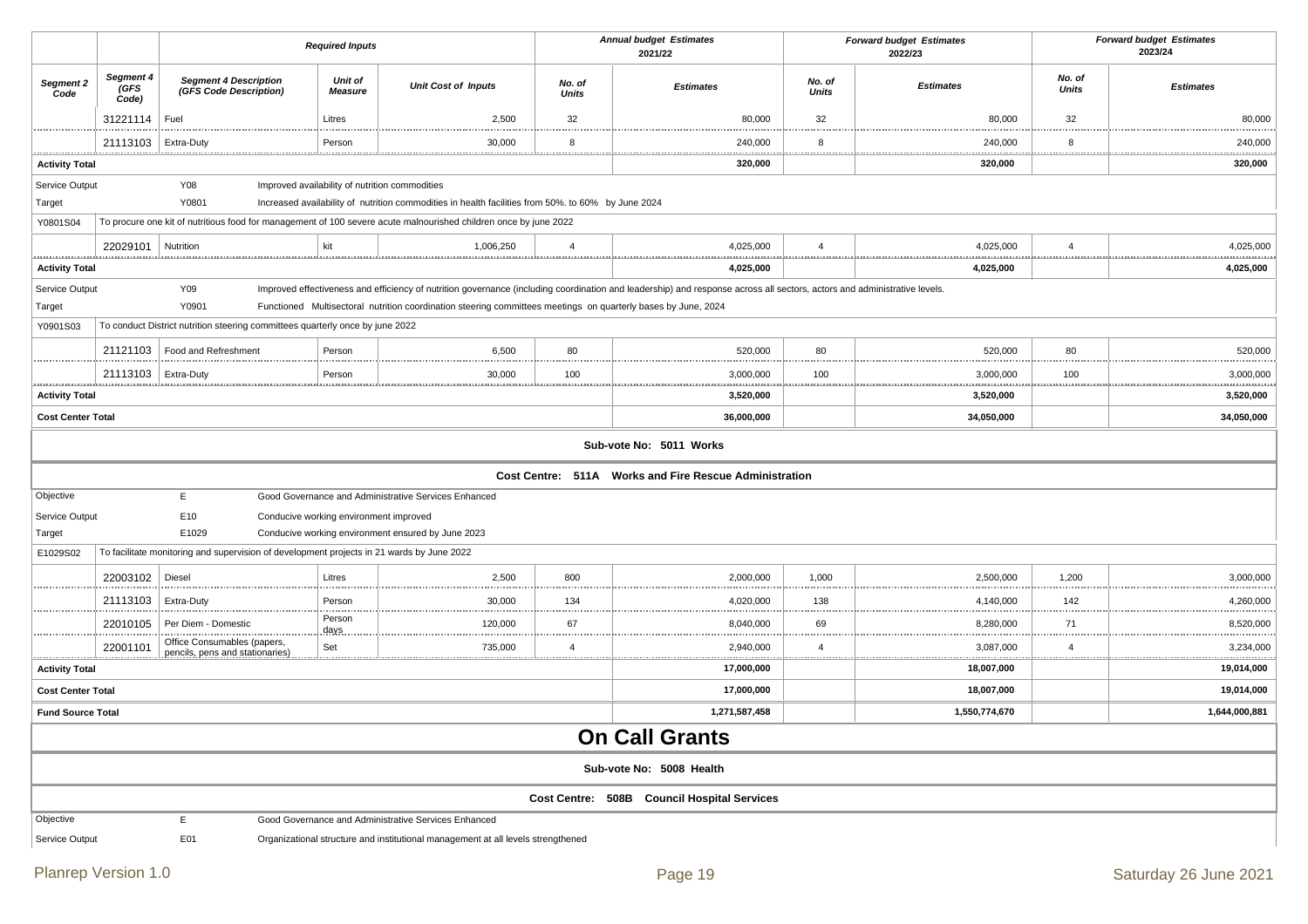|                          |                            |                                                                                     | <b>Required Inputs</b>    |                                                                                                                      |                        | <b>Annual budget Estimates</b><br>2021/22 |                        | <b>Forward budget Estimates</b><br>2022/23 |                        | <b>Forward budget Estimates</b><br>2023/24 |
|--------------------------|----------------------------|-------------------------------------------------------------------------------------|---------------------------|----------------------------------------------------------------------------------------------------------------------|------------------------|-------------------------------------------|------------------------|--------------------------------------------|------------------------|--------------------------------------------|
| Segment 2<br>Code        | Segment 4<br>(GFS<br>Code) | <b>Segment 4 Description</b><br>(GFS Code Description)                              | Unit of<br><b>Measure</b> | <b>Unit Cost of Inputs</b>                                                                                           | No. of<br><b>Units</b> | <b>Estimates</b>                          | No. of<br><b>Units</b> | <b>Estimates</b>                           | No. of<br><b>Units</b> | <b>Estimates</b>                           |
| Target                   |                            | E0101                                                                               |                           | Organization structures and institutional management at all levels strengthened from 50% to 75% by June 2024         |                        |                                           |                        |                                            |                        |                                            |
| E0101S1Y                 |                            | To facilitate provision of emergency health care services by June 2022              |                           |                                                                                                                      |                        |                                           |                        |                                            |                        |                                            |
|                          |                            | 21113117   On Call Allowance                                                        | Month                     | 683,600                                                                                                              | 10                     | 6,836,000                                 | 12                     | 8,203,200                                  | 15                     | 10,254,000                                 |
| <b>Activity Total</b>    |                            |                                                                                     |                           |                                                                                                                      |                        | <u></u><br>6,836,000                      |                        | 8,203,200                                  | <u></u>                | 10,254,000                                 |
| <b>Cost Center Total</b> |                            |                                                                                     |                           |                                                                                                                      |                        | 6,836,000                                 |                        | 8,203,200                                  |                        | 10,254,000                                 |
|                          |                            |                                                                                     |                           |                                                                                                                      |                        | Cost Centre: 508D Health Centres          |                        |                                            |                        |                                            |
| Objective                |                            | $\mathsf{C}$                                                                        |                           | Access to Quality and Equitable Social Services Delivery Improved                                                    |                        |                                           |                        |                                            |                        |                                            |
| Service Output           |                            | CO9                                                                                 |                           | Human Resource for health in terms of number professional Mix at all levels improved                                 |                        |                                           |                        |                                            |                        |                                            |
| Target                   |                            | C0901                                                                               |                           | Shortage of skilled and mixed human resource for health reduced from 70% to 50% June 2024                            |                        |                                           |                        |                                            |                        |                                            |
| C0901S0K                 |                            | To facilitate provision of emergency care 24 hours at facility monthly by June 2022 |                           |                                                                                                                      |                        |                                           |                        |                                            |                        |                                            |
|                          |                            | 21113117   On Call Allowance                                                        | Person                    | 20,000                                                                                                               | 175                    | 3,500,000                                 | 346                    | 6,920,000                                  | 416                    | 8,320,000                                  |
|                          |                            | 21113117   On Call Allowance                                                        | Person                    | 30,000                                                                                                               | 50                     | 1,500,000                                 | 120                    | 3,600,000                                  | 160                    | 4,800,000                                  |
| <b>Activity Total</b>    |                            |                                                                                     |                           |                                                                                                                      |                        | 5,000,000                                 | . <u>.</u>             | 10,520,000                                 |                        | 13,120,000                                 |
| <b>Cost Center Total</b> |                            |                                                                                     |                           |                                                                                                                      |                        | 5,000,000                                 |                        | 10,520,000                                 |                        | 13,120,000                                 |
|                          |                            |                                                                                     |                           |                                                                                                                      |                        | Cost Centre: 508E Dispensaries            |                        |                                            |                        |                                            |
| Objective                |                            | $\mathbf C$                                                                         |                           | Access to Quality and Equitable Social Services Delivery Improved                                                    |                        |                                           |                        |                                            |                        |                                            |
| Service Output           |                            | CO9                                                                                 |                           | Human Resource for health in terms of number professional Mix at all levels improved                                 |                        |                                           |                        |                                            |                        |                                            |
| Target                   |                            | C0901                                                                               |                           | Shortage of skilled and mixed human resource for health reduced from 70% to 50% June 2024                            |                        |                                           |                        |                                            |                        |                                            |
| C0901S0H                 |                            |                                                                                     |                           | To provide emegency health care services after normal duty official hours daily by June 2022                         |                        |                                           |                        |                                            |                        |                                            |
|                          | 21113103   Extra-Duty      |                                                                                     | Person                    | 20,000                                                                                                               | 65                     | 1,300,000                                 | 80<br>                 | 1,600,000                                  | 80                     | 1,600,000                                  |
|                          | 21113117                   | On Call Allowance                                                                   | Person                    | 20,000                                                                                                               | 90                     | 1,800,000                                 | 86                     | 1,720,000                                  | 126                    | 2,520,000                                  |
|                          | 21113103                   | Extra-Duty                                                                          | Person                    | 30,000                                                                                                               | 30                     | 900,000                                   | 30                     | 900,000                                    | 30                     | 900,000                                    |
|                          | 21113117                   | On Call Allowance                                                                   | Person                    | 30,000                                                                                                               | 100                    | 3,000,000                                 | 853                    | 25,590,000                                 | 909                    | 27,270,000                                 |
|                          | 21113117                   | On Call Allowance                                                                   | Person<br>                | 200,000                                                                                                              | $\mathbf{1}$           | 200,000                                   | 8<br>                  | 1,600,000<br>.                             | 8                      | 1,600,000                                  |
|                          |                            | 21113117   On Call Allowance                                                        | Person                    | 300,000                                                                                                              | $\overline{1}$         | 300,000                                   | 20                     | 6,000,000                                  | 40                     | 12,000,000                                 |
| <b>Activity Total</b>    |                            |                                                                                     |                           |                                                                                                                      |                        | 7,500,000                                 | .                      | 37,410,000                                 |                        | 45,890,000                                 |
| C0901S0L                 |                            |                                                                                     |                           | To facilitate provision of emergency health care services to clients after normal working hours monthly by June 2020 |                        |                                           |                        |                                            |                        |                                            |
|                          | 21113103                   | Extra-Duty                                                                          | Person                    | 20,000                                                                                                               | 25                     | 500,000                                   | 25                     | 500,000                                    | 25                     | 500,000                                    |
|                          |                            | 21113117   On Call Allowance                                                        | Person                    | 30,000                                                                                                               | 10                     | 300,000                                   | $\overline{4}$         | 120,000                                    | $\overline{4}$         | 120,000                                    |
|                          | 21113117                   | On Call Allowance                                                                   | Person                    | 272,000                                                                                                              | $\overline{4}$         | 1,088,000                                 | 8                      | 2,176,000                                  | 12                     | 3,264,000                                  |
| <b>Activity Total</b>    |                            |                                                                                     |                           |                                                                                                                      |                        | <u>.</u><br>1,888,000                     | <u></u>                | <u></u><br>2,796,000                       |                        | <u>.</u><br>3,884,000                      |
| <b>Cost Center Total</b> |                            |                                                                                     |                           |                                                                                                                      |                        | 9,388,000                                 |                        | 40,206,000                                 |                        | 49,774,000                                 |
| <b>Fund Source Total</b> |                            |                                                                                     |                           |                                                                                                                      |                        | 21,224,000                                |                        | 58,929,200                                 |                        | 73,148,000                                 |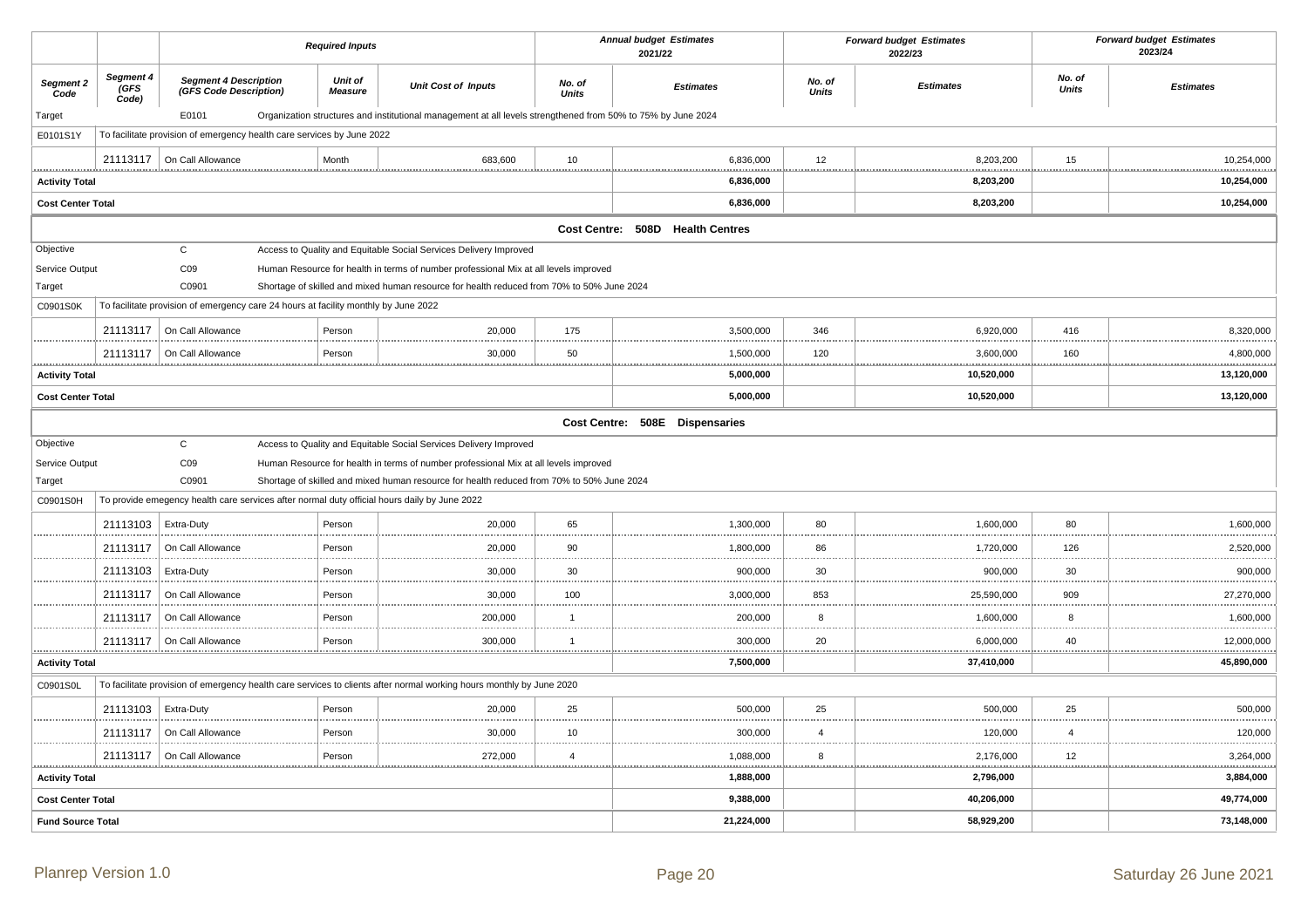|                          |                            |                                                                                 | <b>Required Inputs</b>                 |                                                                           |                        | <b>Annual budget Estimates</b><br>2021/22            |                        | <b>Forward budget Estimates</b><br>2022/23 |                        | <b>Forward budget Estimates</b><br>2023/24 |
|--------------------------|----------------------------|---------------------------------------------------------------------------------|----------------------------------------|---------------------------------------------------------------------------|------------------------|------------------------------------------------------|------------------------|--------------------------------------------|------------------------|--------------------------------------------|
| Segment 2<br>Code        | Segment 4<br>(GFS<br>Code) | <b>Segment 4 Description</b><br>(GFS Code Description)                          | Unit of<br><b>Measure</b>              | <b>Unit Cost of Inputs</b>                                                | No. of<br><b>Units</b> | <b>Estimates</b>                                     | No. of<br><b>Units</b> | <b>Estimates</b>                           | No. of<br><b>Units</b> | <b>Estimates</b>                           |
|                          |                            |                                                                                 |                                        |                                                                           |                        | <b>Leave Travel Grants</b>                           |                        |                                            |                        |                                            |
|                          |                            |                                                                                 |                                        |                                                                           |                        | Sub-vote No: 5007 Education                          |                        |                                            |                        |                                            |
|                          |                            |                                                                                 |                                        |                                                                           |                        | Cost Centre: 507B Primary Education Operations       |                        |                                            |                        |                                            |
| Objective                |                            | E.                                                                              |                                        | Good Governance and Administrative Services Enhanced                      |                        |                                                      |                        |                                            |                        |                                            |
| Service Output           |                            | E10                                                                             | Conducive working environment improved |                                                                           |                        |                                                      |                        |                                            |                        |                                            |
| Target                   |                            | E1030                                                                           |                                        | Working and Learning Environment to Primary Schools Improved by June 2024 |                        |                                                      |                        |                                            |                        |                                            |
| E1030S02                 |                            | To ensure eligible teachers are paid Leave travel expenses by June 2022         |                                        |                                                                           |                        |                                                      |                        |                                            |                        |                                            |
| <u>.</u>                 | 21113101                   | Leave Travel                                                                    | Person                                 | 269.850                                                                   | 400                    | 107,940,000                                          | 400                    | 107,940,000                                | 400                    | 107,940,000                                |
| <b>Activity Total</b>    |                            |                                                                                 |                                        |                                                                           |                        | 107,940,000                                          |                        | 107,940,000                                |                        | 107,940,000                                |
| <b>Cost Center Total</b> |                            |                                                                                 |                                        |                                                                           |                        | 107,940,000                                          |                        | 107,940,000                                |                        | 107,940,000                                |
|                          |                            |                                                                                 |                                        |                                                                           |                        | Cost Centre: 509A Secondary Education Administration |                        |                                            |                        |                                            |
| Objective                |                            | E.                                                                              |                                        | Good Governance and Administrative Services Enhanced                      |                        |                                                      |                        |                                            |                        |                                            |
| Service Output           |                            | E18                                                                             |                                        | Employees incentives for secondary department enhanced                    |                        |                                                      |                        |                                            |                        |                                            |
| Target                   |                            | E1801                                                                           |                                        | Incentives to secondary education department facilitated by June 2024     |                        |                                                      |                        |                                            |                        |                                            |
| E1801S06                 |                            | To facilitate Leave travel grant to secondary education department by June 2022 |                                        |                                                                           |                        |                                                      |                        |                                            |                        |                                            |
|                          | 21113101                   | Leave Travel                                                                    | Person                                 | 182,000                                                                   | 200                    | 36,400,000                                           | 200                    | 36,400,000                                 | 200                    | 36,400,000                                 |
| <b>Activity Total</b>    |                            |                                                                                 |                                        |                                                                           |                        | 36,400,000                                           |                        | 36,400,000                                 |                        | 36,400,000                                 |
| <b>Cost Center Total</b> |                            |                                                                                 |                                        |                                                                           |                        | 36,400,000                                           |                        | 36,400,000                                 |                        | 36,400,000                                 |
| <b>Fund Source Total</b> |                            |                                                                                 |                                        |                                                                           |                        | 144,340,000                                          |                        | 144,340,000                                |                        | 144,340,000                                |
|                          |                            |                                                                                 |                                        |                                                                           |                        | <b>Moving Grants</b>                                 |                        |                                            |                        |                                            |

|                          |                                                                                  |                                        |        |                                                                           |  | Cost Centre: 507B Primary Education Operations       |            |            |
|--------------------------|----------------------------------------------------------------------------------|----------------------------------------|--------|---------------------------------------------------------------------------|--|------------------------------------------------------|------------|------------|
| Objective                | ь.                                                                               |                                        |        | Good Governance and Administrative Services Enhanced                      |  |                                                      |            |            |
| Service Output           | E10                                                                              | Conducive working environment improved |        |                                                                           |  |                                                      |            |            |
| Target                   | E1030                                                                            |                                        |        | Working and Learning Environment to Primary Schools Improved by June 2024 |  |                                                      |            |            |
| E1030S01                 | To ensure transferred and retired teachers are paid moving expenses by June 2022 |                                        |        |                                                                           |  |                                                      |            |            |
|                          | 21113129   Moving Expenses                                                       |                                        | Person | 64,600,000                                                                |  | 64,600,000                                           | 64,600,000 | 64,600,000 |
| <b>Activity Total</b>    |                                                                                  |                                        |        |                                                                           |  | 64,600,000                                           | 64,600,000 | 64,600,000 |
| <b>Cost Center Total</b> |                                                                                  |                                        |        |                                                                           |  | 64,600,000                                           | 64,600,000 | 64,600,000 |
|                          |                                                                                  |                                        |        |                                                                           |  | Cost Centre: 509A Secondary Education Administration |            |            |
| Objective                | E.                                                                               |                                        |        | Good Governance and Administrative Services Enhanced                      |  |                                                      |            |            |
| Service Output           | E18                                                                              |                                        |        | Employees incentives for secondary department enhanced                    |  |                                                      |            |            |
| Target                   | E1801                                                                            |                                        |        | Incentives to secondary education department facilitated by June 2024     |  |                                                      |            |            |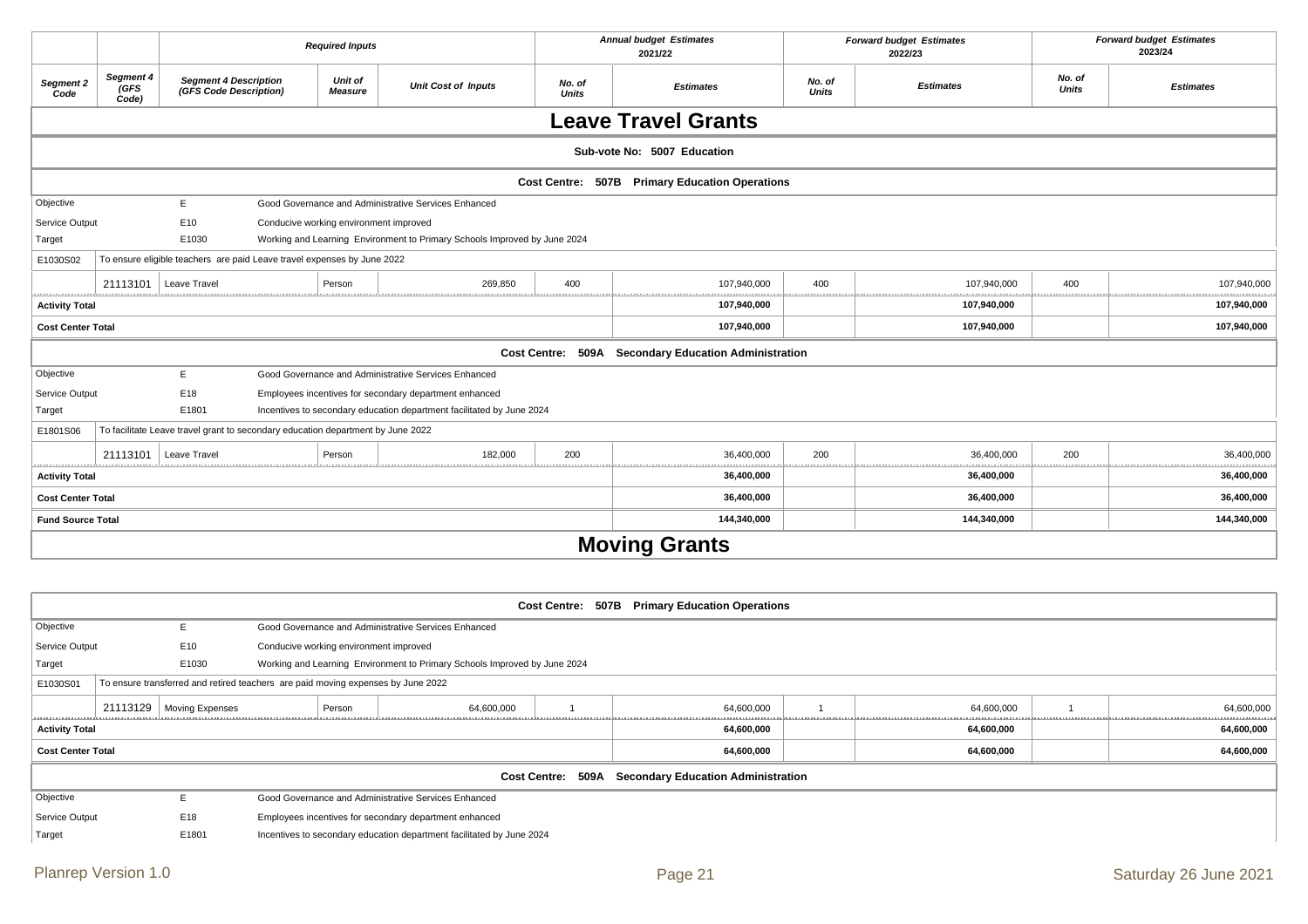|                          |                            |                                                                              | <b>Required Inputs</b>    |                                                                                           |                        | <b>Annual budget Estimates</b><br>2021/22               |                         | <b>Forward budget Estimates</b><br>2022/23 |                        | <b>Forward budget Estimates</b><br>2023/24 |
|--------------------------|----------------------------|------------------------------------------------------------------------------|---------------------------|-------------------------------------------------------------------------------------------|------------------------|---------------------------------------------------------|-------------------------|--------------------------------------------|------------------------|--------------------------------------------|
| Segment 2<br>Code        | Segment 4<br>(GFS<br>Code) | <b>Segment 4 Description</b><br>(GFS Code Description)                       | <b>Unit of</b><br>Measure | <b>Unit Cost of Inputs</b>                                                                | No. of<br><b>Units</b> | <b>Estimates</b>                                        | No. of<br><b>Units</b>  | <b>Estimates</b>                           | No. of<br><b>Units</b> | <b>Estimates</b>                           |
| E1801S05                 |                            | To facilitate moving expenses to secondary education Department by June 2022 |                           |                                                                                           |                        |                                                         |                         |                                            |                        |                                            |
|                          | 21113129                   | <b>Moving Expenses</b>                                                       | Person                    | 252,000                                                                                   | 100                    | 25,200,000                                              | 100<br>.                | 25,200,000<br>.                            | 100<br>.               | 25,200,000                                 |
| <b>Activity Total</b>    |                            |                                                                              |                           |                                                                                           |                        | 25,200,000                                              |                         | 25,200,000                                 |                        | 25,200,000                                 |
| <b>Cost Center Total</b> |                            |                                                                              |                           |                                                                                           |                        | 25,200,000                                              |                         | 25,200,000                                 |                        | 25,200,000                                 |
| <b>Fund Source Total</b> |                            |                                                                              |                           |                                                                                           |                        | 89,800,000                                              |                         | 89,800,000                                 |                        | 89,800,000                                 |
|                          |                            |                                                                              |                           |                                                                                           |                        | Other Charge Grants (OC Proper) Health Sector           |                         |                                            |                        |                                            |
|                          |                            |                                                                              |                           |                                                                                           |                        | Sub-vote No: 5008 Health                                |                         |                                            |                        |                                            |
|                          |                            |                                                                              |                           |                                                                                           |                        | Cost Centre: 508A Council Health Management Team (CHMT) |                         |                                            |                        |                                            |
| Objective                |                            | $\mathsf{C}$                                                                 |                           | Access to Quality and Equitable Social Services Delivery Improved                         |                        |                                                         |                         |                                            |                        |                                            |
| Service Output           |                            | CO9                                                                          |                           | Human Resource for health in terms of number professional Mix at all levels improved      |                        |                                                         |                         |                                            |                        |                                            |
| Target                   |                            | C0901                                                                        |                           | Shortage of skilled and mixed human resource for health reduced from 70% to 50% June 2024 |                        |                                                         |                         |                                            |                        |                                            |
| C0901S0M                 |                            | To meet statutory benefit to 190 staff under all sub votes by June 2022      |                           |                                                                                           |                        |                                                         |                         |                                            |                        |                                            |
|                          | 21113103                   | Extra-Duty                                                                   | Person                    | 30,000                                                                                    | 120                    | 3,600,000                                               | 64                      | 1,920,000                                  | 80                     | 2,400,000                                  |
|                          | 21113115                   | Subsistance Allowance                                                        | Person                    | 50,000                                                                                    | 140                    | 7,000,000                                               | 88                      | 4,400,000                                  | 120                    | 6,000,000                                  |
|                          | 22001101                   | Office Consumables (papers,<br>pencils, pens and stationaries)               | Set                       | 50,000                                                                                    | $\overline{4}$         | 200,000                                                 | 5                       | 250,000                                    | 6                      | 300,000                                    |
|                          | 21112108                   | <b>Local Staff Salaries</b>                                                  | Person                    | 150,000                                                                                   | 32                     | 4,800,000                                               | 48                      | 7,200,000                                  | 64                     | 9,600,000                                  |
|                          | 22010102                   | Ground travel (bus, railway taxi,<br>etç).                                   | Person                    | 150,000                                                                                   | $\overline{4}$         | 600,000                                                 | 5                       | 750,000                                    | 6                      | 900,000                                    |
|                          | 22014106                   | Gifts and Prizes                                                             | Person                    | 300,000                                                                                   | $\overline{4}$         | 1,200,000                                               | 5                       | 1,500,000                                  | 6                      | 1,800,000                                  |
|                          | 22032111                   | <b>Burial Expenses</b>                                                       | Person                    | 466,668                                                                                   | $\mathbf{3}$           | 1,400,004                                               | $\mathbf{3}$            | 1,400,004                                  | $\mathbf{3}$           | 1,400,004                                  |
|                          | 21113101                   | Leave Travel                                                                 | Person                    | 500,000                                                                                   | 9                      | 4,500,000                                               | 16                      | 8,000,000                                  | 20                     | 10,000,000<br>.                            |
|                          | 21113129                   | <b>Moving Expenses</b>                                                       | Person                    | 500,000                                                                                   | 10                     | 5,000,000                                               | 11<br>.                 | 5,500,000                                  | 12<br>.                | 6,000,000<br>.                             |
|                          | 22002101                   | Electricity                                                                  | Month                     | 500,000                                                                                   | 8                      | 4,000,000                                               | 11                      | 5,500,000                                  | 12                     | 6,000,000                                  |
|                          | 21113119                   | Medical and Dental Refunds                                                   | Person                    | 650,000                                                                                   | 6                      | 3,900,000                                               | 8                       | 5,200,000                                  | 10                     | 6,500,000                                  |
|                          | 21113132                   | Staff debts                                                                  | Person                    | 749,999                                                                                   | $\overline{4}$         | 2,999,996                                               | $\overline{\mathbf{A}}$ | 2,999,996                                  | .<br>$\overline{4}$    | 2,999,996                                  |
|                          | 22010105                   | Per Diem - Domestic                                                          | Person                    | 800,000                                                                                   | 6                      | 4,800,000                                               | 5                       | 4,000,000                                  | 6                      | 4,800,000                                  |
|                          | 21121107                   | Furniture                                                                    | Month                     | 1,000,000                                                                                 | $\overline{4}$         | 4,000,000                                               | 5                       | 5,000,000                                  | 6                      | 6,000,000                                  |
|                          | 22008102                   | <b>Tuition Fees</b>                                                          | Person                    | 1,000,000                                                                                 | $\overline{4}$         | 4,000,000                                               | $\overline{7}$          | 7,000,000                                  | 8                      | 8,000,000                                  |
|                          | 21121103                   | Food and Refreshment                                                         | Lumpsum                   | 1,350,000                                                                                 | -1                     | 1,350,000                                               | -1                      | 1,350,000                                  | -1                     | 1,350,000                                  |
|                          | 22032122                   | <b>Suppliers Debts</b>                                                       | contract                  | .<br>2,000,000                                                                            | $\mathbf{1}$           | 2,000,000                                               | $\overline{2}$          | 4,000,000                                  | <br>$\overline{2}$     | 4,000,000                                  |
| <b>Activity Total</b>    |                            |                                                                              |                           |                                                                                           |                        | 55,350,000                                              |                         | 65,970,000                                 | .                      | 78,050,000                                 |
| <b>Cost Center Total</b> |                            |                                                                              |                           |                                                                                           |                        | 55,350,000                                              |                         | 65,970,000                                 |                        | 78,050,000                                 |
| <b>Fund Source Total</b> |                            |                                                                              |                           |                                                                                           |                        | 55,350,000                                              |                         | 65,970,000                                 |                        | 78,050,000                                 |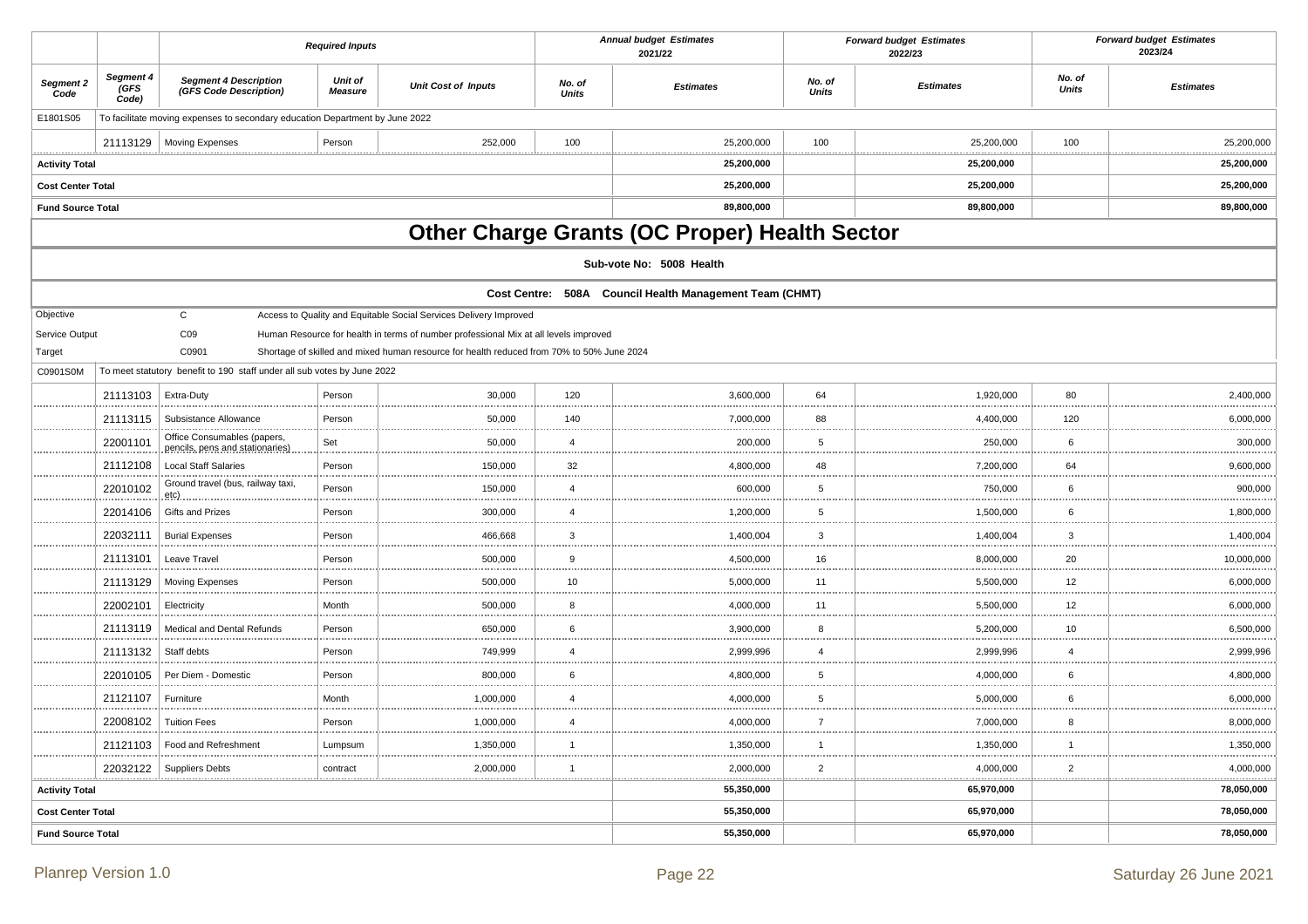|                       |                            |                                                                                                  | <b>Required Inputs</b>                 |                                                                   |                        | <b>Annual budget Estimates</b><br>2021/22            |                        | <b>Forward budget Estimates</b><br>2022/23 |                        | <b>Forward budget Estimates</b><br>2023/24 |
|-----------------------|----------------------------|--------------------------------------------------------------------------------------------------|----------------------------------------|-------------------------------------------------------------------|------------------------|------------------------------------------------------|------------------------|--------------------------------------------|------------------------|--------------------------------------------|
| Segment 2<br>Code     | Segment 4<br>(GFS<br>Code) | <b>Segment 4 Description</b><br>(GFS Code Description)                                           | Unit of<br><b>Measure</b>              | <b>Unit Cost of Inputs</b>                                        | No. of<br><b>Units</b> | <b>Estimates</b>                                     | No. of<br><b>Units</b> | <b>Estimates</b>                           | No. of<br><b>Units</b> | <b>Estimates</b>                           |
|                       |                            |                                                                                                  |                                        |                                                                   |                        | <b>Other Charge Grants (OC Proper) General Admin</b> |                        |                                            |                        |                                            |
|                       |                            |                                                                                                  |                                        |                                                                   |                        | Sub-vote No: 5000 Administration and General         |                        |                                            |                        |                                            |
|                       |                            |                                                                                                  |                                        |                                                                   |                        | Cost Centre: 500B Human Resource Operations          |                        |                                            |                        |                                            |
| Objective             |                            | E                                                                                                |                                        | Good Governance and Administrative Services Enhanced              |                        |                                                      |                        |                                            |                        |                                            |
| Service Output        |                            | E10<br>E1011                                                                                     | Conducive working environment improved |                                                                   |                        |                                                      |                        |                                            |                        |                                            |
| Target<br>E1011S1F    |                            | To facilitate lower levels (Wards & Villages) coordination and followups by June 2022            |                                        | Conducive working environment of 171 staffs enhanced by June 2024 |                        |                                                      |                        |                                            |                        |                                            |
|                       |                            |                                                                                                  |                                        |                                                                   |                        |                                                      |                        |                                            |                        |                                            |
|                       | 21113103                   | Extra-Duty<br>Office Consumables (papers,                                                        | Person                                 | 30,000                                                            | 390                    | 11,700,000                                           | 408                    | 12,240,000                                 | 432                    | 12,960,000                                 |
|                       | 22001101                   | pencils, pens and stationaries)                                                                  | Set                                    | 1,000,000                                                         | $\overline{1}$         | 1,000,000                                            | $\overline{1}$         | 1,000,000                                  | $\mathbf{1}$           | 1,000,000                                  |
|                       | 22024101                   | Computers, printers, scanners,<br>and other computer related                                     | Set                                    | 1,200,200                                                         | $\overline{2}$         | 2,400,400                                            | $\overline{c}$         | 2,400,400                                  | $\overline{2}$         | 2,400,400                                  |
| <b>Activity Total</b> |                            |                                                                                                  |                                        |                                                                   |                        | 15,100,400                                           |                        | 15,640,400                                 |                        | 16,360,400                                 |
| E1011S1G              |                            | To provide nutritional care to staffs with needs by June 2022                                    |                                        |                                                                   |                        |                                                      |                        |                                            |                        |                                            |
|                       | 22029101                   | Nutrition                                                                                        | Person                                 | 100,000                                                           | 12                     | 1,200,000                                            | 12                     | 1,200,000                                  | 12                     | 1,200,000                                  |
| <b>Activity Total</b> | .                          |                                                                                                  |                                        |                                                                   |                        | 1,200,000                                            |                        | .<br>1,200,000                             |                        | 1,200,000                                  |
| E1011S1H              |                            | To enable the provision of workers benefits and services by June 2022                            |                                        |                                                                   |                        |                                                      |                        |                                            |                        |                                            |
|                       | 22014106                   | <b>Gifts and Prizes</b>                                                                          | Annually                               | 300,000                                                           | 3                      | 900.000                                              | $\mathbf{3}$           | 900,000                                    | 3                      | 900,000                                    |
|                       | 21113119                   | Medical and Dental Refunds                                                                       | Person                                 | 750,000                                                           | 5                      | 3,750,000                                            | 5                      | 3,750,000                                  | 5                      | 3,750,000                                  |
|                       | 21113101                   | Leave Travel                                                                                     | Annually                               | 1,000,000                                                         | $\overline{7}$         | 7,000,000                                            | $\overline{7}$         | 7,000,000                                  | $\overline{7}$         | 7,000,000                                  |
|                       |                            | Exhibition, Festivals and                                                                        |                                        |                                                                   |                        |                                                      |                        |                                            |                        |                                            |
|                       | 22014101                   | Celebrations                                                                                     | Annually                               | 1,000,000                                                         |                        | 1,000,000                                            | $\overline{1}$         | 1,000,000                                  | $\overline{1}$         | 1,000,000                                  |
| <b>Activity Total</b> |                            |                                                                                                  |                                        |                                                                   |                        | 12,650,000                                           |                        | 12,650,000                                 |                        | 12,650,000                                 |
| E1011S1J              |                            | To support operational activities in 61 villages through contribution of 20% of GPG by June 2022 |                                        |                                                                   |                        |                                                      |                        |                                            |                        |                                            |
|                       |                            | 26312113   Village level Transfers                                                               | Month                                  | 14.009.600                                                        | -1                     | 14,009,600                                           | $\overline{1}$         | 14,009,600<br>.                            | $\overline{1}$         | 14,009,600                                 |
| <b>Activity Total</b> |                            |                                                                                                  |                                        |                                                                   |                        | 14,009,600                                           |                        | 14,009,600                                 |                        | 14,009,600                                 |
| E1011S1K              |                            | To facilitate operational activities at District Executive Directors office by June 2022         |                                        |                                                                   |                        |                                                      |                        |                                            |                        |                                            |
|                       | 22003102                   | Diesel                                                                                           | Litres                                 | 2,500                                                             | 420                    | 1,050,000                                            | 480                    | 1,200,000                                  | 540                    | 1,350,000                                  |
|                       | 21113103                   | Extra-Duty                                                                                       | Person                                 | 30,000                                                            | 100                    | 3,000,000                                            | 102                    | 3,060,000                                  | 104                    | 3,120,000                                  |
|                       | 22010105                   | Per Diem - Domestic                                                                              | Person<br>days                         | 120,000                                                           | 54                     | 6,480,000                                            | 56                     | 6,720,000                                  | 58                     | 6,960,000                                  |
|                       | 22001101                   | Office Consumables (papers,<br>pencils, pens and stationaries                                    | Set                                    | 406,000                                                           | $\overline{4}$         | 1,624,000                                            | $\overline{4}$         | 1,705,200                                  | $\overline{4}$         | 1,786,400                                  |
| <b>Activity Total</b> |                            |                                                                                                  |                                        |                                                                   |                        | 12,154,000                                           |                        | 12,685,200                                 |                        | 13,216,400                                 |
|                       | <b>Cost Center Total</b>   |                                                                                                  |                                        |                                                                   |                        | 55,114,000                                           |                        | 56,185,200                                 |                        | 57,436,400                                 |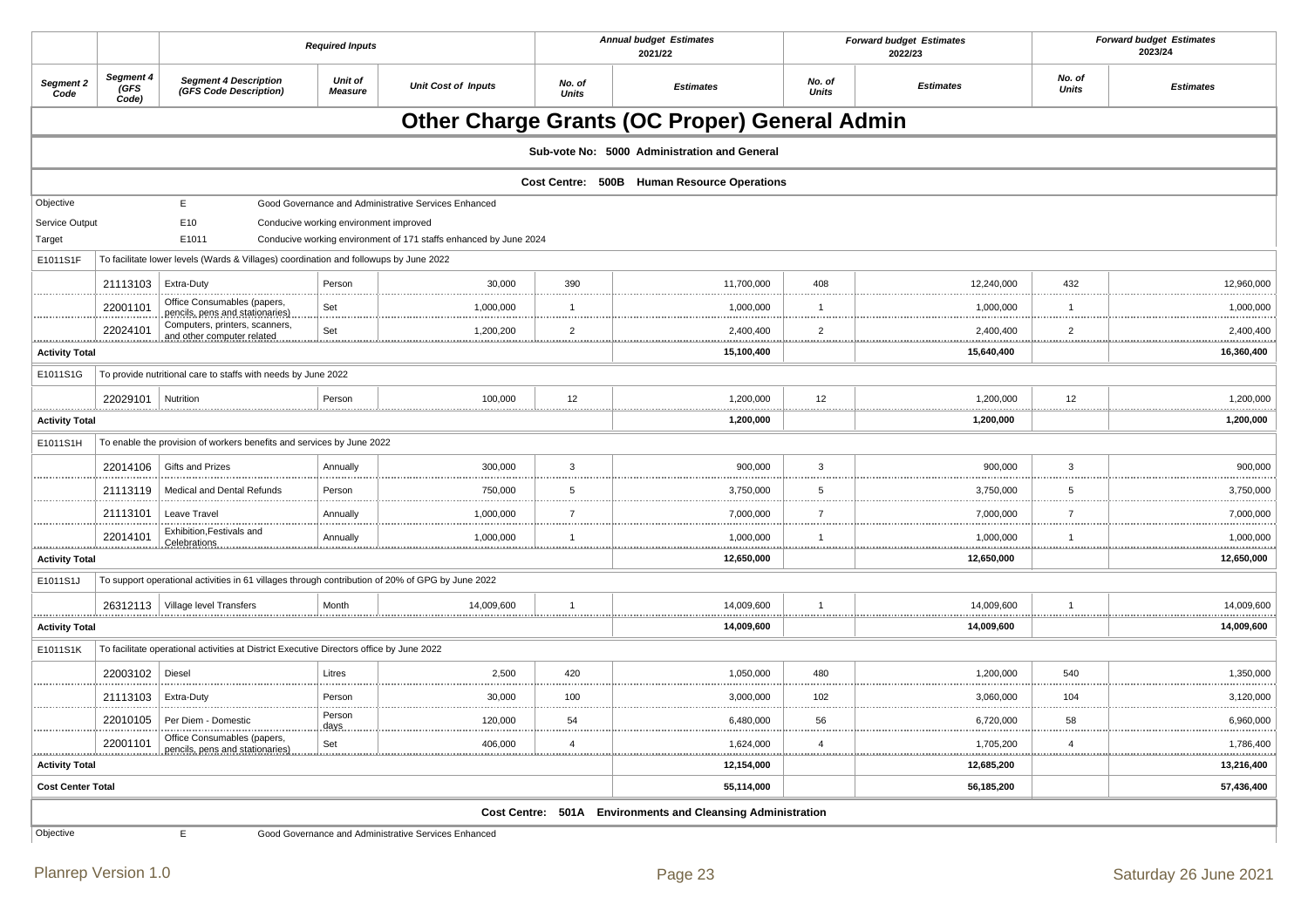|                          |                            |                                                                                        | <b>Required Inputs</b>                 |                                                                                              |                 | <b>Annual budget Estimates</b><br>2021/22          |                        | <b>Forward budget Estimates</b><br>2022/23 |                        | <b>Forward budget Estimates</b><br>2023/24 |
|--------------------------|----------------------------|----------------------------------------------------------------------------------------|----------------------------------------|----------------------------------------------------------------------------------------------|-----------------|----------------------------------------------------|------------------------|--------------------------------------------|------------------------|--------------------------------------------|
| Segment 2<br>Code        | Segment 4<br>(GFS<br>Code) | <b>Segment 4 Description</b><br>(GFS Code Description)                                 | Unit of<br><b>Measure</b>              | <b>Unit Cost of Inputs</b>                                                                   | No. of<br>Units | <b>Estimates</b>                                   | No. of<br><b>Units</b> | <b>Estimates</b>                           | No. of<br><b>Units</b> | <b>Estimates</b>                           |
| Service Output           |                            | E10                                                                                    | Conducive working environment improved |                                                                                              |                 |                                                    |                        |                                            |                        |                                            |
| Target                   |                            | E1055                                                                                  |                                        | Conducive working environments to 06 departmental Staff improved from 51 to 71 by June, 2024 |                 |                                                    |                        |                                            |                        |                                            |
| E1055S02                 |                            | Tofacilitate six (6) departmental staffs with prescribed statutory rights by June 2022 |                                        |                                                                                              |                 |                                                    |                        |                                            |                        |                                            |
|                          | 22003102                   | Diesel                                                                                 | Litres                                 | 2,500                                                                                        | 280             | 700,000                                            | 800                    | 2,000,000                                  | 1,200                  | 3,000,000                                  |
|                          | 21113103                   | Extra-Duty                                                                             | Person                                 | 30,000                                                                                       | 29              | 870,000                                            | 50                     | 1,500,000                                  | 60                     | 1,800,000                                  |
|                          | 22010105                   | Per Diem - Domestic                                                                    | Person                                 | 60,000                                                                                       | 16              | 960,000                                            | 40                     | 2,400,000                                  | 60                     | 3,600,000                                  |
|                          | 21121104                   | Telephone                                                                              | Person                                 | 180,000                                                                                      | 9               | 1,620,000                                          | 8                      | 1,440,000                                  | 12                     | 2,160,000                                  |
|                          | 21121101                   | Electricity                                                                            | Person                                 | 210,000                                                                                      | 8               | 1,680,000                                          | 8                      | 1,680,000                                  | 12                     | 2,520,000                                  |
|                          | 22001101                   | Office Consumables (papers,<br>pencils, pens and stationaries)                         | Person                                 | 370,000                                                                                      | $\overline{1}$  | 370,000                                            | $\overline{2}$         | 740,000                                    | $\overline{4}$         | 1,480,000                                  |
|                          | 21121107                   | Furniture                                                                              | Person                                 | 500,000                                                                                      | $\overline{4}$  | 2,000,000                                          | 6                      | 3,000,000                                  | 12                     | 6,000,000                                  |
|                          | 21121102                   | <b>Housing Allowance</b>                                                               | Person                                 | 600,000                                                                                      | 3               | 1,800,000                                          | 6                      | 3,600,000                                  | 12                     | 7,200,000                                  |
| <b>Activity Total</b>    |                            |                                                                                        |                                        |                                                                                              |                 | 10,000,000                                         |                        | 16,360,000                                 |                        | 27,760,000                                 |
| <b>Cost Center Total</b> |                            |                                                                                        |                                        |                                                                                              |                 | 10,000,000                                         |                        | 16,360,000                                 |                        | 27,760,000                                 |
|                          |                            |                                                                                        |                                        |                                                                                              |                 | Cost Centre: 502A Finance and Trade Administration |                        |                                            |                        |                                            |
| Objective                |                            | E                                                                                      |                                        | Good Governance and Administrative Services Enhanced                                         |                 |                                                    |                        |                                            |                        |                                            |
| Service Output           |                            | E10                                                                                    | Conducive working environment improved |                                                                                              |                 |                                                    |                        |                                            |                        |                                            |
| Target                   |                            | E1020                                                                                  |                                        | Conducive Working Environment to 10 Staff Ensured by June 2024                               |                 |                                                    |                        |                                            |                        |                                            |
| E1020S06                 |                            | To facilitate administarative operations by June 2022                                  |                                        |                                                                                              |                 |                                                    |                        |                                            |                        |                                            |
|                          | 22003102                   | Diesel                                                                                 | Litter                                 | 2,500                                                                                        | 500             | 1,250,000                                          | 500                    | 1,250,000                                  | 520                    | 1,300,000                                  |
|                          | 21113103                   | Extra-Duty                                                                             | Person                                 | 30,000                                                                                       | 120             | 3,600,000                                          | 120                    | 3,600,000                                  | 132                    | 3,960,000                                  |
|                          | 21113101                   | Leave Travel                                                                           | Person                                 | 120,000                                                                                      | 10              | 1,200,000                                          | 10                     | 1,200,000                                  | 11                     | 1,320,000                                  |
|                          | 22010105                   | Per Diem - Domestic                                                                    | Person                                 | 120,000                                                                                      | 20              | 2,400,000                                          | 20                     | 2,400,000                                  | 22                     | 2,640,000                                  |
|                          | 22001101                   | Office Consumables (papers,<br>pencils, pens and stationaries)                         | Set                                    | 600,000                                                                                      | $\overline{1}$  | 600,000                                            | $\overline{1}$         | 600,000                                    | $\overline{2}$         | 1,200,000                                  |
|                          | 22008107                   | <b>Training Allowances</b>                                                             | Lumpsum                                | 1,200,000                                                                                    | $\overline{1}$  | 1,200,000                                          | $\overline{1}$         | 1,200,000                                  | $\overline{2}$         | 2,400,000                                  |
|                          | 22032107                   | <b>Sundry Expenses</b>                                                                 | Lumpsum                                | 1,750,000                                                                                    | -1              | 1,750,000                                          | $\overline{1}$<br>.    | 1,750,000                                  | $\overline{2}$         | 3,500,000                                  |
| <b>Activity Total</b>    |                            |                                                                                        |                                        |                                                                                              |                 | 12,000,000                                         |                        | 12,000,000                                 |                        | 16,320,000                                 |
| <b>Cost Center Total</b> |                            |                                                                                        |                                        |                                                                                              |                 | 12,000,000                                         |                        | 12,000,000                                 |                        | 16,320,000                                 |
|                          |                            |                                                                                        |                                        |                                                                                              |                 | Cost Centre: 502E Trade and Markets Operations     |                        |                                            |                        |                                            |
| Objective                |                            | E                                                                                      |                                        | Good Governance and Administrative Services Enhanced                                         |                 |                                                    |                        |                                            |                        |                                            |
| Service Output           |                            | E10                                                                                    | Conducive working environment improved |                                                                                              |                 |                                                    |                        |                                            |                        |                                            |
| Target                   |                            | E1020                                                                                  |                                        | Conducive Working Environment to 10 Staff Ensured by June 2024                               |                 |                                                    |                        |                                            |                        |                                            |
| E1020S07                 |                            | To facilitate To facilitate administarative operations by June 2021 by June 2022       |                                        |                                                                                              |                 |                                                    |                        |                                            |                        |                                            |
|                          | 21113103                   | Extra-Duty                                                                             | Person                                 | 30,000                                                                                       | 120             | 3,600,000                                          | 120                    | 3,600,000                                  | 126                    | 3,780,000                                  |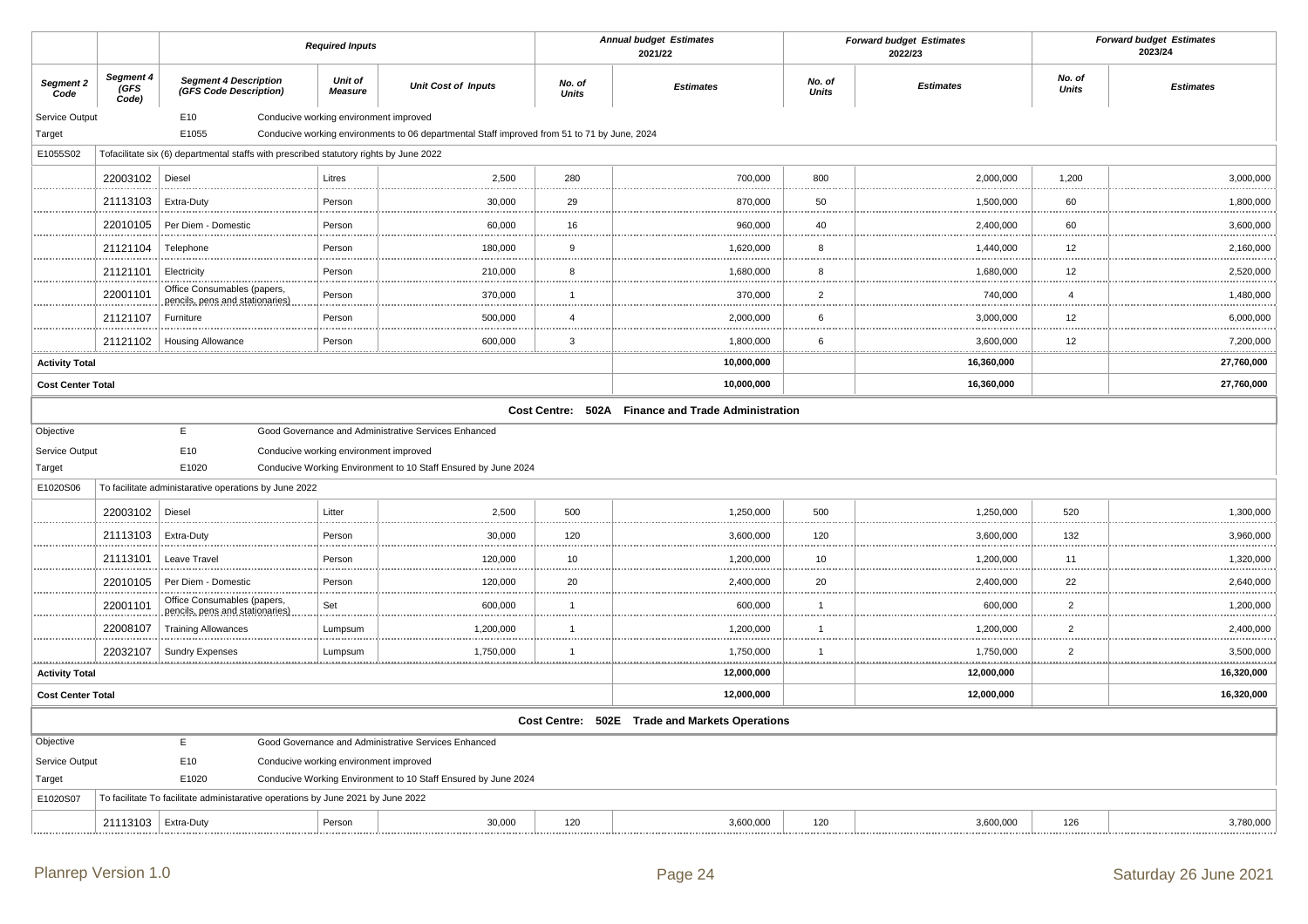|                                    |                            |                                                                                             | <b>Annual budget Estimates</b><br><b>Required Inputs</b><br>2021/22 |                                                                                                                |                        |                                                                  |                     | <b>Forward budget Estimates</b><br>2022/23 | <b>Forward budget Estimates</b><br>2023/24 |                  |
|------------------------------------|----------------------------|---------------------------------------------------------------------------------------------|---------------------------------------------------------------------|----------------------------------------------------------------------------------------------------------------|------------------------|------------------------------------------------------------------|---------------------|--------------------------------------------|--------------------------------------------|------------------|
| Segment 2<br>Code                  | Segment 4<br>(GFS<br>Code) | <b>Segment 4 Description</b><br>(GFS Code Description)                                      | Unit of<br>Measure                                                  | <b>Unit Cost of Inputs</b>                                                                                     | No. of<br><b>Units</b> | <b>Estimates</b>                                                 | No. of<br>Units     | <b>Estimates</b>                           | No. of<br><b>Units</b>                     | <b>Estimates</b> |
|                                    | 22010105                   | Per Diem - Domestic                                                                         | Person                                                              | 120,000                                                                                                        | 12                     | 1,440,000                                                        | 12                  | 1,440,000                                  | 14                                         | 1,680,000        |
|                                    | 22032107                   | <b>Sundry Expenses</b>                                                                      | Lumpsum<br>                                                         | 960,000                                                                                                        | $\mathbf 1$<br>.       | 960,000                                                          | .                   | 960,000                                    | $\overline{2}$<br>                         | 1,920,000<br>.   |
| <b>Activity Total</b>              |                            |                                                                                             |                                                                     |                                                                                                                |                        | 6,000,000                                                        |                     | 6,000,000                                  |                                            | 7,380,000        |
| <b>Cost Center Total</b>           |                            |                                                                                             |                                                                     |                                                                                                                |                        | 6,000,000                                                        |                     | 6,000,000                                  |                                            | 7,380,000        |
|                                    |                            |                                                                                             |                                                                     |                                                                                                                |                        | Cost Centre: 503A Policy, Planning and Monitoring Administration |                     |                                            |                                            |                  |
| Objective                          |                            | E                                                                                           |                                                                     | Good Governance and Administrative Services Enhanced                                                           |                        |                                                                  |                     |                                            |                                            |                  |
| Service Output                     |                            | E10                                                                                         | Conducive working environment improved                              |                                                                                                                |                        |                                                                  |                     |                                            |                                            |                  |
| Target                             |                            | E1004                                                                                       |                                                                     | Conducive working environment and remuneration benefits of 4 staff of planning department ensured by June 2024 |                        |                                                                  |                     |                                            |                                            |                  |
| E1004S02                           |                            | To improve the working environment of 4 staffs of Planning department by June 2022          |                                                                     |                                                                                                                |                        |                                                                  |                     |                                            |                                            |                  |
|                                    | 22010102                   | Ground travel (bus, railway taxi,<br><u>.etc)</u>                                           | Person                                                              | 6,000                                                                                                          | 41                     | 246,000                                                          | 41                  | 246,000                                    | 41                                         | 246,000          |
|                                    | 21113103                   | Extra-Duty                                                                                  | Person                                                              | 30,000                                                                                                         | 226                    | 6,780,000                                                        | 228                 | 6,840,000                                  | 230                                        | 6,900,000        |
|                                    | 22010105                   | Per Diem - Domestic                                                                         | Person<br>days                                                      | 120,000                                                                                                        | 10                     | 1,200,000                                                        | 12                  | 1,440,000                                  | 14                                         | 1,680,000        |
|                                    | 21121104                   | Telephone                                                                                   | Month                                                               | 180,000                                                                                                        | 8                      | 1,440,000                                                        | 8                   | 1,440,000                                  | 8                                          | 1,440,000        |
|                                    | 21121101                   | Electricity                                                                                 | Month                                                               | 210,000                                                                                                        | 8                      | 1,680,000                                                        | 8                   | 1,680,000                                  | 8                                          | 1,680,000        |
|                                    | 22014106                   | <b>Gifts and Prizes</b>                                                                     | Person                                                              | 400,000                                                                                                        | $\overline{1}$         | 400,000                                                          |                     | 400,000                                    | $\mathbf{1}$                               | 400,000          |
|                                    | 21113122                   | Housing allowance                                                                           | Month                                                               | 600,000                                                                                                        | 8                      | 4,800,000                                                        | 8                   | 4,800,000                                  | 8                                          | 4,800,000        |
|                                    | 21113101                   | Leave Trave                                                                                 | Person                                                              | 727,000                                                                                                        | $\overline{2}$<br>.    | 1,454,000                                                        | $\overline{2}$<br>. | 1,454,000                                  | $\overline{2}$<br>.                        | 1,454,000        |
| <b>Activity Total</b>              |                            |                                                                                             |                                                                     |                                                                                                                |                        | 18,000,000                                                       |                     | 18,300,000                                 |                                            | 18,600,000       |
| <b>Cost Center Total</b>           |                            |                                                                                             |                                                                     |                                                                                                                |                        | 18,000,000                                                       |                     | 18,300,000                                 |                                            | 18,600,000       |
|                                    |                            |                                                                                             |                                                                     |                                                                                                                |                        | Cost Centre: 503D Monitoring and Evaluation Operations           |                     |                                            |                                            |                  |
| Objective                          |                            | $\mathsf{C}$                                                                                |                                                                     | Access to Quality and Equitable Social Services Delivery Improved                                              |                        |                                                                  |                     |                                            |                                            |                  |
| Service Output                     |                            | C51                                                                                         |                                                                     | Monitoring and Evaluation of development projects improved                                                     |                        |                                                                  |                     |                                            |                                            |                  |
| Target                             |                            | C5101                                                                                       |                                                                     | Monitoring and Evaluation of implemented development projects improved by June 2024                            |                        |                                                                  |                     |                                            |                                            |                  |
| C5101S02                           |                            | To facilitate monitoring and evaluation of development projects in 61 villages by June 2022 |                                                                     |                                                                                                                |                        |                                                                  |                     |                                            |                                            |                  |
|                                    | 22003102                   | Diesel                                                                                      | Litres                                                              | 2,500                                                                                                          | 105                    | 262,000                                                          | 114                 | 285,000                                    | 124                                        | 310,000          |
|                                    | 21113103                   | Extra-Duty                                                                                  | Person                                                              | 30,000                                                                                                         | 126                    | 3,780,000                                                        | 131                 | 3,930,000                                  | 136                                        | 4,080,000        |
|                                    | 22001101                   | Office Consumables (papers,<br>pencils, pens and stationaries)                              | Set                                                                 | 210,000                                                                                                        | -1<br>.                | 210,000                                                          | .                   | 273,000                                    | 2<br>.                                     | 336,000<br>.     |
| 4,252,000<br><b>Activity Total</b> |                            |                                                                                             |                                                                     |                                                                                                                |                        |                                                                  | 4,488,000           |                                            | 4,726,000                                  |                  |
| <b>Cost Center Total</b>           |                            |                                                                                             |                                                                     |                                                                                                                |                        | 4,252,000                                                        |                     | 4,488,000                                  |                                            | 4,726,000        |
|                                    |                            |                                                                                             |                                                                     |                                                                                                                |                        | Cost Centre: 512A Land and Natural Resource Administration       |                     |                                            |                                            |                  |
| Objective                          |                            | Ε.                                                                                          |                                                                     | Good Governance and Administrative Services Enhanced                                                           |                        |                                                                  |                     |                                            |                                            |                  |
| Service Output                     |                            | E10                                                                                         | Conducive working environment improved                              |                                                                                                                |                        |                                                                  |                     |                                            |                                            |                  |
| Target                             |                            | E1017                                                                                       |                                                                     | Enhance Management of Land and natural resources from 60% to 90% by June 2024                                  |                        |                                                                  |                     |                                            |                                            |                  |
| E1017S02                           |                            | To provide conducive working environment and remunaration benefits to staffs by June 2022   |                                                                     |                                                                                                                |                        |                                                                  |                     |                                            |                                            |                  |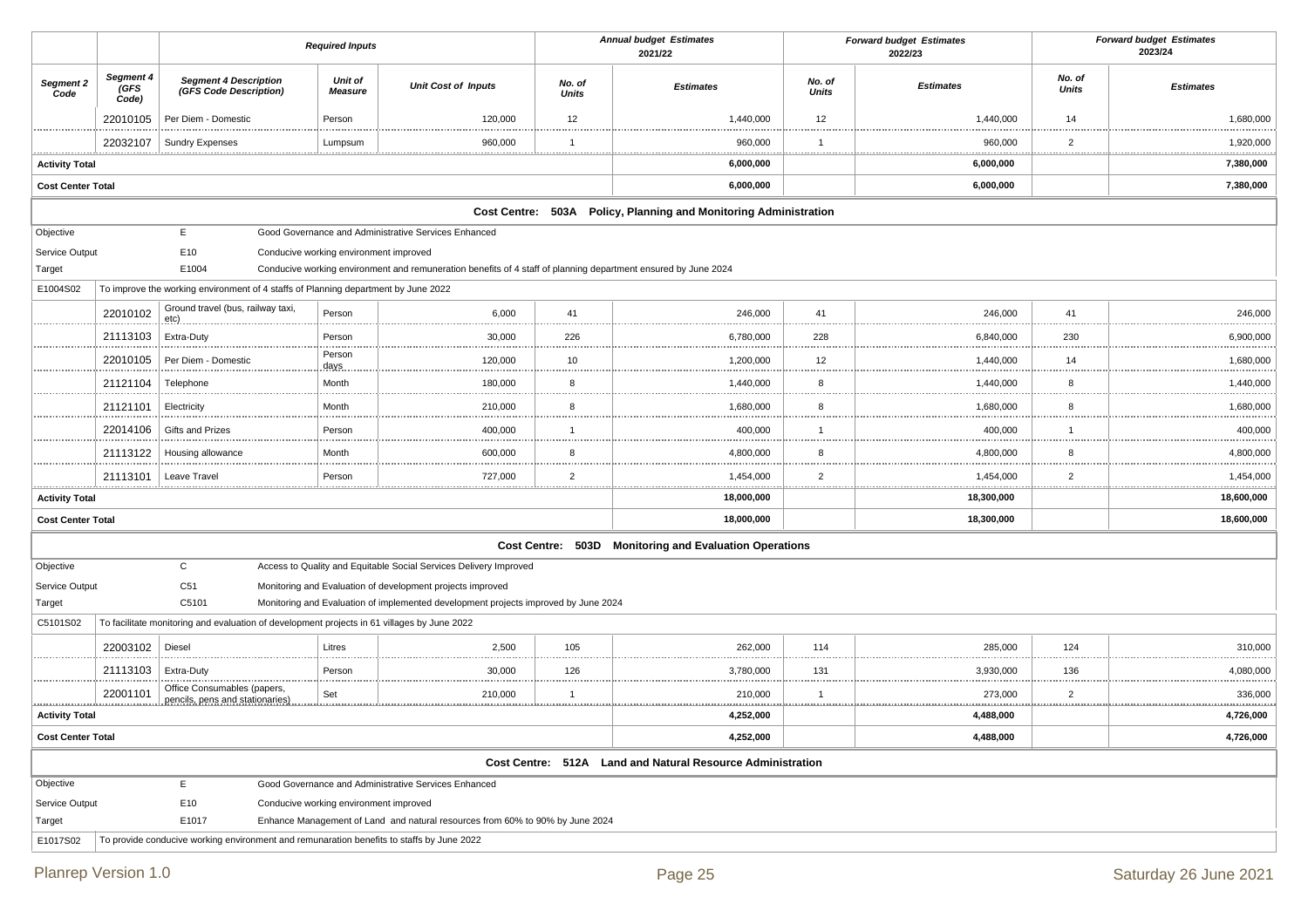|                          |                                  |                                                                            | <b>Required Inputs</b>                 |                                                                                                                  |                        | <b>Annual budget Estimates</b><br>2021/22      | <b>Forward budget Estimates</b><br>2022/23 |                       |                        | <b>Forward budget Estimates</b><br>2023/24 |  |
|--------------------------|----------------------------------|----------------------------------------------------------------------------|----------------------------------------|------------------------------------------------------------------------------------------------------------------|------------------------|------------------------------------------------|--------------------------------------------|-----------------------|------------------------|--------------------------------------------|--|
| Segment 2<br>Code        | Segment 4<br><b>GFS</b><br>Code) | <b>Segment 4 Description</b><br>(GFS Code Description)                     | <b>Unit of</b><br><b>Measure</b>       | <b>Unit Cost of Inputs</b>                                                                                       | No. of<br><b>Units</b> | <b>Estimates</b>                               | No. of<br><b>Units</b>                     | <b>Estimates</b>      | No. of<br><b>Units</b> | <b>Estimates</b>                           |  |
|                          | 22003102                         | Diesel                                                                     | Litres                                 | 2,500                                                                                                            | 240                    | 600.000                                        | 242                                        | 605,000               | 244                    | 610,000                                    |  |
|                          | 21113103                         | Extra-Duty                                                                 | Person                                 | 30,000                                                                                                           | 235                    | 7,050,000                                      | 245                                        | 7,350,000             | 255                    | 7,650,000                                  |  |
|                          | 22010105                         | Per Diem - Domestic                                                        | Person<br>days                         | 120,000                                                                                                          | 42                     | 5,040,000                                      | 42                                         | 5,040,000             | 42                     | 5,040,000                                  |  |
|                          | 22032107                         | <b>Sundry Expenses</b>                                                     | Lumpsum                                | 1,010,000                                                                                                        | $\mathbf{1}$           | 1,010,000                                      | $\overline{1}$                             | 1,010,000             | $\overline{1}$         | 1,010,000                                  |  |
|                          | 22001101                         | Office Consumables (papers,<br>pencils, pens and stationaries)             | Set                                    | 1,300,000                                                                                                        | $\mathbf{1}$           | 1,300,000                                      | $\overline{1}$                             | 1,300,000<br>         | $\overline{1}$         | 1,300,000                                  |  |
|                          | 21113101                         | Leave Travel                                                               | Person                                 | 1,500,000                                                                                                        | 2                      | 3,000,000                                      | $\overline{2}$                             | 3,000,000             | $\overline{2}$         | 3,000,000                                  |  |
| <b>Activity Total</b>    |                                  |                                                                            |                                        |                                                                                                                  |                        | 18,000,000                                     |                                            | 18,305,000            |                        | 18,610,000                                 |  |
| <b>Cost Center Total</b> |                                  |                                                                            |                                        |                                                                                                                  |                        | 18,000,000                                     |                                            | 18,305,000            |                        | 18,610,000                                 |  |
|                          |                                  |                                                                            |                                        |                                                                                                                  |                        | Cost Centre: 514A Legal Administration         |                                            |                       |                        |                                            |  |
| Objective                |                                  | E                                                                          |                                        | Good Governance and Administrative Services Enhanced                                                             |                        |                                                |                                            |                       |                        |                                            |  |
| Service Output           |                                  | E10                                                                        | Conducive working environment improved |                                                                                                                  |                        |                                                |                                            |                       |                        |                                            |  |
| Target                   |                                  | E1028                                                                      |                                        | Enhance formulation, implementation and adhere of Council By-Laws and other Government Acts by 100% by June 2024 |                        |                                                |                                            |                       |                        |                                            |  |
| E1028C01                 |                                  | To improve the working environment of 2 staffs of legal unity by June 2021 |                                        |                                                                                                                  |                        |                                                |                                            |                       |                        |                                            |  |
|                          | 21113103                         | Extra-Duty                                                                 | Person                                 | 30,000                                                                                                           | 25                     | 750,000                                        | 25                                         | 750,000               | 25                     | 750,000                                    |  |
|                          | 22010105                         | Per Diem - Domestic                                                        | Person                                 | 120,000                                                                                                          | 23                     | 2,796,000                                      | 23                                         | 2,796,000             | 23                     | 2,796,000                                  |  |
|                          | 21113101                         | Leave Travel                                                               | Person                                 | 327,000                                                                                                          | $\overline{2}$         | 654,000                                        | $\overline{2}$                             | 654,000               | $\overline{2}$<br>     | 654,000                                    |  |
|                          | 21113122                         | Housing allowance                                                          | Person                                 | 600,000                                                                                                          | 3                      | 1,800,000                                      | $\overline{4}$                             | 2,400,000             | $\overline{4}$<br>     | 2,400,000                                  |  |
| <b>Activity Total</b>    |                                  |                                                                            |                                        |                                                                                                                  |                        | 6,000,000                                      |                                            | 6,600,000             |                        | 6,600,000                                  |  |
| <b>Cost Center Total</b> |                                  |                                                                            |                                        |                                                                                                                  |                        | 6,000,000                                      |                                            | 6,600,000             |                        | 6,600,000                                  |  |
|                          |                                  |                                                                            |                                        |                                                                                                                  |                        | Cost Centre: 515A Internal Audit Adminstration |                                            |                       |                        |                                            |  |
| Objective                |                                  | E                                                                          |                                        | Good Governance and Administrative Services Enhanced                                                             |                        |                                                |                                            |                       |                        |                                            |  |
| Service Output           |                                  | E10                                                                        | Conducive working environment improved |                                                                                                                  |                        |                                                |                                            |                       |                        |                                            |  |
| Target                   |                                  | E1051                                                                      |                                        | Conducive working environment to three staffs are enhanced by June 2024                                          |                        |                                                |                                            |                       |                        |                                            |  |
| E1051S01                 |                                  | To provide administrative support to two (2) staffs by june 2022           |                                        |                                                                                                                  |                        |                                                |                                            |                       |                        |                                            |  |
|                          | 22010105                         | Per Diem - Domestic                                                        | Person                                 | 120,000                                                                                                          | 22                     | 2,640,000                                      | 48                                         | 5,760,000             | 66                     | 7,920,000                                  |  |
|                          | 21121104                         | Telephone                                                                  | Month                                  | 180,000                                                                                                          | 8                      | 1,440,000                                      | 9                                          | 1,620,000             | 10                     | 1,800,000                                  |  |
|                          | 21121101                         | Electricity                                                                | Month                                  | 210,000                                                                                                          | $\overline{7}$         | 1,470,000                                      | 8                                          | 1,680,000             | 9                      | 1,890,000                                  |  |
|                          | 22008102                         | <b>Tuition Fees</b>                                                        | Person                                 | 500,000                                                                                                          | $\overline{2}$         | 1,000,000                                      | $\mathbf{3}$                               | 1,500,000             | $\overline{4}$         | 2,000,000                                  |  |
|                          |                                  | 21121102   Housing Allowance                                               | Month                                  | 600,000                                                                                                          | 8                      | 4,800,000                                      | 9                                          | 5,400,000<br><u>.</u> | 10                     | 6,000,000                                  |  |
| <b>Activity Total</b>    |                                  |                                                                            |                                        |                                                                                                                  |                        | 11,350,000                                     |                                            | 15,960,000            |                        | 19,610,000                                 |  |
| <b>Cost Center Total</b> |                                  |                                                                            |                                        |                                                                                                                  |                        | 11,350,000                                     |                                            | 15,960,000            |                        | 19,610,000                                 |  |
|                          |                                  |                                                                            |                                        |                                                                                                                  |                        | Cost Centre: 515B Internal Audit Operations    |                                            |                       |                        |                                            |  |
| Objective                |                                  | E                                                                          |                                        | Good Governance and Administrative Services Enhanced                                                             |                        |                                                |                                            |                       |                        |                                            |  |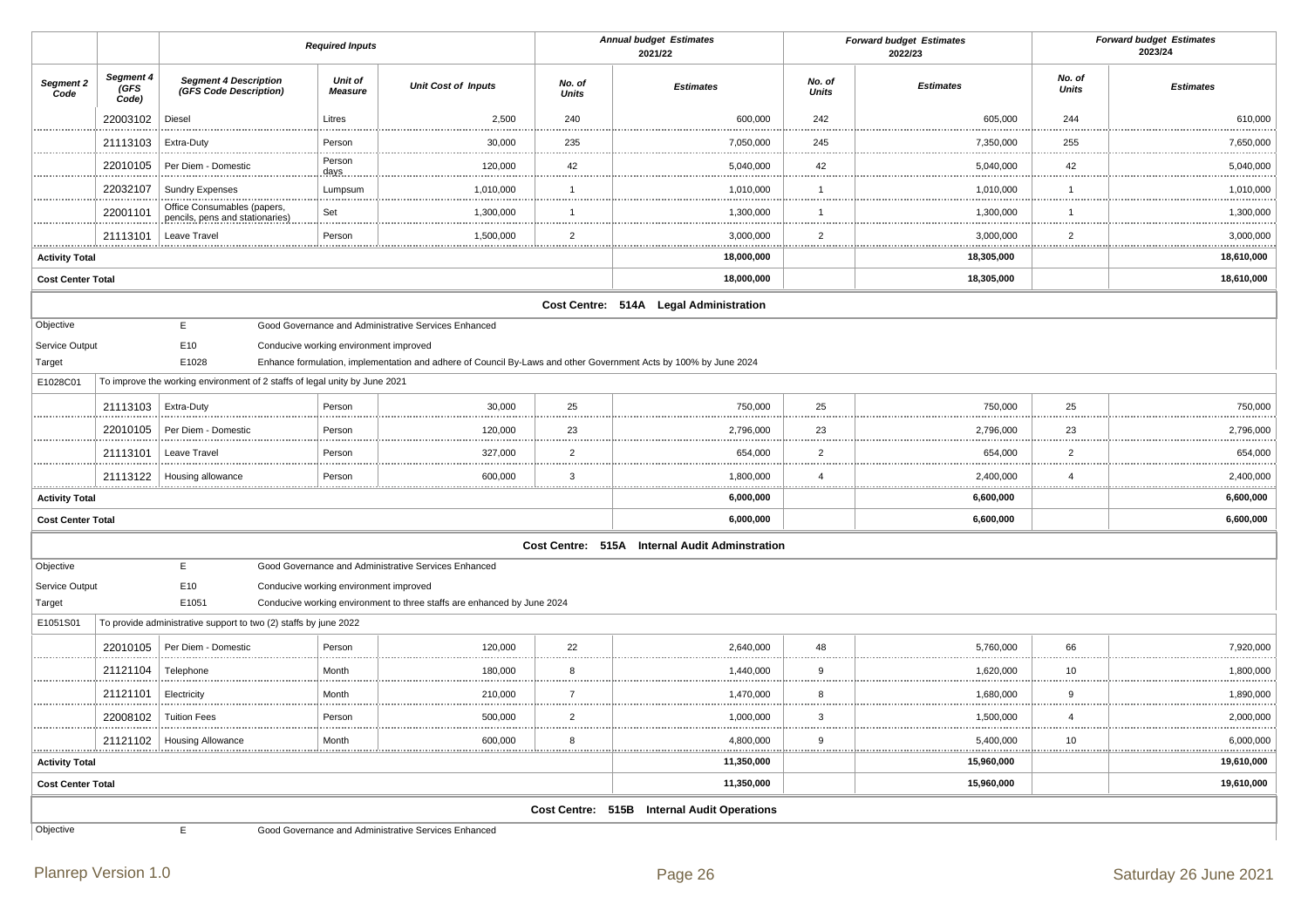|                          |                                                 |                                                                                                 | <b>Required Inputs</b>                 |                                                                           |                         | <b>Annual budget Estimates</b><br>2021/22                 |                        | <b>Forward budget Estimates</b><br>2022/23 |                                        | <b>Forward budget Estimates</b><br>2023/24 |
|--------------------------|-------------------------------------------------|-------------------------------------------------------------------------------------------------|----------------------------------------|---------------------------------------------------------------------------|-------------------------|-----------------------------------------------------------|------------------------|--------------------------------------------|----------------------------------------|--------------------------------------------|
| Segment 2<br>Code        | Segment 4<br>(GFS<br>Code)                      | <b>Segment 4 Description</b><br>(GFS Code Description)                                          | Unit of<br><b>Measure</b>              | <b>Unit Cost of Inputs</b>                                                | No. of<br>Units         | <b>Estimates</b>                                          | No. of<br><b>Units</b> | <b>Estimates</b>                           | No. of<br><b>Units</b>                 | <b>Estimates</b>                           |
| Service Output           |                                                 | E17                                                                                             |                                        | Assurance of Internal Control Systems for Financial Management Enhanced   |                         |                                                           |                        |                                            |                                        |                                            |
| Target                   |                                                 | E1703                                                                                           |                                        | Audits queries at Council level reduced from 80% to 20% by June 2024      |                         |                                                           |                        |                                            |                                        |                                            |
| E1703S01                 |                                                 | To facilitate quarter audit at Council level and 61 Villages in 21 wards by 2022                |                                        |                                                                           |                         |                                                           |                        |                                            |                                        |                                            |
|                          | 22003102                                        | Diesel                                                                                          | Litres                                 | 2,500                                                                     | 644                     | 1,610,000                                                 | 1,400                  | 3,500,000                                  | 2,250                                  | 5,625,000                                  |
|                          | 21113103                                        | Extra-Duty                                                                                      | Allowance                              | 30,000                                                                    | 68                      | 2,040,000                                                 | 140                    | 4,200,000                                  | 225                                    | 6,750,000                                  |
|                          | 22010105                                        | Per Diem - Domestic                                                                             | Allowance                              | 70,000                                                                    | 30                      | 2,100,000                                                 | 70                     | 4,900,000                                  | 120                                    | 8,400,000                                  |
|                          | 22010102                                        | Ground travel (bus, railway taxi,<br>etc)                                                       | Person                                 | 120,000                                                                   | 3                       | 360,000                                                   | $\overline{4}$         | 480,000                                    | 6                                      | 720,000                                    |
|                          | 22001101                                        | Office Consumables (papers,<br>pencils, pens and stationaries)                                  | Set                                    | 270,000                                                                   | $\overline{2}$          | 540,000                                                   | 3                      | 810,000                                    | $\overline{4}$                         | 1,080,000<br><u></u>                       |
| <b>Activity Total</b>    |                                                 |                                                                                                 |                                        |                                                                           |                         | .<br>6,650,000                                            | <u></u>                | 13,890,000                                 | <u></u>                                | 22,575,000                                 |
| <b>Cost Center Total</b> |                                                 |                                                                                                 |                                        |                                                                           |                         | 6,650,000                                                 |                        | 13,890,000                                 |                                        | 22,575,000                                 |
|                          |                                                 |                                                                                                 |                                        |                                                                           |                         | Cost Centre: 516A Procurement and Supplies Administration |                        |                                            |                                        |                                            |
| Objective                |                                                 | Е.                                                                                              |                                        | Good Governance and Administrative Services Enhanced                      |                         |                                                           |                        |                                            |                                        |                                            |
| Service Output           |                                                 | E10                                                                                             | Conducive working environment improved |                                                                           |                         |                                                           |                        |                                            |                                        |                                            |
| Target                   |                                                 | E1009                                                                                           |                                        | Conducive working environment of 3 staff ensured by June 2024             |                         |                                                           |                        |                                            |                                        |                                            |
| E1009S02                 |                                                 | To provide conducive working environment and statutory benefits to 3 PMU staff by June 2022     |                                        |                                                                           |                         |                                                           |                        |                                            |                                        |                                            |
| .                        | 21113103                                        | Extra-Duty                                                                                      | Person                                 | 30,000                                                                    | 17                      | 510,000                                                   | 17                     | 510,000                                    | 17                                     | 510,000                                    |
|                          | 22010105                                        | Per Diem - Domestic                                                                             | Person                                 | 100,000                                                                   | 5                       | 500,000                                                   | 5                      | 500,000                                    | 5                                      | 500,000<br>.                               |
| .                        | 21121101                                        | Electricity                                                                                     | Month                                  | 210,000                                                                   | $\overline{2}$          | 420,000                                                   | $\overline{2}$         | 420,000                                    | $\overline{2}$                         | 420,000                                    |
|                          | 21113129                                        | <b>Moving Expenses</b>                                                                          | Person                                 | 250,000<br>.                                                              | $\overline{2}$          | 500,000                                                   | $\overline{2}$<br>     | 500,000                                    | $\overline{2}$                         | 500,000<br>.                               |
|                          | 21113122                                        | Housing allowance                                                                               | Month                                  | 600,000                                                                   | 3                       | 1,800,000                                                 | 3                      | 1,800,000                                  | 3                                      | 1,800,000                                  |
|                          | 21121107                                        | Furniture                                                                                       | Each<br>.                              | 2,270,000                                                                 | $\overline{\mathbf{1}}$ | 2,270,000<br>,,,,,,,,,,,,,,,,,,                           |                        | 2,270,000                                  | $\overline{\phantom{a}}$<br>. <u>.</u> | 2,270,000<br>.                             |
| <b>Activity Total</b>    |                                                 |                                                                                                 |                                        |                                                                           |                         | 6,000,000                                                 |                        | 6,000,000                                  |                                        | 6,000,000                                  |
| <b>Cost Center Total</b> |                                                 |                                                                                                 |                                        |                                                                           |                         | 6,000,000                                                 |                        | 6,000,000                                  |                                        | 6,000,000                                  |
|                          |                                                 |                                                                                                 |                                        |                                                                           |                         | Cost Centre: 517A Election Administartion                 |                        |                                            |                                        |                                            |
| Objective                |                                                 | E.                                                                                              |                                        | Good Governance and Administrative Services Enhanced                      |                         |                                                           |                        |                                            |                                        |                                            |
| Service Output           |                                                 | E10                                                                                             | Conducive working environment improved |                                                                           |                         |                                                           |                        |                                            |                                        |                                            |
| Target                   |                                                 | E1026                                                                                           |                                        | Conducive working environment 1 election unit staff improved by June 2024 |                         |                                                           |                        |                                            |                                        |                                            |
| E1026S02                 |                                                 | To provide statutory benefits and conducive working environment to election staffs by June 2022 |                                        |                                                                           |                         |                                                           |                        |                                            |                                        |                                            |
|                          | 22003102   Diesel<br>                           |                                                                                                 | Litres                                 | 2,400                                                                     | 348                     | 834,000<br>                                               | 350<br>                | 840,000                                    | 350                                    | 840,000<br>.                               |
|                          |                                                 | 22010105   Per Diem - Domestic                                                                  | Allowance                              | 120,000                                                                   | 10                      | 1,200,000<br>.                                            | 10<br>                 | 1,200,000                                  | 10                                     | 1,200,000<br>                              |
|                          | $21121104$ Telephone<br>                        |                                                                                                 | Person                                 | 180,000                                                                   | 6                       | 1,080,000<br>                                             | $\overline{7}$         | 1,296,000                                  | 8                                      | 1,512,000<br>                              |
|                          | 21121101                                        | Electricity                                                                                     | Person                                 | 210,000                                                                   | 6                       | 1,260,000<br><u></u>                                      | $\overline{7}$         | 1,512,000                                  | 8                                      | 1,764,000                                  |
|                          | 4,374,000<br>4,848,000<br><b>Activity Total</b> |                                                                                                 |                                        |                                                                           |                         | 5,316,000                                                 |                        |                                            |                                        |                                            |
| <b>Cost Center Total</b> |                                                 |                                                                                                 |                                        |                                                                           |                         | 4,374,000                                                 |                        | 4,848,000                                  |                                        | 5,316,000                                  |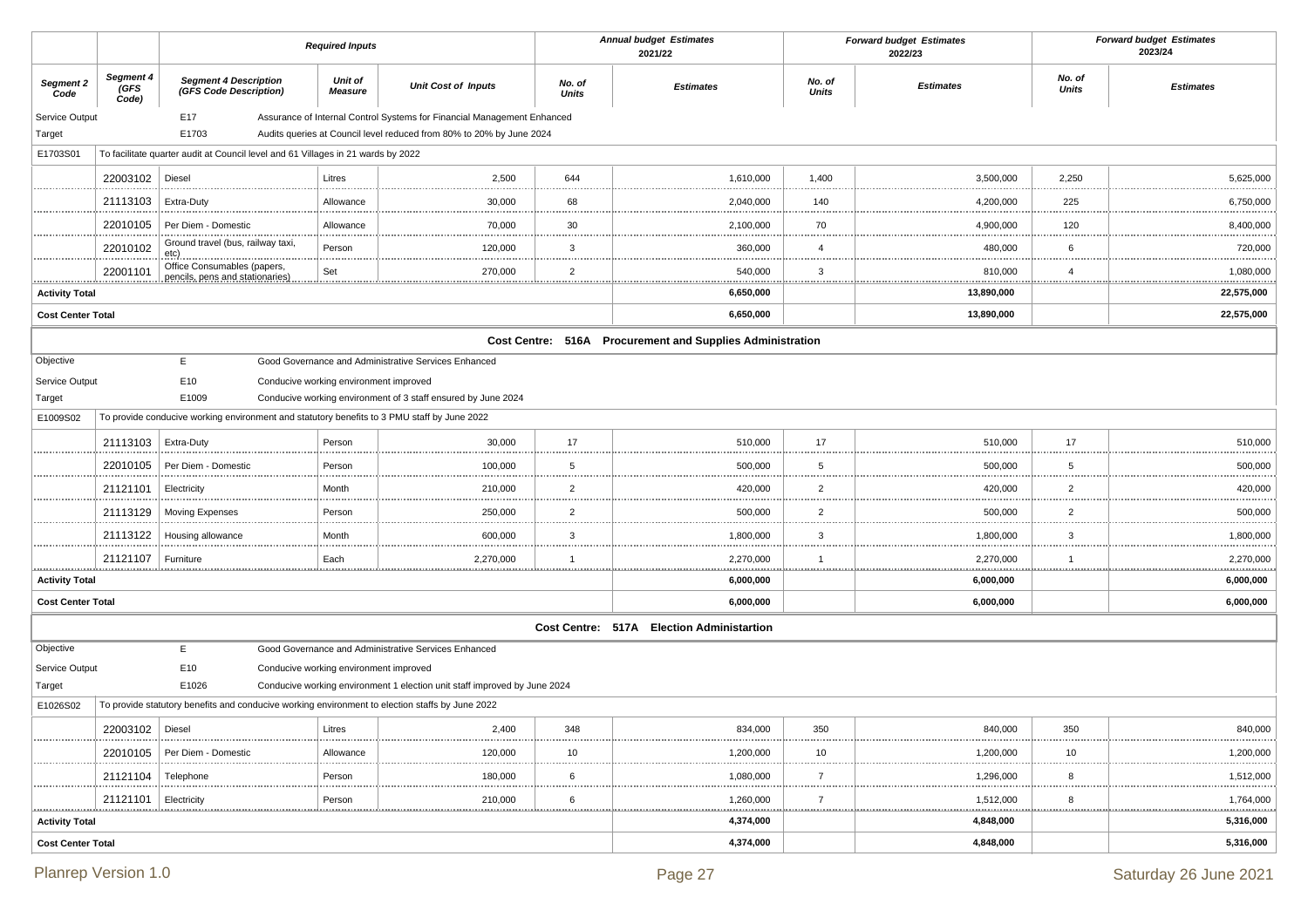|                          |                           |                                                                                            | <b>Required Inputs</b>                 |                                                                                           |                        | <b>Annual budget Estimates</b><br>2021/22               |                     | <b>Forward budget Estimates</b><br>2022/23 |                       | <b>Forward budget Estimates</b><br>2023/24 |
|--------------------------|---------------------------|--------------------------------------------------------------------------------------------|----------------------------------------|-------------------------------------------------------------------------------------------|------------------------|---------------------------------------------------------|---------------------|--------------------------------------------|-----------------------|--------------------------------------------|
| Segment 2<br>Code        | Segment 4<br>GFS<br>Code) | <b>Segment 4 Description</b><br>(GFS Code Description)                                     | Unit of<br><b>Measure</b>              | <b>Unit Cost of Inputs</b>                                                                | No. of<br><b>Units</b> | <b>Estimates</b>                                        | No. of<br>Units     | <b>Estimates</b>                           | No. of<br>Units       | <b>Estimates</b>                           |
|                          |                           |                                                                                            |                                        |                                                                                           |                        | Cost Centre: 518A ICT Administration                    |                     |                                            |                       |                                            |
| Objective                |                           | E                                                                                          |                                        | Good Governance and Administrative Services Enhanced                                      |                        |                                                         |                     |                                            |                       |                                            |
| Service Output           |                           | E10                                                                                        | Conducive working environment improved |                                                                                           |                        |                                                         |                     |                                            |                       |                                            |
| Target                   |                           | E1037                                                                                      |                                        | Conducive working environment for ICT staffs improved from 70% to 90% by 2024             |                        |                                                         |                     |                                            |                       |                                            |
| E1037S04                 |                           | To facilitate improvement of working environment of ICT Unit staff by June 2022            |                                        |                                                                                           |                        |                                                         |                     |                                            |                       |                                            |
|                          | 22001101                  | Office Consumables (papers,<br>pencils, pens and stationaries)                             | Set                                    | 400,000                                                                                   | $\overline{1}$         | 400,000                                                 | $\overline{4}$      | 1,600,000                                  | $\boldsymbol{\Delta}$ | 1,600,000                                  |
|                          | 31122211                  | Office furniture                                                                           | Each                                   | 500,000                                                                                   | $\overline{2}$         | 1,000,000                                               | $\overline{2}$      | 1,000,000                                  | 2<br>1.1.1.1          | 1,000,000                                  |
|                          | 22024101                  | Computers, printers, scanners,<br>and other computer related.                              | Unit                                   | 1,487,000                                                                                 | $\overline{2}$         | 2,974,000                                               | $\overline{2}$<br>. | 2,974,000                                  | 3<br><u>.</u>         | 4,461,000                                  |
| <b>Activity Total</b>    |                           |                                                                                            |                                        |                                                                                           |                        | 4,374,000                                               |                     | 5,574,000                                  |                       | 7,061,000                                  |
| <b>Cost Center Total</b> |                           |                                                                                            |                                        |                                                                                           |                        | 4,374,000                                               |                     | 5,574,000                                  |                       | 7,061,000                                  |
|                          |                           |                                                                                            |                                        |                                                                                           |                        | Cost Centre: 519A Beekeeping Administration             |                     |                                            |                       |                                            |
| Objective                |                           | E                                                                                          |                                        | Good Governance and Administrative Services Enhanced                                      |                        |                                                         |                     |                                            |                       |                                            |
| Service Output           |                           | E10                                                                                        | Conducive working environment improved |                                                                                           |                        |                                                         |                     |                                            |                       |                                            |
| Target                   |                           | E1014                                                                                      |                                        | working environment of 2 Beekeeping staffs improved by June 2024                          |                        |                                                         |                     |                                            |                       |                                            |
| E1014S01                 |                           | To improve working environment for 2 beekeeping staffs by June 2022                        |                                        |                                                                                           |                        |                                                         |                     |                                            |                       |                                            |
|                          | 22003102                  | Diesel                                                                                     | Litres                                 | 2,500                                                                                     | 652                    | 1,630,000                                               | 800                 | 2,000,000                                  | 1,000                 | 2,500,000                                  |
|                          | 21113103                  | Extra-Duty                                                                                 | Days                                   | 30,000                                                                                    | 50                     | 1,500,000                                               | 55                  | 1,650,000                                  | 60                    | 1,800,000                                  |
|                          | 22010105                  | Per Diem - Domestic                                                                        | Perdiem                                | 120,000                                                                                   | 20                     | 2,400,000                                               | 25                  | 3,000,000                                  | 30                    | 3,600,000                                  |
|                          | 22001101                  | Office Consumables (papers,<br>pencils, pens and stationaries)                             | Piece                                  | 150,000                                                                                   | $\overline{2}$         | 300,000                                                 | 3                   | 450,000                                    | 3                     | 450,000                                    |
|                          | 22001102                  | Computer Supplies and<br>Accessories                                                       | Set                                    | 150,000                                                                                   | $\overline{1}$         | 150,000                                                 | $\overline{2}$      | 300,000                                    | 3<br>                 | 450,000                                    |
|                          | 21113101                  | Leave Travel                                                                               | Person                                 | 200,000                                                                                   | $\overline{1}$         | 200,000                                                 | $\overline{2}$      | 400,000                                    | 3                     | 600,000                                    |
|                          | 22006105                  | Protective Clothing, footwear<br>and gears                                                 | Set                                    | 200,000                                                                                   | $\mathbf{3}$           | 600,000                                                 | $\overline{4}$      | 800,000                                    | 5                     | 1,000,000                                  |
|                          | 22014106                  | Gifts and Prizes                                                                           | Person                                 | 300,000                                                                                   | $\overline{1}$         | 300,000                                                 | $\overline{2}$      | 600,000                                    | $\mathbf{3}$          | 900,000                                    |
|                          | 21113115                  | Subsistance Allowance                                                                      | Person<br>days.                        | 420,000                                                                                   | $\overline{1}$         | 420,000                                                 | $\overline{2}$      | 840,000                                    | 3                     | 1,260,000                                  |
|                          | 22032111                  | <b>Burial Expenses</b>                                                                     | Person                                 | 500,000                                                                                   | $\overline{1}$         | 500,000                                                 | $\overline{2}$<br>  | 1,000,000                                  | 3<br>.                | 1,500,000                                  |
| <b>Activity Total</b>    |                           |                                                                                            |                                        |                                                                                           |                        | 8,000,000                                               |                     | 11,040,000                                 |                       | 14,060,000                                 |
| <b>Cost Center Total</b> |                           |                                                                                            |                                        |                                                                                           |                        | 8,000,000                                               |                     | 11,040,000                                 |                       | 14,060,000                                 |
|                          |                           |                                                                                            |                                        |                                                                                           |                        | Cost Centre: 527B Comm Development, Gender and Children |                     |                                            |                       |                                            |
| Objective                |                           | E                                                                                          |                                        | Good Governance and Administrative Services Enhanced                                      |                        |                                                         |                     |                                            |                       |                                            |
| Service Output           |                           | E10                                                                                        | Conducive working environment improved |                                                                                           |                        |                                                         |                     |                                            |                       |                                            |
| Target                   |                           | E1044                                                                                      |                                        | Working environment to Community Development Staffs improved from 60% to 80% by June 2024 |                        |                                                         |                     |                                            |                       |                                            |
| E1044S01                 |                           | To facilitate conducive working environment to 7 Community Development Staffs by June 2022 |                                        |                                                                                           |                        |                                                         |                     |                                            |                       |                                            |
|                          | 22003102   Diesel         |                                                                                            | Set                                    | 2,500                                                                                     | 380                    | 950,000                                                 | 400                 | 1,000,000                                  | 400                   | 1,000,000                                  |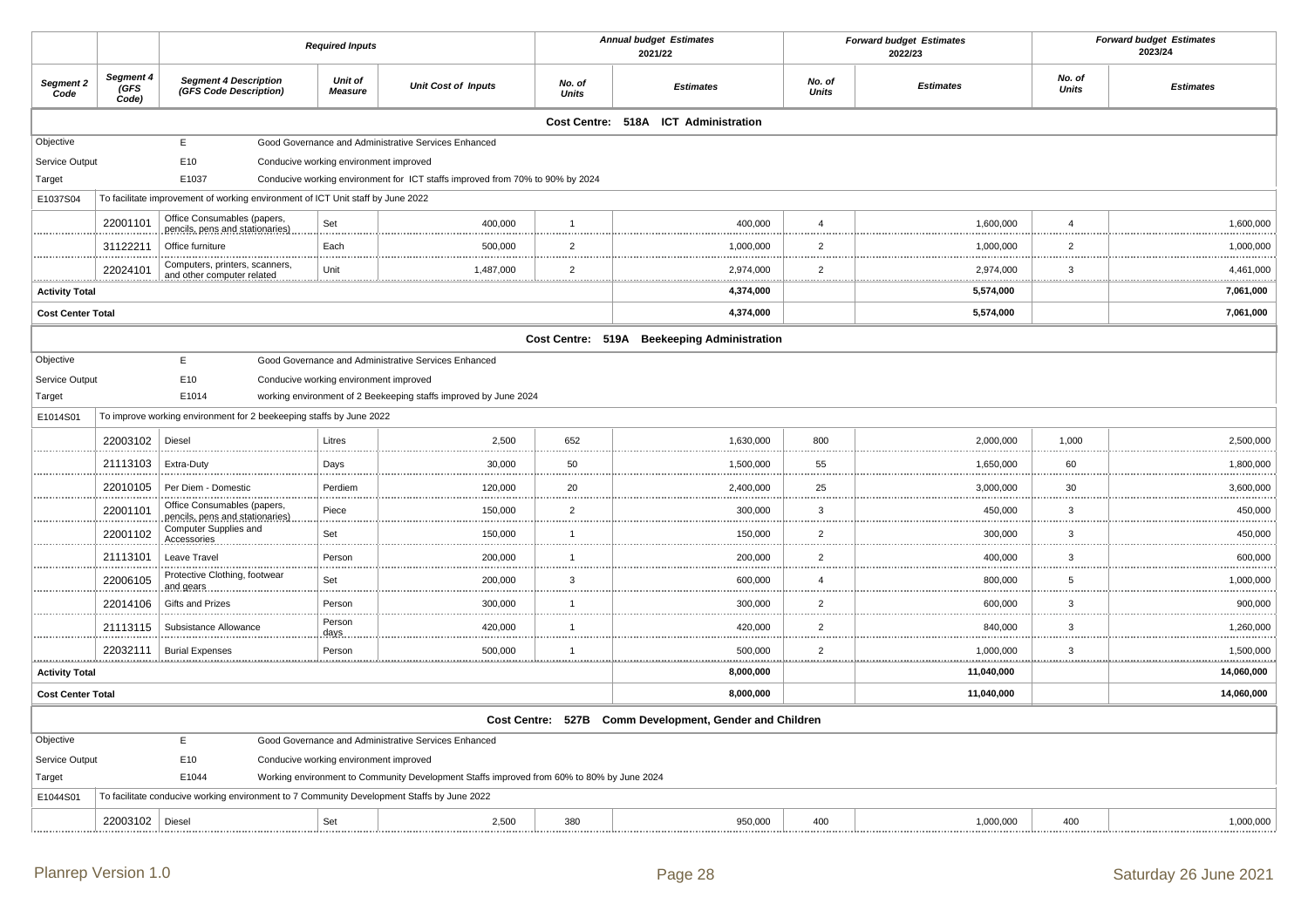|                          |                           |                                                                                    | <b>Required Inputs</b>                 |                                                                                            |                        | <b>Annual budget Estimates</b><br>2021/22                                                                                                                 |                        | <b>Forward budget Estimates</b><br>2022/23 |                 | <b>Forward budget Estimates</b><br>2023/24 |
|--------------------------|---------------------------|------------------------------------------------------------------------------------|----------------------------------------|--------------------------------------------------------------------------------------------|------------------------|-----------------------------------------------------------------------------------------------------------------------------------------------------------|------------------------|--------------------------------------------|-----------------|--------------------------------------------|
| Segment 2<br>Code        | Segment 4<br>GFS<br>Code) | <b>Segment 4 Description</b><br>(GFS Code Description)                             | Unit of<br><b>Measure</b>              | <b>Unit Cost of Inputs</b>                                                                 | No. of<br><b>Units</b> | <b>Estimates</b>                                                                                                                                          | No. of<br><b>Units</b> | <b>Estimates</b>                           | No. of<br>Units | <b>Estimates</b>                           |
|                          | 21113103                  | Extra-Duty                                                                         | Person                                 | 30,000                                                                                     | 35                     | 1,050,000                                                                                                                                                 | 36                     | 1,080,000                                  | 49              | 1,470,000                                  |
|                          | 22011102                  | Ground travel (bus, railway taxi,<br>etc)                                          | Person                                 | 100,000                                                                                    | 8                      | 800,000                                                                                                                                                   | 12                     | 1,200,000                                  | 12              | 1,200,000                                  |
|                          | 21121104                  | Telephone                                                                          | Person                                 | 180,000                                                                                    | $\overline{2}$         | 360,000                                                                                                                                                   | $\overline{4}$         | 720,000                                    | $\overline{4}$  | 720,000                                    |
|                          | 21121101                  | Electricity                                                                        | Person                                 | 210,000                                                                                    | $\overline{4}$         | 840,000                                                                                                                                                   | $\overline{4}$         | 840,000                                    | $\overline{4}$  | 840,000                                    |
|                          | 21113101                  | Leave Travel                                                                       | Person                                 | 250,000                                                                                    | $\overline{4}$         | 1,000,000                                                                                                                                                 | 5                      | 1,250,000                                  | 6               | 1,500,000                                  |
|                          | 21113119                  | Medical and Dental Refunds                                                         | Person                                 | 250,000                                                                                    | $\overline{4}$         | 1,000,000                                                                                                                                                 | 6                      | 1,500,000                                  | 8               | 2,000,000                                  |
|                          | 22001101                  | Office Consumables (papers,<br>pencils, pens and stationaries)                     | Set                                    | 250,000                                                                                    | $\overline{4}$         | 1,000,000                                                                                                                                                 | $\overline{4}$         | 1,000,000                                  | $\overline{4}$  | 1,000,000                                  |
|                          | 22032111                  | <b>Burial Expenses</b>                                                             | Person                                 | 250,000                                                                                    | $\overline{2}$         | 500,000                                                                                                                                                   | $\overline{2}$         | 500,000                                    | $\overline{2}$  | 500,000                                    |
|                          | 22014106                  | Gifts and Prizes                                                                   | Person                                 | 300,000                                                                                    | $\mathbf{1}$           | 300,000                                                                                                                                                   | $\overline{1}$         | 300,000                                    | $\overline{1}$  | 300,000                                    |
|                          | 21113122                  | Housing allowance                                                                  | Person                                 | 600,000                                                                                    | $\overline{2}$         | 1,200,000                                                                                                                                                 | 3                      | 1,800,000                                  | 3               | 1,800,000                                  |
|                          | 22001102                  | Computer Supplies and<br>Accessories                                               | Set                                    | 1,000,000                                                                                  | $\mathbf{1}$           | 1,000,000                                                                                                                                                 | $\overline{1}$         | 1,000,000                                  | $\overline{1}$  | 1,000,000                                  |
| <b>Activity Total</b>    |                           |                                                                                    |                                        |                                                                                            |                        | 10,000,000                                                                                                                                                |                        | 12,190,000                                 |                 | <br>13,330,000                             |
| <b>Cost Center Total</b> |                           |                                                                                    |                                        |                                                                                            |                        | 10,000,000                                                                                                                                                |                        | 12,190,000                                 |                 | 13,330,000                                 |
| <b>Fund Source Total</b> |                           |                                                                                    |                                        |                                                                                            |                        | 180,114,000                                                                                                                                               |                        | 207,740,200                                |                 | 245,384,400                                |
|                          |                           |                                                                                    |                                        |                                                                                            |                        | <b>Other Charge Grants (OC Proper) Agric &amp; Livestock</b><br>Sub-vote No: 5006 Agriculture<br>Cost Centre: 505A Livestock and Fisheries Administration |                        |                                            |                 |                                            |
| Objective                |                           | E                                                                                  |                                        | Good Governance and Administrative Services Enhanced                                       |                        |                                                                                                                                                           |                        |                                            |                 |                                            |
| Service Output           |                           | E10                                                                                | Conducive working environment improved |                                                                                            |                        |                                                                                                                                                           |                        |                                            |                 |                                            |
| Target                   |                           | E1013                                                                              |                                        | Conducive working environment to 16 livestock and Fisheries Officers improved by June 2024 |                        |                                                                                                                                                           |                        |                                            |                 |                                            |
| E1013C02                 |                           | To improve working environment to 16 livestock and Fisheries Officers by June 2022 |                                        |                                                                                            |                        |                                                                                                                                                           |                        |                                            |                 |                                            |
|                          | 22003102                  | Diesel                                                                             | Litres                                 | 2,500                                                                                      | 300                    | 750,000                                                                                                                                                   | 600                    | 1,500,000                                  | 1,000           | 2,500,000                                  |
|                          | 22032111                  | <b>Burial Expenses</b>                                                             | Person                                 | 100,000                                                                                    | $\mathbf{1}$           | 100,000                                                                                                                                                   | $\overline{2}$         | 200,000                                    | 3               | 300,000                                    |
|                          | 21113115                  | Subsistance Allowance                                                              | Person                                 | 120,000                                                                                    | 22                     | 2,640,000                                                                                                                                                 | 30                     | 3,600,000                                  | 40              | 4,800,000                                  |
|                          | 22001101                  | Office Consumables (papers,<br>pencils, pens and stationaries)                     | Set                                    | 136,000                                                                                    | $\overline{1}$         | 136,000                                                                                                                                                   | 10                     | 1,360,000                                  | 20              | 2,720,000                                  |
|                          | 22012109                  | Telephone Charges (Land Lines)                                                     | Month                                  | 180,000                                                                                    | $\overline{5}$         | 900,000                                                                                                                                                   | 8                      | 1,440,000                                  | 12              | 2,160,000                                  |
|                          | 21121101                  | Electricity                                                                        | Month                                  | 210,000                                                                                    | 10                     | 2,100,000                                                                                                                                                 | 11                     | 2,310,000                                  | 12              | 2,520,000                                  |
|                          | 21113101                  | Leave Travel                                                                       | Person                                 | 250,000                                                                                    | 4                      | 1,000,000                                                                                                                                                 | 8                      | 2,000,000                                  | 12<br>.         | 3,000,000                                  |
|                          |                           | 21113122   Housing allowance                                                       | Person                                 | 600,000                                                                                    | 8                      | 4,800,000                                                                                                                                                 | 8<br>                  | 4,800,000                                  | 12<br>          | 7,200,000                                  |
| <b>Activity Total</b>    |                           |                                                                                    |                                        |                                                                                            |                        | 12,426,000                                                                                                                                                |                        | 17,210,000                                 |                 | 25,200,000                                 |
| <b>Cost Center Total</b> |                           |                                                                                    |                                        |                                                                                            |                        | 12,426,000                                                                                                                                                |                        | 17,210,000                                 |                 | 25,200,000                                 |
|                          |                           |                                                                                    |                                        | Cost Centre: 506A                                                                          |                        | Agriculture, Irrigation and Co-operative Administration                                                                                                   |                        |                                            |                 |                                            |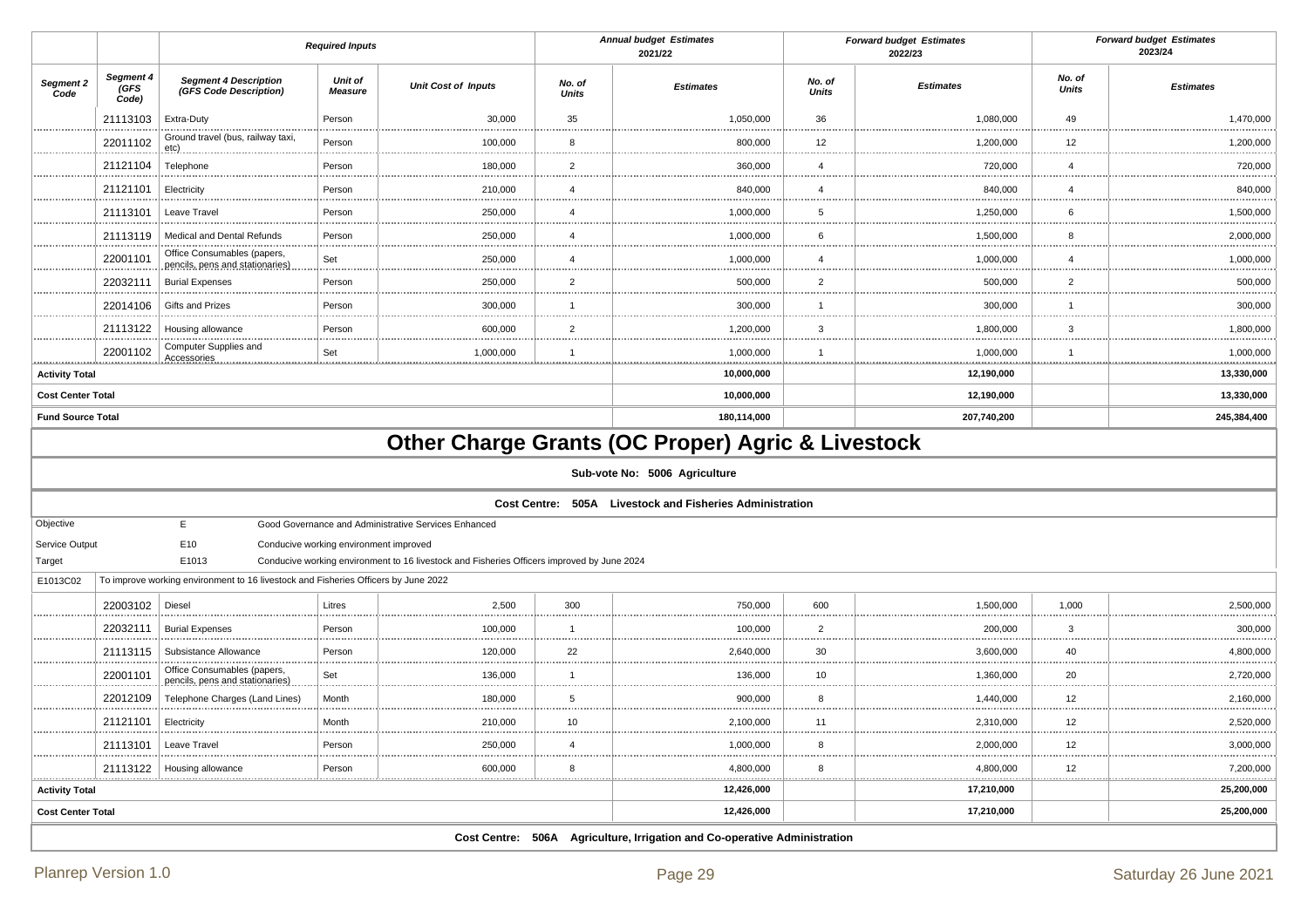|                            |                            |                                                                                               | <b>Required Inputs</b>                 |                                                                                                |                        | <b>Annual budget Estimates</b><br>2021/22              |                        | <b>Forward budget Estimates</b><br>2022/23 |                 | <b>Forward budget Estimates</b><br>2023/24 |
|----------------------------|----------------------------|-----------------------------------------------------------------------------------------------|----------------------------------------|------------------------------------------------------------------------------------------------|------------------------|--------------------------------------------------------|------------------------|--------------------------------------------|-----------------|--------------------------------------------|
| Segment 2<br>Code          | Segment 4<br>(GFS<br>Code) | <b>Segment 4 Description</b><br>(GFS Code Description)                                        | Unit of<br><b>Measure</b>              | <b>Unit Cost of Inputs</b>                                                                     | No. of<br><b>Units</b> | <b>Estimates</b>                                       | No. of<br><b>Units</b> | <b>Estimates</b>                           | No. of<br>Units | <b>Estimates</b>                           |
| Objective                  |                            | E                                                                                             |                                        | Good Governance and Administrative Services Enhanced                                           |                        |                                                        |                        |                                            |                 |                                            |
| Service Output             |                            | E10                                                                                           | Conducive working environment improved |                                                                                                |                        |                                                        |                        |                                            |                 |                                            |
| Target                     |                            | E1023                                                                                         |                                        | Extension services delivery to 61 villages of Kasulu District Council facilitated by June 2024 |                        |                                                        |                        |                                            |                 |                                            |
| E1023S03                   |                            | To facilitate implementation of Administrative duties to the office of the DAICO by June 2022 |                                        |                                                                                                |                        |                                                        |                        |                                            |                 |                                            |
|                            | 22003101                   | Petrol                                                                                        | Litres                                 | 2,500                                                                                          | 200                    | 500,000                                                | 20                     | 50,000                                     | 25              | 62,500                                     |
|                            | 22003102                   | Diesel                                                                                        | Litres                                 | 2,700                                                                                          | 300                    | 810,000                                                | 200                    | 540,000                                    | 250             | 675,000                                    |
|                            | 21113103                   | Extra-Duty                                                                                    | Person                                 | 30,000                                                                                         | 15                     | 450,000                                                | 60                     | 1,800,000                                  | 70              | 2,100,000                                  |
|                            | 22012103                   | Wire, Wireless, Telephone, Telex<br>Services and Facsimile                                    | Bill                                   | 30,000                                                                                         | $\overline{4}$         | 120,000                                                | 9                      | 270,000                                    | 10              | 300,000                                    |
|                            | 22015104                   | Fertilizers                                                                                   | bag                                    | 70,000                                                                                         | 5                      | 350,000                                                | 10                     | 700,000                                    | 15              | 1,050,000                                  |
|                            | 22001101                   | Office Consumables (papers,<br>pencils, pens and stationaries)                                | Set                                    | 200,000                                                                                        | 5<br>                  | 1,000,000                                              | 6                      | 1,200,000                                  | 6               | 1,200,000                                  |
|                            | 31121110                   | Motorbikes and bicycles                                                                       | Each                                   | 200,000                                                                                        | $\mathbf{3}$           | 600,000                                                | 5                      | 1,000,000                                  | 10              | 2,000,000                                  |
|                            | 22001102                   | Computer Supplies and<br>Accessories                                                          | Set                                    | 218,400                                                                                        | $\overline{1}$         | 218,400                                                | 6                      | 1,310,400                                  | $\overline{7}$  | 1,528,800                                  |
|                            | 21121103                   | Food and Refreshment                                                                          | Each                                   | 300,000                                                                                        | $\overline{1}$         | 300,000                                                | $\overline{2}$         | 600,000                                    | $\mathbf{3}$    | 900,000                                    |
|                            | 22032107                   | <b>Sundry Expenses</b>                                                                        | Lumpsum                                | 441,100                                                                                        | $\mathbf{1}$           | 441,100                                                | $\overline{1}$         | 441.100                                    | $\mathbf{1}$    | 441,100                                    |
| <b>Activity Total</b>      |                            |                                                                                               |                                        |                                                                                                |                        | 4,789,500                                              |                        | .<br>7,911,500                             |                 | .<br>10,257,400                            |
| E1023S04                   |                            | To facilitate leave travel and various rights to 30 extension officers by June 2022           |                                        |                                                                                                |                        |                                                        |                        |                                            |                 |                                            |
|                            | 22003102                   | Diesel                                                                                        | Litres                                 | 2,700                                                                                          | 155                    | 418,500                                                | 120                    | 324,000                                    | 150             | 405,000                                    |
|                            | 22019109                   | Direct Labour (contracted or<br>casual hire)                                                  | Person                                 | 30,000                                                                                         | 16<br>                 | 480,000                                                | 50                     | 1,500,000                                  | 100             | 3,000,000                                  |
|                            | 21113101                   | Leave Travel                                                                                  | Person                                 | 150,000                                                                                        | $\,$ 5 $\,$            | 750,000                                                | 10                     | 1,500,000                                  | 20              | 3,000,000                                  |
|                            | 21113119                   | Medical and Dental Refunds                                                                    | Person                                 | 200,000                                                                                        | 5                      | 1,000,000                                              | $\overline{7}$         | 1,400,000                                  | 10              | 2,000,000                                  |
| .                          | 22014106                   | Gifts and Prizes                                                                              | Person<br>                             | 400,000                                                                                        | $\mathbf{1}$           | 400,000<br>.                                           | $\overline{2}$         | 800,000<br>.                               | $\overline{2}$  | 800,000<br>.                               |
| <b>Activity Total</b>      |                            |                                                                                               |                                        |                                                                                                |                        | 3,048,500                                              |                        | 5,524,000                                  |                 | 9,205,000                                  |
| E1023S05                   |                            | To facilitate 30 extension officers in providing quality services by June 2022                |                                        |                                                                                                |                        |                                                        |                        |                                            |                 |                                            |
|                            | 21113103                   | Extra-Duty                                                                                    | Person                                 | 30,000                                                                                         | 10                     | 300,000                                                | 30                     | 900,000                                    | 40              | 1,200,000                                  |
|                            | 22010105                   | Per Diem - Domestic                                                                           | Person                                 | 120,000                                                                                        | 20                     | 2,400,000                                              | 20                     | 2,400,000                                  | 30              | 3,600,000                                  |
|                            | 22008110                   | Ground Transport (Bus, Train,<br>Water)                                                       | Person                                 | 200,000                                                                                        | $\mathbf{3}$           | 600,000                                                | 10                     | 2,000,000                                  | 20              | 4,000,000                                  |
| .<br><b>Activity Total</b> |                            |                                                                                               |                                        |                                                                                                |                        | 3,300,000                                              |                        | 5,300,000                                  |                 | 8,800,000                                  |
| <b>Cost Center Total</b>   |                            |                                                                                               |                                        |                                                                                                |                        | 11,138,000                                             |                        | 18,735,500                                 |                 | 28,262,400                                 |
| <b>Fund Source Total</b>   |                            |                                                                                               |                                        |                                                                                                |                        | 23,564,000                                             |                        | 35,945,500                                 |                 | 53,462,400                                 |
|                            |                            |                                                                                               |                                        |                                                                                                |                        | <b>Other Charge Grants (OC Proper) Works</b>           |                        |                                            |                 |                                            |
|                            |                            |                                                                                               |                                        |                                                                                                |                        | Sub-vote No: 5011 Works                                |                        |                                            |                 |                                            |
|                            |                            |                                                                                               |                                        |                                                                                                |                        | Cost Centre: 511A Works and Fire Rescue Administration |                        |                                            |                 |                                            |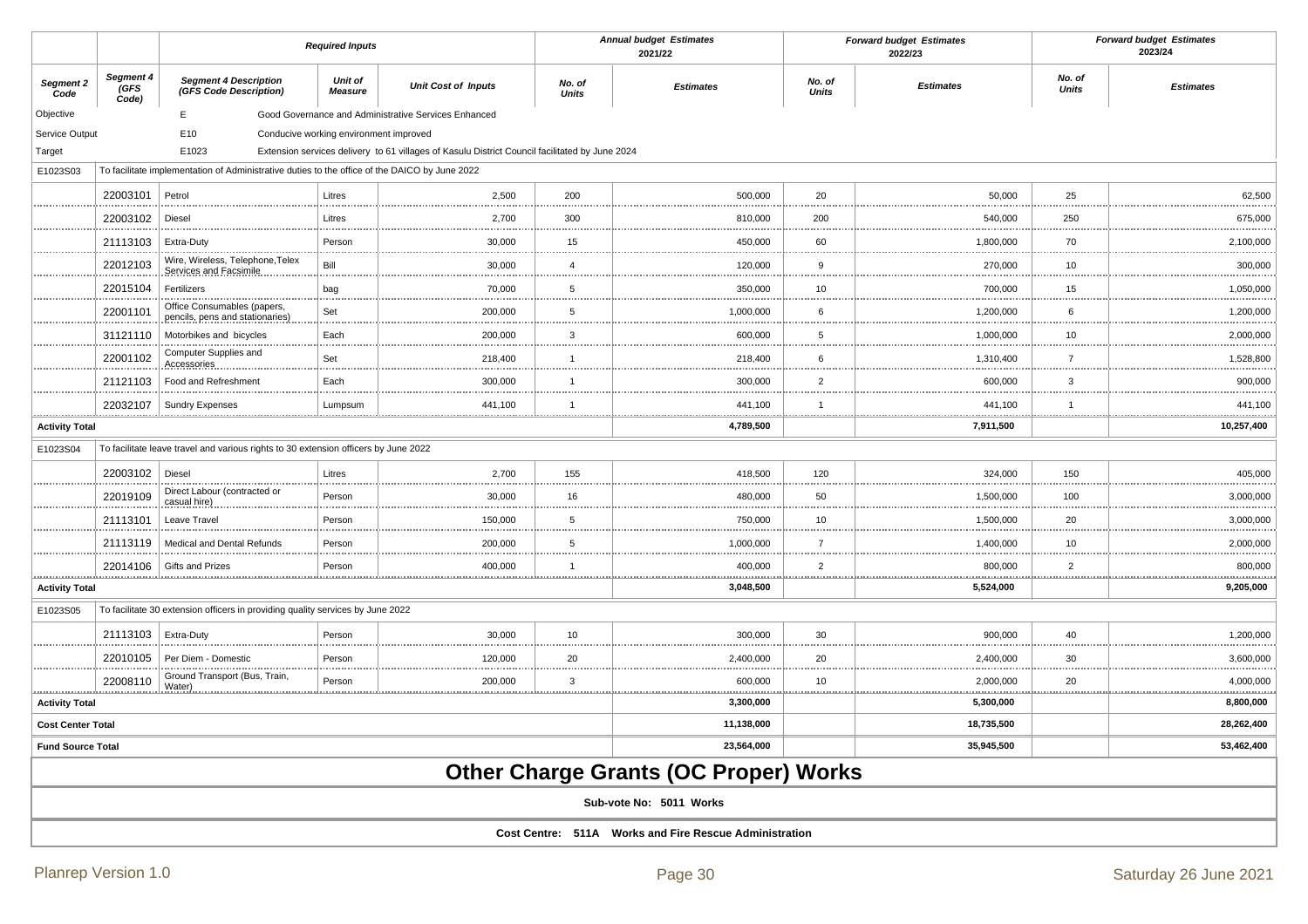|                          |                            |                                                                                 | <b>Required Inputs</b>                 |                                                                                                                  |                               | <b>Annual budget Estimates</b><br>2021/22               |                        | <b>Forward budget Estimates</b><br>2022/23 |                        | <b>Forward budget Estimates</b><br>2023/24 |
|--------------------------|----------------------------|---------------------------------------------------------------------------------|----------------------------------------|------------------------------------------------------------------------------------------------------------------|-------------------------------|---------------------------------------------------------|------------------------|--------------------------------------------|------------------------|--------------------------------------------|
| Segment 2<br>Code        | Segment 4<br>(GFS<br>Code) | <b>Segment 4 Description</b><br>(GFS Code Description)                          | Unit of<br><b>Measure</b>              | <b>Unit Cost of Inputs</b>                                                                                       | No. of<br><b>Units</b>        | <b>Estimates</b>                                        | No. of<br><b>Units</b> | <b>Estimates</b>                           | No. of<br><b>Units</b> | <b>Estimates</b>                           |
| Objective                |                            | E                                                                               |                                        | Good Governance and Administrative Services Enhanced                                                             |                               |                                                         |                        |                                            |                        |                                            |
| Service Output           |                            | E10                                                                             | Conducive working environment improved |                                                                                                                  |                               |                                                         |                        |                                            |                        |                                            |
| Target                   |                            | E1029                                                                           |                                        | Conducive working environment ensured by June 2023                                                               |                               |                                                         |                        |                                            |                        |                                            |
| E1029S01                 |                            | To improve the working environment of 8 staffs of works department by June 2022 |                                        |                                                                                                                  |                               |                                                         |                        |                                            |                        |                                            |
|                          | 22003102                   | Diesel                                                                          | Litres                                 | 2,500                                                                                                            | 620                           | 1,550,000                                               | 620                    | 1,550,000                                  | 620                    | 1,550,000                                  |
|                          | 21113103                   | Extra-Duty                                                                      | Person                                 | 30,000                                                                                                           | 180                           | 5,400,000                                               | 196                    | 5,880,000                                  | 212                    | 6,360,000                                  |
|                          | 22010105                   | Per Diem - Domestic                                                             | Person<br>days                         | 120,000                                                                                                          | 31                            | 3,720,000                                               | 32                     | 3,840,000                                  | 33                     | 3,960,000                                  |
|                          | 21121104                   | Telephone                                                                       | Month                                  | 180,000                                                                                                          | 3                             | 540,000                                                 | $\overline{4}$         | 720,000                                    | 5                      | 900,000                                    |
|                          | 21121101                   | Electricity                                                                     | Month                                  | 210,000                                                                                                          | $\mathbf{3}$<br><b>111111</b> | 630,000                                                 | $\overline{4}$         | 840,000                                    | 5<br>.                 | 1,050,000                                  |
|                          | 22014106                   | Gifts and Prizes                                                                | Person                                 | 360,000                                                                                                          | $\overline{1}$                | 360,000                                                 | $\overline{1}$         | 360,000                                    | $\overline{1}$         | 360,000                                    |
|                          | 21113119                   | Medical and Dental Refunds                                                      | Person                                 | 500,000                                                                                                          | $\mathbf{1}$                  | 500,000                                                 | $\overline{1}$         | 500,000                                    | $\overline{1}$         | 500,000                                    |
|                          | 21113101                   | Leave Travel                                                                    | Person                                 | 800,000                                                                                                          | $\overline{2}$                | 1,600,000                                               | $\overline{2}$         | 1,600,000                                  | $\overline{2}$         | 1,600,000                                  |
|                          | 22024101                   | Computers, printers, scanners,<br>and other computer related.                   | Set                                    | 1,100,000                                                                                                        | $\overline{2}$                | 2,200,000                                               | $\overline{2}$         | 2,200,000                                  | $\overline{2}$         | 2,200,000                                  |
|                          | 22001101                   | Office Consumables (papers,<br>pencils, pens and stationaries                   | Set                                    | 2,860,000                                                                                                        | 1                             | 2,860,000                                               | $\overline{1}$         | 2,860,000                                  | -1<br>                 | 2,860,000                                  |
| <b>Activity Total</b>    |                            |                                                                                 |                                        |                                                                                                                  |                               | 19,360,000                                              |                        | 20,350,000                                 |                        | 21,340,000                                 |
| <b>Cost Center Total</b> |                            |                                                                                 |                                        |                                                                                                                  |                               | 19,360,000                                              |                        | 20,350,000                                 |                        | 21,340,000                                 |
| <b>Fund Source Total</b> |                            |                                                                                 |                                        |                                                                                                                  |                               | 19,360,000                                              |                        | 20,350,000                                 |                        | 21,340,000                                 |
|                          |                            |                                                                                 |                                        |                                                                                                                  |                               | <b>Other Charge Grants (OC Proper) Education Sector</b> |                        |                                            |                        |                                            |
|                          |                            |                                                                                 |                                        |                                                                                                                  |                               | Sub-vote No: 5007 Education                             |                        |                                            |                        |                                            |
|                          |                            |                                                                                 |                                        |                                                                                                                  |                               | Cost Centre: 507A Primary Education Administration      |                        |                                            |                        |                                            |
| Objective                |                            | A                                                                               |                                        | Service improved and HIV infection reduced                                                                       |                               |                                                         |                        |                                            |                        |                                            |
| Service Output           |                            | A01                                                                             |                                        | Care and support to staffs affected with HIV/AIDS enhanced                                                       |                               |                                                         |                        |                                            |                        |                                            |
| Target                   |                            | A0102                                                                           |                                        | Continuum of care, Treatment and Support to 8 Primary School Teachers Living with HIV/AIDS Improved by June 2024 |                               |                                                         |                        |                                            |                        |                                            |
| A0102S01                 |                            | To support Nutrition to 8 Teachers Living with HIV/AIDS by June 2022            |                                        |                                                                                                                  |                               |                                                         |                        |                                            |                        |                                            |
|                          | 22029101                   | Nutrition                                                                       | Person                                 | 200,000                                                                                                          | $\overline{4}$                | 800,000                                                 | $\overline{4}$         | 800,000                                    | $\overline{4}$         | 800,000                                    |
| <b>Activity Total</b>    |                            |                                                                                 |                                        |                                                                                                                  |                               | 800,000                                                 |                        | 800,000                                    |                        | 800,000                                    |
| Objective                |                            | E                                                                               |                                        | Good Governance and Administrative Services Enhanced                                                             |                               |                                                         |                        |                                            |                        |                                            |
| Service Output           |                            | E10                                                                             | Conducive working environment improved |                                                                                                                  |                               |                                                         |                        |                                            |                        |                                            |
| Target                   |                            | E1030                                                                           |                                        | Working and Learning Environment to Primary Schools Improved by June 2024                                        |                               |                                                         |                        |                                            |                        |                                            |
| E1030S03                 |                            | To Procure varieties of Equipments for Official Consumptions by June 2022       |                                        |                                                                                                                  |                               |                                                         |                        |                                            |                        |                                            |
|                          | 21121103                   | Food and Refreshment                                                            | Person                                 | 10,000                                                                                                           | 28                            | 280,000                                                 | 28                     | 280,000                                    | 28                     | 280,000                                    |
|                          | 21113103                   | Extra-Duty                                                                      | Days                                   | 30,000                                                                                                           | 76<br>1.1111                  | 2,280,000                                               | 76                     | 2,280,000                                  | 76<br>                 | 2,280,000                                  |
|                          | 22010105                   | Per Diem - Domestic                                                             | Days                                   | 100,000                                                                                                          | 32                            | 3,200,000                                               | 32                     | 3,200,000                                  | 32                     | 3,200,000                                  |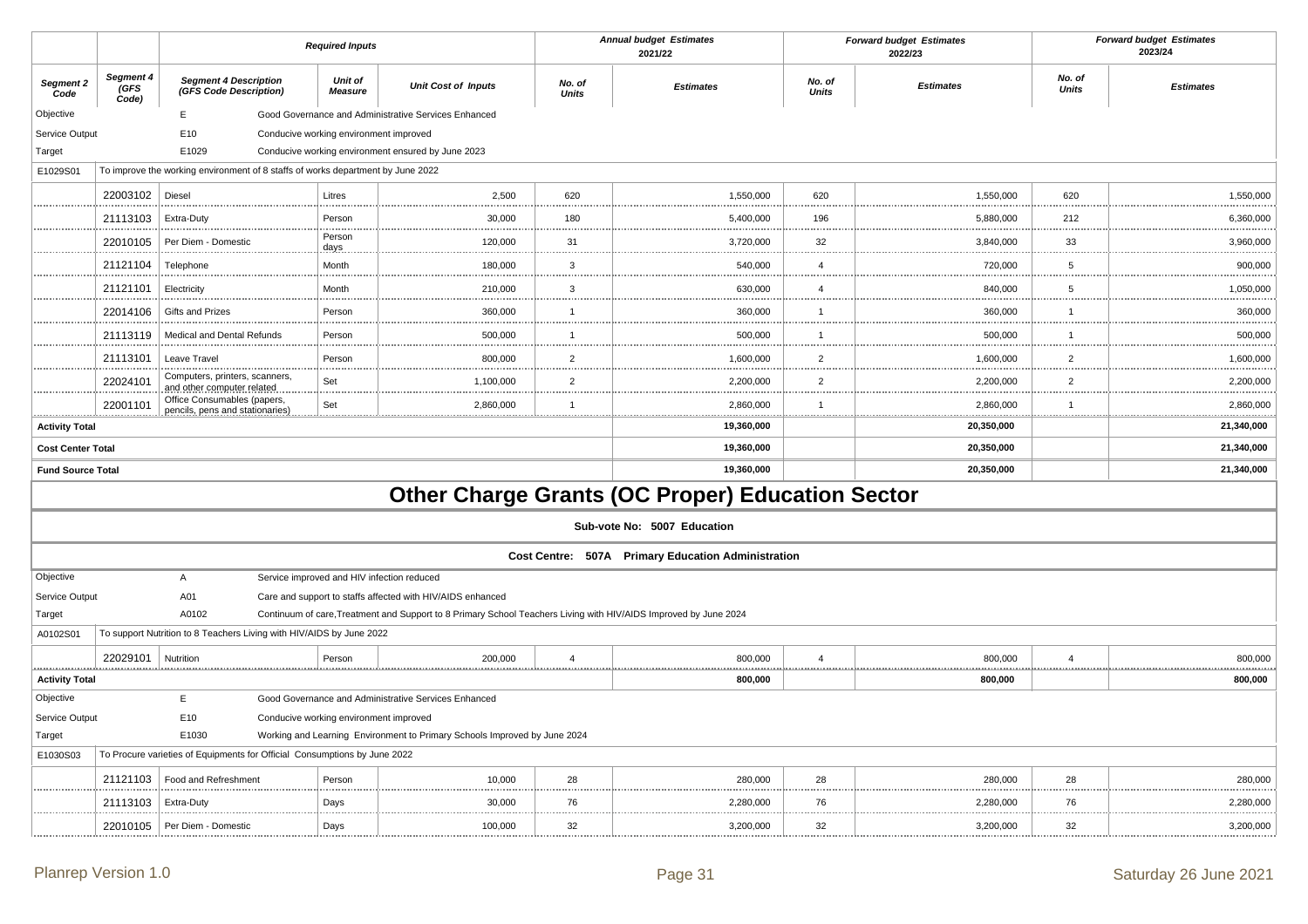|                                  |                            |                                                                                                      | <b>Required Inputs</b>                 |                                                        |                        | <b>Annual budget Estimates</b><br>2021/22      |                        | <b>Forward budget Estimates</b><br>2022/23 |                 | <b>Forward budget Estimates</b><br>2023/24 |
|----------------------------------|----------------------------|------------------------------------------------------------------------------------------------------|----------------------------------------|--------------------------------------------------------|------------------------|------------------------------------------------|------------------------|--------------------------------------------|-----------------|--------------------------------------------|
| Segment 2<br>Code                | Segment 4<br>(GFS<br>Code) | <b>Segment 4 Description</b><br>(GFS Code Description)                                               | Unit of<br><b>Measure</b>              | <b>Unit Cost of Inputs</b>                             | No. of<br><b>Units</b> | <b>Estimates</b>                               | No. of<br><b>Units</b> | <b>Estimates</b>                           | No. of<br>Units | <b>Estimates</b>                           |
|                                  | 22008107                   | <b>Training Allowances</b>                                                                           | Person                                 | 120,000                                                | 3                      | 360,000                                        | 3                      | 360,000                                    | 3               | 360,000                                    |
|                                  | 22010102                   | Ground travel (bus, railway taxi,<br>$etc)$ .                                                        | Person                                 | 120,000                                                | 7<br>                  | 840,000                                        | 7                      | 840,000                                    | 7               | 840,000                                    |
|                                  | 21113119                   | Medical and Dental Refunds                                                                           | Person                                 | 300,000                                                | $\overline{4}$         | 1,200,000                                      | $\overline{4}$         | 1,200,000                                  | $\overline{4}$  | 1,200,000                                  |
|                                  | 22014106                   | Gifts and Prizes                                                                                     | Person                                 | 300,000                                                | $\overline{4}$         | 1,200,000                                      | 4                      | 1,200,000                                  | 4               | 1,200,000                                  |
|                                  | 22032111                   | <b>Burial Expenses</b>                                                                               | Person                                 | 800,000                                                | $\overline{2}$         | 1,600,000                                      | $\overline{2}$         | 1,600,000                                  | $\overline{2}$  | 1,600,000                                  |
| <u></u><br><b>Activity Total</b> |                            |                                                                                                      | .                                      |                                                        |                        | 10,960,000                                     |                        | 10,960,000                                 | .               | .<br>10,960,000                            |
| Target                           |                            | E1040                                                                                                |                                        | Improve teaching and learning environment by June 2024 |                        |                                                |                        |                                            |                 |                                            |
| E1040S01                         |                            | To Facilitate Supervision to 15 District Officials and 21 Ward Educational Coordinators by June 2022 |                                        |                                                        |                        |                                                |                        |                                            |                 |                                            |
|                                  | 22003102 Diesel            |                                                                                                      | Litres                                 | 2,500                                                  | 1,226                  | 3,065,000                                      | 1,226                  | 3,065,000                                  | 1,226           | 3,065,000                                  |
|                                  | 31221113                   | Oil and Lubricants                                                                                   | Set                                    | 50,000                                                 | 4                      | 200,000                                        | $\overline{4}$         | 200,000                                    | $\overline{4}$  | 200,000                                    |
|                                  | 21121104                   | Telephone                                                                                            | Month                                  | 180,000                                                | 6                      | 1,080,000                                      | 6                      | 1,080,000                                  | 6               | 1,080,000                                  |
|                                  | 22001113                   | <b>Cleaning Supplies</b>                                                                             | Set                                    | 185,000                                                | $\overline{1}$         | 185,000                                        | -1                     | 185,000                                    | -1              | 185,000                                    |
|                                  | 22001101                   | Office Consumables (papers,<br>pencils, pens and stationaries)                                       | Set<br>                                | 200,000                                                | $\overline{2}$         | 400,000                                        | $\overline{2}$         | 400,000                                    | $\overline{2}$  | 400,000                                    |
|                                  | 31221106                   | IT and Computer Accessories                                                                          | Set                                    | 200,000                                                | $\overline{2}$         | 400,000                                        | $\overline{2}$         | 400,000                                    | $\overline{2}$  | 400,000                                    |
|                                  | 21121101                   | Electricity                                                                                          | Month                                  | 210,000                                                | 6                      | 1,260,000                                      | 6                      | 1,260,000                                  | 6               | 1,260,000                                  |
|                                  | 28130103                   | Vehicles Insurance                                                                                   | Each                                   | 350,000                                                | $\overline{1}$         | 350,000                                        | $\mathbf{1}$           | 350,000                                    | -1              | 350,000                                    |
|                                  | 22007102                   | Rent - Housing                                                                                       | Person                                 | 600,000                                                | 12                     | 7,200,000                                      | 12                     | 7,200,000                                  | 12              | 7,200,000                                  |
|                                  | 22021108   Spare Parts     |                                                                                                      | Set                                    | 630,000                                                | 4                      | 2,520,000                                      | 4                      | 2,520,000                                  | $\overline{4}$  | 2,520,000                                  |
| <b>Activity Total</b>            |                            |                                                                                                      |                                        |                                                        |                        | 16,660,000                                     |                        | 16,660,000                                 |                 | 16,660,000                                 |
| <b>Cost Center Total</b>         |                            |                                                                                                      |                                        |                                                        |                        | 28,420,000                                     |                        | 28,420,000                                 |                 | 28,420,000                                 |
|                                  |                            |                                                                                                      |                                        |                                                        |                        | Cost Centre: 507B Primary Education Operations |                        |                                            |                 |                                            |
| Objective                        |                            | E                                                                                                    |                                        | Good Governance and Administrative Services Enhanced   |                        |                                                |                        |                                            |                 |                                            |
| Service Output                   |                            | E10                                                                                                  | Conducive working environment improved |                                                        |                        |                                                |                        |                                            |                 |                                            |
| Target                           |                            | E1040                                                                                                |                                        | Improve teaching and learning environment by June 2024 |                        |                                                |                        |                                            |                 |                                            |
| E1040S02                         |                            | To Enhance Teaching and learning Environment by June 2022                                            |                                        |                                                        |                        |                                                |                        |                                            |                 |                                            |
|                                  | 22003101                   | Petrol                                                                                               | Litres                                 | 2,500                                                  | 2,365                  | 5,912,500                                      | 2,365                  | 5,912,500                                  | 2,365           | 5,912,500                                  |
|                                  | 22003102                   | Diesel                                                                                               | Litres                                 | 2,500                                                  | 1,200                  | 3,000,000                                      | 1,200                  | 3,000,000                                  | 1,200           | 3,000,000                                  |
|                                  | 21113103                   | Extra-Duty                                                                                           | Person<br>                             | 30.000<br>                                             | 96                     | 2.880.000<br>                                  | QR                     | 2.880.000<br>                              | ۹R              | 2.880.000                                  |
|                                  |                            | 21113119   Medical and Dental Refunds<br>                                                            | Person                                 | 100,000                                                | 8                      | 800,000                                        | 8                      | 800,000                                    | 8               | 800,000                                    |
|                                  | 22010102<br>               | Ground travel (bus, railway taxi,<br>$etc)$                                                          | Person<br>.                            | 120,000<br>.                                           | $\overline{4}$<br>     | 480,000<br>.                                   | $\overline{4}$<br>     | 480,000<br>                                | 4               | 480,000<br>                                |
|                                  |                            | 22010105   Per Diem - Domestic<br>                                                                   | Person                                 | 120,000<br>                                            | 20                     | 2,400,000<br>                                  | 20<br>                 | 2,400,000<br>.                             | 20              | 2,400,000                                  |
| .                                | 22006107<br>.              | Towels and Other Related<br>supplies.                                                                | Month<br>                              | 303,149                                                | 10<br>                 | 3,031,490                                      | 10<br>                 | 3,031,490<br>                              | 10<br>          | 3,031,490<br>                              |
|                                  | 22021108                   | Spare Parts                                                                                          | Set                                    | 327,584                                                | 12                     | 3,931,010                                      | 12                     | 3,931,010                                  | 12              | 3,931,010                                  |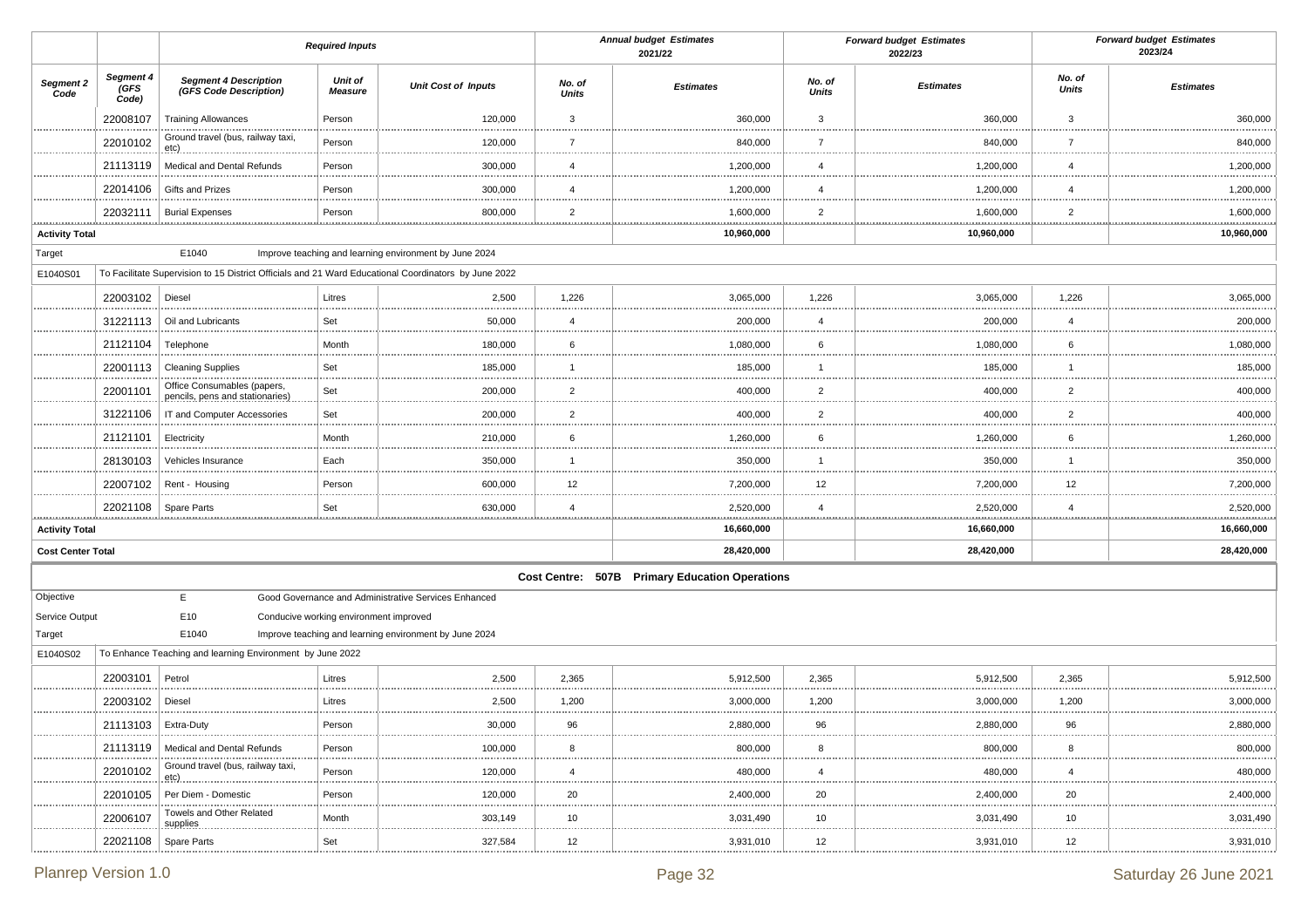|                                                                                   |                            |                                                                               | <b>Required Inputs</b>                 |                                                                                  |                        | <b>Annual budget Estimates</b><br>2021/22            |                 | <b>Forward budget Estimates</b><br>2022/23 |                 | <b>Forward budget Estimates</b><br>2023/24 |
|-----------------------------------------------------------------------------------|----------------------------|-------------------------------------------------------------------------------|----------------------------------------|----------------------------------------------------------------------------------|------------------------|------------------------------------------------------|-----------------|--------------------------------------------|-----------------|--------------------------------------------|
| Segment 2<br>Code                                                                 | Segment 4<br>(GFS<br>Code) | <b>Segment 4 Description</b><br>(GFS Code Description)                        | Unit of<br><b>Measure</b>              | <b>Unit Cost of Inputs</b>                                                       | No. of<br><b>Units</b> | <b>Estimates</b>                                     | No. of<br>Units | <b>Estimates</b>                           | No. of<br>Units | <b>Estimates</b>                           |
|                                                                                   | 22032111                   | <b>Burial Expenses</b>                                                        | Person                                 | 800,000                                                                          | $\overline{4}$         | 3,200,000                                            | $\overline{4}$  | 3,200,000                                  | $\overline{4}$  | 3,200,000                                  |
| <b>Activity Total</b>                                                             |                            |                                                                               |                                        |                                                                                  |                        | 25,635,000                                           |                 | 25,635,000                                 | .               | .<br>25,635,000                            |
| <b>Cost Center Total</b>                                                          |                            |                                                                               |                                        |                                                                                  |                        | 25,635,000                                           |                 | 25,635,000                                 |                 | 25,635,000                                 |
|                                                                                   |                            |                                                                               |                                        |                                                                                  |                        | Cost Centre: 507C Adult Education                    |                 |                                            |                 |                                            |
| Objective                                                                         |                            | E.                                                                            |                                        | Good Governance and Administrative Services Enhanced                             |                        |                                                      |                 |                                            |                 |                                            |
| Service Output                                                                    |                            | E10                                                                           | Conducive working environment improved |                                                                                  |                        |                                                      |                 |                                            |                 |                                            |
| Target                                                                            |                            | E1022                                                                         |                                        | Illiteracy rate in Adults reduced from 30% to 20% by 2024                        |                        |                                                      |                 |                                            |                 |                                            |
| E1022S01                                                                          |                            | To Facilitate Teaching Skills to 12 teachers on Adult Education by June 2022  |                                        |                                                                                  |                        |                                                      |                 |                                            |                 |                                            |
|                                                                                   | 22003102                   | Diesel                                                                        | Litres                                 | 2,700                                                                            | 10                     | 27,000                                               | 10              | 27,000                                     | 10              | 27,000                                     |
|                                                                                   | 22001108                   | Newspapers and Magazines                                                      | Piece                                  | 7,500                                                                            | $\overline{4}$         | 30,000                                               | $\overline{4}$  | 30,000                                     | $\overline{4}$  | 30,000                                     |
| ****************                                                                  | 22008108                   | <b>Training Materials</b>                                                     | Set                                    | 20,000                                                                           | $\overline{2}$         | 40,000                                               | $\overline{2}$  | 40,000<br>                                 | $\overline{2}$  | 40,000                                     |
| <b>Activity Total</b>                                                             |                            |                                                                               |                                        |                                                                                  |                        | 97,000                                               |                 | 97,000                                     |                 | <br>97,000                                 |
| <b>Cost Center Total</b>                                                          |                            |                                                                               |                                        |                                                                                  |                        | 97,000                                               |                 | 97,000                                     |                 | 97,000                                     |
|                                                                                   |                            |                                                                               |                                        |                                                                                  |                        | Cost Centre: 507D Cultural Office                    |                 |                                            |                 |                                            |
| Objective                                                                         |                            | $\mathsf{C}$                                                                  |                                        | Access to Quality and Equitable Social Services Delivery Improved                |                        |                                                      |                 |                                            |                 |                                            |
| Service Output                                                                    |                            | C55                                                                           | African culture practice enhanced      |                                                                                  |                        |                                                      |                 |                                            |                 |                                            |
| Target                                                                            |                            | C5501                                                                         |                                        | Cultural Services Delivery to 80 Primary Schools Improved by 2024                |                        |                                                      |                 |                                            |                 |                                            |
| C5501S01                                                                          |                            | To Facilitate Pupils participate in Cultural and Arts Activities by June 2022 |                                        |                                                                                  |                        |                                                      |                 |                                            |                 |                                            |
|                                                                                   | 22003101                   | Petrol                                                                        | Litres                                 | 2,500                                                                            | 22                     | 55,000                                               | 22              | 55,000                                     | 22              | 55,000                                     |
|                                                                                   | 22012114                   | <b>News Services Fees</b>                                                     | Month                                  | 30,000                                                                           | $\overline{2}$         | 60,000                                               | $\overline{2}$  | 60,000                                     | $\overline{2}$  | 60,000                                     |
|                                                                                   |                            | 22008108   Training Materials                                                 | Set                                    | 39,000                                                                           | $\mathbf 1$            | 39,000                                               | -1              | 39,000                                     | -1              | 39,000                                     |
| <b>Activity Total</b>                                                             |                            |                                                                               |                                        |                                                                                  |                        | 154,000                                              |                 | 154,000                                    | .               | .<br>154,000                               |
| <b>Cost Center Total</b>                                                          |                            |                                                                               |                                        |                                                                                  |                        | 154,000                                              |                 | 154,000                                    |                 | 154,000                                    |
|                                                                                   |                            |                                                                               |                                        |                                                                                  |                        | Cost Centre: 507E Sport Grounds                      |                 |                                            |                 |                                            |
| Objective                                                                         |                            | $\mathsf{C}$                                                                  |                                        | Access to Quality and Equitable Social Services Delivery Improved                |                        |                                                      |                 |                                            |                 |                                            |
| Service Output                                                                    |                            | C <sub>54</sub>                                                               |                                        | Playing grounds and Recreation centers improved and maintained                   |                        |                                                      |                 |                                            |                 |                                            |
| Target                                                                            |                            | C5403                                                                         |                                        | increase access to pupils in sports and games to 80 primary schools by June 2024 |                        |                                                      |                 |                                            |                 |                                            |
| To Supervise Sports and Games Activities at School Level by June 2022<br>C5403S01 |                            |                                                                               |                                        |                                                                                  |                        |                                                      |                 |                                            |                 |                                            |
|                                                                                   | 22003102   Diesel          |                                                                               | Litres                                 | 2,500                                                                            | 22                     | 55,000                                               | 22              | 55,000                                     | 22              | 55,000                                     |
|                                                                                   | 22001108                   | Newspapers and Magazines                                                      | Month                                  | 10,000                                                                           | $\overline{2}$         | 20,000<br>                                           | $\overline{2}$  | 20,000                                     | $\overline{2}$  | 20,000<br>                                 |
|                                                                                   | 31113114                   | Outdoor sports and recreational<br>facilities                                 | Set                                    | 68,000<br>                                                                       | -1                     | 68,000                                               | -1              | 68,000                                     | -1              | 68,000                                     |
| <u></u><br><b>Activity Total</b>                                                  |                            |                                                                               |                                        |                                                                                  |                        | <br>143,000                                          |                 | 143,000                                    |                 | .<br>143,000                               |
| <b>Cost Center Total</b>                                                          |                            |                                                                               |                                        |                                                                                  |                        | 143,000                                              |                 | 143,000                                    |                 | 143,000                                    |
|                                                                                   |                            |                                                                               |                                        |                                                                                  |                        | Cost Centre: 509A Secondary Education Administration |                 |                                            |                 |                                            |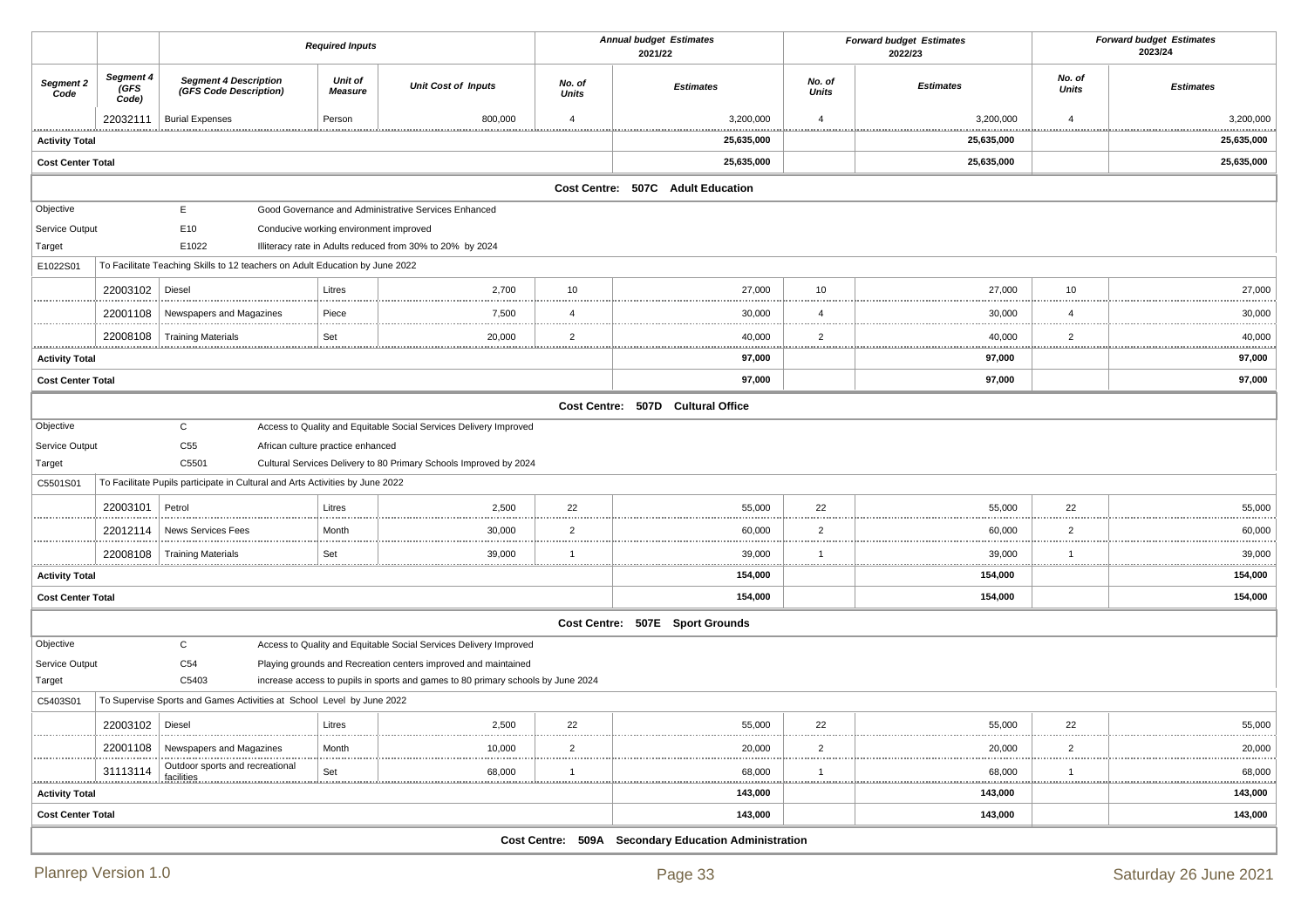|                          |                                  |                                                                                                                                                 | <b>Required Inputs</b>    |                                                                                                         | <b>Annual budget Estimates</b><br>2021/22 |                                             | <b>Forward budget Estimates</b><br>2022/23 |                  | <b>Forward budget Estimates</b><br>2023/24 |                  |
|--------------------------|----------------------------------|-------------------------------------------------------------------------------------------------------------------------------------------------|---------------------------|---------------------------------------------------------------------------------------------------------|-------------------------------------------|---------------------------------------------|--------------------------------------------|------------------|--------------------------------------------|------------------|
| Segment 2<br>Code        | Segment 4<br><b>GFS</b><br>Code) | <b>Segment 4 Description</b><br>(GFS Code Description)                                                                                          | Unit of<br><b>Measure</b> | <b>Unit Cost of Inputs</b>                                                                              | No. of<br><b>Units</b>                    | <b>Estimates</b>                            | No. of<br><b>Units</b>                     | <b>Estimates</b> | No. of<br><b>Units</b>                     | <b>Estimates</b> |
| Objective                |                                  | E                                                                                                                                               |                           | Good Governance and Administrative Services Enhanced                                                    |                                           |                                             |                                            |                  |                                            |                  |
| Service Output           |                                  | E18                                                                                                                                             |                           | Employees incentives for secondary department enhanced                                                  |                                           |                                             |                                            |                  |                                            |                  |
| Target                   |                                  | E1801                                                                                                                                           |                           | Incentives to secondary education department facilitated by June 2024                                   |                                           |                                             |                                            |                  |                                            |                  |
| E1801S07                 |                                  | To facilitate incentives to secondary education department by June 2022                                                                         |                           |                                                                                                         |                                           |                                             |                                            |                  |                                            |                  |
|                          | 21121103                         | Food and Refreshment                                                                                                                            | Person                    | 7,500                                                                                                   | 175                                       | 1,312,500                                   | 175                                        | 1,312,500        | 175                                        | 1,312,500        |
|                          | 22011102                         | Ground travel (bus, railway taxi,<br>eta(c)                                                                                                     | Person                    | 14,000                                                                                                  | $\overline{1}$                            | 14,000                                      | $\overline{1}$                             | 14,000           | $\overline{1}$                             | 14,000           |
|                          | 21113103                         | Extra-Duty                                                                                                                                      | Person                    | 30,000                                                                                                  | 180                                       | 5,400,000                                   | 177                                        | 5,310,000        | 177                                        | 5,310,000        |
|                          | 22010105                         | Per Diem - Domestic                                                                                                                             | Person                    | 100,000                                                                                                 | 50                                        | 5,000,000                                   | 50                                         | 5,000,000        | 50                                         | 5,000,000        |
|                          | 22020111                         | Outsource Maintenance<br><b>Contract Services</b>                                                                                               | Annually                  | 100,000                                                                                                 | $\mathbf{1}$                              | 100,000                                     | $\overline{1}$                             | 100,000          | 1                                          | 100,000          |
|                          | 22001101                         | Office Consumables (papers,<br>pencils, pens and stationaries)                                                                                  | Dozen                     | 115,000                                                                                                 | 12                                        | 1,380,000                                   | 12                                         | 1,380,000        | 12                                         | 1,380,000        |
|                          | 21121104                         | Telephone                                                                                                                                       | Person                    | 180,000                                                                                                 | 5                                         | 900,000                                     | 5                                          | 900,000          | 5                                          | 900,000          |
|                          | 21121101                         | Electricity                                                                                                                                     | Person                    | 210,000                                                                                                 | 5                                         | 1,050,000                                   | 5                                          | 1,050,000        | 5                                          | 1,050,000        |
|                          | 22014106                         | Gifts and Prizes                                                                                                                                | Person                    | 300,000                                                                                                 | $\overline{4}$<br><b>STATISTICS</b>       | 1,200,000<br>.                              | $\overline{4}$                             | 1,200,000<br>.   | $\overline{4}$                             | 1,200,000<br>.   |
|                          | 22032111                         | <b>Burial Expenses</b>                                                                                                                          | Person                    | 500,000                                                                                                 | $\overline{2}$                            | 1,000,000                                   | $\overline{2}$                             | 1,000,000        | $\overline{2}$                             | 1,000,000        |
|                          | 21121102                         | <b>Housing Allowance</b>                                                                                                                        | Person                    | 600,000                                                                                                 | 6                                         | 3,600,000                                   | 6                                          | 3,600,000        | 6<br>                                      | 3,600,000        |
| <b>ARABASARAS</b>        | 22003102                         | Diesel                                                                                                                                          | Litres                    | 3,693,500                                                                                               | $\mathbf{1}$                              | 3,693,500                                   |                                            | 3,693,500        | $\overline{1}$                             | 3,693,500        |
| <b>Activity Total</b>    |                                  |                                                                                                                                                 |                           |                                                                                                         |                                           | 24,650,000                                  |                                            | 24,560,000       |                                            | 24,560,000       |
| <b>Cost Center Total</b> |                                  |                                                                                                                                                 |                           |                                                                                                         |                                           | 24,650,000                                  |                                            | 24,560,000       |                                            | 24,560,000       |
| <b>Fund Source Total</b> |                                  |                                                                                                                                                 |                           |                                                                                                         |                                           | 79,099,000                                  |                                            | 79,009,000       |                                            | 79,009,000       |
|                          |                                  |                                                                                                                                                 |                           |                                                                                                         |                                           | <b>Community Health Fund - iCHF</b>         |                                            |                  |                                            |                  |
|                          |                                  |                                                                                                                                                 |                           |                                                                                                         |                                           | Sub-vote No: 5008 Health                    |                                            |                  |                                            |                  |
|                          |                                  |                                                                                                                                                 |                           |                                                                                                         |                                           | Cost Centre: 508B Council Hospital Services |                                            |                  |                                            |                  |
| Objective                |                                  | $\mathsf C$                                                                                                                                     |                           | Access to Quality and Equitable Social Services Delivery Improved                                       |                                           |                                             |                                            |                  |                                            |                  |
| Service Output           |                                  | C <sub>02</sub>                                                                                                                                 |                           | Availability of Medicines /Medical supplies/Medical equipment/laboratory reagents and vaccines services |                                           |                                             |                                            |                  |                                            |                  |
| Target                   |                                  | C0201                                                                                                                                           |                           | Shortage of medicines, medical equipment and diagnostic supplies reduced from 4.1% to 0% by June 2024   |                                           |                                             |                                            |                  |                                            |                  |
| C0201S0Q                 |                                  | To procure 2 kits of medicines, medical equipment, Hospital supplies, Laboratory supplies and dental supplies using NHIF quarterly by June 2023 |                           |                                                                                                         |                                           |                                             |                                            |                  |                                            |                  |
|                          | 21113103                         | Extra-Duty                                                                                                                                      | Person                    | 12,500                                                                                                  | 8                                         | 100,000                                     | 12                                         | 150,000          | 16                                         | 200,000          |
|                          | 22021107                         | Outsource maintenance<br>contract services                                                                                                      | Piece                     | 50,000                                                                                                  | 8                                         | 400,000                                     | 12                                         | 600,000          | 16                                         | 800,000          |
|                          | 22004104                         | <b>Dental Supplies</b>                                                                                                                          | kit                       | 125,000                                                                                                 | 8                                         | 1,000,000                                   | 12                                         | 1,500,000        | 16                                         | 2,000,000        |
|                          | 22004105                         | <b>Hospital Supplies</b>                                                                                                                        | kit                       | 125,000                                                                                                 | 8                                         | 1,000,000                                   | 12                                         | 1,500,000        | 16                                         | 2,000,000        |
|                          | 22004107                         | <b>Laboratory Supplies</b>                                                                                                                      | kit                       | 125,000                                                                                                 | 8                                         | 1,000,000                                   | 12                                         | 1,500,000        | 16                                         | 2,000,000        |
|                          | 22028101                         | Medical and Laboratory<br>equipment                                                                                                             | kit                       | 187,500                                                                                                 | 8                                         | 1,500,000                                   | 12                                         | 2,250,000        | 16                                         | 3,000,000        |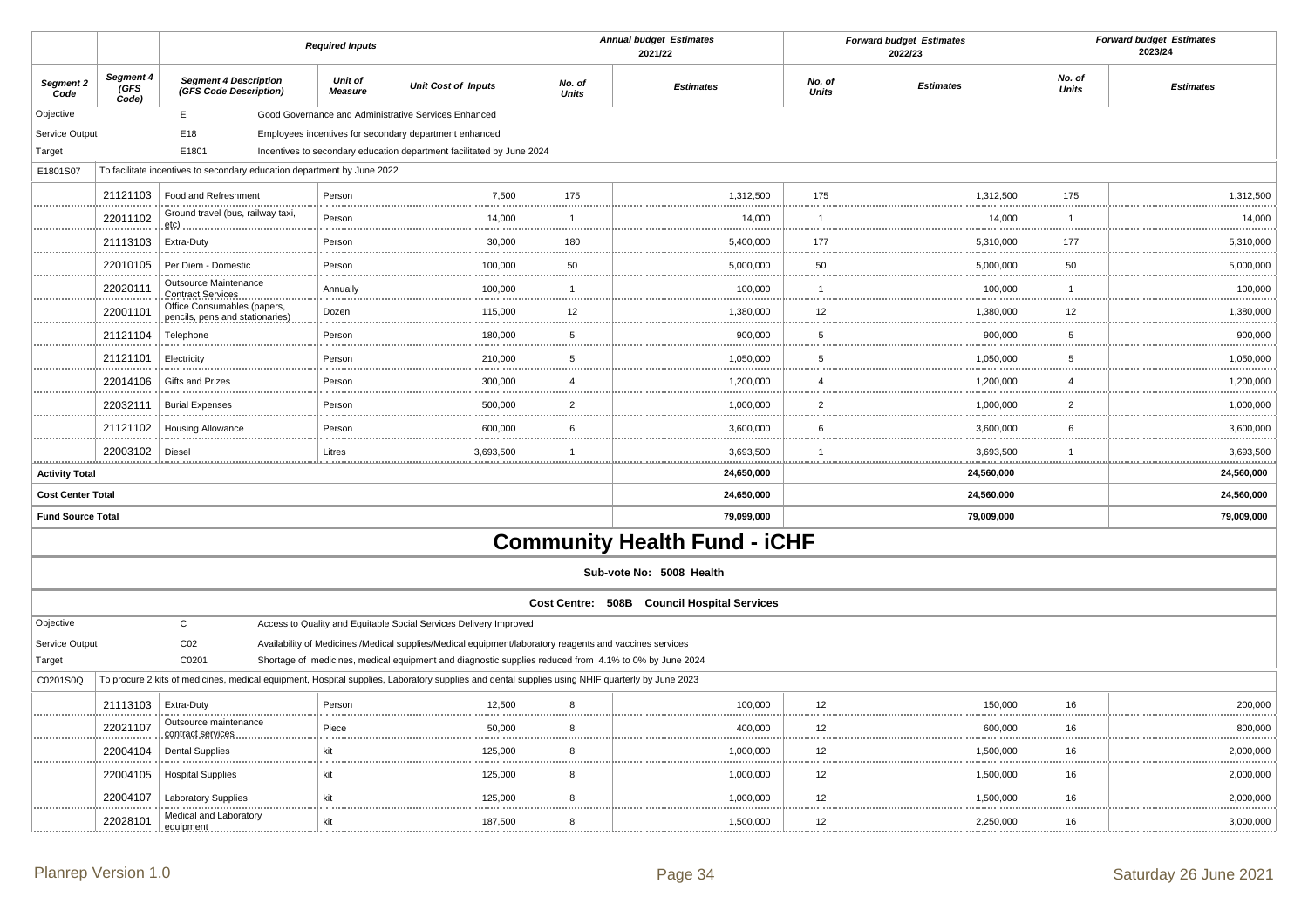|                          |                            |                                                                                                      | <b>Required Inputs</b>    |                                                                                                                                               |                        | <b>Annual budget Estimates</b><br>2021/22 |                        | <b>Forward budget Estimates</b><br>2022/23 |                 | <b>Forward budget Estimates</b><br>2023/24 |
|--------------------------|----------------------------|------------------------------------------------------------------------------------------------------|---------------------------|-----------------------------------------------------------------------------------------------------------------------------------------------|------------------------|-------------------------------------------|------------------------|--------------------------------------------|-----------------|--------------------------------------------|
| Segment 2<br>Code        | Segment 4<br>(GFS<br>Code) | <b>Segment 4 Description</b><br>(GFS Code Description)                                               | Unit of<br><b>Measure</b> | <b>Unit Cost of Inputs</b>                                                                                                                    | No. of<br><b>Units</b> | <b>Estimates</b>                          | No. of<br><b>Units</b> | <b>Estimates</b>                           | No. of<br>Units | <b>Estimates</b>                           |
|                          | 22004102                   | Drugs and Medicines                                                                                  | kit                       | 625,000                                                                                                                                       | 8                      | 5,000,000                                 | 12                     | 7,500,000                                  | 16              | 10,000,000                                 |
| <b>Activity Total</b>    |                            |                                                                                                      |                           |                                                                                                                                               | .                      | 10,000,000                                |                        | 15,000,000                                 |                 | 20,000,000                                 |
| Objective                |                            | E                                                                                                    |                           | Good Governance and Administrative Services Enhanced                                                                                          |                        |                                           |                        |                                            |                 |                                            |
| Service Output           |                            | E01                                                                                                  |                           | Organizational structure and institutional management at all levels strengthened                                                              |                        |                                           |                        |                                            |                 |                                            |
| Target                   |                            | E0101                                                                                                |                           | Organization structures and institutional management at all levels strengthened from 50% to 75% by June 2024                                  |                        |                                           |                        |                                            |                 |                                            |
| E0101S26                 |                            | To meet routine administrative issues at hospital facility quarterly under ICHF service by June 2022 |                           |                                                                                                                                               |                        |                                           |                        |                                            |                 |                                            |
|                          | 21113103                   | Extra-Duty                                                                                           | Person                    | 30,000                                                                                                                                        | 80                     | 2,400,000                                 | 88                     | 2,640,000                                  | 92              | 2,760,000                                  |
|                          | 21112107                   | Casual Labourers                                                                                     | Person                    | 150,000                                                                                                                                       | 28                     | 4,200,000                                 | 52                     | 7,800,000                                  | 56              | 8,400,000                                  |
|                          | 22001101                   | Office Consumables (papers,<br>pencils, pens and stationaries)                                       | Set                       | 200,000                                                                                                                                       | 8                      | 1,600,000                                 | 12                     | 2,400,000                                  | 16              | 3,200,000                                  |
|                          | 22020111                   | Outsource Maintenance<br><b>Contract Services</b>                                                    | contract                  | 450,000<br>.                                                                                                                                  | $\overline{4}$         | 1,800,000                                 | 8                      | 3,600,000<br>.                             | 12              | 5,400,000<br>.                             |
| <b>Activity Total</b>    |                            |                                                                                                      |                           |                                                                                                                                               |                        | 10,000,000                                |                        | 16,440,000                                 |                 | 19,760,000                                 |
| <b>Cost Center Total</b> |                            |                                                                                                      |                           |                                                                                                                                               |                        | 20,000,000                                |                        | 31,440,000                                 |                 | 39,760,000                                 |
|                          |                            |                                                                                                      |                           |                                                                                                                                               |                        | Cost Centre: 508D Health Centres          |                        |                                            |                 |                                            |
| Objective                |                            | C                                                                                                    |                           | Access to Quality and Equitable Social Services Delivery Improved                                                                             |                        |                                           |                        |                                            |                 |                                            |
| Service Output           |                            | CO <sub>2</sub>                                                                                      |                           | Availability of Medicines /Medical supplies/Medical equipment/laboratory reagents and vaccines services                                       |                        |                                           |                        |                                            |                 |                                            |
| Target                   |                            | C0201                                                                                                |                           | Shortage of medicines, medical equipment and diagnostic supplies reduced from 4.1% to 0% by June 2024                                         |                        |                                           |                        |                                            |                 |                                            |
| C0201S0P                 |                            |                                                                                                      |                           | To procure 2 kits of medicines, medical equipment, Hospital supplies, Laboratory supplies and dental supplies from CHF quarterly by June 2022 |                        |                                           |                        |                                            |                 |                                            |
|                          | 22028101                   | Medical and Laboratory<br>equipment                                                                  | Each                      | 10,938                                                                                                                                        | 8                      | 87,500                                    | 8                      | 87,500                                     | 8               | 87,500                                     |
|                          | 22004104                   | <b>Dental Supplies</b>                                                                               | kit                       | 21,875                                                                                                                                        | 8                      | 175,000                                   | 8                      | 175,000                                    | 8               | 175,000<br>.                               |
|                          | 22004105                   | <b>Hospital Supplies</b>                                                                             | kit                       | 21,875                                                                                                                                        | 8                      | 175,000                                   | 8                      | 175,000                                    | 8               | 175,000<br>                                |
|                          | 22004107                   | <b>Laboratory Supplies</b>                                                                           | kit                       | 21,875                                                                                                                                        | 8                      | 175,000                                   | 8                      | 175,000                                    | 8               | 175,000                                    |
|                          | 31122205                   | <b>Medical Equipment</b>                                                                             | kit                       | 32,812                                                                                                                                        | 8                      | 262,500                                   | 8                      | 262,500                                    | 8               | 262,500                                    |
|                          | 22004104                   | <b>Dental Supplies</b>                                                                               | kit                       | 65,625                                                                                                                                        | <br>8                  | 525,000                                   | 8                      | 525,000                                    | 8               | 525,000                                    |
|                          | 22004105                   | <b>Hospital Supplies</b>                                                                             | kit                       | 65,625                                                                                                                                        | 8                      | 525,000                                   | 8                      | 525,000                                    | 8               | 525,000                                    |
|                          | 22004107                   | <b>Laboratory Supplies</b>                                                                           | kit                       | 65,625                                                                                                                                        | 16                     | 1,050,000                                 | 24                     | 1,575,000                                  | 40              | 2,625,000                                  |
|                          | 22004104                   | <b>Dental Supplies</b>                                                                               | kit                       | 87,500                                                                                                                                        | $\overline{4}$         | 350,000                                   | 8                      | 700,000                                    | 8               | 700,000                                    |
|                          | 22004105                   | <b>Hospital Supplies</b>                                                                             | kit                       | 87,500                                                                                                                                        | $\overline{4}$         | 350,000                                   | 8                      | 700,000                                    | 8               | 700,000                                    |
|                          | 22004107                   | <b>Laboratory Supplies</b>                                                                           | kit                       | 87,500                                                                                                                                        | $\overline{4}$         | 350,000                                   | 8                      | 700,000                                    | 8               | 700,000                                    |
|                          | 22004102                   | Drugs and Medicines                                                                                  | kit                       | 109,375                                                                                                                                       | 6<br>.                 | 656,250                                   | 8                      | 875,000                                    | 8               | 875,000                                    |
|                          | 31122205                   | <b>Medical Equipment</b>                                                                             | kit                       | 132,200                                                                                                                                       | $\overline{4}$         | 528,800                                   | 8                      | 1,057,600                                  | 8               | 1,057,600                                  |
|                          | 22004108                   | Specialised Medical Supplies                                                                         | Lumpsum                   | 207,750                                                                                                                                       | $\overline{1}$         | 207,750                                   | $\mathbf{1}$           | 207,750                                    | $\overline{1}$  | 207,750                                    |
|                          | 22004102                   | Drugs and Medicines                                                                                  | kit                       | 328,125                                                                                                                                       | 16                     | 5,250,000                                 | 24                     | 7,875,000                                  | 40              | 13,125,000                                 |
|                          | 22004102                   | Drugs and Medicines                                                                                  | kit                       | 437,500                                                                                                                                       | $\,6\,$                | 2,625,000                                 | 16                     | 7,000,000                                  | 16              | 7,000,000                                  |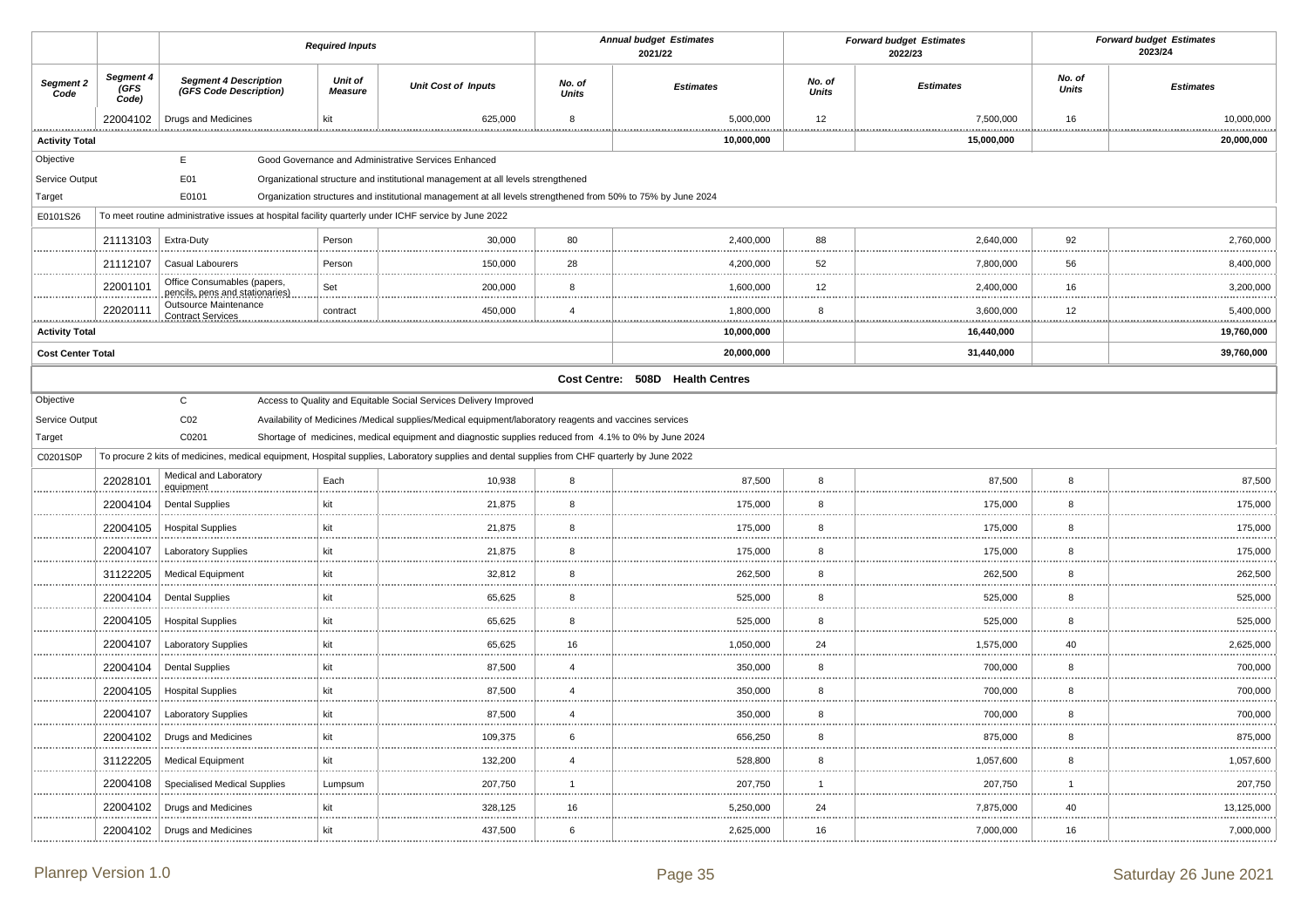|                       |                                                                                |                                                                                                                       | <b>Required Inputs</b> |                                                                                  |                        | <b>Annual budget Estimates</b><br>2021/22                                                                                                                                                                      | <b>Forward budget Estimates</b><br>2022/23 |                       |                 | <b>Forward budget Estimates</b><br>2023/24 |
|-----------------------|--------------------------------------------------------------------------------|-----------------------------------------------------------------------------------------------------------------------|------------------------|----------------------------------------------------------------------------------|------------------------|----------------------------------------------------------------------------------------------------------------------------------------------------------------------------------------------------------------|--------------------------------------------|-----------------------|-----------------|--------------------------------------------|
| Segment 2<br>Code     | Segment 4<br>GFS<br>Code)                                                      | <b>Segment 4 Description</b><br>(GFS Code Description)                                                                | Unit of<br>Measure     | <b>Unit Cost of Inputs</b>                                                       | No. of<br><b>Units</b> | <b>Estimates</b>                                                                                                                                                                                               | No. of<br><b>Units</b>                     | <b>Estimates</b>      | No. of<br>Units | <b>Estimates</b>                           |
| <b>Activity Total</b> |                                                                                |                                                                                                                       |                        |                                                                                  |                        | 13,292,800                                                                                                                                                                                                     |                                            | 22,615,350            |                 | 28,915,350                                 |
| Service Output        |                                                                                | C56<br>Improved Health Services                                                                                       |                        |                                                                                  |                        |                                                                                                                                                                                                                |                                            |                       |                 |                                            |
| Target                |                                                                                | C5601                                                                                                                 |                        | Improved health facilities infrastructures by June 2024                          |                        |                                                                                                                                                                                                                |                                            |                       |                 |                                            |
| C5601S03              | June 2022                                                                      |                                                                                                                       |                        |                                                                                  |                        | To conduct rehabilitation of 5 health centres (Rusesa, Nyakitonto, Kimwanya, Nyamidaho, Nyenge) for management of Admitted Severe malnutrition Cases for underfives and creating green environment SAM once by |                                            |                       |                 |                                            |
| **************        | 22020111                                                                       | Outsource Maintenance<br><b>Contract Services</b>                                                                     | <b>Buildings</b>       | 500,000                                                                          | $\overline{1}$         | 500,000<br>                                                                                                                                                                                                    | 24                                         | 12,000,000<br>        | 24              | 12,000,000<br>.                            |
| <b>Activity Total</b> |                                                                                |                                                                                                                       |                        |                                                                                  |                        | 500,000                                                                                                                                                                                                        |                                            | 12,000,000            |                 | 12,000,000                                 |
| Objective             |                                                                                | E                                                                                                                     |                        | Good Governance and Administrative Services Enhanced                             |                        |                                                                                                                                                                                                                |                                            |                       |                 |                                            |
| Service Output        |                                                                                | E01                                                                                                                   |                        | Organizational structure and institutional management at all levels strengthened |                        |                                                                                                                                                                                                                |                                            |                       |                 |                                            |
| Target                |                                                                                | E0101<br>Organization structures and institutional management at all levels strengthened from 50% to 75% by June 2024 |                        |                                                                                  |                        |                                                                                                                                                                                                                |                                            |                       |                 |                                            |
| E0101S0W              |                                                                                | To meet general administrative duties under CHF/NHIF at health facility quaterly by June 2022                         |                        |                                                                                  |                        |                                                                                                                                                                                                                |                                            |                       |                 |                                            |
|                       | 22012115                                                                       | <b>Communication Network</b><br>Services                                                                              | bundle                 | 1,000                                                                            | 120<br><b>11111</b>    | 120,000                                                                                                                                                                                                        | 360                                        | 360,000               | 720             | 720,000                                    |
|                       | 22003102                                                                       | Diesel                                                                                                                | Litres                 | 2,000                                                                            | 400                    | 800,000                                                                                                                                                                                                        | 2,000                                      | 4,000,000             | 4,000           | 8,000,000                                  |
|                       | 22012115                                                                       | <b>Communication Network</b><br>Services                                                                              | bundle                 | 15,000                                                                           | 10                     | 150,000                                                                                                                                                                                                        | 20                                         | 300,000               | 20              | 300,000                                    |
|                       | 21113103                                                                       | Extra-Duty                                                                                                            | Person                 | 20,000                                                                           | $30\,$                 | 600,000                                                                                                                                                                                                        | 120                                        | 2,400,000             | 120             | 2,400,000                                  |
|                       | 21113103                                                                       | Extra-Duty                                                                                                            | Person                 | 30,000                                                                           | 20                     | 600,000                                                                                                                                                                                                        | 96                                         | 2,880,000             | 160             | 4,800,000                                  |
|                       | 22012115                                                                       | <b>Communication Network</b><br>Services                                                                              | bundle                 | 57,500                                                                           | $\overline{1}$         | 57,500                                                                                                                                                                                                         | 12                                         | 690,000               | 12              | 690,000                                    |
|                       | 22010105                                                                       | Per Diem - Domestic                                                                                                   | Perdiem                | 60,000                                                                           | $\overline{2}$         | 120,000                                                                                                                                                                                                        | 20                                         | 1,200,000             | 24              | 1,440,000                                  |
|                       | 22001101                                                                       | Office Consumables (papers,<br>pencils, pens and stationaries)                                                        | Set                    | 100,000                                                                          | $\overline{4}$         | 400.000                                                                                                                                                                                                        | 20                                         | 2,000,000             | 36              | 3,600,000                                  |
|                       | 22001112                                                                       | <b>Outsourcing Costs (includes</b><br>cleaning and security services)                                                 | Person                 | 100,000                                                                          | 40<br><b>111111</b>    | 4,000,000                                                                                                                                                                                                      | 172                                        | 17,200,000            | 208             | 20,800,000                                 |
|                       | 22002101                                                                       | Electricity                                                                                                           | Bill                   | 100,000                                                                          | $\overline{2}$         | 200,000                                                                                                                                                                                                        | 8                                          | 800,000               | 16              | 1,600,000                                  |
|                       | 22001101                                                                       | Office Consumables (papers,<br>pencils, pens and stationaries)                                                        | Each                   | 125,250                                                                          | $\overline{4}$         | 501,000                                                                                                                                                                                                        | 10                                         | 1,252,500             | 16              | 2,004,000                                  |
|                       | 21112107                                                                       | Casual Labourers                                                                                                      | Month                  | 300,000                                                                          | $\,6\,$                | 1,800,000                                                                                                                                                                                                      | $\overline{7}$                             | 2,100,000             | 8               | 2,400,000                                  |
|                       | 21112108                                                                       | <b>Local Staff Salaries</b>                                                                                           | Annually               | 820,000                                                                          | $\overline{1}$         | 820,000                                                                                                                                                                                                        | $\overline{1}$                             | 820,000               | $\overline{2}$  | 1,640,000                                  |
| .                     | 21112108                                                                       | <b>Local Staff Salaries</b>                                                                                           | Annually<br>.          | 2,187,500                                                                        | 1<br>.                 | 2,187,500                                                                                                                                                                                                      | $\overline{2}$                             | 4,375,000<br>.        | $\mathbf{3}$    | 6,562,500<br>.                             |
| <b>Activity Total</b> |                                                                                |                                                                                                                       |                        |                                                                                  |                        | 12,356,000                                                                                                                                                                                                     |                                            | 40,377,500            |                 | 56,956,500                                 |
| E0101S10              |                                                                                | To facilitate financial and accounting services at health facility monthly by June 2022                               |                        |                                                                                  |                        |                                                                                                                                                                                                                |                                            |                       |                 |                                            |
|                       | 21112108                                                                       | <b>Local Staff Salaries</b>                                                                                           | Person                 | 495.000                                                                          | 5                      | 2,475,000                                                                                                                                                                                                      | 12 <sup>2</sup>                            | 5,940,000             | 24              | 11.880.000                                 |
| <b>Activity Total</b> |                                                                                |                                                                                                                       |                        |                                                                                  |                        | 2,475,000                                                                                                                                                                                                      |                                            | 5,940,000             |                 | 11,880,000                                 |
| E0101S1E              |                                                                                | To facilitate financial and accounting services at health facility monthly by June 2022                               |                        |                                                                                  |                        |                                                                                                                                                                                                                |                                            |                       |                 |                                            |
|                       |                                                                                | 21112108   Local Staff Salaries                                                                                       | Person                 | 390,000                                                                          | $\overline{7}$         | 2,730,000                                                                                                                                                                                                      | 16                                         | 6,240,000<br><u>.</u> | 16              | 6,240,000<br>. <u>.</u>                    |
| <b>Activity Total</b> |                                                                                |                                                                                                                       |                        |                                                                                  |                        | 2,730,000                                                                                                                                                                                                      |                                            | 6,240,000             |                 | 6,240,000                                  |
| E0101S1S              | To conduct Health Facility Governing Committees meetings quartely by June 2022 |                                                                                                                       |                        |                                                                                  |                        |                                                                                                                                                                                                                |                                            |                       |                 |                                            |
|                       | 21121103                                                                       | Food and Refreshment                                                                                                  | Person                 | 5,000                                                                            | 32                     | 160,000                                                                                                                                                                                                        | 32                                         | 160,000               | 32              | 160,000                                    |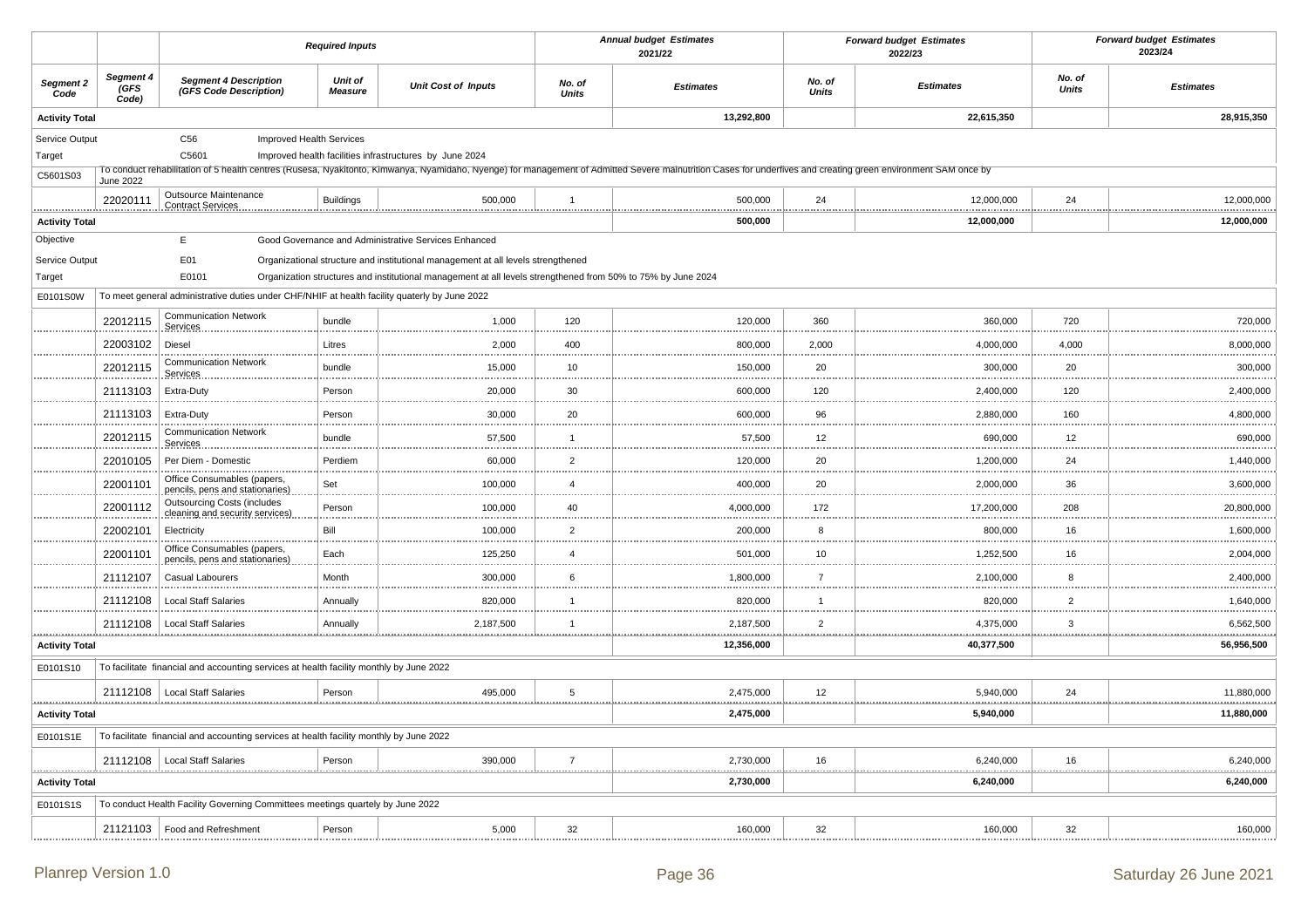|                            |                            | <b>Required Inputs</b>                                 |                                             |                                                                                                                                                |                        | <b>Annual budget Estimates</b><br>2021/22                                                                                                                                |                        | <b>Forward budget Estimates</b><br>2022/23 |                        | <b>Forward budget Estimates</b><br>2023/24 |
|----------------------------|----------------------------|--------------------------------------------------------|---------------------------------------------|------------------------------------------------------------------------------------------------------------------------------------------------|------------------------|--------------------------------------------------------------------------------------------------------------------------------------------------------------------------|------------------------|--------------------------------------------|------------------------|--------------------------------------------|
| Segment 2<br>Code          | Segment 4<br>(GFS<br>Code) | <b>Segment 4 Description</b><br>(GFS Code Description) | <b>Unit of</b><br><b>Measure</b>            | <b>Unit Cost of Inputs</b>                                                                                                                     | No. of<br><b>Units</b> | <b>Estimates</b>                                                                                                                                                         | No. of<br><b>Units</b> | <b>Estimates</b>                           | No. of<br><b>Units</b> | <b>Estimates</b>                           |
|                            | 21113103                   | Extra-Duty                                             | Person                                      | 20,000                                                                                                                                         | 16                     | 320,000                                                                                                                                                                  | 32                     | 640,000                                    | 32                     | 640,000<br>.                               |
| <b>Activity Total</b>      |                            |                                                        |                                             |                                                                                                                                                |                        | 480,000                                                                                                                                                                  |                        | 800,000                                    |                        | 800,000                                    |
| Objective                  |                            | Y                                                      | Multi-sectorial nutrition services improved |                                                                                                                                                |                        |                                                                                                                                                                          |                        |                                            |                        |                                            |
| Service Output             |                            | Y08                                                    |                                             | Improved availability of nutrition commodities                                                                                                 |                        |                                                                                                                                                                          |                        |                                            |                        |                                            |
| Target                     |                            | Y0801                                                  |                                             | Increased availability of nutrition commodities in health facilities from 50%. to 60% by June 2024                                             |                        |                                                                                                                                                                          |                        |                                            |                        |                                            |
| Y0801S02                   |                            |                                                        |                                             | To procure two kits of nutritional supplements to manage severe acute malnutrition to underfive children twice by june 2022                    |                        |                                                                                                                                                                          |                        |                                            |                        |                                            |
|                            | 22004103                   | Special Foods (diet food)                              | kit                                         | 82,500                                                                                                                                         | $\overline{2}$         | 165,000                                                                                                                                                                  | $\overline{4}$         | 330,000                                    | 8                      | 660,000<br>                                |
|                            | 22029101                   | Nutrition                                              | kit                                         | 100,000                                                                                                                                        | $\overline{4}$         | 400,000                                                                                                                                                                  | 16                     | 1,600,000                                  | 32                     | 3,200,000                                  |
|                            | 22029101                   | Nutrition                                              | kit                                         | 150,000                                                                                                                                        | $\overline{4}$         | 600,000                                                                                                                                                                  | 4                      | 600,000                                    | $\overline{4}$         | 600,000<br>.                               |
|                            | 22029101                   | Nutrition                                              | kit                                         | 500,000                                                                                                                                        |                        | 500,000                                                                                                                                                                  | $\overline{2}$         | 1,000,000<br>                              | $\overline{2}$         | 1,000,000                                  |
| <b>Activity Total</b>      |                            |                                                        |                                             |                                                                                                                                                |                        | 1,665,000                                                                                                                                                                |                        | 3,530,000                                  |                        | 5,460,000                                  |
| Service Output             |                            | Y09                                                    |                                             |                                                                                                                                                |                        | Improved effectiveness and efficiency of nutrition governance (including coordination and leadership) and response across all sectors, actors and administrative levels. |                        |                                            |                        |                                            |
| Target                     |                            | Y0901                                                  |                                             | Functioned Multisectoral nutrition coordination steering committees meetings on quarterly bases by June, 2024                                  |                        |                                                                                                                                                                          |                        |                                            |                        |                                            |
| Y0901C02                   |                            |                                                        |                                             | To conduct quarterly nutrition steering committes to evaluate the effectiveness of ward nutrition contracts once by June 2022                  |                        |                                                                                                                                                                          |                        |                                            |                        |                                            |
|                            | 21121103                   | Food and Refreshment                                   | Person                                      | 1,300                                                                                                                                          | 24                     | 31,200                                                                                                                                                                   | 36                     | 46,800                                     | 36                     | 46,800                                     |
|                            | 21113103                   | Extra-Duty                                             | Person                                      | 15,000                                                                                                                                         | 10<br>.                | 150,000                                                                                                                                                                  | 8                      | 120,000<br>                                | 8                      | 120,000                                    |
|                            | 21113103                   | Extra-Duty                                             | Person                                      | 20,000                                                                                                                                         | 36                     | 720,000                                                                                                                                                                  | 72                     | 1,440,000                                  | 72                     | 1,440,000                                  |
|                            | 21113103                   | Extra-Duty                                             | Person                                      | 30,000                                                                                                                                         | 20                     | 600,000                                                                                                                                                                  | 68                     | 2,040,000                                  | 124                    | 3,720,000                                  |
| .<br><b>Activity Total</b> |                            |                                                        |                                             |                                                                                                                                                |                        | 1,501,200                                                                                                                                                                |                        | 3,646,800                                  |                        | 5,326,800                                  |
| <b>Cost Center Total</b>   |                            |                                                        |                                             |                                                                                                                                                |                        | 35,000,000                                                                                                                                                               |                        | 95,149,650                                 |                        | 127,578,650                                |
|                            |                            |                                                        |                                             |                                                                                                                                                |                        | Cost Centre: 508E Dispensaries                                                                                                                                           |                        |                                            |                        |                                            |
| Objective                  |                            | $\mathsf{C}$                                           |                                             | Access to Quality and Equitable Social Services Delivery Improved                                                                              |                        |                                                                                                                                                                          |                        |                                            |                        |                                            |
| Service Output             |                            | CO <sub>2</sub>                                        |                                             | Availability of Medicines /Medical supplies/Medical equipment/laboratory reagents and vaccines services                                        |                        |                                                                                                                                                                          |                        |                                            |                        |                                            |
| Target                     |                            | C0201                                                  |                                             | Shortage of medicines, medical equipment and diagnostic supplies reduced from 4.1% to 0% by June 2024                                          |                        |                                                                                                                                                                          |                        |                                            |                        |                                            |
| C0201S03                   |                            |                                                        |                                             | To procure 2 kits of medicines, medical equipment, Hospital supplies, Laboratory supplies and dental supplies under CHF quarterly by June 2022 |                        |                                                                                                                                                                          |                        |                                            |                        |                                            |
|                            | 22020111                   | Outsource Maintenance<br><b>Contract Services</b>      | contract                                    | 9,188                                                                                                                                          | 8                      | 73,500                                                                                                                                                                   | 8                      | 73,500                                     | 8                      | 73,500                                     |
|                            | 22021108                   | Spare Parts                                            | Set                                         | 9,188                                                                                                                                          | 24                     | 220,500                                                                                                                                                                  | 24                     | 220,500                                    | 24                     | 220,500<br>                                |
|                            | 22024106                   | Outsource maintenance<br>contract services             | contract<br>.                               | 9,188                                                                                                                                          | 8<br>.                 | 73,500                                                                                                                                                                   | 8                      | 73,500<br>.                                | 8                      | 73,500<br>                                 |
|                            | 22004104                   | <b>Dental Supplies</b>                                 |                                             | 18,375                                                                                                                                         | 120                    | 2,205,000                                                                                                                                                                | 112                    | 2,058,000                                  | 112                    | 2,058,000                                  |
|                            | 22004105                   | <b>Hospital Supplies</b>                               | kit                                         | 18,375                                                                                                                                         | 120                    | 2,205,000                                                                                                                                                                | 112                    | 2,058,000                                  | 112                    | 2,058,000                                  |
|                            | 22004107                   | <b>Laboratory Supplies</b>                             | kit                                         | 18,375                                                                                                                                         | 120                    | 2,205,000                                                                                                                                                                | 112                    | 2,058,000                                  | 112                    | 2,058,000                                  |
|                            | 22021108                   | Spare Parts                                            | kit                                         | 18,375                                                                                                                                         | $\overline{4}$         | 73,500                                                                                                                                                                   | 4                      | 73,500                                     | $\overline{4}$         | 73,500                                     |
|                            | 22004104                   | <b>Dental Supplies</b>                                 | kit                                         | 21,875                                                                                                                                         | $\overline{4}$         | 87,500                                                                                                                                                                   | 4                      | 87,500                                     | $\overline{4}$         | 87,500                                     |
|                            | 22004105                   | <b>Hospital Supplies</b>                               | kit                                         | 21,875                                                                                                                                         | 4                      | 87,500                                                                                                                                                                   | $\overline{4}$         | 87,500                                     | $\overline{4}$         | 87,500                                     |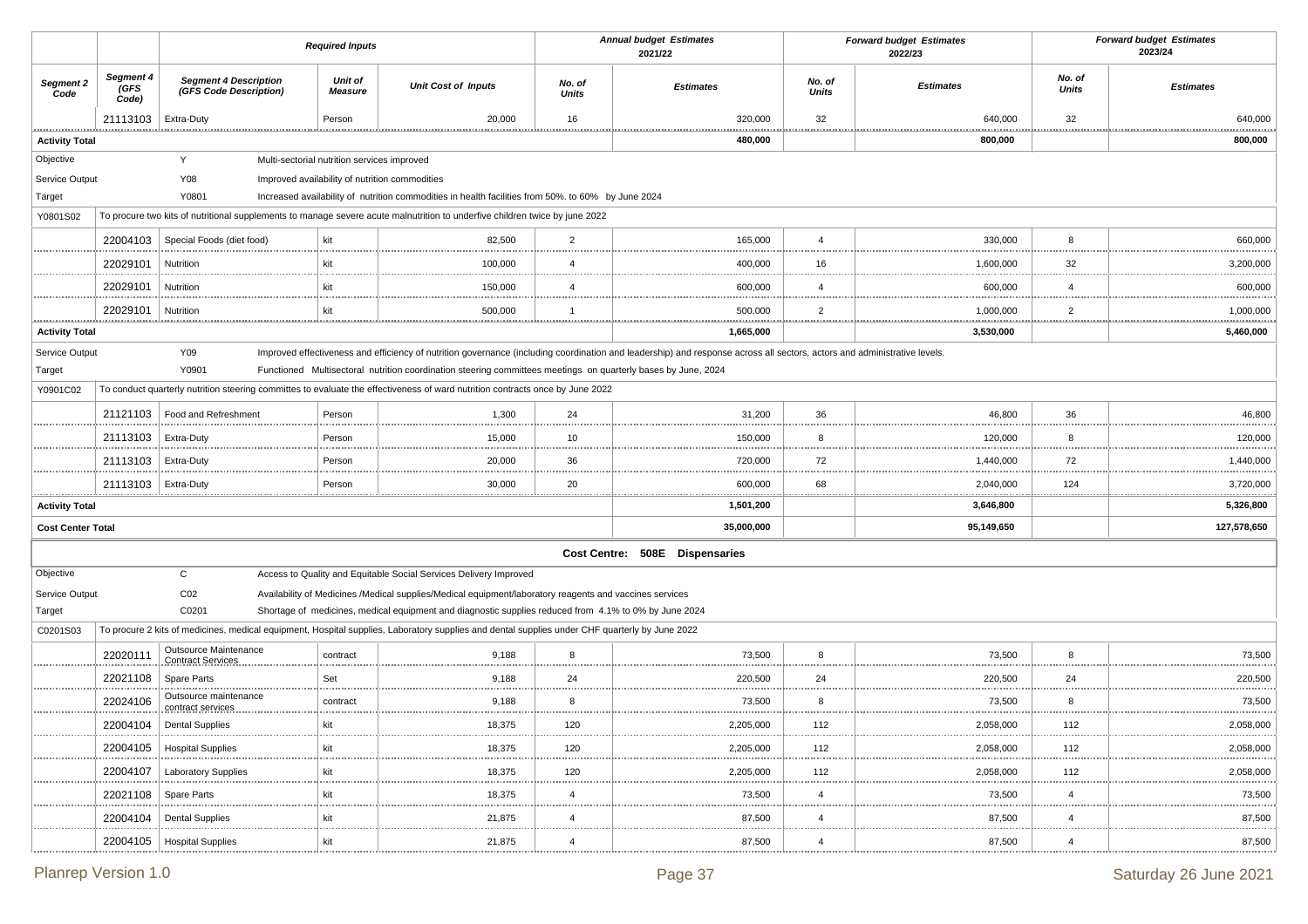|                   |                            |                                                        | <b>Required Inputs</b>           |                            |                        | <b>Annual budget Estimates</b><br>2021/22 |                    | <b>Forward budget Estimates</b><br>2022/23 |                    | <b>Forward budget Estimates</b><br>2023/24 |
|-------------------|----------------------------|--------------------------------------------------------|----------------------------------|----------------------------|------------------------|-------------------------------------------|--------------------|--------------------------------------------|--------------------|--------------------------------------------|
| Segment 2<br>Code | Segment 4<br>(GFS<br>Code) | <b>Segment 4 Description</b><br>(GFS Code Description) | <b>Unit of</b><br><b>Measure</b> | <b>Unit Cost of Inputs</b> | No. of<br><b>Units</b> | <b>Estimates</b>                          | No. of<br>Units    | <b>Estimates</b>                           | No. of<br>Units    | <b>Estimates</b>                           |
|                   | 22004107                   | <b>Laboratory Supplies</b>                             | kit                              | 21,875                     | $\overline{4}$         | 87,500                                    | $\overline{4}$     | 87,500                                     | $\overline{4}$     | 87,500                                     |
|                   | 21113119                   | Medical and Dental Refunds                             | kit                              | 27,562                     | 8<br>                  | 220,500                                   | 8                  | 220,500                                    | 8                  | 220,500<br>.                               |
|                   | 22004108                   | <b>Specialised Medical Supplies</b>                    | kit                              | 27,562                     | 8                      | 220,500                                   | 8                  | 220,500                                    | 8                  | 220,500<br>.                               |
|                   | 22028101                   | Medical and Laboratory<br>equipment                    | kit                              | 27,562                     | 16                     | 441,000                                   | 16                 | 441,000                                    | 16                 | 441,000                                    |
|                   | 31122205                   | <b>Medical Equipment</b>                               | kit                              | 27,562                     | 40                     | 1,102,500                                 | 40                 | 1,102,500                                  | 40                 | 1,102,500                                  |
|                   | 22004104                   | <b>Dental Supplies</b>                                 | kit                              | 35,875                     | $\overline{4}$         | 143,500                                   | 8                  | 287,000                                    | 8                  | 287,000                                    |
|                   | 22004105                   | <b>Hospital Supplies</b>                               | kit                              | 35,875                     | $\overline{4}$         | 143,500                                   | 8                  | 287,000                                    | 8                  | 287,000<br>.                               |
|                   | 22004107                   | Laboratory Supplies                                    | kit                              | 35,875                     | $\overline{4}$         | 143,500                                   | 8                  | 287,000                                    | 8                  | 287,000<br>                                |
|                   | 22004104                   | <b>Dental Supplies</b>                                 | kit                              | 36,750                     | 20                     | 735,000                                   | 20                 | 735,000                                    | 20                 | 735,000                                    |
|                   | 22004105                   | <b>Hospital Supplies</b>                               | kit                              | 36,750                     | 20<br>.                | 735,000                                   | 20<br>.            | 735,000                                    | 20<br>             | 735,000<br>                                |
|                   | 22004107                   | <b>Laboratory Supplies</b>                             | kit                              | 36,750                     | 20                     | 735,000                                   | 24                 | 882,000                                    | 24                 | 882,000                                    |
|                   | 31122205                   | <b>Medical Equipment</b>                               | kit                              | 36,750                     | 40                     | 1,470,000                                 | 28                 | 1,029,000                                  | 28                 | 1,029,000<br>                              |
|                   | 22004105                   | <b>Hospital Supplies</b>                               | Each                             | 37,875                     | 1                      | 37,875                                    | 12                 | 454,500                                    | 16                 | 606,000                                    |
|                   | 31122205                   | <b>Medical Equipment</b>                               | kit                              | 43,750                     | $\overline{4}$         | 175,000                                   | $\overline{4}$     | 175,000                                    | $\overline{4}$     | 175,000<br>.                               |
|                   | 31122205                   | <b>Medical Equipment</b>                               | kit                              | 55,125                     | 12                     | 661,500                                   | 12                 | 661,500                                    | 12                 | 661,500                                    |
|                   | 22004102                   | <b>Drugs and Medicines</b>                             | kit                              | 64,312                     | 8                      | 514,500                                   | 8                  | 514,500                                    | 8                  | 514,500                                    |
|                   | 31122205                   | <b>Medical Equipment</b>                               | kit                              | 71,750                     | $\overline{4}$         | 287,000                                   | 8                  | 574,000                                    | 8                  | 574,000                                    |
|                   | 31122205                   | <b>Medical Equipment</b>                               | kit                              | 73,500                     | 12<br>                 | 882,000                                   | 16                 | 1,176,000                                  | 16                 | 1,176,000                                  |
|                   | 22004104                   | <b>Dental Supplies</b>                                 | Each                             | 75,250                     | $\overline{4}$         | 301,000                                   | 8                  | 602,000                                    | 12                 | 903,000                                    |
|                   | 22004102                   | Drugs and Medicines                                    | kit                              | 91,875                     | 112                    | 10,290,000                                | 112                | 10,290,000                                 | 112<br>            | 10,290,000                                 |
|                   |                            | 22004102   Drugs and Medicines                         | kit                              | 109,375                    | $\overline{4}$         | 437,500                                   | $\overline{4}$     | 437,500                                    | $\overline{4}$     | 437,500                                    |
|                   | 31221102                   | <b>Medical Supplies</b>                                | Each                             | 112,875                    | $\overline{4}$         | 451,500                                   | 8                  | 903,000                                    | 12<br>.            | 1,354,500                                  |
|                   | 22004104                   | <b>Dental Supplies</b>                                 | kit                              | 140,000                    | 1                      | 140,000                                   | $\overline{2}$     | 280,000                                    | $\overline{2}$     | 280,000                                    |
|                   | 22004105                   | <b>Hospital Supplies</b>                               | kit                              | 147,500                    | $\overline{2}$         | 295,000                                   | 12                 | 1,770,000                                  | 16                 | 2,360,000                                  |
|                   |                            | 22004107   Laboratory Supplies                         | kit                              | 147,500                    | -1                     | 147,500                                   | 8                  | 1,180,000                                  | 8                  | 1,180,000                                  |
|                   | 22004102                   | Drugs and Medicines                                    | kit                              | 179,375                    | $\overline{4}$<br>     | 717,500                                   | 8<br>.             | 1,435,000                                  | 8<br>              | 1,435,000                                  |
|                   |                            | 22004102   Drugs and Medicines                         | kit                              | 183,750                    | 28                     | 5,145,000                                 | 25                 | 4,593,750                                  | 25                 | 4,593,750                                  |
|                   | 22004105                   | <b>Hospital Supplies</b>                               | kit                              | 200,000                    |                        | 200,000                                   |                    | 200,000                                    |                    | 200,000                                    |
|                   | 22004107                   | <b>Laboratory Supplies</b>                             | kit                              | 247,500                    | -1                     | 247,500                                   | $\overline{a}$     | 990,000                                    | 8                  | 1,980,000                                  |
|                   | 31122205                   | <b>Medical Equipment</b>                               | kit                              | 300,000<br>.               | -1<br>                 | 300,000<br>.                              | $\overline{2}$<br> | 600,000<br>.                               | $\overline{3}$<br> | 900,000<br>.                               |
|                   | 22004102                   | Drugs and Medicines                                    | kit                              | 367,500                    | 20                     | 7,350,000                                 | 32                 | 11,760,000                                 | 40                 | 14,700,000<br>                             |
|                   | 31122205                   | Medical Equipment                                      | kit                              | 367,500                    | $\overline{2}$         | 735,000                                   | 12                 | 4,410,000                                  | 16                 | 5,880,000                                  |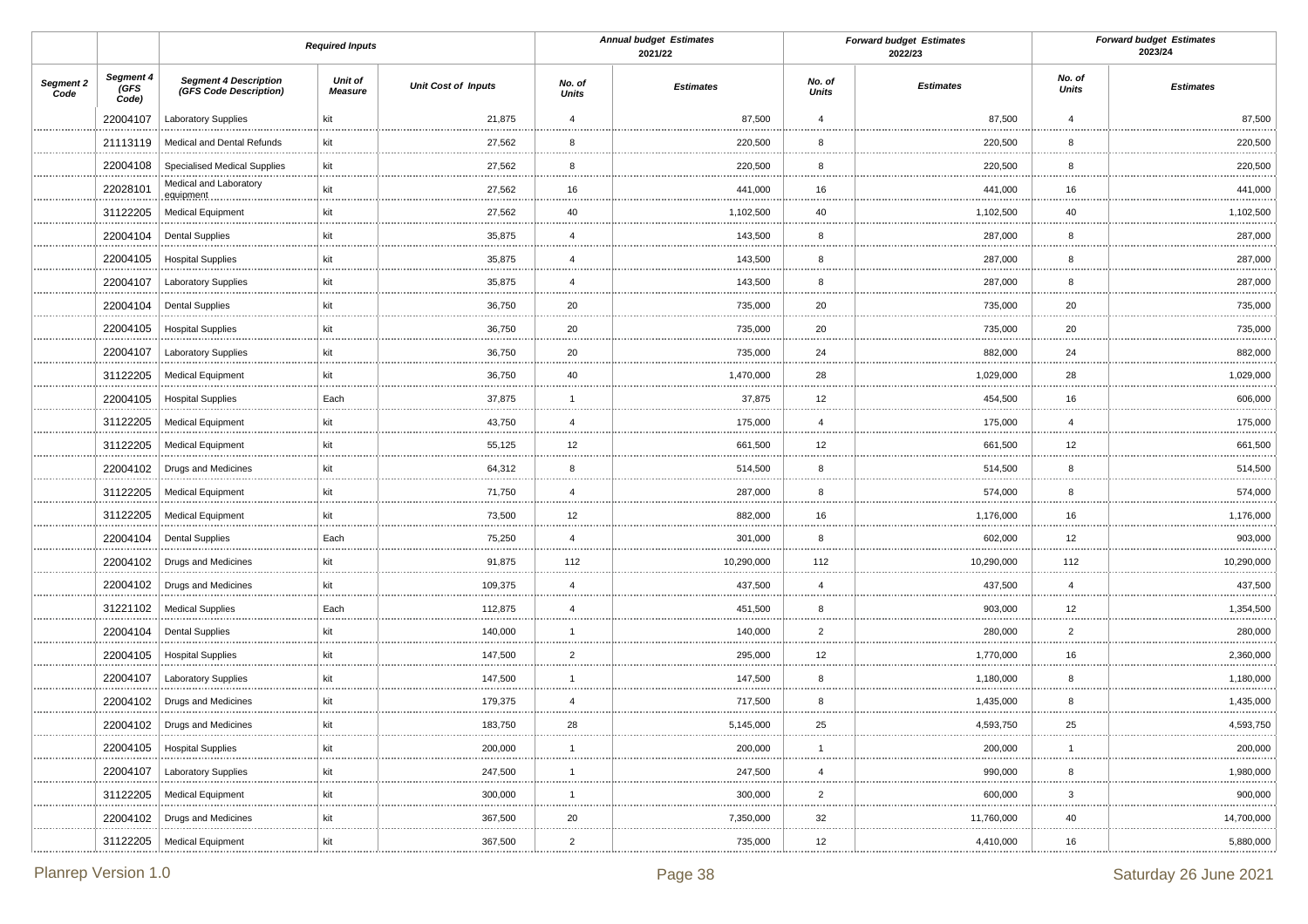|                            |                            |                                                                                         | <b>Required Inputs</b>                           |                                                                                                                                                                                   |                        | <b>Annual budget Estimates</b><br>2021/22 |                        | <b>Forward budget Estimates</b><br>2022/23 |                 | <b>Forward budget Estimates</b><br>2023/24 |
|----------------------------|----------------------------|-----------------------------------------------------------------------------------------|--------------------------------------------------|-----------------------------------------------------------------------------------------------------------------------------------------------------------------------------------|------------------------|-------------------------------------------|------------------------|--------------------------------------------|-----------------|--------------------------------------------|
| Segment 2<br>Code          | Segment 4<br>(GFS<br>Code) | <b>Segment 4 Description</b><br>(GFS Code Description)                                  | Unit of<br><b>Measure</b>                        | <b>Unit Cost of Inputs</b>                                                                                                                                                        | No. of<br><b>Units</b> | <b>Estimates</b>                          | No. of<br><b>Units</b> | <b>Estimates</b>                           | No. of<br>Units | <b>Estimates</b>                           |
|                            | 22004102                   | Drugs and Medicines                                                                     | Drugs                                            | 376,625                                                                                                                                                                           | $\mathbf{3}$           | 1,129,875                                 | 8                      | 3,013,000                                  | 12              | 4,519,500                                  |
|                            | 22004102                   | <b>Drugs and Medicines</b>                                                              | kit                                              | 735,000                                                                                                                                                                           | 6                      | 4,410,000                                 | 20                     | 14,700,000                                 | 28              | 20,580,000                                 |
|                            | 22004102                   | <b>Drugs and Medicines</b>                                                              | kit                                              | 800,000                                                                                                                                                                           | $\overline{2}$         | 1,600,000                                 | $\overline{2}$         | 1,600,000                                  | $\overline{2}$  | 1,600,000                                  |
| .<br><b>Activity Total</b> |                            |                                                                                         |                                                  |                                                                                                                                                                                   |                        | 49,863,750                                |                        | .<br>75,423,750                            |                 | 90,004,250                                 |
| C0201S0M                   |                            |                                                                                         |                                                  | To conduct routine repair and maintenance of 20 medical equipment, Dental equipment's and Laboratory Twice per year under CHF by June 2022                                        |                        |                                           |                        |                                            |                 |                                            |
|                            | 22021108                   | Spare Parts                                                                             | Set                                              | 73,500                                                                                                                                                                            | $\overline{2}$         | 147,000                                   | 8                      | 588,000                                    | 8               | 588,000                                    |
| <b>Activity Total</b>      |                            |                                                                                         |                                                  |                                                                                                                                                                                   |                        | 147,000                                   |                        | 588,000                                    |                 | 588,000                                    |
| Target                     |                            | C0202                                                                                   |                                                  | Storage of health facilities conditions / infrastructure standards improved from 30% to 80% by 2024                                                                               |                        |                                           |                        |                                            |                 |                                            |
| C0202C01                   |                            |                                                                                         |                                                  | [C0203C01] To conduct on job training to 2 HW on health commodities inventory management and ILS systems for 3 days under CHF Once by June 2022                                   |                        |                                           |                        |                                            |                 |                                            |
|                            | 22010102                   | Ground travel (bus, railway taxi,<br>etc)                                               | Trip                                             | 10,000                                                                                                                                                                            | $\overline{2}$         | 20,000                                    | $\overline{4}$         | 40,000                                     | 6               | 60,000                                     |
|                            | 21113103                   | Extra-Duty                                                                              | Person                                           | 30,000                                                                                                                                                                            | 6                      | 180,000                                   | 6                      | 180,000                                    | <br>6           | 180,000                                    |
| .<br><b>Activity Total</b> |                            |                                                                                         |                                                  |                                                                                                                                                                                   |                        | 200,000                                   | .                      | 220,000                                    |                 | <br>240,000                                |
| Service Output             |                            | C <sub>05</sub>                                                                         | Reproductive and Child Health care improved      |                                                                                                                                                                                   |                        |                                           |                        |                                            |                 |                                            |
| Target                     |                            | C0501                                                                                   |                                                  | Maternal mortality rate reduced from 44.5 to 40 per 100,000 live birth by year 2024                                                                                               |                        |                                           |                        |                                            |                 |                                            |
| C0501S0S                   |                            | To provide reproductive health education to the community once by June 2022             |                                                  |                                                                                                                                                                                   |                        |                                           |                        |                                            |                 |                                            |
| <u>.</u>                   | 21113103                   | Extra-Duty                                                                              | Person                                           | 20,000                                                                                                                                                                            | 14                     | 280,000<br>.                              | 14<br>.                | 280,000                                    | 14              | 280,000                                    |
| <b>Activity Total</b>      |                            |                                                                                         |                                                  |                                                                                                                                                                                   |                        | 280,000                                   |                        | 280,000                                    |                 | 280,000                                    |
| Service Output             |                            | C <sub>07</sub>                                                                         |                                                  | Non - Communicable Disease Control Managed and Controlled                                                                                                                         |                        |                                           |                        |                                            |                 |                                            |
| Target                     |                            | C0702                                                                                   |                                                  | Prevalence rate of Diabetes Mellitus reduced from 0.20% to 0.10% by June 2024                                                                                                     |                        |                                           |                        |                                            |                 |                                            |
| C0702S03                   |                            | To procure 1 kit of medicine for management of Diabetes mellitus quarterly by June 2022 |                                                  |                                                                                                                                                                                   |                        |                                           |                        |                                            |                 |                                            |
|                            | 22004102                   | Drugs and Medicines                                                                     | kit                                              | 25,000                                                                                                                                                                            | $\overline{4}$         | 100,000<br>.                              | $\overline{4}$         | 100,000                                    | $\overline{4}$  | 100,000                                    |
| <b>Activity Total</b>      |                            |                                                                                         |                                                  |                                                                                                                                                                                   |                        | 100,000                                   |                        | 100,000                                    |                 | 100,000                                    |
| Service Output<br>Target   |                            | CO9<br>C0901                                                                            |                                                  | Human Resource for health in terms of number professional Mix at all levels improved<br>Shortage of skilled and mixed human resource for health reduced from 70% to 50% June 2024 |                        |                                           |                        |                                            |                 |                                            |
| C0901S0G                   |                            | To provide uniform allowance to five nurses once by june 2022                           |                                                  |                                                                                                                                                                                   |                        |                                           |                        |                                            |                 |                                            |
|                            | 21113127                   | Uniform Allowance                                                                       | Person                                           | 120,000                                                                                                                                                                           | 5                      | 600,000                                   | 12                     | 1,440,000                                  | 16              | 1,920,000                                  |
| <br><b>Activity Total</b>  |                            |                                                                                         |                                                  |                                                                                                                                                                                   |                        | <br>600,000                               |                        | 1,440,000                                  |                 | <br>1,920,000                              |
| Service Output             |                            | C11                                                                                     | Health promotion services at all levels improved |                                                                                                                                                                                   |                        |                                           |                        |                                            |                 |                                            |
| Target                     |                            | C1101                                                                                   |                                                  | Community participation and involvement in health promotion actions to be strengthened from 60% to 80% by June 2024                                                               |                        |                                           |                        |                                            |                 |                                            |
| C1101S04                   |                            |                                                                                         |                                                  | To conduct sensitazation of ICHF and NHIF contribution in the community quartery by June 2022.                                                                                    |                        |                                           |                        |                                            |                 |                                            |
|                            | 21113103                   | Extra-Duty                                                                              | Person                                           | 30,000                                                                                                                                                                            | 8                      | 240,000                                   | $\overline{4}$         | 120,000                                    | $\overline{4}$  | 120,000                                    |
| <b>Activity Total</b>      |                            |                                                                                         |                                                  |                                                                                                                                                                                   |                        | 240,000                                   |                        | 120,000                                    |                 | 120,000                                    |
| Service Output             |                            | C <sub>56</sub>                                                                         | Improved Health Services                         |                                                                                                                                                                                   |                        |                                           |                        |                                            |                 |                                            |
| Target                     |                            | C5601                                                                                   |                                                  | Improved health facilities infrastructures by June 2024                                                                                                                           |                        |                                           |                        |                                            |                 |                                            |
| C5601D02                   |                            | [C5601D01] To conduct rehabilitation of health facility buildings once by June 2022     |                                                  |                                                                                                                                                                                   |                        |                                           |                        |                                            |                 |                                            |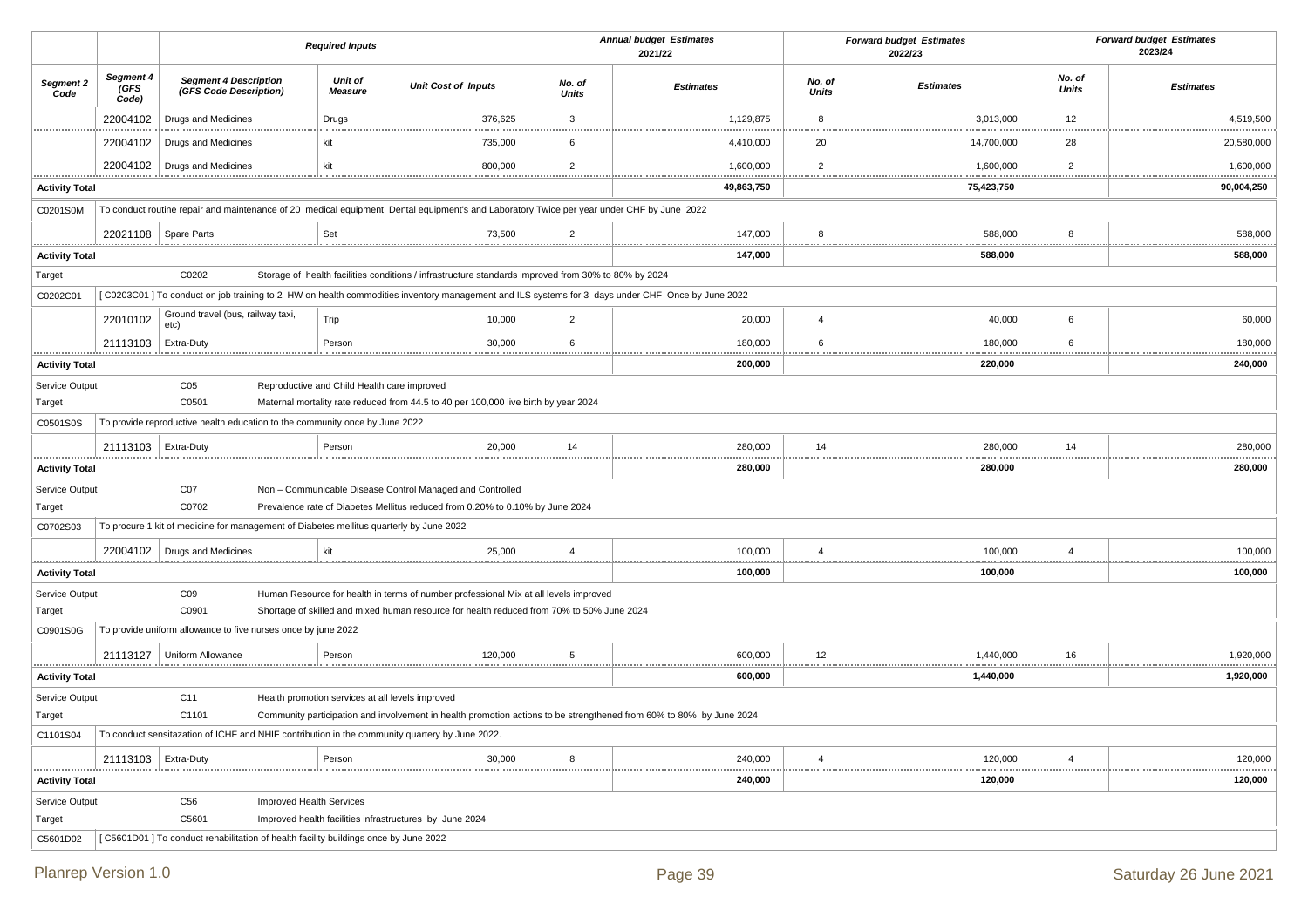|                          |                           |                                                                                                                                      | <b>Required Inputs</b>    |                                                                                                                                                                                                  |                        | <b>Annual budget Estimates</b><br>2021/22 |                 | <b>Forward budget Estimates</b><br>2022/23 |                 | <b>Forward budget Estimates</b><br>2023/24 |
|--------------------------|---------------------------|--------------------------------------------------------------------------------------------------------------------------------------|---------------------------|--------------------------------------------------------------------------------------------------------------------------------------------------------------------------------------------------|------------------------|-------------------------------------------|-----------------|--------------------------------------------|-----------------|--------------------------------------------|
| Segment 2<br>Code        | Segment 4<br>GFS<br>Code) | <b>Segment 4 Description</b><br>(GFS Code Description)                                                                               | Unit of<br><b>Measure</b> | <b>Unit Cost of Inputs</b>                                                                                                                                                                       | No. of<br><b>Units</b> | <b>Estimates</b>                          | No. of<br>Units | <b>Estimates</b>                           | No. of<br>Units | <b>Estimates</b>                           |
|                          | 22020111                  | Outsource Maintenance<br><b>Contract Services</b>                                                                                    | contract                  | 1,609,750                                                                                                                                                                                        | $\overline{1}$         | 1,609,750                                 | $\overline{4}$  | 6,439,000                                  | 8               | 12.878.000                                 |
| <b>Activity Total</b>    |                           |                                                                                                                                      |                           |                                                                                                                                                                                                  |                        | 1,609,750                                 |                 | 6,439,000                                  |                 | 12,878,000                                 |
| Objective                |                           | D                                                                                                                                    |                           | Quality and Quantity of Socio-Economic Services and Infrastructure Increased                                                                                                                     |                        |                                           |                 |                                            |                 |                                            |
| Service Output           |                           | D <sub>05</sub>                                                                                                                      |                           | Environmental Health and Sanitation improved                                                                                                                                                     |                        |                                           |                 |                                            |                 |                                            |
| Target                   |                           | D0509<br>To procure 2 set of cleaning materials package for health care waste management quartely under CHF source fund by June 2022 |                           | Capacity on management of environmental health at all levels strengthened from 40% to 60% by 2024                                                                                                |                        |                                           |                 |                                            |                 |                                            |
| D0509S06                 |                           |                                                                                                                                      |                           |                                                                                                                                                                                                  |                        |                                           |                 |                                            |                 |                                            |
|                          | 22001113                  | <b>Cleaning Supplies</b>                                                                                                             | Set                       | 120,000                                                                                                                                                                                          | $\overline{2}$         | 240,000                                   | $\overline{2}$  | 240,000                                    | $\overline{2}$  | 240,000                                    |
| <b>Activity Total</b>    |                           |                                                                                                                                      |                           |                                                                                                                                                                                                  |                        | 240,000                                   |                 | 240,000                                    |                 | 240,000                                    |
| Objective                |                           | Ε                                                                                                                                    |                           | Good Governance and Administrative Services Enhanced                                                                                                                                             |                        |                                           |                 |                                            |                 |                                            |
| Service Output<br>Target |                           | E01<br>E0101                                                                                                                         |                           | Organizational structure and institutional management at all levels strengthened<br>Organization structures and institutional management at all levels strengthened from 50% to 75% by June 2024 |                        |                                           |                 |                                            |                 |                                            |
| E0101S0F                 |                           | To meet general administrative duties under CHF at health facility quaterly by June 2022                                             |                           |                                                                                                                                                                                                  |                        |                                           |                 |                                            |                 |                                            |
|                          | 22012115                  | <b>Communication Network</b>                                                                                                         | bundle                    | 1,000                                                                                                                                                                                            | 240                    | 240,000                                   | 600             | 600,000                                    | 1,080           | 1,080,000                                  |
|                          |                           | Services<br>Petrol                                                                                                                   | Litres                    | 2,000                                                                                                                                                                                            | 100                    | 200,000                                   | 600             | 1,200,000                                  | 1,600           | 3,200,000                                  |
|                          | 22003101                  |                                                                                                                                      |                           |                                                                                                                                                                                                  |                        |                                           |                 |                                            |                 |                                            |
|                          | 22003101                  | Petrol<br><b>Communication Network</b>                                                                                               | Litres                    | 2,500                                                                                                                                                                                            | 250<br>.               | 625,000                                   | 250             | 625,000                                    | 250             | 625,000                                    |
|                          | 22012115                  | Services                                                                                                                             | bundle                    | 5,000                                                                                                                                                                                            | $\mathbf{3}$<br>       | 15,000                                    | 24              | 120,000                                    | 24              | 120,000                                    |
|                          | 21113103                  | Extra-Duty                                                                                                                           | Person                    | 10,000                                                                                                                                                                                           | 17                     | 170,000                                   | 17              | 170,000                                    | 17              | 170,000                                    |
|                          | 22002101                  | Electricity                                                                                                                          | Bill                      | 10,000                                                                                                                                                                                           | 13                     | 130,000                                   | 24              | 240,000                                    | 24              | 240,000                                    |
|                          | 22010102                  | Ground travel (bus, railway taxi,<br>etc)                                                                                            | Person                    | 10,000                                                                                                                                                                                           | 20                     | 200,000                                   | 68              | 680,000                                    | 136             | 1,360,000                                  |
|                          | 22011102                  | Ground travel (bus, railway taxi,<br>.etc)                                                                                           | Person                    | 10,000                                                                                                                                                                                           | 36                     | 360,000                                   | 58              | 580,000                                    | 93              | 930,000                                    |
|                          | 22012115                  | <b>Communication Network</b><br>Services                                                                                             | bundle                    | 10,000                                                                                                                                                                                           | 32<br>1.111            | 320,000                                   | 36              | 360,000                                    | 36              | 360,000                                    |
|                          | 21113103                  | Extra-Duty                                                                                                                           | Person                    | 20,000                                                                                                                                                                                           | 891<br>                | 17,820,000                                | 947             | 18,940,000                                 | 1,217           | 24,340,000                                 |
|                          | 22002101                  | Electricity                                                                                                                          | Bill                      | 20,000                                                                                                                                                                                           | 15<br>$\cdots$         | 300,000                                   | 30              | 600,000                                    | 40              | 800,000                                    |
|                          | 22010102                  | Ground travel (bus, railway taxi,<br>etc)                                                                                            | Kilometer                 | 20,000                                                                                                                                                                                           | $\overline{4}$         | 80,000                                    | $\overline{4}$  | 80,000                                     | $\overline{4}$  | 80,000                                     |
|                          | 22012101                  | Internet and Email connections                                                                                                       | bundle                    | 20,000                                                                                                                                                                                           | $12\,$                 | 240,000                                   | 24              | 480,000                                    | 24              | 480,000                                    |
|                          | 22012115                  | <b>Communication Network</b><br>Services                                                                                             | Each                      | 20,000                                                                                                                                                                                           | 153                    | 3,060,000                                 | 163             | 3,260,000                                  | 170             | 3,400,000                                  |
|                          | 22001101                  | Office Consumables (papers,<br>pencils, pens and stationaries)                                                                       | Set                       | 22,500                                                                                                                                                                                           | $\overline{4}$<br>     | 90,000                                    | $\overline{4}$  | 90,000                                     | $\overline{4}$  | 90,000<br>                                 |
|                          | 22001101                  | Office Consumables (papers,<br>pencils, pens and stationaries)                                                                       | Set                       | 25,000                                                                                                                                                                                           | 18                     | 450,000                                   | 18              | 450,000                                    | 18              | 450,000                                    |
|                          | 22012101                  | Internet and Email connections                                                                                                       | bundle                    | 25,000                                                                                                                                                                                           | $\overline{2}$<br>.    | 50,000                                    | $\overline{2}$  | 50,000                                     | $\overline{2}$  | 50,000                                     |
|                          | 21113101                  | Leave Travel                                                                                                                         | Person                    | 30,000                                                                                                                                                                                           | $\overline{4}$         | 120,000                                   | $\overline{4}$  | 120,000                                    | $\overline{4}$  | 120,000                                    |
|                          | 21113103                  | Extra-Duty                                                                                                                           | Person                    | 30,000                                                                                                                                                                                           | 152                    | 4,560,000                                 | 156             | 4,680,000                                  | 156             | 4,680,000                                  |
|                          | 22001112                  | <b>Outsourcing Costs (includes</b><br>cleaning and security services)                                                                | Person                    | 30,000                                                                                                                                                                                           | 16                     | 480,000                                   | 16              | 480,000                                    | 24              | 720,000                                    |
|                          | 22002104                  | Other Gas                                                                                                                            | Person                    | 30,000                                                                                                                                                                                           | 24                     | 720,000                                   | 40              | 1,200,000                                  | 72              | 2,160,000                                  |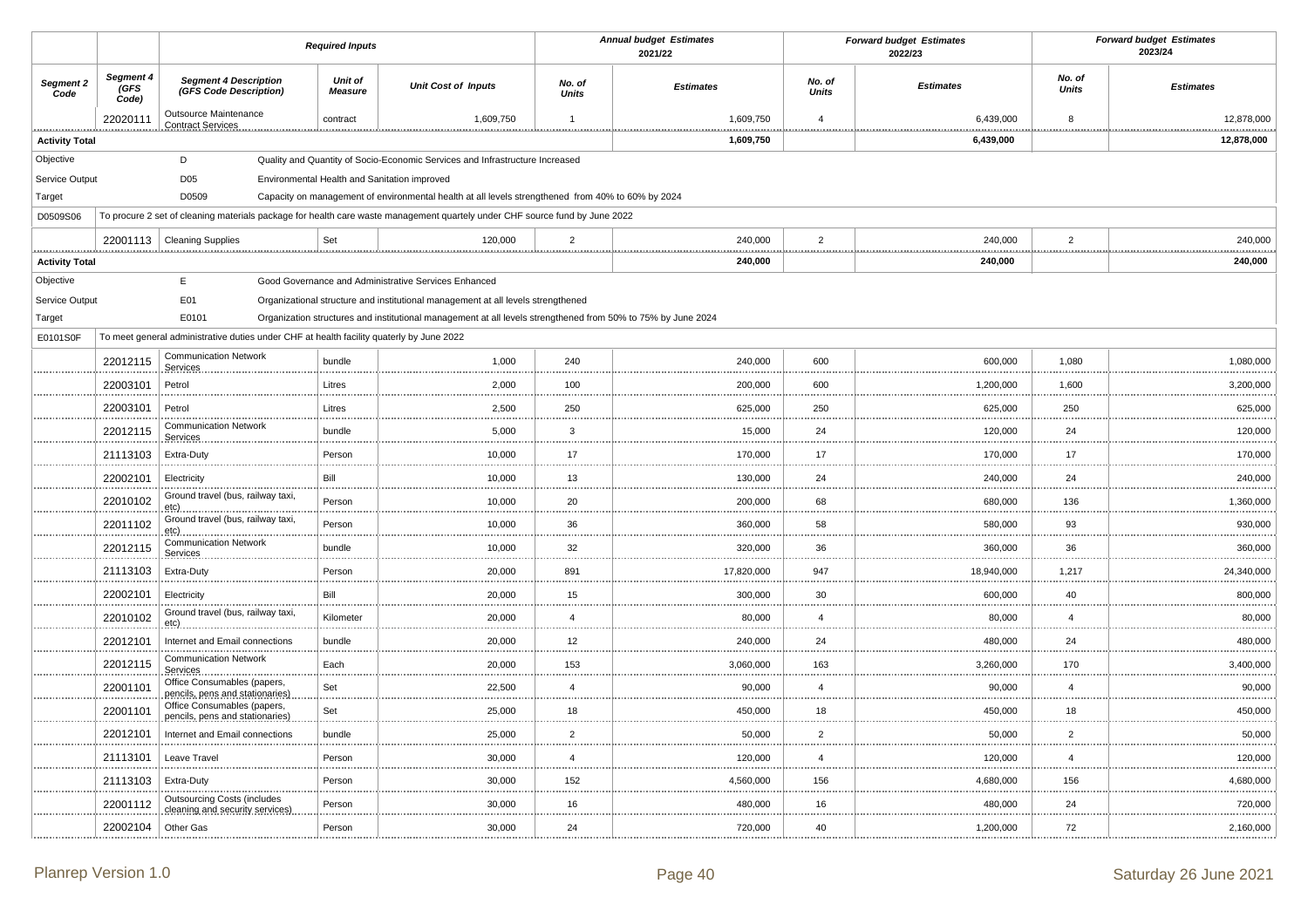|                   |                            |                                                                       | <b>Required Inputs</b>    |                            |                        | <b>Annual budget Estimates</b><br>2021/22 |                 | <b>Forward budget Estimates</b><br>2022/23 |                        | <b>Forward budget Estimates</b><br>2023/24 |
|-------------------|----------------------------|-----------------------------------------------------------------------|---------------------------|----------------------------|------------------------|-------------------------------------------|-----------------|--------------------------------------------|------------------------|--------------------------------------------|
| Segment 2<br>Code | Segment 4<br>(GFS<br>Code) | <b>Segment 4 Description</b><br>(GFS Code Description)                | <b>Unit of</b><br>Measure | <b>Unit Cost of Inputs</b> | No. of<br><b>Units</b> | <b>Estimates</b>                          | No. of<br>Units | <b>Estimates</b>                           | No. of<br><b>Units</b> | <b>Estimates</b>                           |
|                   | 21113101                   | Leave Travel                                                          | Person                    | 40,000                     | 3                      | 120,000                                   | $\mathbf{3}$    | 120,000                                    | 3                      | 120,000                                    |
|                   | 22002101                   | Electricity                                                           | Unit                      | 40,000                     | $\overline{4}$         | 160,000                                   | $\overline{4}$  | 160,000                                    | $\overline{4}$         | 160,000                                    |
|                   | 22010102                   | Ground travel (bus, railway taxi,<br>.etc)                            | Person                    | 42,500                     | $\overline{4}$         | 170,000                                   | 13              | 552,500                                    | 13                     | 552,500                                    |
|                   | 21113103                   | Extra-Duty                                                            | Person                    | 50,000                     | 12                     | 600,000                                   | 12              | 600,000                                    | 12                     | 600,000                                    |
|                   | 22001101                   | Office Consumables (papers,<br>pencils, pens and stationaries)        | Set                       | 50,000                     | 18                     | 900,000                                   | 24              | 1,200,000                                  | 24                     | 1,200,000                                  |
|                   | 22001112                   | <b>Outsourcing Costs (includes</b><br>cleaning and security services) | Person                    | 50,000                     | 28                     | 1,400,000                                 | 28              | 1,400,000                                  | 28                     | 1,400,000                                  |
|                   | 22001113                   | <b>Cleaning Supplies</b>                                              | Set                       | 50,000                     | 17                     | 850,000                                   | 24              | 1,200,000                                  | 36                     | 1,800,000<br>.                             |
|                   | 22002101                   | Electricity                                                           | Bill                      | 50,000                     | $\overline{4}$         | 200,000                                   | 12              | 600,000                                    | 24                     | 1,200,000                                  |
|                   | 31221109                   | Cleaning supplies                                                     | Set                       | 50,000                     | $\overline{4}$         | 200,000                                   | 8               | 400,000                                    | 16                     | 800,000                                    |
|                   | 22001112                   | <b>Outsourcing Costs (includes</b><br>cleaning and security services) | Person                    | 55,000                     | 12                     | 660,000                                   | 12              | 660,000                                    | 12                     | 660,000<br>.                               |
|                   | 21112108                   | <b>Local Staff Salaries</b>                                           | Person                    | 60,000                     | $\overline{4}$         | 240,000                                   | $\overline{4}$  | 240,000                                    | $\overline{4}$         | 240,000                                    |
|                   | 22001101                   | Office Consumables (papers,<br>pencils, pens and stationaries)        | Set                       | 60,000                     | $\overline{4}$         | 240,000                                   | $\overline{4}$  | 240,000                                    | 8                      | 480,000                                    |
|                   | 22001112                   | <b>Outsourcing Costs (includes</b><br>cleaning and security services) | Person                    | 60,000                     | 269                    | 16,140,000                                | 333             | 19,980,000                                 | 411                    | .<br>24,660,000                            |
|                   | 22001113                   | <b>Cleaning Supplies</b>                                              | Set                       | 60,000                     | 8                      | 480,000                                   | 8               | 480,000                                    | 8                      | 480,000                                    |
|                   | 22002101                   | Electricity                                                           | Bill                      | 60,000                     | $\overline{4}$         | 240,000                                   | 12              | 720,000                                    | 36                     | 2,160,000                                  |
|                   | 22002104                   | Other Gas                                                             | Each                      | 60,000                     | 16                     | 960,000                                   | 16              | 960,000                                    | 126                    | 7,560,000                                  |
|                   | 22010105                   | Per Diem - Domestic                                                   | Person                    | 60,000                     | 160                    | 9,600,000                                 | 199             | 11,940,000                                 | 229                    | 13,740,000                                 |
|                   | 31221109                   | <b>Cleaning supplies</b>                                              | Set                       | 60,000                     | $\overline{4}$         | 240,000                                   | 8               | 480,000                                    | 16                     | 960,000                                    |
|                   | 22012115                   | <b>Communication Network</b><br>Services                              | Bill                      | 60,875                     | $\overline{4}$         | 243,500                                   | 24              | 1,461,000                                  | 24                     | 1,461,000                                  |
|                   | 22001112                   | <b>Outsourcing Costs (includes</b><br>cleaning and security services) | Person                    | 65,000                     | 16                     | 1,040,000                                 | 12              | 780,000                                    | 12                     | 780,000<br>                                |
|                   | 22003101                   | Petrol                                                                | Litres                    | 70,000                     | $\overline{2}$         | 140,000                                   | $\overline{4}$  | 280,000                                    | $\overline{4}$         | 280,000                                    |
|                   | 22001113                   | <b>Cleaning Supplies</b>                                              | Each                      | 73,500                     | $\mathbf{1}$           | 73,500                                    | $\overline{1}$  | 73,500                                     | 1                      | 73,500<br>                                 |
|                   | 22010105                   | Per Diem - Domestic                                                   | Person                    | 80,000                     | $\overline{4}$         | 320,000                                   | 20              | 1,600,000                                  | 24                     | 1,920,000                                  |
|                   | 22003101                   | Petrol                                                                | Litter                    | 82,500                     | $\overline{4}$         | 330,000                                   | 9               | 742,500                                    | 9                      | 742,500<br>.                               |
|                   | 22012115                   | <b>Communication Network</b><br>Services.                             | hour                      | 96,000                     | $\mathbf 1$            | 96,000                                    |                 | 96,000                                     | 1                      | 96,000                                     |
|                   | 21112108                   | <b>Local Staff Salaries</b>                                           | Person                    | 100,000                    | $\overline{4}$<br>     | 400,000                                   | 8<br>           | 800,000                                    | 12<br>                 | 1,200,000                                  |
|                   | 22001101                   | Office Consumables (papers,<br>penciis, pens and stationaries).       | Set                       | 100,000                    | 20                     | 2,000,000                                 | 24              | 2,400,000                                  | 28                     | 2,800,000<br>                              |
|                   | 22001112                   | <b>Outsourcing Costs (includes</b><br>cleaning and security services) | Person                    | 100,000                    | 23                     | 2,300,000                                 | 22              | 2,200,000                                  | 22                     | 2,200,000                                  |
|                   | 22001113                   | <b>Cleaning Supplies</b>                                              | kit                       | 100,000                    | $\overline{7}$         | 700,000                                   | 12              | 1,200,000                                  | 12                     | 1,200,000                                  |
|                   | 22003101                   | Petrol                                                                | Litres                    | 100,000                    | $\overline{4}$         | 400,000                                   | $\overline{4}$  | 400,000                                    | $\overline{4}$         | 400,000<br>.                               |
|                   | 22006106                   | Laundry and Cleaning                                                  | Each                      | 100,000                    | $\overline{4}$         | 400,000                                   | 8               | 800,000                                    | 12                     | 1,200,000<br>                              |
|                   |                            | 31221109   Cleaning supplies                                          | Set                       | 100,000                    | 3                      | 300,000                                   | 8               | 800,000                                    | 8                      | 800,000                                    |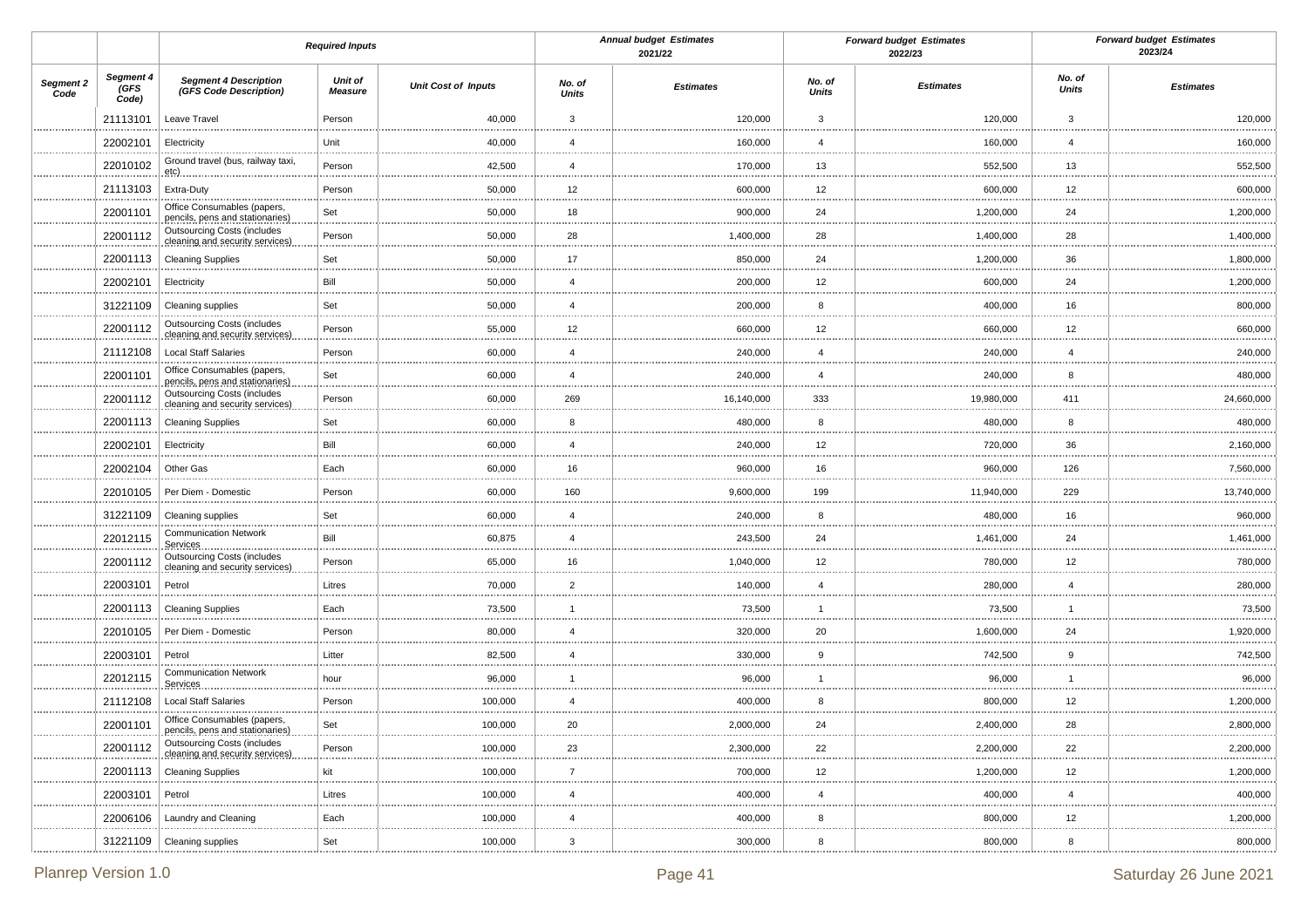|                       |                            |                                                                                                      | <b>Required Inputs</b> |                                                                                                                                                      |                        | <b>Annual budget Estimates</b><br>2021/22 |                 | <b>Forward budget Estimates</b><br>2022/23 |                 | <b>Forward budget Estimates</b><br>2023/24 |
|-----------------------|----------------------------|------------------------------------------------------------------------------------------------------|------------------------|------------------------------------------------------------------------------------------------------------------------------------------------------|------------------------|-------------------------------------------|-----------------|--------------------------------------------|-----------------|--------------------------------------------|
| Segment 2<br>Code     | Segment 4<br>(GFS<br>Code) | <b>Segment 4 Description</b><br>(GFS Code Description)                                               | Unit of<br>Measure     | <b>Unit Cost of Inputs</b>                                                                                                                           | No. of<br><b>Units</b> | <b>Estimates</b>                          | No. of<br>Units | <b>Estimates</b>                           | No. of<br>Units | <b>Estimates</b>                           |
|                       | 22001101                   | Office Consumables (papers,<br>pencils, pens and stationaries)                                       | Each                   | 103,625                                                                                                                                              | $\overline{4}$         | 414,500                                   | $\overline{4}$  | 414,500                                    | $\overline{4}$  | 414,500                                    |
|                       | 22001113                   | <b>Cleaning Supplies</b>                                                                             | Set                    | 107,500                                                                                                                                              | $\overline{4}$         | 430,000                                   | $\overline{4}$  | 430,000                                    | $\overline{4}$  | 430,000                                    |
|                       | 22002104                   | Other Gas                                                                                            | Each                   | 108,375                                                                                                                                              | 8                      | 867,000                                   | 18              | 1,950,750                                  | 18              | 1,950,750                                  |
|                       | 21113127                   | Uniform Allowance                                                                                    | Person                 | 120,000                                                                                                                                              | 6                      | 720,000                                   | 6               | 720,000                                    | 6               | 720,000                                    |
|                       | 22020111                   | Outsource Maintenance<br><b>Contract Services</b>                                                    | <b>Buildings</b>       | 121,250                                                                                                                                              | 8                      | 970,000                                   | 8               | 970,000                                    | 8               | 970,000<br>.                               |
|                       | 22001101                   | Office Consumables (papers,<br>pencils, pens and stationaries)                                       | Each                   | 127,500<br>                                                                                                                                          | 8<br>.                 | 1,020,000                                 | 8               | 1,020,000<br>.                             | 8               | 1,020,000<br>.                             |
|                       | 22001113                   | <b>Cleaning Supplies</b>                                                                             | Set                    | 130,000                                                                                                                                              | $\overline{1}$         | 130,000                                   | $\overline{1}$  | 130,000                                    | $\mathbf{1}$    | 130,000                                    |
|                       | 22001113                   | <b>Cleaning Supplies</b>                                                                             | Set                    | 135,000<br>.                                                                                                                                         | $\overline{1}$<br>.    | 135,000                                   | $\overline{2}$  | 270,000<br>                                | $\overline{4}$  | 540,000<br>.                               |
|                       | 22001101                   | Office Consumables (papers,<br>pencils, pens and stationaries)                                       | Set                    | 150,000                                                                                                                                              | $\mathbf{3}$           | 450,000                                   | $\overline{4}$  | 600,000                                    | $\overline{4}$  | 600,000<br>.                               |
|                       | 22010105                   | Per Diem - Domestic                                                                                  | Person                 | 150,000<br>.                                                                                                                                         | $\overline{2}$         | 300,000                                   | $\overline{2}$  | 300,000<br>                                | $\overline{2}$  | 300,000<br>                                |
|                       | 22020111                   | Outsource Maintenance<br><b>Contract Services</b>                                                    | <b>Buildings</b>       | 150,000                                                                                                                                              | $\overline{1}$         | 150,000                                   | 16              | 2,400,000                                  | 16              | 2,400,000<br>                              |
|                       | 22001101                   | Office Consumables (papers,<br>pencils, pens and stationaries)                                       | Set                    | 200,000                                                                                                                                              | $\overline{1}$         | 200,000                                   | $\overline{1}$  | 200,000                                    | $\mathbf{1}$    | 200,000                                    |
|                       | 22001101                   | Office Consumables (papers,<br>pencils, pens and stationaries)                                       | Set                    | 250,000                                                                                                                                              | $\mathbf{3}$           | 750,000                                   | 12              | 3,000,000                                  | 16              | 4,000,000<br>.                             |
|                       | 22001112                   | <b>Outsourcing Costs (includes</b><br>cleaning and security services)                                | Person                 | 315,000<br>.                                                                                                                                         | $\overline{4}$         | 1,260,000                                 | 24              | 7,560,000<br>.                             | 24              | 7,560,000                                  |
|                       | 22001113                   | <b>Cleaning Supplies</b>                                                                             | Lumpsum                | 400,000                                                                                                                                              | $\overline{1}$         | 400,000                                   | $\overline{1}$  | 400,000                                    | $\overline{1}$  | 400,000<br>                                |
|                       | 22021107                   | Outsource maintenance<br>contract services                                                           | Annually               | 400,000<br>.                                                                                                                                         | $\mathbf{1}$<br>       | 400,000                                   |                 | 400,000<br>                                | $\mathbf{1}$    | 400,000<br>                                |
|                       | 22001112                   | <b>Outsourcing Costs (includes</b><br>cleaning and security services)                                | Person                 | 432,500                                                                                                                                              | $\overline{4}$         | 1,730,000                                 | $\overline{4}$  | 1,730,000                                  | $\overline{4}$  | 1,730,000<br>                              |
|                       | 22001101                   | Office Consumables (papers,<br>pencils, pens and stationaries)                                       | Set<br>.               | 462,500<br>                                                                                                                                          | $\overline{1}$<br>     | 462,500                                   | $\overline{4}$  | 1,850,000<br>                              | 8               | 3,700,000<br>                              |
|                       | 22001101                   | Office Consumables (papers,<br>pencils, pens and stationaries)                                       | Set                    | 482,500                                                                                                                                              | $\overline{1}$         | 482,500                                   | $\overline{4}$  | 1,930,000                                  | 8               | 3,860,000                                  |
|                       | 22020111                   | Outsource Maintenance<br><b>Contract Services</b>                                                    | <b>Buildings</b>       | 625,000                                                                                                                                              | $\overline{1}$<br>.    | 625,000                                   | $\overline{4}$  | 2,500,000<br>                              | $\overline{4}$  | 2,500,000                                  |
|                       | 22001102                   | Computer Supplies and<br>Accessories                                                                 | Person                 | 930,000                                                                                                                                              | $\overline{1}$         | 930,000                                   | $\overline{1}$  | 930,000                                    | $\mathbf{1}$    | 930,000<br>                                |
|                       | 22008102                   | <b>Tuition Fees</b>                                                                                  | Person                 | 1,500,000                                                                                                                                            | $\overline{1}$<br>     | 1,500,000                                 | -1              | 1,500,000                                  | $\overline{2}$  | 3,000,000                                  |
| <u></u>               | 22020111<br>.              | Outsource Maintenance<br><b>Contract Services</b>                                                    | <b>Buildings</b><br>   | 2,170,000<br>                                                                                                                                        | $\overline{1}$         | 2,170,000<br>                             | $\overline{1}$  | 2,170,000<br>                              | $\mathbf{1}$    | 2,170,000                                  |
| <b>Activity Total</b> |                            |                                                                                                      |                        |                                                                                                                                                      |                        | 88,869,500                                |                 | 123,945,750                                |                 | 159,305,750                                |
| E0101S1F              |                            | To procure 2 sets of office stationary for dispensary use under CHF sourceof fund once by june 2022. |                        |                                                                                                                                                      |                        |                                           |                 |                                            |                 |                                            |
|                       | 22010102                   | Ground travel (bus, railway taxi,<br>etç).                                                           | Person                 | 50,000                                                                                                                                               | $\overline{1}$<br>     | 50,000                                    | $\overline{1}$  | 50,000                                     | $\mathbf{1}$    | 50,000                                     |
|                       | 22001101                   | Office Consumables (papers,                                                                          | Set                    | 100,000                                                                                                                                              | $\overline{2}$         | 200,000                                   | 2               | 200,000                                    | $\overline{2}$  | 200,000<br><u></u>                         |
| <b>Activity Total</b> |                            |                                                                                                      |                        |                                                                                                                                                      |                        | 250,000                                   |                 | 250,000                                    |                 | 250,000                                    |
| E0101S1L              |                            |                                                                                                      |                        | [E0101S0C] To settle monthly utility bills for health facility(water, electricity, postage, telephone, fax, internet services) quaterly by June 2022 |                        |                                           |                 |                                            |                 |                                            |
|                       | 22012115                   | <b>Communication Network</b><br>Services                                                             | bundle                 | 50,000                                                                                                                                               | $\overline{4}$         | 200,000                                   | 8               | 400,000                                    | 12              | 600,000                                    |
|                       | 22002101                   | Electricity                                                                                          | Bill                   | 100,000                                                                                                                                              | 4                      | 400,000                                   | 8               | 800,000                                    | 12              | 1,200,000                                  |
|                       | 22002102                   | <b>Water Charges</b>                                                                                 | Bill                   | 100,000                                                                                                                                              | $\overline{4}$         | 400,000                                   | 8               | 800,000                                    | 12              | 1,200,000                                  |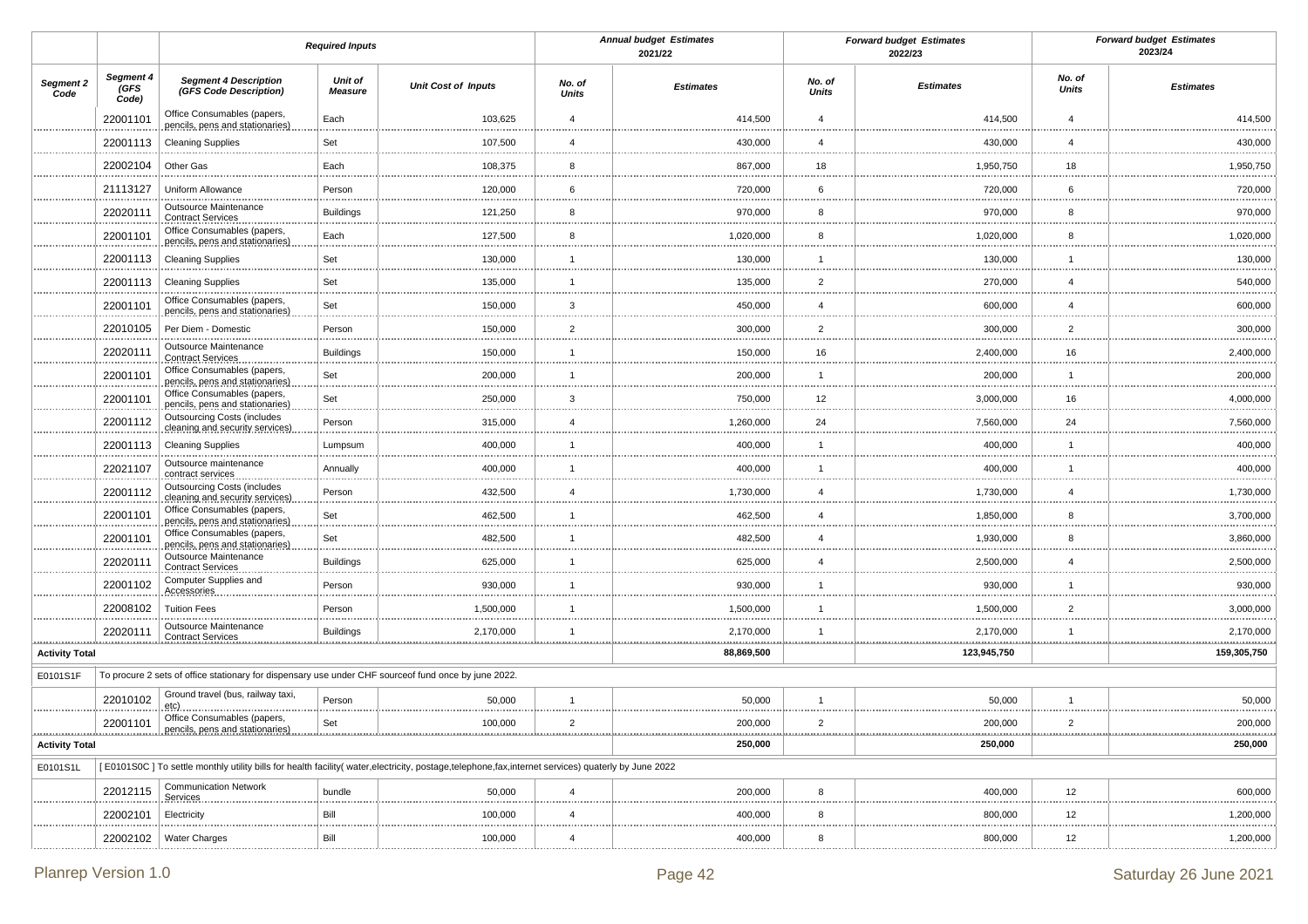|                          |                            |                                                                                                      | <b>Required Inputs</b>                      |                                                                                                                                                 |                        | <b>Annual budget Estimates</b><br>2021/22                                                                                                 |                        | <b>Forward budget Estimates</b><br><b>Forward budget Estimates</b><br>2023/24<br>2022/23<br>No. of |              |                    |
|--------------------------|----------------------------|------------------------------------------------------------------------------------------------------|---------------------------------------------|-------------------------------------------------------------------------------------------------------------------------------------------------|------------------------|-------------------------------------------------------------------------------------------------------------------------------------------|------------------------|----------------------------------------------------------------------------------------------------|--------------|--------------------|
| Segment 2<br>Code        | Segment 4<br>(GFS<br>Code) | <b>Segment 4 Description</b><br>(GFS Code Description)                                               | Unit of<br><b>Measure</b>                   | <b>Unit Cost of Inputs</b>                                                                                                                      | No. of<br><b>Units</b> | <b>Estimates</b>                                                                                                                          | No. of<br><b>Units</b> | <b>Estimates</b>                                                                                   | <b>Units</b> | <b>Estimates</b>   |
| <b>Activity Total</b>    |                            |                                                                                                      |                                             |                                                                                                                                                 |                        | 1,000,000                                                                                                                                 |                        | 2,000,000                                                                                          |              | 3,000,000          |
| E0101S27                 |                            | To conduct preparation of HMIS report and submission to DMOs Office monthly by June 2022             |                                             |                                                                                                                                                 |                        |                                                                                                                                           |                        |                                                                                                    |              |                    |
|                          | 22010102                   | Ground travel (bus, railway taxi,<br><u>etc) .</u>                                                   | Person                                      | 5,000                                                                                                                                           | 6                      | 30,000                                                                                                                                    | 6                      | 30,000                                                                                             | 6            | 30,000             |
|                          | 22010105                   | Per Diem - Domestic                                                                                  | Perdiem                                     | 60,000                                                                                                                                          | 12                     | 720,000                                                                                                                                   | 12                     | 720,000                                                                                            | 12           | <br>720,000        |
| <b>Activity Total</b>    |                            |                                                                                                      |                                             |                                                                                                                                                 |                        | <br>750,000                                                                                                                               |                        | 750,000                                                                                            |              | <u></u><br>750,000 |
| Objective                |                            | Y                                                                                                    | Multi-sectorial nutrition services improved |                                                                                                                                                 |                        |                                                                                                                                           |                        |                                                                                                    |              |                    |
| Service Output           |                            | Y04                                                                                                  |                                             | Increased coverage of Integrated Management of Acute Malnutrition (IMAM) services                                                               |                        |                                                                                                                                           |                        |                                                                                                    |              |                    |
| Target                   |                            | Y0401                                                                                                |                                             |                                                                                                                                                 |                        | Increased coverage and quality of integrated management of Severe Acute Malnutrition (SAM) to above 15% at health facilities by June 2024 |                        |                                                                                                    |              |                    |
| Y0401S08                 |                            | To conduct under five children screening, treatment and monitoring to 500 children once by June 2022 |                                             |                                                                                                                                                 |                        |                                                                                                                                           |                        |                                                                                                    |              |                    |
|                          | 21113103                   | Extra-Duty                                                                                           | Person                                      | 30,000                                                                                                                                          | 25<br>                 | 750,000                                                                                                                                   | 26                     | 780,000                                                                                            | 27<br>       | 810,000            |
|                          | 22001101                   | Office Consumables (papers,<br>pencils, pens and stationaries)                                       | Set                                         | 100,000                                                                                                                                         | $\mathbf 1$            | 100,000                                                                                                                                   | $\overline{2}$         | 200,000                                                                                            | 3            | 300,000            |
| <b>Activity Total</b>    |                            |                                                                                                      |                                             |                                                                                                                                                 |                        | 850,000                                                                                                                                   |                        | 980,000                                                                                            |              | 1,110,000          |
| <b>Cost Center Total</b> |                            |                                                                                                      |                                             |                                                                                                                                                 |                        | 145,000,000                                                                                                                               |                        | 212,776,500                                                                                        |              | 270,786,000        |
| <b>Fund Source Total</b> |                            |                                                                                                      |                                             |                                                                                                                                                 |                        | 200,000,000                                                                                                                               |                        | 339,366,150                                                                                        |              | 438,124,650        |
|                          |                            |                                                                                                      |                                             |                                                                                                                                                 |                        | <b>School Fees</b>                                                                                                                        |                        |                                                                                                    |              |                    |
|                          |                            |                                                                                                      |                                             |                                                                                                                                                 |                        | Sub-vote No: 5007 Education                                                                                                               |                        |                                                                                                    |              |                    |
|                          |                            |                                                                                                      |                                             |                                                                                                                                                 |                        | Cost Centre: 509A Secondary Education Administration                                                                                      |                        |                                                                                                    |              |                    |
| Objective                |                            | E                                                                                                    |                                             | Good Governance and Administrative Services Enhanced                                                                                            |                        |                                                                                                                                           |                        |                                                                                                    |              |                    |
| Service Output           |                            | E18                                                                                                  |                                             | Employees incentives for secondary department enhanced                                                                                          |                        |                                                                                                                                           |                        |                                                                                                    |              |                    |
| Target                   |                            | E1801                                                                                                |                                             | Incentives to secondary education department facilitated by June 2024                                                                           |                        |                                                                                                                                           |                        |                                                                                                    |              |                    |
| E1801S04                 |                            | To facilitate school fees to 2 secondary schools by June, 2022                                       |                                             |                                                                                                                                                 |                        |                                                                                                                                           |                        |                                                                                                    |              |                    |
|                          | 22001114                   | <b>Other Administration Expense</b>                                                                  | student                                     | 51,894,000                                                                                                                                      |                        | 51,894,000                                                                                                                                | $\overline{1}$         | 51,894,000                                                                                         | -1           | 51,894,000         |
|                          | 22001114                   | <b>Other Administration Expense</b>                                                                  | student                                     | 71,106,000                                                                                                                                      |                        | 71,106,000                                                                                                                                | -1                     | 71,106,000                                                                                         | -1<br>       | 71,106,000         |
| <b>Activity Total</b>    |                            |                                                                                                      |                                             |                                                                                                                                                 |                        | 123,000,000                                                                                                                               |                        | 123,000,000                                                                                        |              | 123,000,000        |
| <b>Cost Center Total</b> |                            |                                                                                                      |                                             |                                                                                                                                                 |                        | 123,000,000                                                                                                                               |                        | 123,000,000                                                                                        |              | 123,000,000        |
| <b>Fund Source Total</b> |                            |                                                                                                      |                                             |                                                                                                                                                 |                        | 123,000,000                                                                                                                               |                        | 123,000,000                                                                                        |              | 123,000,000        |
|                          |                            |                                                                                                      |                                             |                                                                                                                                                 |                        | <b>National Health Insurance Fund - NHIF</b>                                                                                              |                        |                                                                                                    |              |                    |
|                          |                            |                                                                                                      |                                             |                                                                                                                                                 |                        | Sub-vote No: 5008 Health                                                                                                                  |                        |                                                                                                    |              |                    |
|                          |                            |                                                                                                      |                                             |                                                                                                                                                 |                        | Cost Centre: 508B Council Hospital Services                                                                                               |                        |                                                                                                    |              |                    |
| Objective                |                            | $\mathbf C$                                                                                          |                                             | Access to Quality and Equitable Social Services Delivery Improved                                                                               |                        |                                                                                                                                           |                        |                                                                                                    |              |                    |
| Service Output           |                            | CO <sub>2</sub>                                                                                      |                                             | Availability of Medicines /Medical supplies/Medical equipment/laboratory reagents and vaccines services                                         |                        |                                                                                                                                           |                        |                                                                                                    |              |                    |
| Target                   |                            | C0201                                                                                                |                                             | Shortage of medicines, medical equipment and diagnostic supplies reduced from 4.1% to 0% by June 2024                                           |                        |                                                                                                                                           |                        |                                                                                                    |              |                    |
| C0201S0I                 |                            |                                                                                                      |                                             | To procure 2 kits of medicines, medical equipment, Hospital supplies, Laboratory supplies and dental supplies using NHIF quarterly by June 2023 |                        |                                                                                                                                           |                        |                                                                                                    |              |                    |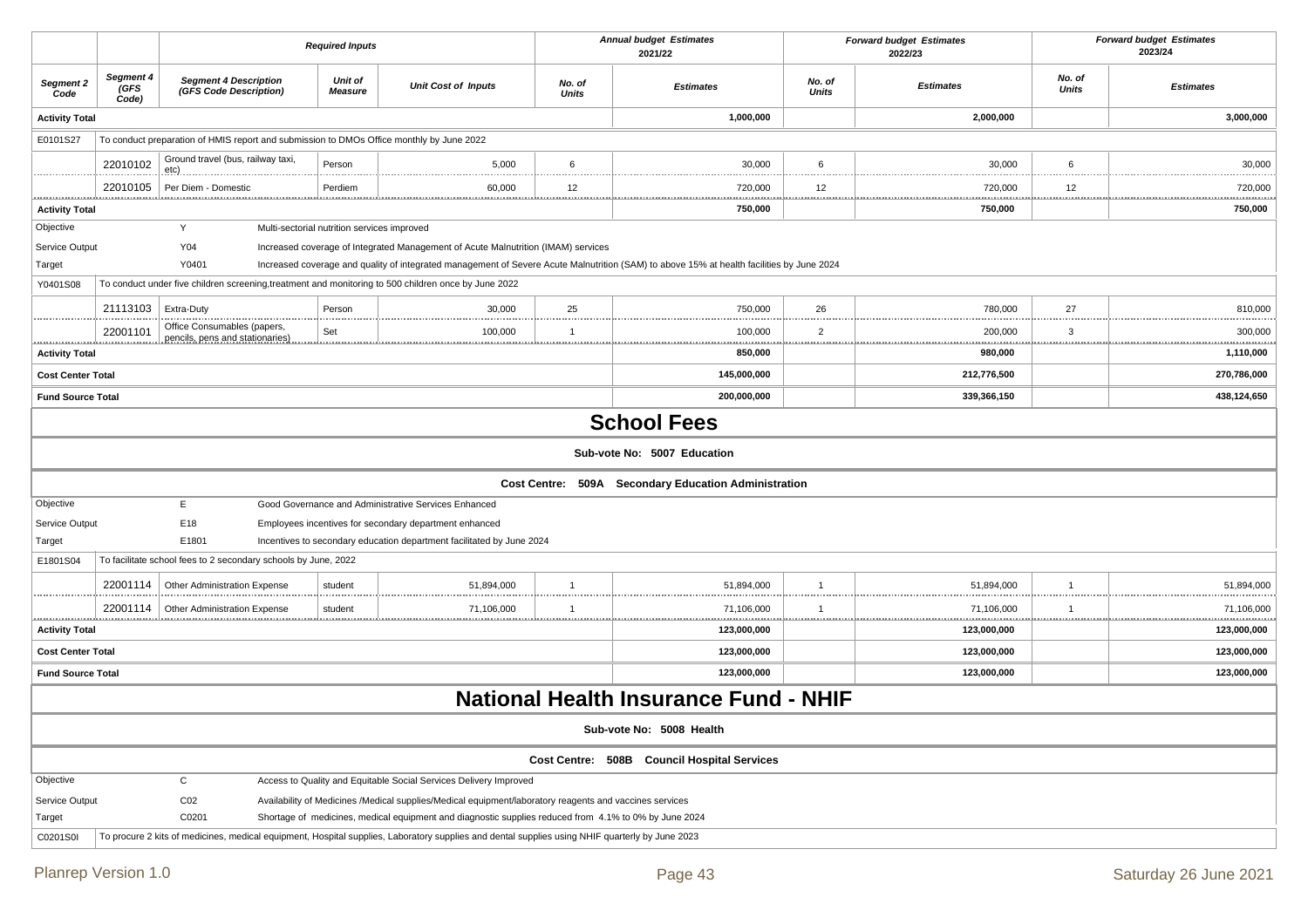|                            |                            |                                                                                 | <b>Required Inputs</b>           |                                                                                                                                                 |                        | <b>Annual budget Estimates</b><br>2021/22 |                        | <b>Forward budget Estimates</b><br>2022/23 |                        | <b>Forward budget Estimates</b><br>2023/24 |
|----------------------------|----------------------------|---------------------------------------------------------------------------------|----------------------------------|-------------------------------------------------------------------------------------------------------------------------------------------------|------------------------|-------------------------------------------|------------------------|--------------------------------------------|------------------------|--------------------------------------------|
| Segment 2<br>Code          | Segment 4<br>(GFS<br>Code) | <b>Segment 4 Description</b><br>(GFS Code Description)                          | <b>Unit of</b><br><b>Measure</b> | <b>Unit Cost of Inputs</b>                                                                                                                      | No. of<br><b>Units</b> | <b>Estimates</b>                          | No. of<br><b>Units</b> | <b>Estimates</b>                           | No. of<br><b>Units</b> | <b>Estimates</b>                           |
|                            | 22004104                   | <b>Dental Supplies</b>                                                          | kit                              | 450,000                                                                                                                                         | 6                      | 2,700,000                                 | 5                      | 2,250,000                                  | 6                      | 2,700,000                                  |
|                            | 22004105                   | <b>Hospital Supplies</b>                                                        | kit                              | 450,000                                                                                                                                         | 5                      | 2,250,000                                 | 5                      | 2,250,000                                  | 6                      | 2,700,000                                  |
|                            | 22004107                   | Laboratory Supplies                                                             | kit                              | 450,000                                                                                                                                         | 6                      | 2,700,000                                 | 5                      | 2,250,000                                  | 6                      | 2,700,000                                  |
|                            | 31122205                   | <b>Medical Equipment</b>                                                        | kit                              | 675,000                                                                                                                                         | 6                      | 4,050,000                                 | 5                      | 3,375,000                                  | 6                      | 4,050,000                                  |
|                            | 22004102                   | <b>Drugs and Medicines</b>                                                      | kit                              | 2,100,000                                                                                                                                       | 6                      | 12,600,000                                | 5                      | 10,500,000                                 | 6                      | 12,600,000                                 |
| .<br><b>Activity Total</b> |                            |                                                                                 |                                  |                                                                                                                                                 |                        | .<br>24,300,000                           |                        | .<br>20,625,000                            | .                      | .<br>24,750,000                            |
| Objective                  |                            | E                                                                               |                                  | Good Governance and Administrative Services Enhanced                                                                                            |                        |                                           |                        |                                            |                        |                                            |
| Service Output             |                            | E01                                                                             |                                  | Organizational structure and institutional management at all levels strengthened                                                                |                        |                                           |                        |                                            |                        |                                            |
| Target                     |                            | E0101                                                                           |                                  | Organization structures and institutional management at all levels strengthened from 50% to 75% by June 2024                                    |                        |                                           |                        |                                            |                        |                                            |
| E0101S1X                   |                            | To meet routine administrative issues at hospital level under NHIF by June 2022 |                                  |                                                                                                                                                 |                        |                                           |                        |                                            |                        |                                            |
|                            | 21113103                   | Extra-Duty                                                                      | Person                           | 30,000                                                                                                                                          | 120                    | 3,600,000                                 | 140                    | 4,200,000                                  | 160                    | 4,800,000                                  |
|                            | 22002101                   | Electricity                                                                     | Month                            | 50,000                                                                                                                                          | $\overline{4}$         | 200,000                                   | 5                      | 250,000                                    | 6                      | 300,000                                    |
|                            | 22020111                   | Outsource Maintenance<br><b>Contract Services</b>                               | contract                         | 75,000                                                                                                                                          | $\overline{4}$         | 300,000                                   | 5                      | 375,000                                    | 6                      | 450,000                                    |
|                            | 22010105                   | Per Diem - Domestic                                                             | Person                           | 100,000                                                                                                                                         | 40                     | 4,000,000                                 | 100                    | 10,000,000                                 | 104                    | 10,400,000                                 |
|                            | 31122211                   | Office furniture                                                                | Each                             | 1,400,000                                                                                                                                       | $\overline{4}$         | 5,600,000                                 | 5                      | 7,000,000                                  | 6                      | 8,400,000                                  |
|                            | 22001110                   | Computer Software                                                               | Each                             | 1,500,000                                                                                                                                       | $\overline{4}$         | 6,000,000                                 | 5                      | 7,500,000                                  | 6                      | 9,000,000                                  |
|                            | 22001101                   | Office Consumables (papers,<br>pencils, pens and stationaries                   | Quarterly                        | 2,000,000                                                                                                                                       | $\overline{2}$         | 4,000,000                                 | 5                      | 10,000,000                                 | 6                      | 12,000,000                                 |
| <br><b>Activity Total</b>  |                            |                                                                                 |                                  |                                                                                                                                                 |                        | 23,700,000                                |                        | 39,325,000                                 |                        | 45,350,000                                 |
| <b>Cost Center Total</b>   |                            |                                                                                 |                                  |                                                                                                                                                 |                        | 48,000,000                                |                        | 59,950,000                                 |                        | 70,100,000                                 |
|                            |                            |                                                                                 |                                  |                                                                                                                                                 |                        | Cost Centre: 508D Health Centres          |                        |                                            |                        |                                            |
| Objective                  |                            | $\mathsf{C}$                                                                    |                                  | Access to Quality and Equitable Social Services Delivery Improved                                                                               |                        |                                           |                        |                                            |                        |                                            |
| Service Output             |                            | CO <sub>2</sub>                                                                 |                                  | Availability of Medicines /Medical supplies/Medical equipment/laboratory reagents and vaccines services                                         |                        |                                           |                        |                                            |                        |                                            |
| Target                     |                            | C0201                                                                           |                                  | Shortage of medicines, medical equipment and diagnostic supplies reduced from 4.1% to 0% by June 2024                                           |                        |                                           |                        |                                            |                        |                                            |
| C0201S07                   |                            |                                                                                 |                                  | To procure 1 kits of medicines, medical equipment, Hospital supplies, Laboratory supplies and dental supplies using NHIF quarterly by June 2022 |                        |                                           |                        |                                            |                        |                                            |
|                            | 22028101                   | Medical and Laboratory<br>equipment                                             | kit                              | 10,938                                                                                                                                          | 8                      | 87,500                                    | 8                      | 87,500                                     | 8                      | 87,500                                     |
|                            | 22004104                   | <b>Dental Supplies</b>                                                          | kit                              | 21,875                                                                                                                                          | 24                     | 525,000                                   | 24                     | 525,000                                    | 24                     | 525,000<br>                                |
|                            | 22004105                   | <b>Hospital Supplies</b>                                                        | kit                              | 21,875                                                                                                                                          | 24                     | 525,000                                   | 24                     | 525,000                                    | 24                     | 525,000                                    |
|                            | 22004107                   | <b>Laboratory Supplies</b>                                                      | kit                              | 21,875                                                                                                                                          | 24                     | 525,000                                   | 24                     | 525,000                                    | 24                     | 525,000                                    |
|                            | 31122205                   | <b>Medical Equipment</b>                                                        | kit                              | 32,812                                                                                                                                          | 8                      | 262,500                                   | 8                      | 262,500                                    | 8                      | 262,500                                    |
|                            | 22004104                   | <b>Dental Supplies</b>                                                          | kit                              | 43,750                                                                                                                                          | $\overline{4}$         | 175,000                                   | 8                      | 350,000                                    | 8                      | 350,000                                    |
|                            | 22004105                   | <b>Hospital Supplies</b>                                                        | kit                              | 43,750                                                                                                                                          | $\overline{4}$         | 175,000                                   | 8                      | 350,000                                    | 8                      | 350,000                                    |
|                            | 22004107                   | Laboratory Supplies                                                             | kit                              | 43,750                                                                                                                                          | $\overline{4}$         | 175,000                                   | 8                      | 350,000                                    | 8                      | 350,000                                    |
|                            | 22028101                   | Medical and Laboratory<br>equipment                                             | kit                              | 43,750                                                                                                                                          | 16                     | 700,000                                   | 16                     | 700,000                                    | 16                     | 700,000                                    |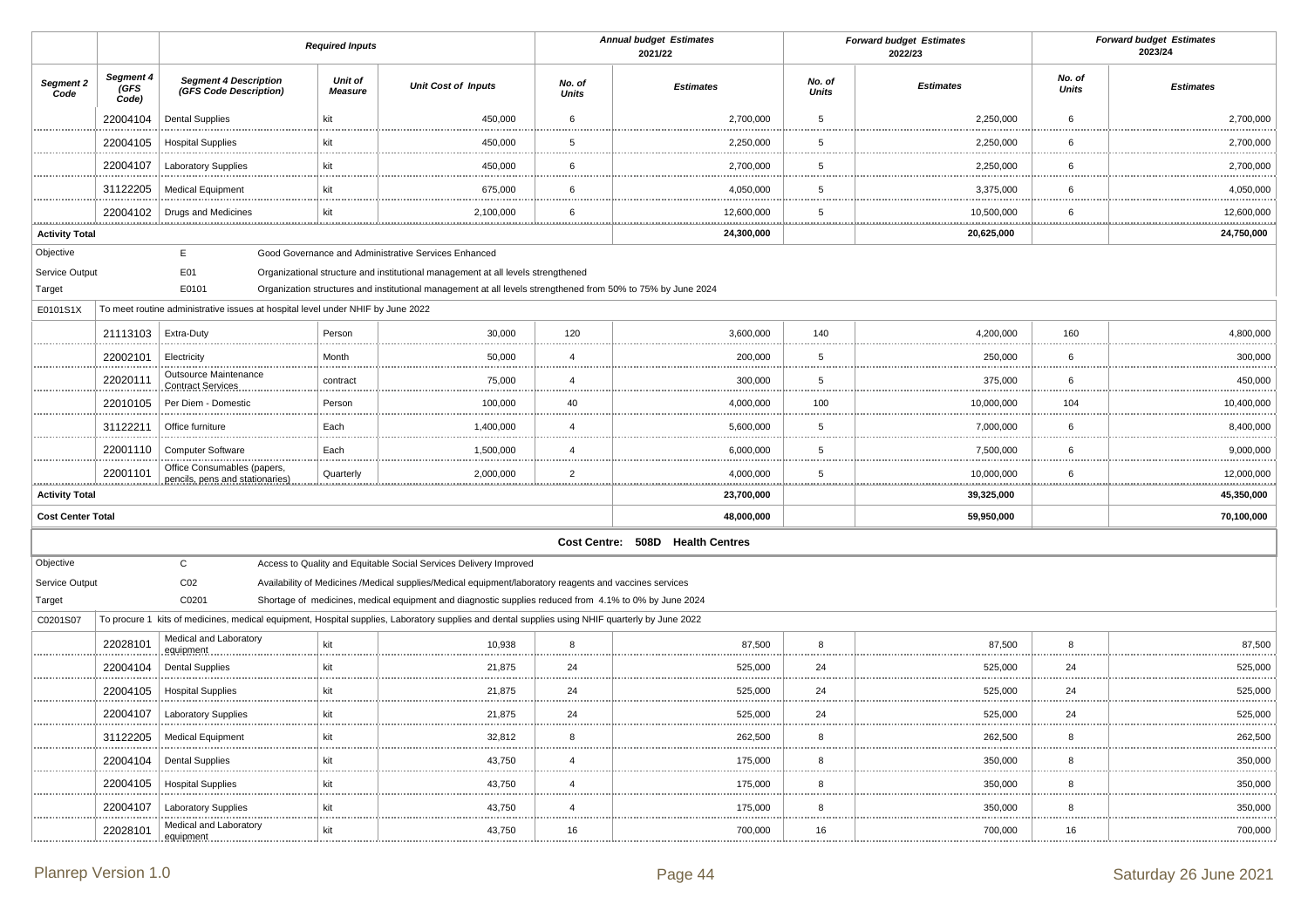|                                      |                                                                                         |                                                                                          | <b>Required Inputs</b>    |                                                                                                                                                                                   |                        | <b>Annual budget Estimates</b><br>2021/22 |                        | <b>Forward budget Estimates</b><br>2022/23 |                        | <b>Forward budget Estimates</b><br>2023/24 |
|--------------------------------------|-----------------------------------------------------------------------------------------|------------------------------------------------------------------------------------------|---------------------------|-----------------------------------------------------------------------------------------------------------------------------------------------------------------------------------|------------------------|-------------------------------------------|------------------------|--------------------------------------------|------------------------|--------------------------------------------|
| Segment 2<br>Code                    | Segment 4<br>GFS<br>Code)                                                               | <b>Segment 4 Description</b><br>(GFS Code Description)                                   | Unit of<br><b>Measure</b> | <b>Unit Cost of Inputs</b>                                                                                                                                                        | No. of<br><b>Units</b> | <b>Estimates</b>                          | No. of<br><b>Units</b> | <b>Estimates</b>                           | No. of<br><b>Units</b> | <b>Estimates</b>                           |
|                                      | 31122205                                                                                | <b>Medical Equipment</b>                                                                 | kit                       | 65,625                                                                                                                                                                            | $\overline{4}$         | 262,500                                   | 8                      | 525,000                                    | 8                      | 525,000                                    |
|                                      | 22004102                                                                                | Drugs and Medicines                                                                      | kit                       | 109,375                                                                                                                                                                           | 24                     | 2,625,000                                 | 24                     | 2,625,000                                  | 24                     | 2,625,000                                  |
|                                      | 22004107                                                                                | <b>Laboratory Supplies</b>                                                               | kit                       | 196,875                                                                                                                                                                           | $\overline{1}$         | 196,875                                   | 8                      | 1,575,000                                  | 8                      | 1,575,000                                  |
|                                      | 22004102                                                                                | Drugs and Medicines                                                                      | kit                       | 218,750                                                                                                                                                                           | $\overline{4}$         | 875,000                                   | 8                      | 1,750,000                                  | 8                      | 1,750,000                                  |
|                                      | 31122205                                                                                | <b>Medical Equipment</b>                                                                 | kit                       | 295,312                                                                                                                                                                           | $\mathbf{1}$           | 295,312                                   | 8                      | 2,362,500                                  | 8                      | 2,362,500                                  |
|                                      | 22004102                                                                                | Drugs and Medicines                                                                      | kit                       | 984,375                                                                                                                                                                           | $\mathbf{1}$           | 984,375                                   | 8                      | 7,875,000                                  | 8                      | 7,875,000                                  |
| <b>Activity Total</b>                |                                                                                         |                                                                                          |                           |                                                                                                                                                                                   |                        | 8,389,062                                 |                        | 20,387,500                                 |                        | 20,387,500                                 |
| Service Output<br>Target<br>C0901S0F |                                                                                         | CO9<br>C0901<br>To meet routine administrative issues under NHIF cost by June 2022.      |                           | Human Resource for health in terms of number professional Mix at all levels improved<br>Shortage of skilled and mixed human resource for health reduced from 70% to 50% June 2024 |                        |                                           |                        |                                            |                        |                                            |
|                                      | 22002101                                                                                | Electricity<br>Office Consumables (papers,                                               | Bill                      | 1,000                                                                                                                                                                             | 400                    | 400,000                                   | 400                    | 400,000                                    | 400                    | 400,000                                    |
|                                      | 22001101                                                                                | pencils, pens and stationaries)                                                          | Set                       | 22,500                                                                                                                                                                            | 8                      | 180,000                                   | 8                      | 180,000                                    | 8                      | 180,000                                    |
|                                      | 21112108                                                                                | <b>Local Staff Salaries</b>                                                              | Person                    | 30,000                                                                                                                                                                            | 60                     | 1,800,000                                 | 60<br>.                | 1,800,000                                  | 60                     | 1,800,000                                  |
|                                      | 21113103                                                                                | Extra-Duty                                                                               | Person                    | 30,000                                                                                                                                                                            | 123                    | 3,690,000                                 | 300                    | 9,000,000                                  | 444                    | 13,320,000                                 |
|                                      | 22002104                                                                                | Other Gas                                                                                | <b>Bottle</b>             | 30,000                                                                                                                                                                            | 8<br>                  | 240,000                                   | 24<br>1.111            | 720,000                                    | 36                     | 1,080,000                                  |
|                                      | 22010105                                                                                | Per Diem - Domestic                                                                      | Person                    | 40,000                                                                                                                                                                            | 8                      | 320,000                                   | 8                      | 320,000                                    | 8                      | 320,000                                    |
|                                      | 22012115                                                                                | <b>Communication Network</b><br>Services                                                 | bundle                    | 51,250                                                                                                                                                                            | $\overline{4}$         | 205,000                                   | $\overline{4}$         | 205,000                                    | $\overline{4}$         | 205,000                                    |
|                                      | 22012101                                                                                | Internet and Email connections                                                           | Each                      | 62,500                                                                                                                                                                            | $\overline{4}$         | 250,000                                   | $\overline{4}$         | 250,000                                    | $\overline{4}$         | 250,000                                    |
|                                      | 22010105                                                                                | Per Diem - Domestic                                                                      | Person                    | 100,000                                                                                                                                                                           | 8                      | 800,000                                   | 8<br>.                 | 800,000                                    | 8                      | 800,000                                    |
|                                      | 22002101                                                                                | Electricity                                                                              | Bill                      | 103,438                                                                                                                                                                           | $\overline{1}$         | 103,438                                   | 12                     | 1,241,250                                  | 24                     | 2,482,500                                  |
|                                      | 22001101                                                                                | Office Consumables (papers,<br>pencils, pens and stationaries)                           | Set                       | 125,000                                                                                                                                                                           | $\overline{4}$         | 500,000                                   | $\overline{4}$         | 500,000                                    | 4                      | 500,000                                    |
|                                      | 22001113                                                                                | <b>Cleaning Supplies</b>                                                                 | Set                       | 125,000                                                                                                                                                                           | 5                      | 625,000                                   | 5                      | 625,000                                    | 5                      | 625,000                                    |
|                                      | 22012101                                                                                | Internet and Email connections                                                           | Each                      | 250,000                                                                                                                                                                           | $\overline{2}$         | 500,000                                   | $\overline{2}$         | 500,000                                    | $\overline{2}$         | 500,000                                    |
| <b>Activity Total</b>                |                                                                                         |                                                                                          |                           |                                                                                                                                                                                   |                        | 9,613,438                                 |                        | 16,541,250                                 |                        | 22,462,500                                 |
| Objective                            |                                                                                         | E                                                                                        |                           | Good Governance and Administrative Services Enhanced                                                                                                                              |                        |                                           |                        |                                            |                        |                                            |
| Service Output                       | E01<br>Organizational structure and institutional management at all levels strengthened |                                                                                          |                           |                                                                                                                                                                                   |                        |                                           |                        |                                            |                        |                                            |
| Target<br>E0101S0Z                   |                                                                                         | E0101<br>To out source security and cleaning services quaterly by June 2022 (4 Cleaners) |                           | Organization structures and institutional management at all levels strengthened from 50% to 75% by June 2024                                                                      |                        |                                           |                        |                                            |                        |                                            |
|                                      |                                                                                         | <b>Outsourcing Costs (includes</b>                                                       |                           |                                                                                                                                                                                   |                        |                                           |                        |                                            |                        |                                            |
|                                      | 22001112                                                                                | cleaning and security services)                                                          | Person                    | 100,000                                                                                                                                                                           | 12                     | 1,200,000<br>.                            | 24<br>.                | 2,400,000                                  | 48                     | 4,800,000                                  |
| <b>Activity Total</b>                | To facilitate financial and accounting services at health facility monthly by June 2022 |                                                                                          |                           |                                                                                                                                                                                   |                        | 1,200,000                                 |                        | 2,400,000                                  |                        | 4,800,000                                  |
| E0101S10                             |                                                                                         |                                                                                          |                           |                                                                                                                                                                                   |                        |                                           |                        |                                            |                        |                                            |
|                                      | 21112108                                                                                | <b>Local Staff Salaries</b>                                                              | Person                    | 390,000                                                                                                                                                                           | $\overline{2}$<br>     | 780,000<br>.<br>                          | 6<br>                  | 2,340,000                                  | 24                     | 9,360,000                                  |
| <b>Activity Total</b>                |                                                                                         |                                                                                          |                           |                                                                                                                                                                                   |                        | 780,000                                   |                        | 2,340,000                                  |                        | 9,360,000                                  |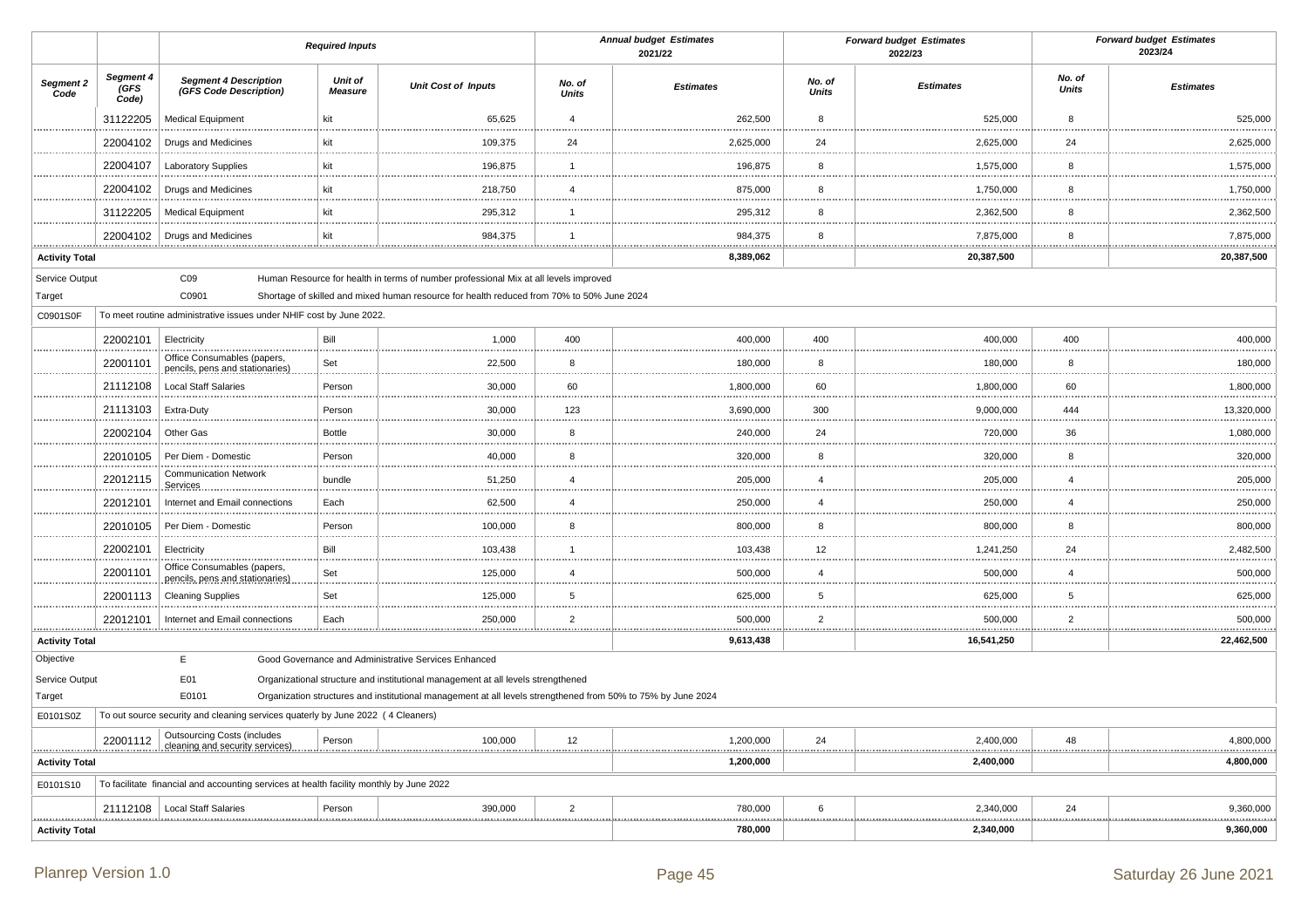|                                                                                                        |                            |                                                                                         | <b>Required Inputs</b>    |                                                                                                                                                                                                                                                                                                                                                                     |                        | <b>Annual budget Estimates</b><br>2021/22 |                        | <b>Forward budget Estimates</b><br>2022/23 |                        | <b>Forward budget Estimates</b><br>2023/24 |
|--------------------------------------------------------------------------------------------------------|----------------------------|-----------------------------------------------------------------------------------------|---------------------------|---------------------------------------------------------------------------------------------------------------------------------------------------------------------------------------------------------------------------------------------------------------------------------------------------------------------------------------------------------------------|------------------------|-------------------------------------------|------------------------|--------------------------------------------|------------------------|--------------------------------------------|
| Segment 2<br>Code                                                                                      | Segment 4<br>(GFS<br>Code) | <b>Segment 4 Description</b><br>(GFS Code Description)                                  | Unit of<br><b>Measure</b> | <b>Unit Cost of Inputs</b>                                                                                                                                                                                                                                                                                                                                          | No. of<br><b>Units</b> | <b>Estimates</b>                          | No. of<br><b>Units</b> | <b>Estimates</b>                           | No. of<br><b>Units</b> | <b>Estimates</b>                           |
| E0101S1I                                                                                               |                            | To facilitate financial and accounting services at health facility monthly by June 2022 |                           |                                                                                                                                                                                                                                                                                                                                                                     |                        |                                           |                        |                                            |                        |                                            |
|                                                                                                        | 21112108                   | <b>Local Staff Salaries</b>                                                             | Person                    | 495,000                                                                                                                                                                                                                                                                                                                                                             | 3                      | 1,485,000                                 | 6                      | 2,970,000                                  | 12                     | 5,940,000                                  |
| <b>Activity Total</b>                                                                                  |                            |                                                                                         |                           |                                                                                                                                                                                                                                                                                                                                                                     |                        | 1,485,000                                 |                        | 2,970,000                                  |                        | 5,940,000                                  |
| E0101S1K                                                                                               |                            | To out source security and cleaning services quaterly by June 2022 (4 Cleaners)         |                           |                                                                                                                                                                                                                                                                                                                                                                     |                        |                                           |                        |                                            |                        |                                            |
|                                                                                                        | 21112108                   | <b>Local Staff Salaries</b>                                                             | Person                    | 100,000                                                                                                                                                                                                                                                                                                                                                             | 12                     | 1,200,000                                 | 12                     | 1,200,000                                  | 12                     | 1,200,000                                  |
|                                                                                                        | 22001112                   | <b>Outsourcing Costs (includes</b>                                                      | Person                    | 100,000                                                                                                                                                                                                                                                                                                                                                             | 16                     | 1,600,000                                 | 36                     | 3,600,000                                  | 72                     | 7,200,000                                  |
| .<br><b>Activity Total</b>                                                                             |                            | cleaning and security services)                                                         |                           |                                                                                                                                                                                                                                                                                                                                                                     | .                      | 2,800,000                                 |                        | 4,800,000                                  | .                      | <br>8,400,000                              |
| To meet general administrative duties under NHIF at health facility quarterly by June 2022<br>E0101S1Q |                            |                                                                                         |                           |                                                                                                                                                                                                                                                                                                                                                                     |                        |                                           |                        |                                            |                        |                                            |
|                                                                                                        | 21113103                   | Extra-Duty                                                                              | Person                    | 20,000                                                                                                                                                                                                                                                                                                                                                              | 40                     | 800,000                                   | 60                     | 1,200,000                                  | 120                    | 2,400,000                                  |
|                                                                                                        | 22010105                   | Per Diem - Domestic                                                                     | Person                    | 60,000                                                                                                                                                                                                                                                                                                                                                              | 8                      | 480,000                                   | 24                     | 1,440,000                                  | 48                     | 2,880,000                                  |
|                                                                                                        | 22012115                   | <b>Communication Network</b>                                                            | Each                      | 77,500                                                                                                                                                                                                                                                                                                                                                              | $\overline{1}$         | 77,500                                    | 12                     | 930,000                                    | 24                     | 1,860,000                                  |
| <b>Activity Total</b>                                                                                  |                            | Services                                                                                |                           |                                                                                                                                                                                                                                                                                                                                                                     | .                      | 1,357,500                                 |                        | 3,570,000                                  |                        | 7,140,000                                  |
| <b>Cost Center Total</b>                                                                               |                            |                                                                                         |                           |                                                                                                                                                                                                                                                                                                                                                                     |                        | 25,625,000                                |                        | 53,008,750                                 |                        | 78,490,000                                 |
|                                                                                                        |                            |                                                                                         |                           |                                                                                                                                                                                                                                                                                                                                                                     |                        | Cost Centre: 508E Dispensaries            |                        |                                            |                        |                                            |
| Objective<br>Service Output<br>Target<br>A0201C04                                                      |                            | A<br>A02<br>A0201                                                                       |                           | Service improved and HIV infection reduced<br>STI care management and HIV new infection controlled<br>Prevalence rate of HIV/AIDS among OPD case is reduced from 1 % to 0.5 % by 2024<br>To conduct training to 2 healthcare workers on STI detection and management for 2 days once by June 2022                                                                   |                        |                                           |                        |                                            |                        |                                            |
|                                                                                                        | 21121103                   | Food and Refreshment                                                                    | Person                    | 5,000                                                                                                                                                                                                                                                                                                                                                               | $\overline{4}$         | 20,000                                    | $\overline{4}$         | 20,000                                     | $\overline{4}$         | 20,000                                     |
|                                                                                                        | 21113103                   | Extra-Duty                                                                              | Person                    | 20,000                                                                                                                                                                                                                                                                                                                                                              | $\overline{4}$         | 80,000                                    | $\overline{4}$         | 80,000                                     | $\overline{4}$         | 80,000                                     |
| <b>Activity Total</b>                                                                                  |                            |                                                                                         |                           |                                                                                                                                                                                                                                                                                                                                                                     |                        | 100,000                                   |                        | 100,000                                    |                        | .<br>100,000                               |
| Objective                                                                                              |                            | $\mathbf C$                                                                             |                           | Access to Quality and Equitable Social Services Delivery Improved                                                                                                                                                                                                                                                                                                   |                        |                                           |                        |                                            |                        |                                            |
| Service Output<br>Target<br>C0201S02                                                                   |                            | CO <sub>2</sub><br>C0201                                                                |                           | Availability of Medicines /Medical supplies/Medical equipment/laboratory reagents and vaccines services<br>Shortage of medicines, medical equipment and diagnostic supplies reduced from 4.1% to 0% by June 2024<br>To procure 2 kits of medicines, medical equipment, Hospital supplies, Laboratory supplies and dental supplies under NHIF quarterly by June 2022 |                        |                                           |                        |                                            |                        |                                            |
|                                                                                                        | 22020111                   | <b>Outsource Maintenance</b>                                                            | kit                       | 4,375                                                                                                                                                                                                                                                                                                                                                               | 16                     | 70,000                                    | 16                     | 70,000                                     | 16                     | 70,000                                     |
|                                                                                                        | 22021108                   | <b>Contract Services</b><br>Spare Parts                                                 | Set                       | 4,375                                                                                                                                                                                                                                                                                                                                                               | 16                     | 70,000                                    | 16                     | 70,000                                     | 16                     | 70,000                                     |
|                                                                                                        | 22024106                   | Outsource maintenance                                                                   | contract                  | 4,375                                                                                                                                                                                                                                                                                                                                                               | .<br>8                 | 35,000                                    | 8                      | 35,000                                     | <br>8                  | 35,000                                     |
|                                                                                                        |                            | contract services                                                                       | kit                       |                                                                                                                                                                                                                                                                                                                                                                     | .<br>104               |                                           | 112                    |                                            | 128                    |                                            |
|                                                                                                        | 22004104                   | <b>Dental Supplies</b>                                                                  |                           | 8,750                                                                                                                                                                                                                                                                                                                                                               | 104                    | 910,000                                   |                        | 980,000                                    |                        | 1,120,000                                  |
|                                                                                                        | 22004105                   | <b>Hospital Supplies</b>                                                                | kit                       | 8,750                                                                                                                                                                                                                                                                                                                                                               |                        | 910,000                                   | 112                    | 980,000                                    | 128                    | 1,120,000                                  |
|                                                                                                        | 22004107                   | <b>Laboratory Supplies</b>                                                              | kit                       | 8,750                                                                                                                                                                                                                                                                                                                                                               | 104                    | 910,000                                   | 112                    | 980,000                                    | 288                    | 2,520,000                                  |
|                                                                                                        | 22021108                   | Spare Parts                                                                             | Set                       | 8,750                                                                                                                                                                                                                                                                                                                                                               | $\overline{4}$         | 35,000                                    | $\overline{4}$         | 35,000                                     | $\overline{4}$         | 35,000                                     |
|                                                                                                        | 21113119                   | Medical and Dental Refunds                                                              | kit                       | 13,125                                                                                                                                                                                                                                                                                                                                                              | 16                     | 210,000                                   | 16                     | 210,000                                    | 16                     | 210,000                                    |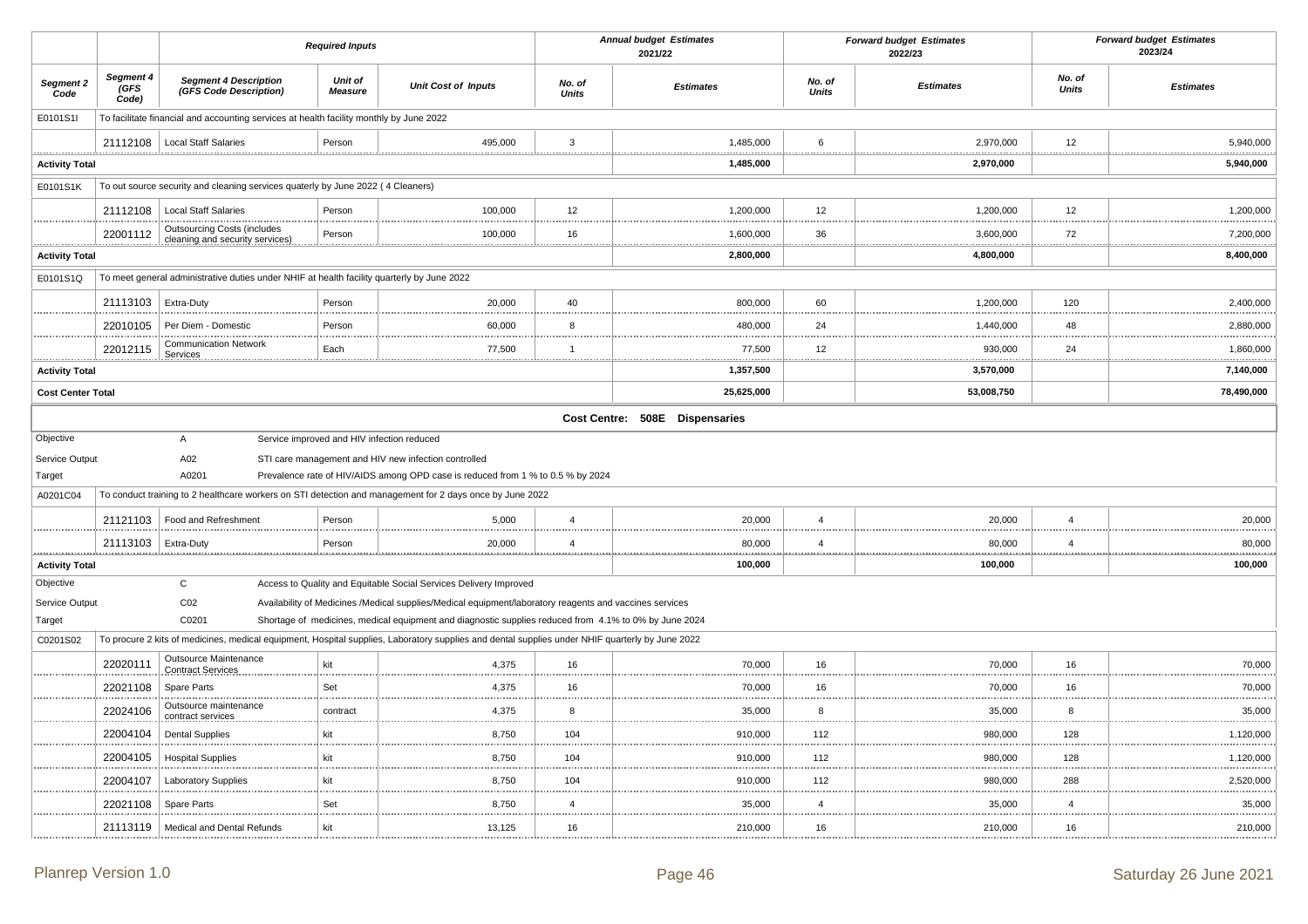|                   |                            |                                                        | <b>Required Inputs</b> |                            |                        | <b>Annual budget Estimates</b><br>2021/22 |                 | <b>Forward budget Estimates</b><br>2022/23 |                        | <b>Forward budget Estimates</b><br>2023/24 |
|-------------------|----------------------------|--------------------------------------------------------|------------------------|----------------------------|------------------------|-------------------------------------------|-----------------|--------------------------------------------|------------------------|--------------------------------------------|
| Segment 2<br>Code | Segment 4<br>(GFS<br>Code) | <b>Segment 4 Description</b><br>(GFS Code Description) | Unit of<br>Measure     | <b>Unit Cost of Inputs</b> | No. of<br><b>Units</b> | <b>Estimates</b>                          | No. of<br>Units | <b>Estimates</b>                           | No. of<br><b>Units</b> | <b>Estimates</b>                           |
|                   | 22004108                   | Specialised Medical Supplies                           | kit                    | 13,125                     | 8                      | 105,000                                   | 8               | 105,000                                    | 8                      | 105,000                                    |
|                   | 22028101                   | Medical and Laboratory<br>equipment                    | kit                    | 13,125                     | 16                     | 210,000                                   | 16              | 210,000                                    | 16                     | 210,000                                    |
|                   | 31122205                   | <b>Medical Equipment</b>                               | kit                    | 13,125                     | 16                     | 210,000                                   | 16              | 210,000                                    | 16                     | .<br>210,000<br>.                          |
|                   | 22004104                   | <b>Dental Supplies</b>                                 | kit                    | 17,500                     | 40                     | 700,000                                   | 61              | 1,067,500                                  | 61                     | 1,067,500                                  |
|                   | 22004105                   | <b>Hospital Supplies</b><br>.                          | kit                    | 17,500                     | 44                     | 770,000                                   | 57              | 997,500                                    | 57                     | 997,500                                    |
|                   | 22004107                   | <b>Laboratory Supplies</b>                             | kit                    | 17,500                     | 44                     | 770,000                                   | 56              | 980,000                                    | 56                     | 980,000                                    |
|                   | 31122205                   | <b>Medical Equipment</b>                               | kit                    | 17,500                     | 48                     | 840,000                                   | 48              | 840,000                                    | 64                     | 1,120,000<br>.                             |
|                   | 22004102                   | <b>Drugs and Medicines</b>                             | kit                    | 22,297                     | 8                      | 178,375                                   | 8               | 178,375                                    | 8                      | 178,375                                    |
|                   | 22004105                   | <b>Hospital Supplies</b>                               | kit                    | 24,459                     | 8                      | 195,675                                   | 8               | 195,675                                    | 8                      | 195,675                                    |
|                   | 31122205                   | <b>Medical Equipment</b><br>                           | kit                    | 26,250                     | $\overline{4}$         | 105,000                                   | $\overline{4}$  | 105,000                                    | $\overline{4}$         | 105,000                                    |
|                   | 31122205                   | <b>Medical Equipment</b>                               | kit                    | 26,500                     | $\overline{4}$         | 106,000                                   | 8               | 212,000                                    | 8                      | 212,000                                    |
|                   | 21113119                   | Medical and Dental Refunds<br>                         | kit                    | 35,000                     | $\overline{4}$         | 140,000                                   | 9               | 315,000                                    | 9                      | 315,000<br>                                |
|                   | 22023101                   | Mechanical, electrical, and<br>electronic spare parts  | Each                   | 35,000                     | $\mathbf{1}$           | 35,000                                    | 8               | 280,000                                    | 8                      | 280,000                                    |
|                   | 31122205                   | <b>Medical Equipment</b>                               | kit                    | 35,000                     | 16                     | 560,000                                   | 24              | 840,000                                    | 28                     | 980,000<br>.                               |
|                   | 31122205                   | <b>Medical Equipment</b>                               | kit                    | 36,369                     | 8                      | 290,950                                   | 8               | 290,950                                    | 8                      | 290,950<br>.                               |
|                   | 22004102                   | <b>Drugs and Medicines</b>                             | kit                    | 43,750                     | 104                    | 4,550,000                                 | 108             | 4,725,000                                  | 124                    | 5,425,000                                  |
|                   | 22004102                   | Drugs and Medicines                                    | kit                    | 50,000                     | 16                     | 800,000                                   | 16              | 800,000                                    | 16                     | 800,000<br>.                               |
|                   | 22004110                   | <b>Consumble Medical Supplies</b>                      | kit                    | 50,000                     | $\overline{4}$         | 200,000                                   | $\overline{4}$  | 200,000                                    | $\overline{4}$         | 200,000<br>                                |
|                   | 31122205                   | <b>Medical Equipment</b>                               | kit                    | 50,000                     | 8                      | 400,000                                   | 8               | 400,000                                    | 8                      | 400,000<br>                                |
|                   | 22004104                   | <b>Dental Supplies</b>                                 | kit                    | 70,000                     | 3                      | 210,000                                   | $\overline{7}$  | 490,000                                    | $\overline{7}$         | 490,000<br>                                |
|                   | 22004105                   | <b>Hospital Supplies</b><br>.                          | kit                    | 70,000                     | $\overline{2}$         | 140,000                                   | $\overline{2}$  | 140,000                                    | $\overline{2}$         | 140,000                                    |
|                   | 22004107                   | <b>Laboratory Supplies</b>                             | kit                    | 70,000                     | $\overline{2}$<br>     | 140,000                                   | 3               | 210,000                                    | $\overline{3}$         | 210,000<br>                                |
|                   | 22004102                   | Drugs and Medicines                                    | kit                    | 87,500                     | 44                     | 3,850,000                                 | 53              | 4,637,500                                  | 53                     | 4,637,500                                  |
|                   | 22004104                   | <b>Dental Supplies</b>                                 | Each                   | 90,781                     | $\overline{4}$         | 363,125                                   | 8               | 726,250                                    | 16                     | 1,452,500                                  |
|                   | 22004105                   | <b>Hospital Supplies</b><br>.                          | Each                   | 90,781                     | $\overline{4}$         | 363,125                                   | 8               | 726,250                                    | 16                     | 1,452,500                                  |
|                   | 22004107                   | Laboratory Supplies                                    | Each                   | 90,781                     | $\overline{4}$<br>     | 363,125                                   | 8               | 726,250                                    | 16<br>                 | 1,452,500                                  |
|                   | 22004102                   | Drugs and Medicines                                    | kit                    | 96,250                     | $\overline{4}$         | 385,000                                   | 8               | 770,000                                    | 8                      | 770,000                                    |
|                   | 22004102                   | Drugs and Medicines                                    | kit                    | 100,000                    | 4                      | 400,000                                   |                 | 400,000                                    | 4                      | 400,000                                    |
|                   | 31122205                   | <b>Medical Equipment</b>                               | kit                    | 105,000                    | 1                      | 105,000                                   | $\overline{2}$  | 210,000                                    | $\overline{2}$         | 210,000                                    |
|                   | 31221102                   | <b>Medical Supplies</b>                                | Each                   | 136,172                    | $\overline{4}$         | 544,688                                   | 8               | 1,089,375                                  | 16                     | 2,178,750<br>.                             |
|                   | 22004102                   | <b>Drugs and Medicines</b>                             | kit                    | 175,000                    | $\overline{4}$         | 700,000                                   | $\overline{4}$  | 700,000                                    | $\overline{4}$         | 700,000<br>                                |
|                   |                            | 22004102   Drugs and Medicines                         | kit                    | 200,000                    | $\overline{4}$         | 800,000                                   | 8               | 1,600,000                                  | 8                      | 1,600,000                                  |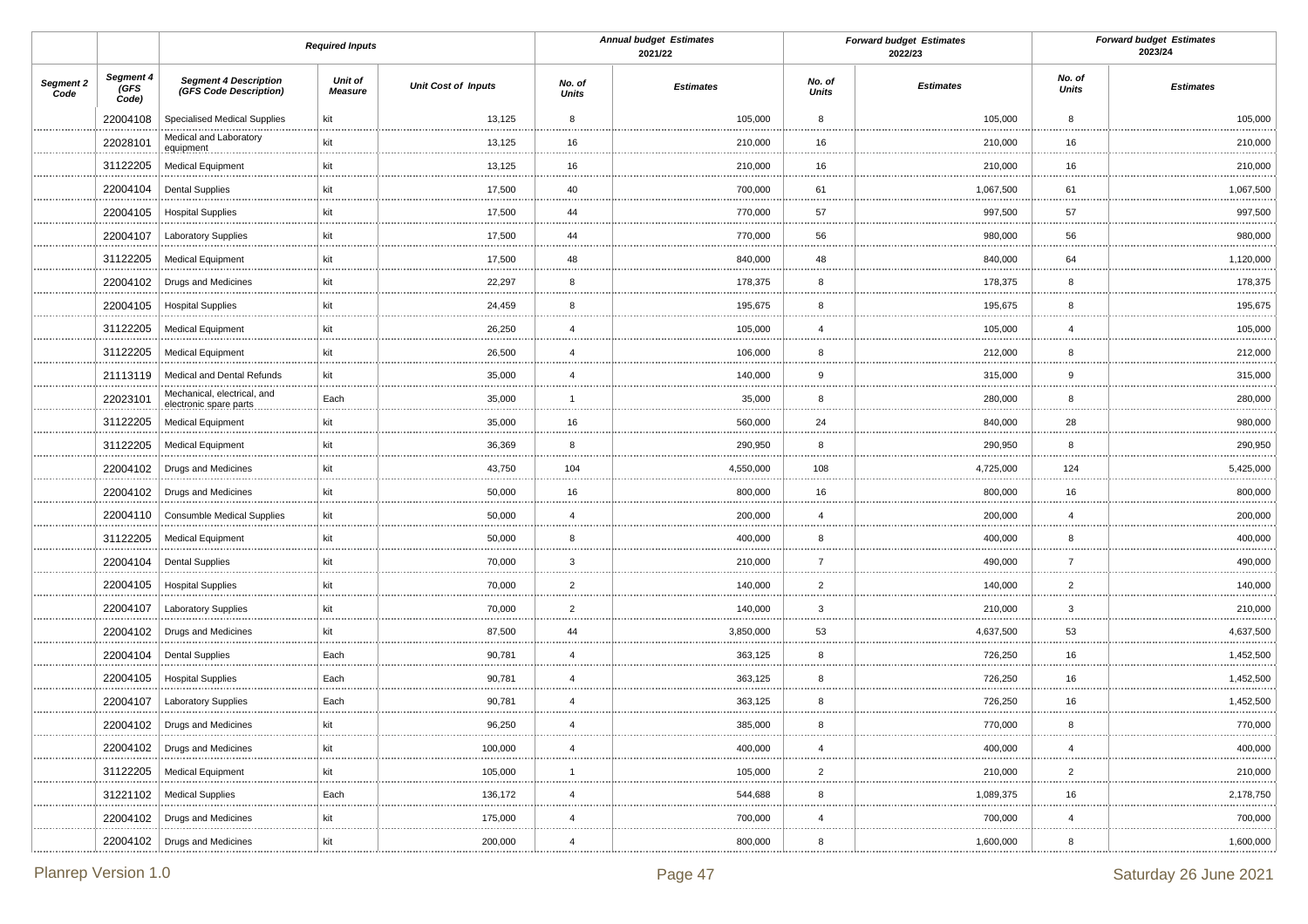|                                                                                                              |                                                                                      |                                                                          | <b>Required Inputs</b>    |                                                                                                                               |                        | <b>Annual budget Estimates</b><br>2021/22 |                        | <b>Forward budget Estimates</b><br>2022/23 |                        | <b>Forward budget Estimates</b><br>2023/24 |
|--------------------------------------------------------------------------------------------------------------|--------------------------------------------------------------------------------------|--------------------------------------------------------------------------|---------------------------|-------------------------------------------------------------------------------------------------------------------------------|------------------------|-------------------------------------------|------------------------|--------------------------------------------|------------------------|--------------------------------------------|
| Segment 2<br>Code                                                                                            | Segment 4<br>(GFS<br>Code)                                                           | <b>Segment 4 Description</b><br>(GFS Code Description)                   | Unit of<br><b>Measure</b> | <b>Unit Cost of Inputs</b>                                                                                                    | No. of<br><b>Units</b> | <b>Estimates</b>                          | No. of<br><b>Units</b> | <b>Estimates</b>                           | No. of<br><b>Units</b> | <b>Estimates</b>                           |
|                                                                                                              | 22004102                                                                             | Drugs and Medicines                                                      | kit                       | 350,000                                                                                                                       | $\overline{2}$         | 700,000                                   | $\overline{3}$         | 1,050,000                                  | $\mathbf{3}$           | 1,050,000                                  |
|                                                                                                              | 22004102                                                                             | Drugs and Medicines                                                      | kit                       | 375,000                                                                                                                       | $\overline{4}$         | 1,500,000                                 | $\overline{4}$         | 1,500,000                                  | $\overline{4}$         | 1,500,000                                  |
|                                                                                                              | 22004102                                                                             | Drugs and Medicines                                                      | Drugs                     | 453,984                                                                                                                       | $\overline{4}$         | 1,815,937                                 | 8                      | 3,631,875                                  | 16                     | 7,263,750                                  |
|                                                                                                              | 22004102<br>.                                                                        | <b>Drugs and Medicines</b>                                               | kit                       | 500,000                                                                                                                       | $\overline{4}$         | 2,000,000<br>.                            | $\overline{4}$         | 2,000,000                                  | 8                      | 4,000,000                                  |
| <b>Activity Total</b>                                                                                        |                                                                                      |                                                                          |                           |                                                                                                                               |                        | 28,696,000                                |                        | .<br>36,919,500                            |                        | .<br>48,759,500                            |
| Service Output                                                                                               |                                                                                      | CO <sub>5</sub>                                                          |                           | Reproductive and Child Health care improved                                                                                   |                        |                                           |                        |                                            |                        |                                            |
| Target                                                                                                       |                                                                                      | C0501                                                                    |                           | Maternal mortality rate reduced from 44.5 to 40 per 100,000 live birth by year 2024                                           |                        |                                           |                        |                                            |                        |                                            |
| C0501S0M                                                                                                     |                                                                                      |                                                                          |                           | To recruit, mobilized and collect 30 units of blood from voluntary non remunerated repeat blood donors quarterly by June 2022 |                        |                                           |                        |                                            |                        |                                            |
|                                                                                                              | 21121103                                                                             | Food and Refreshment                                                     | Person                    | 800                                                                                                                           | 200                    | 160,000                                   | 320                    | 256,000                                    | 400                    | 320,000                                    |
|                                                                                                              | 21113103   Extra-Duty                                                                |                                                                          | Person                    | 20,000                                                                                                                        | 16                     | 320,000                                   | 16                     | 320,000                                    | 16                     | 320,000                                    |
| <b>Activity Total</b>                                                                                        |                                                                                      |                                                                          |                           |                                                                                                                               |                        | 480,000                                   |                        | 576,000                                    |                        | 640,000                                    |
| Target                                                                                                       |                                                                                      | C0503                                                                    |                           | Neonatal mortality rate reduced from 1/1000 to 0.5 per 1,000 live birth by 2024                                               |                        |                                           |                        |                                            |                        |                                            |
| C0503S05                                                                                                     |                                                                                      | To purchase 1 resustation table to help baby breath by June 2022         |                           |                                                                                                                               |                        |                                           |                        |                                            |                        |                                            |
|                                                                                                              | 22024106                                                                             | Outsource maintenance<br>contract services                               | contract                  | 150,000                                                                                                                       | $\overline{1}$         | 150,000                                   | $\overline{1}$         | 150,000                                    | $\mathbf{1}$           | 150,000                                    |
| <b>Activity Total</b>                                                                                        |                                                                                      |                                                                          |                           |                                                                                                                               |                        | 150,000                                   |                        | 150,000                                    |                        | 150,000                                    |
| Target                                                                                                       |                                                                                      | C0504                                                                    |                           | Under five mortality rate reduced from 6/1000 to 3 per 1,000 live birth by 2024                                               |                        |                                           |                        |                                            |                        |                                            |
| C0504S02                                                                                                     |                                                                                      | To conduct outreach services to Kazage village every month by June 2022. |                           |                                                                                                                               |                        |                                           |                        |                                            |                        |                                            |
|                                                                                                              | 21113103   Extra-Duty                                                                |                                                                          | kit                       | 20,000                                                                                                                        | 24                     | 480,000                                   | 24                     | 480,000                                    | 24                     | 480,000                                    |
| <b>Activity Total</b>                                                                                        |                                                                                      |                                                                          |                           |                                                                                                                               |                        | 480,000                                   |                        | 480,000                                    |                        | 480,000                                    |
| Service Output                                                                                               |                                                                                      | C <sub>06</sub>                                                          |                           | Communicable diseases Managed and Controlled and Neglected Tropical Diseases (NTD's)                                          |                        |                                           |                        |                                            |                        |                                            |
| Target                                                                                                       |                                                                                      | C0602                                                                    |                           | Prevalence rate of malaria case reduced from 11.48 % to 9 % by June 2024                                                      |                        |                                           |                        |                                            |                        |                                            |
| C0602C01                                                                                                     |                                                                                      |                                                                          |                           | To conduct training to 2 healthcare workers on Diagnosis and treatment of Malaria for 2 days once by June 2022                |                        |                                           |                        |                                            |                        |                                            |
|                                                                                                              | 22010102                                                                             | Ground travel (bus, railway taxi,<br>etc)                                | Person                    | 10,000                                                                                                                        | $\overline{4}$         | 40,000                                    | $\overline{4}$         | 40,000                                     | $\overline{4}$         | 40,000                                     |
|                                                                                                              | 22010105                                                                             | Per Diem - Domestic                                                      | Person                    | 60,000                                                                                                                        | 6                      | 360,000                                   | 6                      | 360,000                                    | 6                      | 360,000                                    |
| <b>Activity Total</b>                                                                                        |                                                                                      |                                                                          |                           |                                                                                                                               |                        | 400,000                                   |                        | 400,000                                    |                        | 400,000                                    |
| Service Output                                                                                               |                                                                                      | CO7                                                                      |                           | Non - Communicable Disease Control Managed and Controlled                                                                     |                        |                                           |                        |                                            |                        |                                            |
| Target                                                                                                       |                                                                                      | C0705                                                                    |                           | Mental health conditions reduced from 0.16% to 0.8% by year 2024                                                              |                        |                                           |                        |                                            |                        |                                            |
| C0705S02                                                                                                     | To purchase 1 kit of medicine for management of mental illness quaterly by June 2022 |                                                                          |                           |                                                                                                                               |                        |                                           |                        |                                            |                        |                                            |
|                                                                                                              |                                                                                      | 22004102   Drugs and Medicines<br>                                       | kit                       | 5,000                                                                                                                         | $\overline{4}$         | 20,000<br><u>.</u>                        | $\overline{4}$         | 20,000                                     | $\overline{4}$         | 20,000<br><u></u>                          |
| <b>Activity Total</b>                                                                                        |                                                                                      |                                                                          |                           |                                                                                                                               |                        | 20,000                                    |                        | 20,000                                     |                        | 20,000                                     |
| Service Output                                                                                               |                                                                                      | CO9                                                                      |                           | Human Resource for health in terms of number professional Mix at all levels improved                                          |                        |                                           |                        |                                            |                        |                                            |
| Target<br>C0901<br>Shortage of skilled and mixed human resource for health reduced from 70% to 50% June 2024 |                                                                                      |                                                                          |                           |                                                                                                                               |                        |                                           |                        |                                            |                        |                                            |
| C0901S0E                                                                                                     |                                                                                      | To meet routine administrative issues under NHIF cost by June 2022       |                           |                                                                                                                               |                        |                                           |                        |                                            |                        |                                            |
|                                                                                                              | 21113103   Extra-Duty                                                                |                                                                          | Person                    | 30,000                                                                                                                        | 10                     | 300,000                                   | 10                     | 300,000                                    | 10                     | 300,000                                    |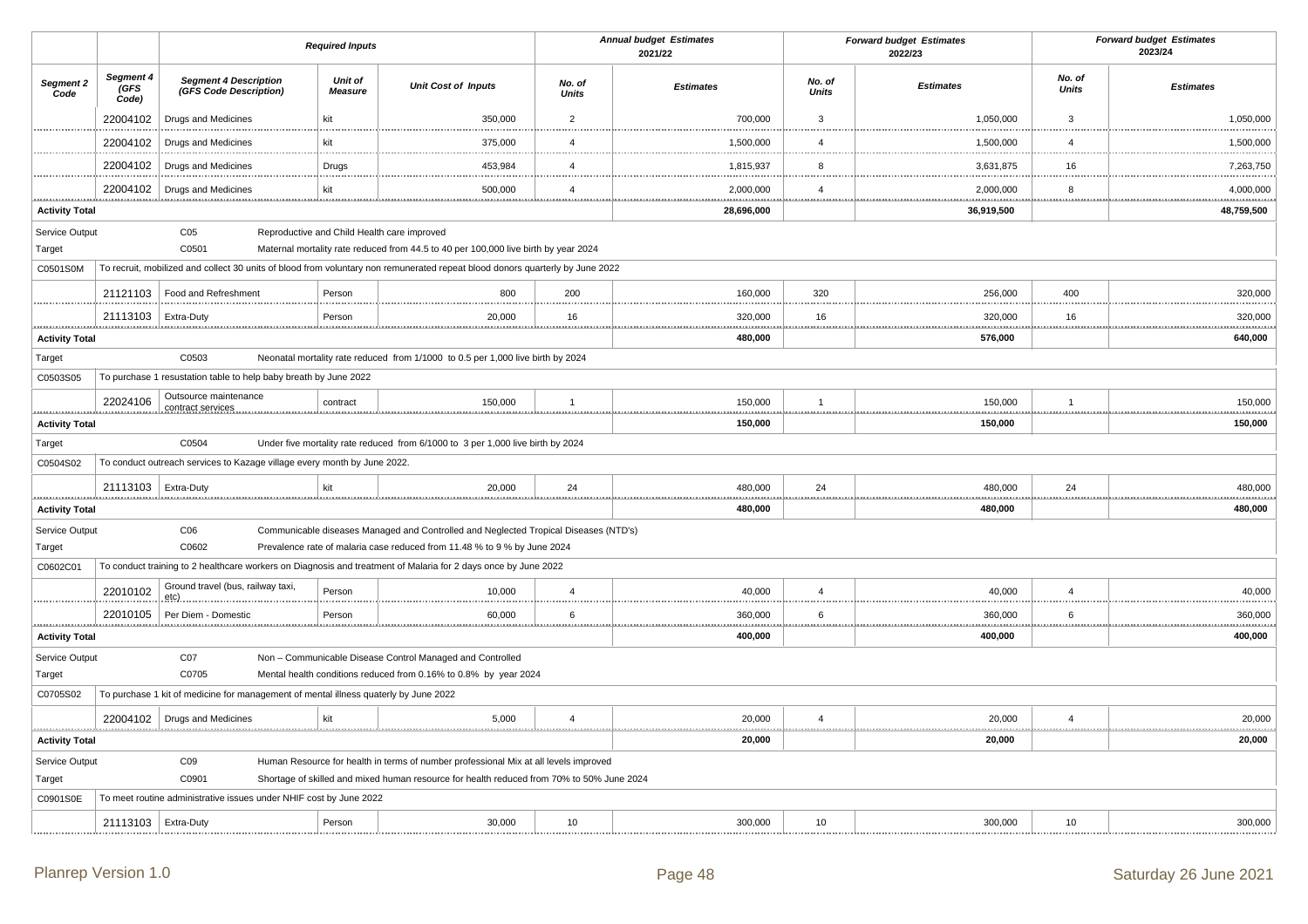|                            |                            |                                                                                              | <b>Required Inputs</b>    |                                                                                                              |                 | <b>Annual budget Estimates</b><br>2021/22 |                        | <b>Forward budget Estimates</b><br>2022/23 |                        | <b>Forward budget Estimates</b><br>2023/24 |
|----------------------------|----------------------------|----------------------------------------------------------------------------------------------|---------------------------|--------------------------------------------------------------------------------------------------------------|-----------------|-------------------------------------------|------------------------|--------------------------------------------|------------------------|--------------------------------------------|
| Segment 2<br>Code          | Segment 4<br>(GFS<br>Code) | <b>Segment 4 Description</b><br>(GFS Code Description)                                       | Unit of<br><b>Measure</b> | <b>Unit Cost of Inputs</b>                                                                                   | No. of<br>Units | <b>Estimates</b>                          | No. of<br><b>Units</b> | <b>Estimates</b>                           | No. of<br><b>Units</b> | <b>Estimates</b>                           |
|                            | 22001112                   | <b>Outsourcing Costs (includes</b><br>cleaning and security services)                        | kit                       | 50,000                                                                                                       | 20              | 1,000,000                                 | 20                     | 1,000,000                                  | 20                     | 1,000,000                                  |
|                            | 22001112                   | <b>Outsourcing Costs (includes</b><br>cleaning and security services)                        | Person                    | 60,000                                                                                                       | 16              | 960,000                                   | 16                     | 960,000                                    | 16                     | 960,000                                    |
|                            | 22001113                   | <b>Cleaning Supplies</b>                                                                     | Set                       | 85,000                                                                                                       | $\overline{4}$  | 340,000                                   | 12                     | 1,020,000                                  | 12                     | 1,020,000                                  |
| <br><b>Activity Total</b>  |                            |                                                                                              |                           |                                                                                                              |                 | .<br>2,600,000                            |                        | 3,280,000                                  |                        | .<br>3,280,000                             |
| C0901S0G                   |                            | To provide uniform allowance to five nurses once by june 2022                                |                           |                                                                                                              |                 |                                           |                        |                                            |                        |                                            |
|                            | 21113127                   | <b>Uniform Allowance</b>                                                                     | Person                    | 120,000                                                                                                      | 5               | 600,000                                   | 24                     | 2,880,000                                  | 3                      | 360,000                                    |
| .<br><b>Activity Total</b> |                            |                                                                                              |                           |                                                                                                              |                 | <u></u><br>600,000                        | .                      | 2,880,000                                  | .                      | .<br>360,000                               |
| C0901S0O                   |                            | To provide emergency healthcare services after normal duty official hours daily by June 2022 |                           |                                                                                                              |                 |                                           |                        |                                            |                        |                                            |
|                            | 21113103   Extra-Duty      |                                                                                              | Person                    | 20,000                                                                                                       | 40              | 800,000                                   | 40                     | 800,000                                    | 40                     | 800,000                                    |
| <b>Activity Total</b>      |                            |                                                                                              |                           |                                                                                                              |                 | 800,000                                   |                        | 800,000                                    |                        | 800,000                                    |
| Service Output             |                            | C56<br><b>Improved Health Services</b>                                                       |                           |                                                                                                              |                 |                                           |                        |                                            |                        |                                            |
| Target                     |                            | C5601                                                                                        |                           | Improved health facilities infrastructures by June 2024                                                      |                 |                                           |                        |                                            |                        |                                            |
| C5601D02                   |                            | [C5601D01] To conduct rehabilitation of health facility buildings once by June 2022          |                           |                                                                                                              |                 |                                           |                        |                                            |                        |                                            |
| ***************            | 22020111                   | Outsource Maintenance<br><b>Contract Services</b>                                            | contract                  | 1,930,000                                                                                                    | $\overline{1}$  | 1,930,000<br>                             | $\overline{4}$<br>     | 7,720,000                                  | 6                      | 11,580,000                                 |
| <b>Activity Total</b>      |                            |                                                                                              |                           |                                                                                                              |                 | 1,930,000                                 |                        | 7,720,000                                  |                        | 11,580,000                                 |
| Target                     |                            | C5602                                                                                        |                           | Capacity building to all facility in charges on planning, budgeting and financial management by June 2024    |                 |                                           |                        |                                            |                        |                                            |
| C5602C01                   |                            |                                                                                              |                           | [E0101S08] To conduct preparation of 2022/2023 Dispensary health plans for 5 days by February 2022           |                 |                                           |                        |                                            |                        |                                            |
|                            | 22010102                   | Ground travel (bus, railway taxi,<br>etc)                                                    | Person                    | 10,000                                                                                                       | $\overline{4}$  | 40,000                                    | 20                     | 200,000                                    | 20                     | 200,000                                    |
|                            | 21113103                   | Extra-Duty                                                                                   | Person                    | 30,000                                                                                                       | 36              | 1,080,000                                 | 20                     | 600,000                                    | 30                     | 900,000                                    |
|                            | 22010105                   | Per Diem - Domestic                                                                          | Person                    | 60,000                                                                                                       | 10              | 600,000                                   | 6                      | 360,000                                    | 20                     | 1,200,000                                  |
| .                          | 22001101<br><u></u>        | Office Consumables (papers,<br>pencils, pens and stationaries)                               | Lumpsum                   | 1,000,000                                                                                                    | $\overline{1}$  | 1,000,000<br>.                            | 10<br>.                | 10,000,000                                 | 42<br>.                | 42,000,000<br>.                            |
| <b>Activity Total</b>      |                            |                                                                                              |                           |                                                                                                              |                 | 2,720,000                                 |                        | 11,160,000                                 |                        | 44,300,000                                 |
| C5602C02                   |                            | [E1601C01] To conduct training to 1 staff on planrep web base for 6 days once by June 2022   |                           |                                                                                                              |                 |                                           |                        |                                            |                        |                                            |
|                            | 22010102                   | Ground travel (bus, railway taxi,<br>etc)                                                    | Person                    | 7,500                                                                                                        | $\overline{2}$  | 15,000                                    | $\boldsymbol{\Delta}$  | 30,000                                     | 8                      | 60,000                                     |
|                            | 22010105                   | Per Diem - Domestic                                                                          | Person                    | 80,000                                                                                                       | 6               | 480,000                                   | 12                     | 960,000                                    | 16                     | 1,280,000                                  |
| <b>Activity Total</b>      |                            |                                                                                              |                           |                                                                                                              |                 | .<br>495,000                              | .                      | 990,000                                    |                        | 1,340,000                                  |
| Objective                  |                            | E                                                                                            |                           | Good Governance and Administrative Services Enhanced                                                         |                 |                                           |                        |                                            |                        |                                            |
| Service Output             |                            | E01                                                                                          |                           | Organizational structure and institutional management at all levels strengthened                             |                 |                                           |                        |                                            |                        |                                            |
| Target                     |                            | E0101                                                                                        |                           | Organization structures and institutional management at all levels strengthened from 50% to 75% by June 2024 |                 |                                           |                        |                                            |                        |                                            |
| E0101S1G                   |                            | To meet administrative logistics under NHIF quarterly by June 2022                           |                           |                                                                                                              |                 |                                           |                        |                                            |                        |                                            |
|                            | 22003101                   | Petrol                                                                                       | Litres                    | 2,500                                                                                                        | 340             | 850,000                                   | 350                    | 875,000                                    | 360                    | 900,000                                    |
|                            | 22001101                   | Office Consumables (papers,<br>pencils, pens and stationaries)                               | Person                    | 5,000                                                                                                        | 50              | 250,000                                   | $\overline{1}$         | 5,000                                      | $\mathbf{1}$           | 5,000                                      |
|                            | 22002101                   | Electricity                                                                                  | Unit                      | 10,000                                                                                                       | 12              | 120,000                                   | 12                     | 120,000                                    | 12                     | 120,000                                    |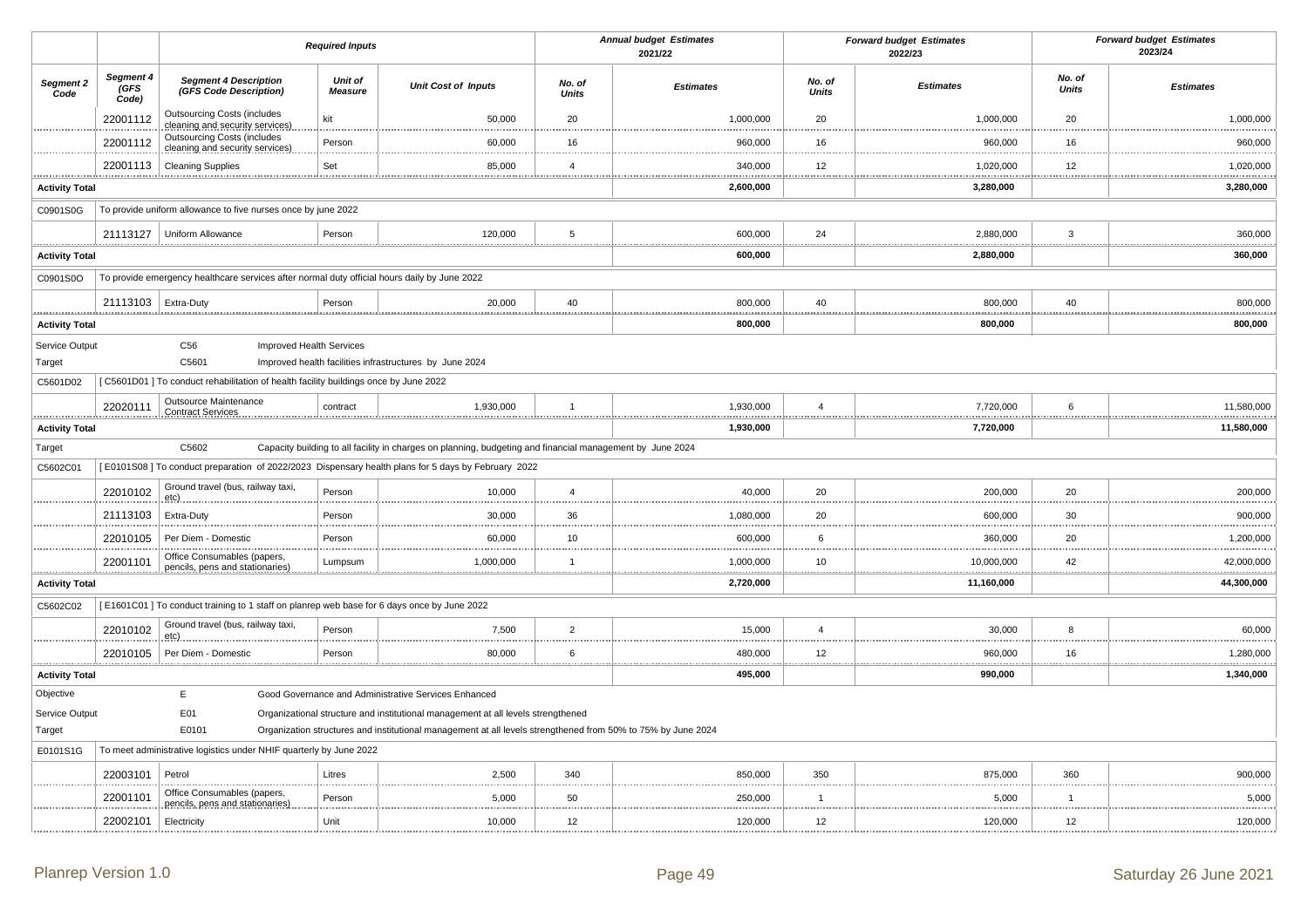|                   |                            |                                                                       | <b>Required Inputs</b> |                            |                           | <b>Annual budget Estimates</b><br>2021/22 |                        | <b>Forward budget Estimates</b><br>2022/23 |                    | <b>Forward budget Estimates</b><br>2023/24 |
|-------------------|----------------------------|-----------------------------------------------------------------------|------------------------|----------------------------|---------------------------|-------------------------------------------|------------------------|--------------------------------------------|--------------------|--------------------------------------------|
| Segment 2<br>Code | Segment 4<br>(GFS<br>Code) | <b>Segment 4 Description</b><br>(GFS Code Description)                | Unit of<br>Measure     | <b>Unit Cost of Inputs</b> | No. of<br><b>Units</b>    | <b>Estimates</b>                          | No. of<br><b>Units</b> | <b>Estimates</b>                           | No. of<br>Units    | <b>Estimates</b>                           |
|                   | 22010102                   | Ground travel (bus, railway taxi,<br>etc)                             | Person                 | 10,000                     | 15                        | 150,000                                   | 22                     | 220,000                                    | 22                 | 220,000                                    |
|                   | 22012115                   | <b>Communication Network</b><br>Services                              | Hour                   | 10,000                     | 28                        | 280,000                                   | 28                     | 280,000                                    | 28                 | 280,000                                    |
|                   | 31221109                   | Cleaning supplies                                                     | Each                   | 10,000                     | 10                        | 100,000                                   | 10                     | 100,000                                    | 10                 | 100,000<br>                                |
|                   | 21113103                   | Extra-Duty                                                            | Person                 | 20,000                     | 400                       | 8,000,000                                 | 401                    | 8,020,000                                  | 506                | 10,120,000<br>.                            |
|                   | 22001113                   | <b>Cleaning Supplies</b>                                              | Each                   | 20,000                     | 12                        | 240,000                                   | 12                     | 240,000                                    | 12                 | 240,000<br>                                |
|                   | 22012115                   | <b>Communication Network</b><br>Services                              | Each                   | 20,000                     | 12<br>                    | 240,000                                   | 9                      | 180,000<br>                                | 9<br>              | 180,000<br>                                |
|                   | 31221109                   | Cleaning supplies                                                     | Person                 | 25,000                     | 8                         | 200,000                                   | 8                      | 200,000                                    | 8                  | 200,000<br>.                               |
|                   | 21113103                   | Extra-Duty                                                            | Person                 | 29,000                     | 20<br>                    | 580,000                                   | 20                     | 580,000                                    | 20                 | 580,000<br>.                               |
|                   | 21113103                   | Extra-Duty                                                            | Person                 | 30,000                     | 145                       | 4,350,000                                 | 183                    | 5,490,000                                  | 283                | 8,490,000<br>.                             |
|                   | 22001101                   | Office Consumables (papers,<br>pencils, pens and stationaries)        | Set                    | 30,000                     | 10                        | 300,000                                   | 10                     | 300,000                                    | 10                 | 300,000<br>.                               |
|                   | 22002104                   | Other Gas                                                             | Each                   | 30,000                     | 20                        | 600,000                                   | 28                     | 840,000                                    | 36                 | 1,080,000<br>                              |
|                   | 22002101                   | Electricity                                                           | Unit                   | 40,000                     | $\overline{4}$            | 160,000                                   | $\overline{4}$         | 160,000                                    | $\overline{4}$     | 160,000<br>                                |
|                   | 22001101                   | Office Consumables (papers,<br>pencils, pens and stationaries)        | Set                    | 44,750                     | $\overline{4}$            | 179,000                                   | $\boldsymbol{\Delta}$  | 179,000                                    | $\overline{4}$     | 179,000<br>                                |
|                   | 22001101                   | Office Consumables (papers,<br>pencils, pens and stationaries)        | Each                   | 45,000                     | $\overline{4}$<br>        | 180,000                                   | 8                      | 360,000                                    | 8                  | 360,000<br>.                               |
|                   | 22001109                   | Printing and Photocopying Costs                                       | Each                   | 45,000                     | $\overline{4}$            | 180,000                                   | 8                      | 360,000                                    | 8                  | 360,000<br>                                |
|                   | 22001101                   | Office Consumables (papers,<br>pencils, pens and stationaries)        | Each                   | 50,000                     | $\overline{4}$<br>        | 200,000                                   | $\overline{4}$         | 200,000                                    | $\overline{4}$     | 200,000<br>                                |
|                   | 22001112                   | <b>Outsourcing Costs (includes</b><br>cleaning and security services) | Person                 | 50,000                     | 10                        | 500,000                                   | $\overline{4}$         | 200,000                                    | 10                 | 500,000<br>.                               |
|                   | 22001101                   | Office Consumables (papers,<br>pencils, pens and stationaries)        | Set                    | 53,750                     | $\overline{4}$<br>        | 215,000                                   | $\overline{4}$         | 215,000                                    | $\overline{4}$     | 215,000<br>                                |
|                   | 22001112                   | <b>Outsourcing Costs (includes</b><br>cleaning and security services) | Person                 | 54,375                     | 8                         | 435,000                                   | 16                     | 870,000                                    | 16                 | 870,000<br>.                               |
|                   | 22001101                   | Office Consumables (papers,<br>pencils, pens and stationaries)        | Set                    | 55,000                     | $\overline{4}$<br>        | 220,000                                   | 12                     | 660,000                                    | 24                 | 1,320,000<br>                              |
|                   | 21113103                   | Extra-Duty                                                            | Person                 | 60,000                     | 12                        | 720,000                                   | 12                     | 720,000                                    | 12                 | 720,000<br>                                |
|                   | 21113127                   | Uniform Allowance                                                     | Person                 | 60,000                     | $\mathbf{1}$              | 60,000                                    | $\overline{1}$         | 60,000                                     | -1                 | 60,000<br>.                                |
|                   | 22001112                   | <b>Outsourcing Costs (includes</b><br>cleaning and security services) | Person                 | 60,000                     | 20                        | 1,200,000                                 | 33                     | 1,980,000                                  | 57                 | 3,420,000<br>.                             |
|                   | 22010102                   | Ground travel (bus, railway taxi,<br><u>etc)</u>                      | Kilometer              | 60,000                     | $\mathbf{1}$              | 60,000                                    |                        | 60,000                                     | 1                  | 60,000<br>                                 |
|                   | 22010105                   | Per Diem - Domestic                                                   | Person                 | 60,000                     | 81                        | 4,860,000                                 | 102                    | 6,120,000                                  | 113                | 6,780,000                                  |
|                   | 22001101                   | Office Consumables (papers,<br>pencils, pens and stationaries)        | Set                    | 80,000                     | $\overline{4}$<br>        | 320,000                                   | $\overline{4}$<br>     | 320,000                                    | $\overline{4}$<br> | 320,000<br>                                |
|                   | 22020111                   | Outsource Maintenance<br>Contract Services                            | <b>Buildings</b>       | 90,000                     | 4                         | 360,000                                   | 15                     | 1,350,000                                  | 15                 | 1,350,000                                  |
|                   | 22001101                   | Office Consumables (papers,<br>pencils, pens and stationaries)        | Lumpsum                | 100,000                    | $\overline{2}$            | 200,000                                   | 6                      | 600,000                                    | 6<br>              | 600,000<br>.                               |
|                   | 22001112                   | <b>Outsourcing Costs (includes</b><br>cleaning and security services) | Person                 | 100,000                    | 27                        | 2,700,000                                 | 63                     | 6,300,000                                  | 63                 | 6,300,000<br>                              |
|                   | 22001113                   | <b>Cleaning Supplies</b>                                              | Set                    | 100,000                    | 3                         | 300,000                                   | $\mathbf{3}$           | 300,000                                    | 8                  | 800,000<br>                                |
|                   | 22001101                   | Office Consumables (papers,<br>pencils, pens and stationaries)        | Each                   | 105,000                    | $\overline{4}$            | 420,000                                   | $\overline{4}$         | 420,000                                    | $\overline{4}$     | 420,000<br>.                               |
|                   | 21113127                   | Uniform Allowance                                                     | Person                 | 120,000                    | $\ensuremath{\mathsf{3}}$ | 360,000                                   | 5                      | 600,000                                    | $\overline{7}$     | 840,000                                    |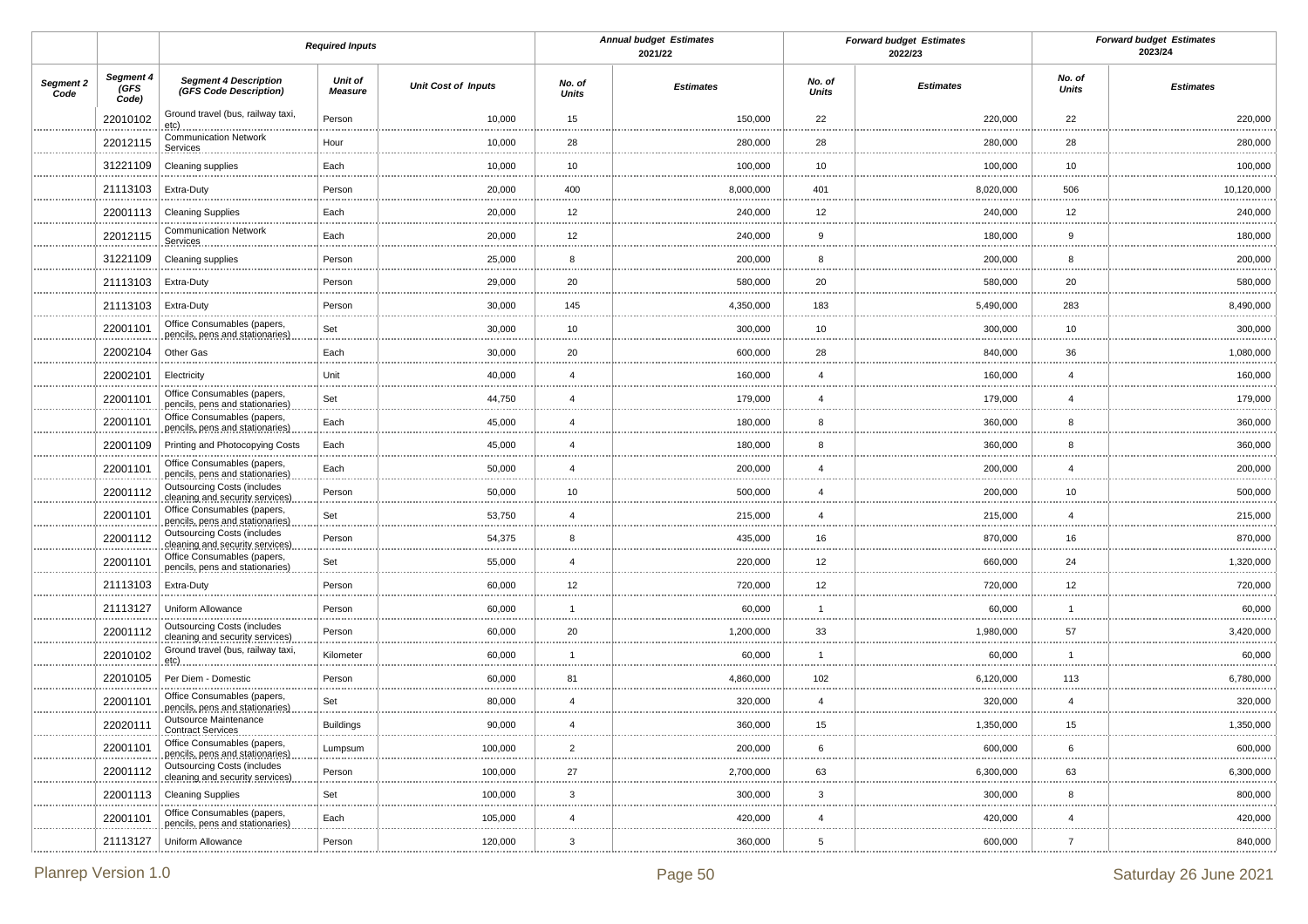|                          |                            |                                                                                               | <b>Required Inputs</b>           |                                                                                                                                                                                     |                                 | <b>Annual budget Estimates</b><br>2021/22 |                        | <b>Forward budget Estimates</b><br>2022/23 |                        | <b>Forward budget Estimates</b><br>2023/24 |
|--------------------------|----------------------------|-----------------------------------------------------------------------------------------------|----------------------------------|-------------------------------------------------------------------------------------------------------------------------------------------------------------------------------------|---------------------------------|-------------------------------------------|------------------------|--------------------------------------------|------------------------|--------------------------------------------|
| Segment 2<br>Code        | Segment 4<br>(GFS<br>Code) | <b>Segment 4 Description</b><br>(GFS Code Description)                                        | <b>Unit of</b><br><b>Measure</b> | <b>Unit Cost of Inputs</b>                                                                                                                                                          | No. of<br><b>Units</b>          | <b>Estimates</b>                          | No. of<br><b>Units</b> | <b>Estimates</b>                           | No. of<br><b>Units</b> | <b>Estimates</b>                           |
|                          | 22012115                   | <b>Communication Network</b><br>Services                                                      | Hour                             | 120,000                                                                                                                                                                             | $\overline{1}$                  | 120,000                                   | $\overline{1}$         | 120,000                                    | $\overline{1}$         | 120,000                                    |
|                          | 22012115                   | <b>Communication Network</b><br>Services                                                      | Each                             | 150,000                                                                                                                                                                             | $\overline{1}$                  | 150,000                                   | 20                     | 3,000,000                                  | 20                     | 3,000,000                                  |
|                          | 22001113                   | <b>Cleaning Supplies</b>                                                                      | Lumpsum                          | 153,750                                                                                                                                                                             | $\overline{4}$                  | 615,000                                   | $\overline{4}$         | 615,000                                    | $\overline{4}$         | 615,000                                    |
|                          | 22001112                   | <b>Outsourcing Costs (includes</b><br>cleaning and security services)                         | Person                           | 160,000                                                                                                                                                                             | $\overline{4}$                  | 640,000                                   | 8                      | 1,280,000                                  | 12                     | 1,920,000                                  |
|                          | 22002104                   | Other Gas                                                                                     | Each                             | 170,000                                                                                                                                                                             | $\overline{1}$<br>              | 170,000                                   | $\overline{1}$<br>.    | 170,000                                    | $\overline{1}$<br>     | 170,000<br>.                               |
|                          | 22001101                   | Office Consumables (papers,<br>pencils, pens and stationaries)                                | Lumpsum                          | 340,000                                                                                                                                                                             | $\mathbf{1}$                    | 340,000                                   | $\mathbf{1}$           | 340,000                                    | $\mathbf{1}$           | 340,000                                    |
|                          | 22020111                   | Outsource Maintenance<br>Contract Services                                                    | contract                         | 340,000                                                                                                                                                                             | $\mathbf{1}$<br>.               | 340,000                                   | $\overline{1}$         | 340,000                                    | $\overline{1}$<br>     | 340,000                                    |
|                          | 22020111                   | Outsource Maintenance<br><b>Contract Services</b>                                             | Each                             | 370,000                                                                                                                                                                             | $\mathbf{1}$                    | 370,000                                   | $\overline{2}$         | 740,000                                    | $\overline{4}$         | 1,480,000                                  |
|                          | 22001112                   | <b>Outsourcing Costs (includes</b><br>cleaning and security services)                         | Person                           | 600,000                                                                                                                                                                             | $\overline{1}$                  | 600,000                                   | $\overline{1}$         | 600,000                                    | $\overline{1}$         | 600,000                                    |
|                          | 22020111                   | Outsource Maintenance<br>Contract Services                                                    | <b>Buildings</b>                 | 820,000                                                                                                                                                                             | $\overline{1}$                  | 820,000                                   | $\overline{4}$         | 3,280,000                                  | $\overline{4}$         | 3,280,000<br>.                             |
| <b>Activity Total</b>    |                            |                                                                                               |                                  |                                                                                                                                                                                     |                                 | 34,254,000                                |                        | 49,969,000                                 |                        | 60,514,000                                 |
| E0101S1H                 |                            | To meet general administrative duties under user fee at health facility quaterly by June 2022 |                                  |                                                                                                                                                                                     |                                 |                                           |                        |                                            |                        |                                            |
|                          | 22012115                   | <b>Communication Network</b><br>Services.                                                     | Each                             | 10,000                                                                                                                                                                              | 10                              | 100,000                                   | 25                     | 250,000                                    | 25                     | 250,000                                    |
|                          | 21113103                   | Extra-Duty                                                                                    | Person                           | 20,000                                                                                                                                                                              | 25<br>.                         | 500,000                                   | 10                     | 200,000                                    | 20<br>-----            | 400,000                                    |
|                          | 22010105                   | Per Diem - Domestic                                                                           | Person                           | 60,000                                                                                                                                                                              | 5                               | 300,000                                   | 9                      | 540,000                                    | 9                      | 540,000                                    |
|                          | 22001112                   | <b>Outsourcing Costs (includes</b><br>cleaning and security services)                         | Person                           | 100,000                                                                                                                                                                             | $\overline{4}$<br>.             | 400,000                                   | $\overline{4}$         | 400,000                                    | $\overline{4}$<br>     | 400,000<br>                                |
| <b>Activity Total</b>    |                            |                                                                                               |                                  |                                                                                                                                                                                     |                                 | 1,300,000                                 |                        | 1,390,000                                  |                        | 1,590,000                                  |
| E0101S1L                 |                            |                                                                                               |                                  | [E0101S0C] To settle monthly utility bills for health facility( water, electricity, postage, telephone, fax, internet services) quaterly by June 2022                               |                                 |                                           |                        |                                            |                        |                                            |
|                          | 22012109                   | Telephone Charges (Land Lines)                                                                | bundle                           | 25,000                                                                                                                                                                              | $\overline{4}$                  | 100,000                                   | 8                      | 200,000                                    | 12                     | 300,000                                    |
|                          | 22002102                   | <b>Water Charges</b>                                                                          | Bill                             | 50,000                                                                                                                                                                              | $\overline{4}$<br><b>TERRIT</b> | 200,000                                   | 8                      | 400,000                                    | 12                     | 600,000                                    |
|                          | 22002101                   | Electricity                                                                                   | Bill                             | 100,000                                                                                                                                                                             | $\overline{4}$                  | 400,000                                   | 8                      | 800,000                                    | 12                     | 1,200,000                                  |
| <b>Activity Total</b>    |                            |                                                                                               |                                  |                                                                                                                                                                                     |                                 | 700,000                                   |                        | 1,400,000                                  |                        | 2,100,000                                  |
| Objective                |                            | $\mathbf{I}$                                                                                  |                                  | Emergency and Disaster Management Improved                                                                                                                                          |                                 |                                           |                        |                                            |                        |                                            |
| Service Output<br>Target |                            | 103<br>10301                                                                                  |                                  | Management of emergency and disaster at all levels strengthened<br>Capacity on management of emergency/disaster preparedness and response strengthened from 65% to 90% by June 2024 |                                 |                                           |                        |                                            |                        |                                            |
| I0301S04                 |                            | To procure 1 kit of medicine for emergency preparedness and response quarterly by June 2022   |                                  |                                                                                                                                                                                     |                                 |                                           |                        |                                            |                        |                                            |
|                          | 22004102                   | Drugs and Medicines                                                                           | kit                              | 10,000                                                                                                                                                                              | $\overline{4}$                  | 40,000                                    | $\overline{4}$         | 40,000                                     | $\overline{4}$         | 40,000                                     |
| <b>Activity Total</b>    |                            |                                                                                               |                                  |                                                                                                                                                                                     |                                 | 40,000                                    |                        | 40,000                                     |                        | .<br>40,000                                |
| Objective                |                            | Y<br>Multi-sectorial nutrition services improved                                              |                                  |                                                                                                                                                                                     |                                 |                                           |                        |                                            |                        |                                            |
| Service Output           |                            | Y08                                                                                           |                                  | Improved availability of nutrition commodities                                                                                                                                      |                                 |                                           |                        |                                            |                        |                                            |
| Target                   |                            | Y0801                                                                                         |                                  | Increased availability of nutrition commodities in health facilities from 50%. to 60% by June 2024                                                                                  |                                 |                                           |                        |                                            |                        |                                            |
| Y0801S03                 |                            |                                                                                               |                                  | To purchase nutrition supplements for management of 10 of severe and moderate malnourished cases to underfives quarterly by june 2022                                               |                                 |                                           |                        |                                            |                        |                                            |
|                          | 22010102                   | Ground travel (bus, railway taxi,<br>etc)                                                     | Person                           | 5,000                                                                                                                                                                               | $\overline{2}$                  | 10,000                                    | $\overline{2}$         | 10,000                                     | $\overline{2}$         | 10,000                                     |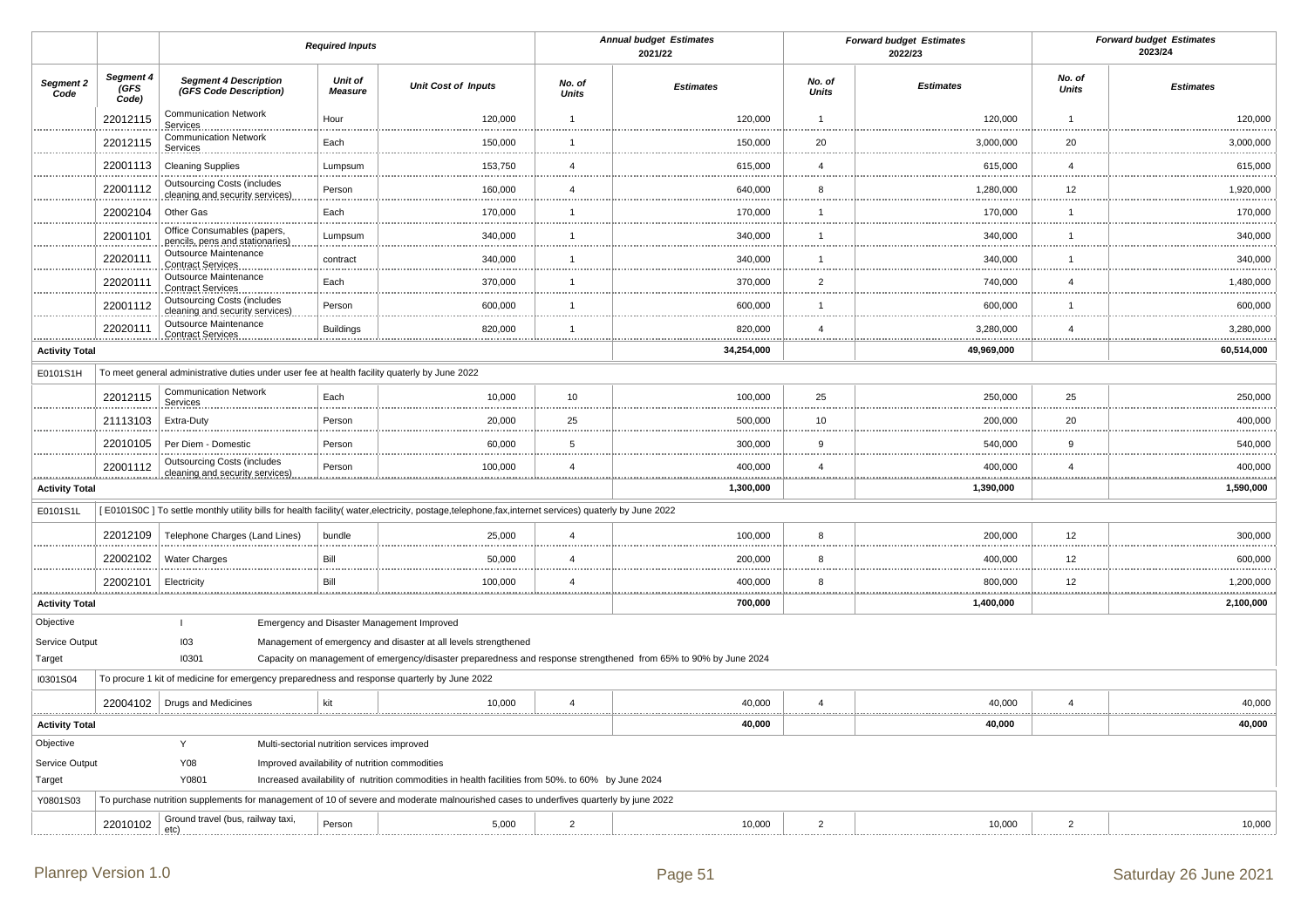|                       |                                   |                                                         | <b>Required Inputs</b>    |                            |                        | <b>Annual budget Estimates</b><br>2021/22 |                        | <b>Forward budget Estimates</b><br>2022/23 | <b>Forward budget Estimates</b><br>2023/24 |                  |  |
|-----------------------|-----------------------------------|---------------------------------------------------------|---------------------------|----------------------------|------------------------|-------------------------------------------|------------------------|--------------------------------------------|--------------------------------------------|------------------|--|
| Segment 2<br>Code     | <b>Segment 4</b><br>(GFS<br>Code) | <b>Segment 4 Description<br/>(GFS Code Description)</b> | <b>Unit of</b><br>Measure | <b>Unit Cost of Inputs</b> | No. of<br><b>Units</b> | <b>Estimates</b>                          | No. of<br><b>Units</b> | <b>Estimates</b>                           | No. of<br><b>Units</b>                     | <b>Estimates</b> |  |
|                       |                                   | 22004103   Special Foods (diet food)                    | Person                    | 15,000                     | 40                     | 600,000                                   | 40                     | 600,000                                    | 40                                         | 600,000<br>      |  |
| <b>Activity Total</b> |                                   |                                                         |                           |                            |                        | 610,000                                   |                        | 610,000                                    |                                            | 610,000          |  |
| Cost Center Total     |                                   |                                                         |                           |                            |                        | 76,375,000                                |                        | 118,884,500                                |                                            | 177,063,500      |  |
| Fund Source Total     |                                   |                                                         |                           |                            |                        | 150,000,000                               |                        | 231,843,250                                |                                            | 325,653,500      |  |
|                       |                                   |                                                         |                           |                            |                        | <b>User Fee</b>                           |                        |                                            |                                            |                  |  |

|                          |                                                                                         |                                                                                             |           |                                                                                                                                                     |                | Cost Centre: 508B Council Hospital Services |                     |            |                                 |                |  |  |
|--------------------------|-----------------------------------------------------------------------------------------|---------------------------------------------------------------------------------------------|-----------|-----------------------------------------------------------------------------------------------------------------------------------------------------|----------------|---------------------------------------------|---------------------|------------|---------------------------------|----------------|--|--|
| Objective                |                                                                                         | $\mathbf{C}$                                                                                |           | Access to Quality and Equitable Social Services Delivery Improved                                                                                   |                |                                             |                     |            |                                 |                |  |  |
| Service Output           |                                                                                         | CO <sub>2</sub>                                                                             |           | Availability of Medicines /Medical supplies/Medical equipment/laboratory reagents and vaccines services                                             |                |                                             |                     |            |                                 |                |  |  |
| Target                   |                                                                                         | C0201                                                                                       |           | Shortage of medicines, medical equipment and diagnostic supplies reduced from 4.1% to 0% by June 2024                                               |                |                                             |                     |            |                                 |                |  |  |
| C0201S0H                 |                                                                                         |                                                                                             |           | To procure 2 kits of medicines, medical equipment, Hospital supplies, Laboratory supplies and dental supplies using user fee quarterly by June 2023 |                |                                             |                     |            |                                 |                |  |  |
| .                        | 22004104                                                                                | <b>Dental Supplies</b>                                                                      | kit       | 700.000                                                                                                                                             | 4              | 2,800,000                                   | 5                   | 3,500,000  | 6                               | 4,200,000      |  |  |
|                          | 22004105                                                                                | <b>Hospital Supplies</b>                                                                    | kit       | 700.000                                                                                                                                             | $\overline{4}$ | 2,800,000                                   | 5                   | 3,500,000  | 6                               | 4,200,000      |  |  |
|                          | 22004107                                                                                | <b>Laboratory Supplies</b>                                                                  | kit       | 700,000                                                                                                                                             | $\overline{4}$ | 2,800,000                                   | 5                   | 3,500,000  | 6                               | 4,200,000      |  |  |
|                          | 22004108                                                                                | <b>Specialised Medical Supplies</b>                                                         | kit       | 1,050,000                                                                                                                                           | 4              | 4,200,000                                   | 5                   | 5,250,000  | 6                               | 6,300,000      |  |  |
| .                        | 22004102                                                                                | Drugs and Medicines                                                                         | kit       | 3,500,000                                                                                                                                           | 4              | 14,000,000                                  | 5                   | 17,500,000 | 6                               | 21,000,000     |  |  |
| <b>Activity Total</b>    |                                                                                         |                                                                                             |           |                                                                                                                                                     |                | 26,600,000                                  |                     | 33,250,000 |                                 | 39,900,000     |  |  |
| Objective                |                                                                                         | E.                                                                                          |           | Good Governance and Administrative Services Enhanced                                                                                                |                |                                             |                     |            |                                 |                |  |  |
| Service Output           | E01<br>Organizational structure and institutional management at all levels strengthened |                                                                                             |           |                                                                                                                                                     |                |                                             |                     |            |                                 |                |  |  |
| Target                   |                                                                                         | E0101                                                                                       |           | Organization structures and institutional management at all levels strengthened from 50% to 75% by June 2024                                        |                |                                             |                     |            |                                 |                |  |  |
| E0101S1W                 |                                                                                         | To meet routine administrative issues at hospital facility under USER FEE fund by June 2022 |           |                                                                                                                                                     |                |                                             |                     |            |                                 |                |  |  |
| <b>************</b>      | 22003102                                                                                | Diesel                                                                                      | Litres    | 2.500                                                                                                                                               | 2.000          | 5.000.000                                   | 2.400               | 6.000.000  | 2.800                           | 7,000,000      |  |  |
|                          | 21113103                                                                                | Extra-Duty                                                                                  | Person    | 30,000                                                                                                                                              | 240            | 7,200,000                                   | 260                 | 7,800,000  | 280                             | 8,400,000      |  |  |
| .                        | 22010105                                                                                | Per Diem - Domestic                                                                         | Person    | 100,000                                                                                                                                             | 60             | 6,000,000                                   | 80<br>.             | 8,000,000  | 102                             | 10,200,000     |  |  |
|                          | 21112107                                                                                | Casual Labourers                                                                            | Person    | 150,000                                                                                                                                             | 60             | 9,000,000                                   | 70                  | 10.500.000 | 105                             | 15,750,000     |  |  |
| .                        | 22002101                                                                                | Electricity                                                                                 | Month     | 500,000                                                                                                                                             | $\mathbf{Q}$   | 4,500,000                                   |                     | 3,000,000  | $\overline{ }$<br><b>111111</b> | 3,500,000<br>. |  |  |
| .                        | 22001101                                                                                | Office Consumables (papers,<br>pencils, pens and stationaries)                              | Quarterly | 1,000,000                                                                                                                                           | 6              | 6,000,000                                   | $\overline{7}$<br>. | 7,000,000  | 8                               | 8,000,000      |  |  |
|                          | 22001102                                                                                | Computer Supplies and<br>Accessories                                                        | Each      | 1.500.000                                                                                                                                           | $\overline{4}$ | 6,000,000                                   | 5                   | 7.500.000  | 6                               | 9,000,000      |  |  |
| .                        | 22020111                                                                                | Outsource Maintenance<br><b>Contract Services</b>                                           | contract  | 2,425,000                                                                                                                                           | $\overline{4}$ | 9,700,000                                   | 5                   | 12,125,000 | 6                               | 14,550,000     |  |  |
| <b>Activity Total</b>    | 53,400,000<br>61,925,000<br>76,400,000                                                  |                                                                                             |           |                                                                                                                                                     |                |                                             |                     |            |                                 |                |  |  |
| <b>Cost Center Total</b> |                                                                                         |                                                                                             |           |                                                                                                                                                     |                | 80,000,000                                  |                     | 95,175,000 |                                 | 116,300,000    |  |  |
|                          |                                                                                         |                                                                                             |           |                                                                                                                                                     |                | Cost Centre: 508D Health Centres            |                     |            |                                 |                |  |  |
| Objective                |                                                                                         | C                                                                                           |           | Access to Quality and Equitable Social Services Delivery Improved                                                                                   |                |                                             |                     |            |                                 |                |  |  |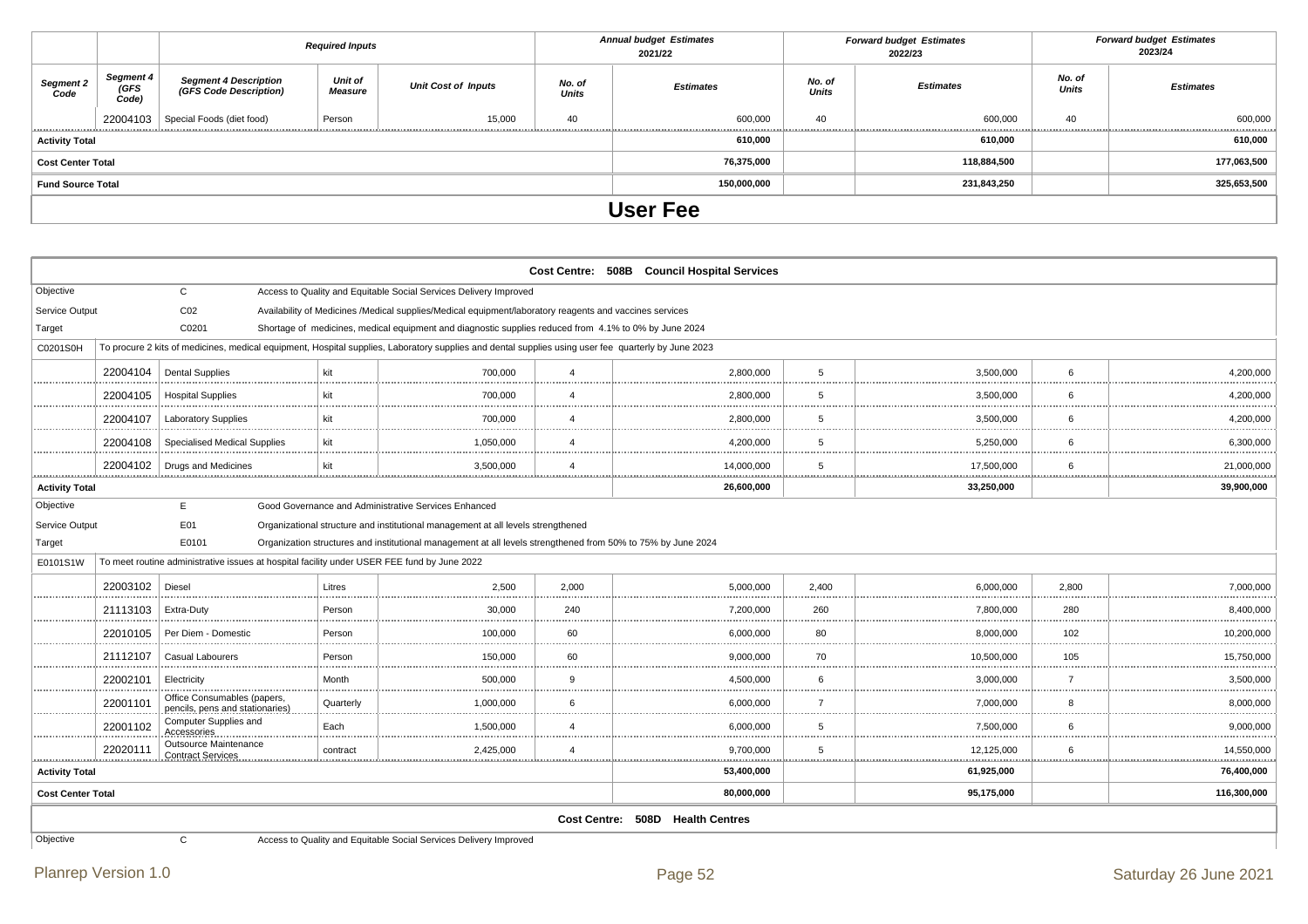|                       |                            |                                                        | <b>Required Inputs</b>                      |                                                                                                                                                     |                        | <b>Annual budget Estimates</b><br>2021/22 |                        | <b>Forward budget Estimates</b><br>2022/23 |                        | <b>Forward budget Estimates</b><br>2023/24 |
|-----------------------|----------------------------|--------------------------------------------------------|---------------------------------------------|-----------------------------------------------------------------------------------------------------------------------------------------------------|------------------------|-------------------------------------------|------------------------|--------------------------------------------|------------------------|--------------------------------------------|
| Segment 2<br>Code     | Segment 4<br>(GFS<br>Code) | <b>Segment 4 Description</b><br>(GFS Code Description) | <b>Unit of</b><br><b>Measure</b>            | <b>Unit Cost of Inputs</b>                                                                                                                          | No. of<br><b>Units</b> | <b>Estimates</b>                          | No. of<br><b>Units</b> | <b>Estimates</b>                           | No. of<br><b>Units</b> | <b>Estimates</b>                           |
| Service Output        |                            | CO <sub>2</sub>                                        |                                             | Availability of Medicines /Medical supplies/Medical equipment/laboratory reagents and vaccines services                                             |                        |                                           |                        |                                            |                        |                                            |
| Target                |                            | C0201                                                  |                                             | Shortage of medicines, medical equipment and diagnostic supplies reduced from 4.1% to 0% by June 2024                                               |                        |                                           |                        |                                            |                        |                                            |
| C0201S08              |                            |                                                        |                                             | To procure 1 kits of medicines, medical equipment, Hospital supplies, Laboratory supplies and dental supplies using USER FEE quarterly by June 2022 |                        |                                           |                        |                                            |                        |                                            |
|                       | 22028101                   | Medical and Laboratory<br>equipment                    | Each                                        | 10,937                                                                                                                                              | 8<br>.                 | 87,496                                    | 8                      | 87,496                                     | 8                      | 87,496                                     |
|                       | 22004104                   | <b>Dental Supplies</b>                                 | kit                                         | 21,875                                                                                                                                              | 8                      | 175,000                                   | 8                      | 175,000                                    | 8                      | 175,000                                    |
|                       | 22004105                   | <b>Hospital Supplies</b>                               | kit                                         | 21,875                                                                                                                                              | 8<br>.                 | 175,000                                   | 8                      | 175,000                                    | 8                      | 175,000                                    |
|                       | 22004107                   | <b>Laboratory Supplies</b>                             | kit                                         | 21,875                                                                                                                                              | 8                      | 175,000                                   | 8                      | 175,000                                    | 8                      | 175,000                                    |
|                       | 31122205                   | <b>Medical Equipment</b>                               | kit                                         | 32,812<br>                                                                                                                                          | 8<br>                  | 262,500                                   | 8                      | 262,500                                    | 8                      | 262,500                                    |
|                       | 22004107                   | <b>Laboratory Supplies</b>                             | kit                                         | 85,000                                                                                                                                              | 8                      | 680,000                                   | 16                     | 1,360,000                                  | 16                     | 1,360,000                                  |
|                       | 22004104                   | <b>Dental Supplies</b>                                 | kit                                         | 87,500                                                                                                                                              | $\overline{4}$<br>     | 350,000                                   | 8                      | 700,000                                    | 8                      | 700,000                                    |
|                       | 22004105                   | <b>Hospital Supplies</b>                               | kit                                         | 87,500                                                                                                                                              | 12                     | 1,050,000                                 | 24                     | 2,100,000                                  | 24                     | 2,100,000                                  |
|                       | 22004107                   | <b>Laboratory Supplies</b>                             | kit                                         | 87,500                                                                                                                                              | $\overline{4}$         | 350,000                                   | 8                      | 700,000                                    | 8                      | 700,000                                    |
|                       | 22004102                   | Drugs and Medicines                                    | kit                                         | <br>109,375                                                                                                                                         | <br>8                  | 875,000                                   | 8                      | 875,000                                    | 8                      | 875,000                                    |
|                       | 22023105                   | Outsource maintenance<br>contract services             | Each                                        | 109,375                                                                                                                                             | $\overline{4}$         | 437,500                                   | $\overline{4}$         | 437,500                                    | 4                      | 437,500                                    |
|                       | 22004104                   | <b>Dental Supplies</b>                                 | kit                                         | 131,250                                                                                                                                             | <br>$\overline{4}$     | 525,000                                   | 8                      | 1,050,000                                  | 8                      | 1,050,000                                  |
|                       | 22004105                   | <b>Hospital Supplies</b>                               | kit                                         | 131,250                                                                                                                                             | $\overline{4}$         | 525,000                                   | 8                      | 1,050,000                                  | 8                      | 1,050,000                                  |
|                       | 22004107                   | <b>Laboratory Supplies</b>                             | kit                                         | 131,250                                                                                                                                             | <br>$\overline{4}$     | 525,000                                   | 8                      | 1,050,000                                  | 8                      | 1,050,000                                  |
|                       | 31122205                   | <b>Medical Equipment</b>                               | Person                                      | 131,250                                                                                                                                             | 12                     | 1,575,000                                 | 24                     | 3,150,000                                  | 24                     | 3,150,000                                  |
|                       | 31122205                   | <b>Medical Equipment</b>                               | kit                                         | 197,000                                                                                                                                             | <br>$\overline{4}$     | 788,000                                   | 8                      | 1,576,000                                  | 8                      | 1,576,000                                  |
|                       | 22004104                   | <b>Dental Supplies</b>                                 | kit                                         | 218,750                                                                                                                                             | $\overline{4}$         | 875,000                                   | $\overline{4}$         | 875,000                                    | 4                      | 875,000                                    |
|                       | 22004105                   | <b>Hospital Supplies</b>                               | kit                                         | 218,750                                                                                                                                             | <br>$\overline{4}$     | 875,000                                   | $\overline{4}$         | 875,000                                    | 4                      | 875,000                                    |
|                       | 22004107                   | <b>Laboratory Supplies</b>                             | kit                                         | 218,750                                                                                                                                             | $\overline{4}$         | 875,000                                   | $\overline{4}$         | 875,000                                    | 4                      | 875,000                                    |
|                       | 31122205                   | <b>Medical Equipment</b>                               | kit                                         | 328,125                                                                                                                                             | $\overline{4}$         | 1,312,500                                 | $\overline{4}$         | 1,312,500                                  | 4                      | 1,312,500                                  |
|                       | 22004102                   | Drugs and Medicines                                    | kit                                         | 407,500                                                                                                                                             | <br>8                  | 3,260,000                                 | 16                     | 6,520,000                                  | 16                     | 6,520,000                                  |
|                       | 22004102                   | Drugs and Medicines                                    | kit                                         | <br>437,500                                                                                                                                         | <br>$\overline{4}$     | 1,750,000                                 | 8                      | 3,500,000                                  | 8                      | 3,500,000                                  |
|                       | 22004102                   | Drugs and Medicines                                    | kit                                         | 656,250                                                                                                                                             | $\overline{4}$         | 2,625,000                                 | 8                      | 5,250,000                                  | 8                      | 5,250,000                                  |
|                       |                            | 22004102   Drugs and Medicines                         | kit                                         | 1,093,750                                                                                                                                           | <br>$\overline{4}$     | 4,375,000                                 | $\overline{4}$         | 4,375,000                                  | $\overline{4}$         | 4,375,000                                  |
| <b>Activity Total</b> |                            |                                                        |                                             | <u></u>                                                                                                                                             |                        | 24,502,996                                |                        | 38,505,996                                 |                        | 38,505,996                                 |
| Service Output        |                            | C <sub>05</sub>                                        | Reproductive and Child Health care improved |                                                                                                                                                     |                        |                                           |                        |                                            |                        |                                            |
| Target                |                            | C0501                                                  |                                             | Maternal mortality rate reduced from 44.5 to 40 per 100,000 live birth by year 2024                                                                 |                        |                                           |                        |                                            |                        |                                            |
| C0501S0L              |                            |                                                        |                                             | To recruit, mobilize and collect 30 unit of blood from voluntary non remunerated repeat blood donors quarterly by June 2022                         |                        |                                           |                        |                                            |                        |                                            |
|                       | 21121103                   | Food and Refreshment                                   | Person                                      | 2,000<br>                                                                                                                                           | 9<br>                  | 18,000                                    | 32<br>                 | 64,000                                     | 32                     | 64,000<br>                                 |
|                       | 21121103                   | Food and Refreshment                                   | Person                                      | 5,000                                                                                                                                               | 60                     | 300,000                                   | 60                     | 300,000                                    | 60                     | 300,000                                    |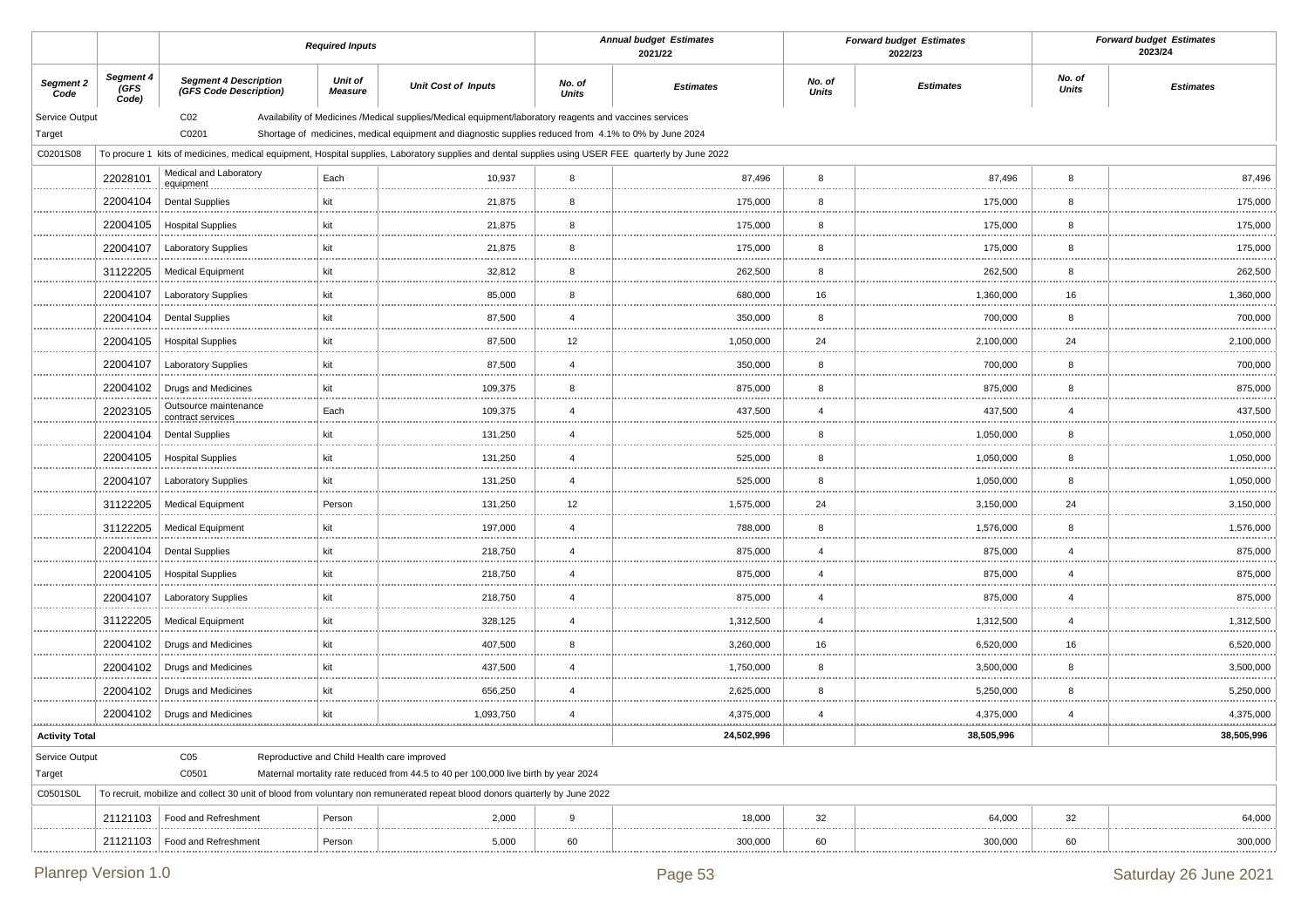|                       |                            |                                                                                               | <b>Required Inputs</b>           |                                                                                                              |                        | <b>Annual budget Estimates</b><br>2021/22 |                        | <b>Forward budget Estimates</b><br>2022/23 |                 | <b>Forward budget Estimates</b><br>2023/24 |
|-----------------------|----------------------------|-----------------------------------------------------------------------------------------------|----------------------------------|--------------------------------------------------------------------------------------------------------------|------------------------|-------------------------------------------|------------------------|--------------------------------------------|-----------------|--------------------------------------------|
| Segment 2<br>Code     | Segment 4<br>(GFS<br>Code) | <b>Segment 4 Description</b><br>(GFS Code Description)                                        | <b>Unit of</b><br><b>Measure</b> | <b>Unit Cost of Inputs</b>                                                                                   | No. of<br><b>Units</b> | <b>Estimates</b>                          | No. of<br><b>Units</b> | <b>Estimates</b>                           | No. of<br>Units | <b>Estimates</b>                           |
|                       | 21113103                   | Extra-Duty                                                                                    | Person                           | 15,000                                                                                                       | 12                     | 180,000                                   | 20                     | 300,000                                    | 20              | 300,000                                    |
|                       | 21113103   Extra-Duty      |                                                                                               | Person                           | 20,000                                                                                                       | 48                     | 960,000                                   | 48                     | 960,000                                    | 48              | 960,000                                    |
| <b>Activity Total</b> |                            |                                                                                               |                                  |                                                                                                              |                        | 1,458,000                                 |                        | 1,624,000                                  |                 | <br>1,624,000                              |
| C0501S0Q              |                            | To conduct maternal audit review meeting quarterly by June 2022                               |                                  |                                                                                                              |                        |                                           |                        |                                            |                 |                                            |
|                       | 21113103   Extra-Duty      |                                                                                               | Person                           | 15,000                                                                                                       | 5                      | 75,000                                    | 24                     | 360,000                                    | 24              | 360,000                                    |
| <b>Activity Total</b> |                            |                                                                                               |                                  |                                                                                                              |                        | .<br>75,000                               |                        | 360,000                                    |                 | <u></u><br>360,000                         |
| Service Output        |                            | C <sub>08</sub>                                                                               |                                  | Treatment and care of other common diseases of local                                                         |                        |                                           |                        |                                            |                 |                                            |
| Target                |                            | C0801                                                                                         |                                  | Prevalence of oral diseases among OPD cases reduced from 0.68% to 0.3% by June 2024                          |                        |                                           |                        |                                            |                 |                                            |
| C0801S06              |                            | To conduct outreach services on oral health care 1 day quarterly by June 2022                 |                                  |                                                                                                              |                        |                                           |                        |                                            |                 |                                            |
|                       | 22010102                   | Ground travel (bus, railway taxi,<br>etc).                                                    | Person                           | 5,000                                                                                                        | $\overline{4}$         | 20,000                                    | 8<br>                  | 40,000                                     | 8               | 40,000                                     |
|                       | 21113103                   | Extra-Duty                                                                                    | Person                           | 20,000                                                                                                       | 14                     | 280,000<br>.                              | 20                     | 400,000                                    | 24              | 480,000<br>.                               |
| <b>Activity Total</b> |                            |                                                                                               |                                  |                                                                                                              |                        | 300,000                                   |                        | 440,000                                    |                 | 520,000                                    |
| Service Output        |                            | CO9                                                                                           |                                  | Human Resource for health in terms of number professional Mix at all levels improved                         |                        |                                           |                        |                                            |                 |                                            |
| Target                |                            | C0901                                                                                         |                                  | Shortage of skilled and mixed human resource for health reduced from 70% to 50% June 2024                    |                        |                                           |                        |                                            |                 |                                            |
| C0901S04              |                            | To provide emergency health care services after normal duty official hours daily by June 2022 |                                  |                                                                                                              |                        |                                           |                        |                                            |                 |                                            |
|                       | 21113103   Extra-Duty      |                                                                                               | Person                           | 20,000                                                                                                       | 48                     | 960,000                                   | 100                    | 2,000,000                                  | 100             | 2,000,000<br>.                             |
| <b>Activity Total</b> |                            |                                                                                               |                                  |                                                                                                              |                        | 960,000                                   |                        | 2,000,000                                  |                 | 2,000,000                                  |
| C0901S06              |                            | To provide emegency health care services after normal duty official hours daily by June 2022  |                                  |                                                                                                              |                        |                                           |                        |                                            |                 |                                            |
|                       | 21113103   Extra-Duty      |                                                                                               | Person                           | 30,000                                                                                                       | 36                     | 1,080,000                                 | 64                     | 1,920,000                                  | 120             | 3,600,000<br>.                             |
| <b>Activity Total</b> |                            |                                                                                               |                                  |                                                                                                              |                        | 1,080,000                                 |                        | 1,920,000                                  |                 | 3,600,000                                  |
| Objective             |                            | E                                                                                             |                                  | Good Governance and Administrative Services Enhanced                                                         |                        |                                           |                        |                                            |                 |                                            |
| Service Output        |                            | E01                                                                                           |                                  | Organizational structure and institutional management at all levels strengthened                             |                        |                                           |                        |                                            |                 |                                            |
| Target                |                            | E0101                                                                                         |                                  | Organization structures and institutional management at all levels strengthened from 50% to 75% by June 2024 |                        |                                           |                        |                                            |                 |                                            |
| E0101S0Z              |                            | To out source security and cleaning services quaterly by June 2022 (4 Cleaners)               |                                  |                                                                                                              |                        |                                           |                        |                                            |                 |                                            |
|                       | 22001112                   | <b>Outsourcing Costs (includes</b><br>cleaning and security services)                         | Person                           | 60,000                                                                                                       | 24                     | 1,440,000                                 | 24                     | 1,440,000                                  | 24              | 1,440,000                                  |
|                       | 22001112                   | <b>Outsourcing Costs (includes</b><br>cleaning and security services)                         | Person                           | 100,000                                                                                                      | 92                     | 9,200,000                                 | <br>120                | 12,000,000                                 | 192             | 19,200,000                                 |
| <b>Activity Total</b> |                            |                                                                                               |                                  |                                                                                                              |                        | 10,640,000                                |                        | 13,440,000                                 |                 | .<br>20,640,000                            |
| E0101S10              |                            | To facilitate financial and accounting services at health facility monthly by June 2022       |                                  |                                                                                                              |                        |                                           |                        |                                            |                 |                                            |
|                       | 22010102                   | Ground travel (bus, railway taxi,<br><u>etc)</u>                                              | Person                           | 10,000                                                                                                       | 16                     | 160,000                                   | 24                     | 240,000                                    | 40              | 400,000                                    |
|                       | 21113103                   | Extra-Duty                                                                                    | Person                           | 30,000                                                                                                       | $\overline{4}$         | 120,000                                   |                        | 120,000                                    | $\overline{4}$  | <br>120,000                                |
|                       | 22010105                   | Per Diem - Domestic                                                                           | Person                           | 80,000                                                                                                       | $\overline{4}$         | 320,000                                   | <br>16                 | 1,280,000                                  | 16              | <br>1,280,000                              |
|                       | 21112108                   | <b>Local Staff Salaries</b>                                                                   | contract                         | 360,000                                                                                                      | 8                      | 2,880,000                                 | 1.1.1.1<br>12          | 4,320,000                                  | 12              | .<br>4,320,000                             |
|                       | 21112108                   | <b>Local Staff Salaries</b>                                                                   | Person                           | 390,000                                                                                                      | $\mathbf{3}$           | <br>1,170,000                             | .<br>6                 | 2,340,000                                  | 12              | 4,680,000                                  |
| <b>Activity Total</b> |                            |                                                                                               |                                  |                                                                                                              |                        | 4,650,000                                 | <u></u>                | <u></u><br>8,300,000                       |                 | <u></u><br>10,800,000                      |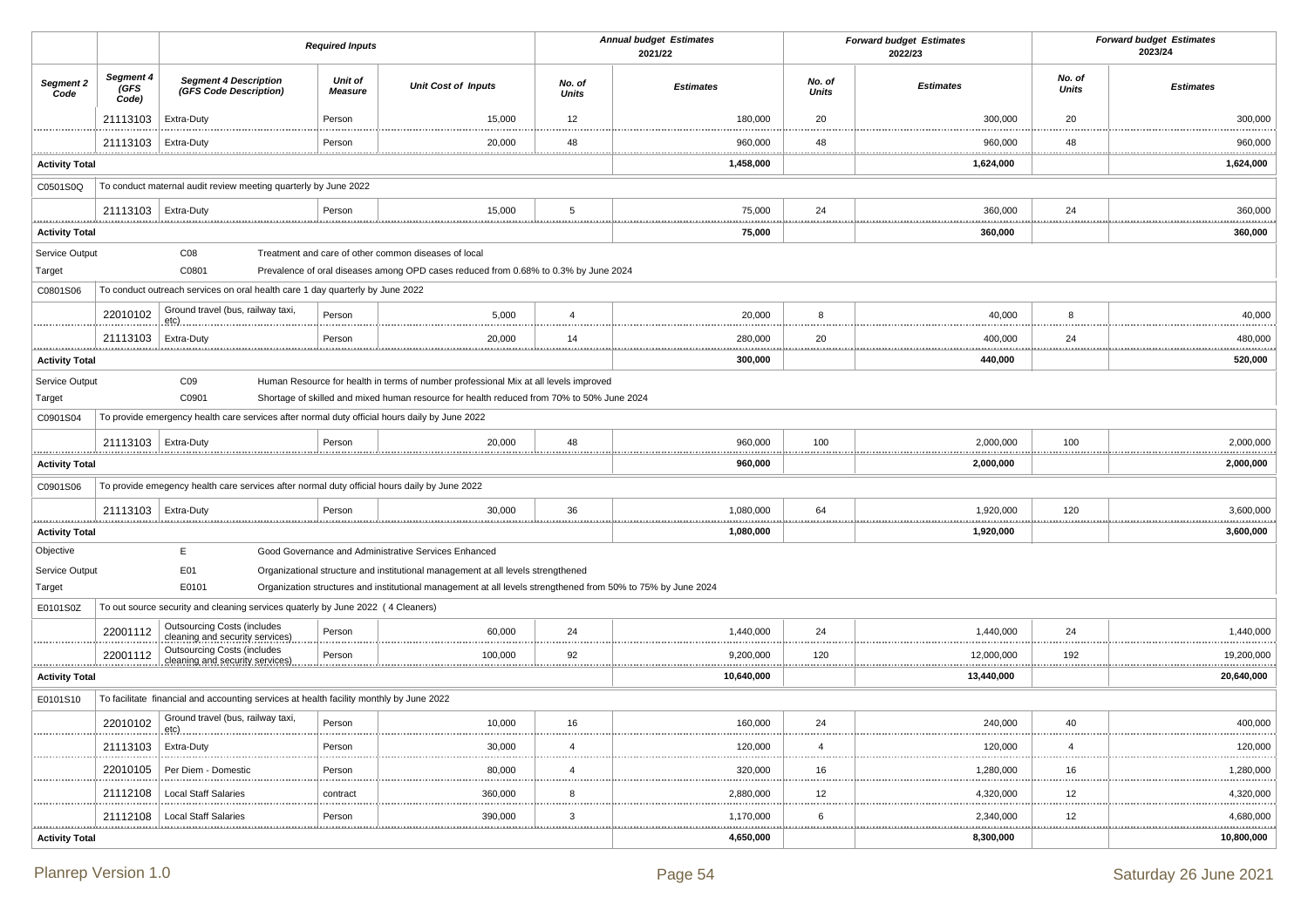|                            |                                  |                                                                                               | <b>Required Inputs</b>    |                                                                                                                 |                 | <b>Annual budget Estimates</b><br>2021/22 |                        | <b>Forward budget Estimates</b><br>2022/23 |                         | <b>Forward budget Estimates</b><br>2023/24 |
|----------------------------|----------------------------------|-----------------------------------------------------------------------------------------------|---------------------------|-----------------------------------------------------------------------------------------------------------------|-----------------|-------------------------------------------|------------------------|--------------------------------------------|-------------------------|--------------------------------------------|
| Segment 2<br>Code          | Segment 4<br><b>GFS</b><br>Code) | <b>Segment 4 Description</b><br>(GFS Code Description)                                        | Unit of<br><b>Measure</b> | <b>Unit Cost of Inputs</b>                                                                                      | No. of<br>Units | <b>Estimates</b>                          | No. of<br><b>Units</b> | <b>Estimates</b>                           | No. of<br><b>Units</b>  | <b>Estimates</b>                           |
| E0101S1I                   |                                  | To facilitate financial and accounting services at health facility monthly by June 2022       |                           |                                                                                                                 |                 |                                           |                        |                                            |                         |                                            |
|                            | 21112108                         | <b>Local Staff Salaries</b>                                                                   | Person                    | 495,000                                                                                                         | 6               | 2,970,000                                 | 6                      | 2,970,000<br>                              | 12                      | 5,940,000                                  |
| <b>Activity Total</b>      |                                  |                                                                                               |                           |                                                                                                                 |                 | 2,970,000                                 |                        | 2,970,000                                  |                         | 5,940,000                                  |
| E0101S1K                   |                                  | To out source security and cleaning services quaterly by June 2022 (4 Cleaners)               |                           |                                                                                                                 |                 |                                           |                        |                                            |                         |                                            |
|                            | 22001112                         | <b>Outsourcing Costs (includes</b><br>cleaning and security services)                         | Person                    | 100,000                                                                                                         | 16              | 1,600,000                                 | 24                     | 2,400,000                                  | 48                      | 4,800,000                                  |
| .<br><b>Activity Total</b> | .                                |                                                                                               |                           |                                                                                                                 |                 | 1,600,000                                 |                        | .<br>2,400,000                             |                         | .<br>4,800,000                             |
| E0101S1P                   |                                  | To meet general administrative duties under User Fee at health facility quaterly by June 2022 |                           |                                                                                                                 |                 |                                           |                        |                                            |                         |                                            |
|                            | 22012115                         | <b>Communication Network</b><br>Services                                                      | bundle                    | 1,000                                                                                                           | 160             | 160,000                                   | 360                    | 360,000                                    | 720                     | 720,000                                    |
|                            | 22003102                         | Diesel                                                                                        | Litres                    | 2,500                                                                                                           | 1,000           | 2,500,000                                 | 3,600                  | 9,000,000                                  | 4,200                   | 10,500,000                                 |
|                            | 22010102                         | Ground travel (bus, railway taxi,<br>etc)                                                     | Person                    | 10,000                                                                                                          | 68              | 680,000                                   | 88                     | 880,000                                    | 96                      | 960,000                                    |
|                            | 22012115                         | <b>Communication Network</b><br>Services                                                      | bundle                    | 10,000                                                                                                          | 60              | 600,000                                   | 60                     | 600,000                                    | 60                      | 600,000                                    |
|                            | 21113103                         | Extra-Duty                                                                                    | Person                    | 20,000                                                                                                          | 96              | 1,920,000                                 | 192                    | 3,840,000                                  | 240                     | 4,800,000                                  |
|                            | 21113103                         | Extra-Duty                                                                                    | Person                    | 30,000                                                                                                          | 60              | 1,800,000                                 | 60                     | 1,800,000                                  | 60                      | 1,800,000                                  |
|                            | 22002104                         | Other Gas                                                                                     | <b>Bottle</b>             | 30,000                                                                                                          | 8               | 240,000                                   | 12                     | <br>360,000                                | 24                      | .<br>720,000                               |
|                            | 22010105                         | Per Diem - Domestic                                                                           | Person                    | 60,000                                                                                                          | 52              | 3,120,000                                 | 76                     | 4,560,000                                  | 88                      | 5,280,000                                  |
|                            | 22010105                         | Per Diem - Domestic                                                                           | Person                    | 80,000                                                                                                          | 12              | 960,000                                   | 16                     | 1,280,000                                  | 32                      | 2,560,000                                  |
|                            | 22001101                         | Office Consumables (papers,<br>pencils, pens and stationaries)                                | Each                      | 100,000                                                                                                         | $\overline{5}$  | 500,000                                   | 5                      | 500,000                                    | $\sqrt{5}$              | 500,000                                    |
|                            | 22001110                         | <b>Computer Software</b>                                                                      | Set                       | 120,000                                                                                                         | $\overline{1}$  | 120,000                                   | $\overline{4}$         | 480,000                                    | 8                       | 960,000                                    |
|                            | 22001101                         | Office Consumables (papers,                                                                   | Set                       | 125,000                                                                                                         | $\overline{4}$  | 500,000                                   | $\overline{4}$         | 500,000                                    | $\overline{4}$          | 500,000                                    |
|                            | 22001113                         | pencils, pens and stationaries)<br><b>Cleaning Supplies</b>                                   | Set                       | 125,000                                                                                                         | $\overline{4}$  | 500,000                                   | $\overline{4}$         | 500,000                                    | $\overline{4}$          | 500,000                                    |
|                            | 22002101                         | Electricity                                                                                   | Bill                      | 150,000                                                                                                         | 6               | 900,000                                   | 12                     | .<br>1,800,000                             | 24                      | .<br>3,600,000                             |
|                            | 22001101                         | Office Consumables (papers,                                                                   | Each                      | 180,000                                                                                                         | 3               | 540,000                                   | 12                     | 2,160,000                                  | 24                      | 4,320,000                                  |
|                            | 22001101                         | pencils, pens and stationaries)<br>Office Consumables (papers,                                | Set                       | 200,000                                                                                                         | 8               | 1,600,000                                 | 12                     | 2,400,000                                  | 16                      | 3,200,000                                  |
|                            | 22001102                         | pencils, pens and stationaries)<br>Computer Supplies and                                      | Set                       | 800,000                                                                                                         | $\overline{4}$  | 3,200,000                                 | 12                     | 9,600,000                                  | <b>STATISTICS</b><br>14 | 11,200,000                                 |
|                            | 21112108                         | Accessories<br><b>Local Staff Salaries</b>                                                    | Annually                  | 810,004                                                                                                         | $\overline{1}$  | 810,004                                   | $\overline{1}$         | 810,004                                    | $\overline{1}$          | 810,004                                    |
|                            | 21112108                         | Local Staff Salaries                                                                          | Annually                  | 2,930,000                                                                                                       | $\mathbf{1}$    | 2,930,000                                 | $\overline{2}$         | 5,860,000                                  | 3                       | 8,790,000                                  |
| <b>Activity Total</b>      |                                  |                                                                                               |                           |                                                                                                                 |                 | 23,580,004                                |                        | *****************<br>47,290,004            |                         | 62,320,004                                 |
| E0101S1S                   |                                  | To conduct Health Facility Governing Committees meetings quartely by June 2022                |                           |                                                                                                                 |                 |                                           |                        |                                            |                         |                                            |
|                            | 21121103                         | Food and Refreshment                                                                          | Person                    | 5,000                                                                                                           | 32              | 160,000                                   | 32                     | 160,000                                    | 32                      | 160,000                                    |
|                            | 21113103   Extra-Duty            |                                                                                               | Person                    | 20,000                                                                                                          | 48              | 960,000                                   | 80                     | 1,600,000                                  | 80                      | 1,600,000                                  |
| <b>Activity Total</b>      |                                  |                                                                                               |                           |                                                                                                                 |                 | 1,120,000                                 |                        | 1,760,000                                  |                         | 1,760,000                                  |
| E0101S1V                   |                                  |                                                                                               |                           | To conduct routine repair/maintenance of generator for running emergency health services quarterly by June 2022 |                 |                                           |                        |                                            |                         |                                            |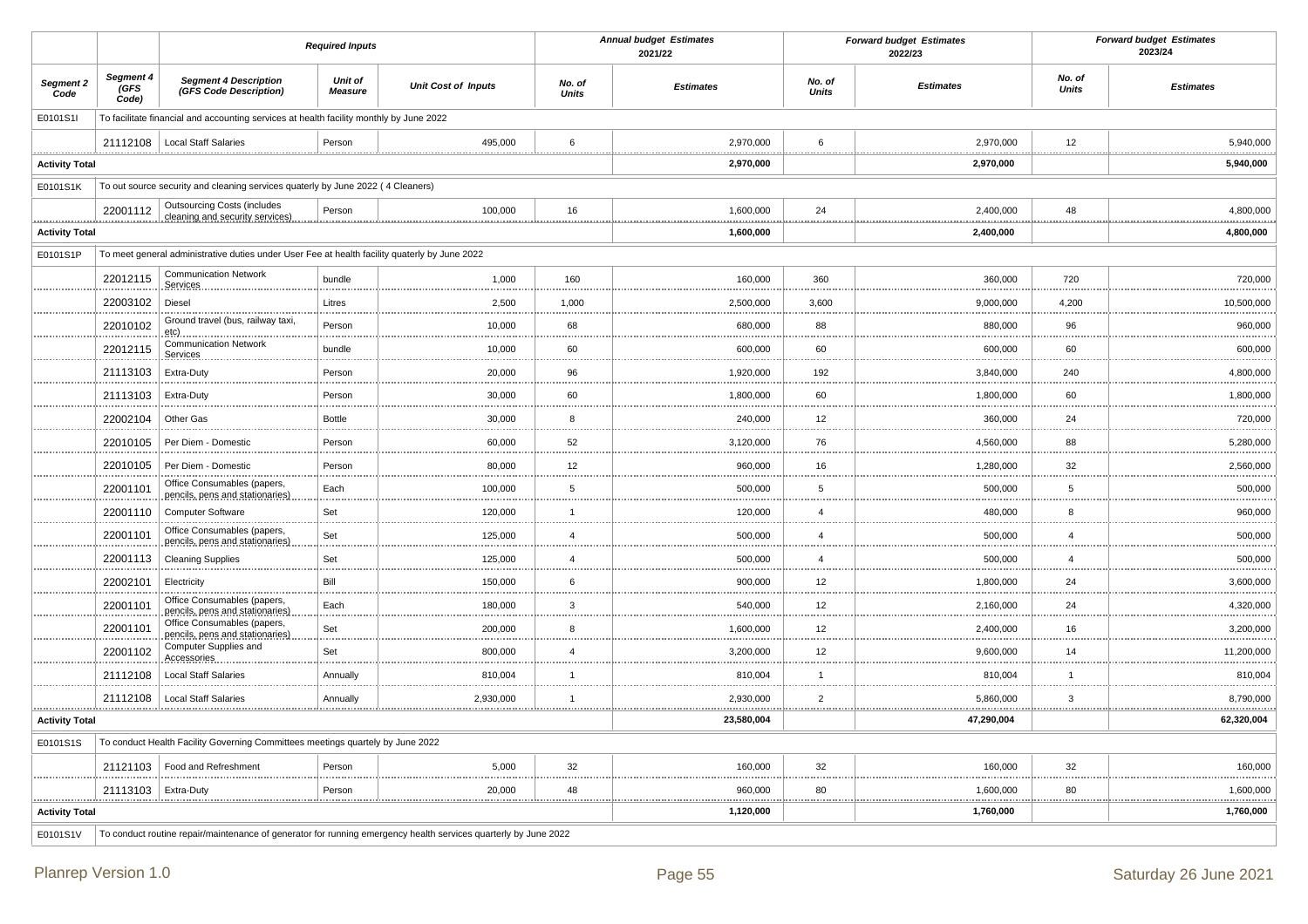|                          |                            |                                                        | <b>Required Inputs</b> |                                                                                                                                                      |                        | <b>Annual budget Estimates</b><br>2021/22                                                                                                                                           |                        | <b>Forward budget Estimates</b><br>2022/23 | <b>Forward budget Estimates</b><br>2023/24 |                  |
|--------------------------|----------------------------|--------------------------------------------------------|------------------------|------------------------------------------------------------------------------------------------------------------------------------------------------|------------------------|-------------------------------------------------------------------------------------------------------------------------------------------------------------------------------------|------------------------|--------------------------------------------|--------------------------------------------|------------------|
| Segment 2<br>Code        | Segment 4<br>(GFS<br>Code) | <b>Segment 4 Description</b><br>(GFS Code Description) | Unit of<br>Measure     | <b>Unit Cost of Inputs</b>                                                                                                                           | No. of<br><b>Units</b> | <b>Estimates</b>                                                                                                                                                                    | No. of<br><b>Units</b> | <b>Estimates</b>                           | No. of<br><b>Units</b>                     | <b>Estimates</b> |
|                          | 21113103                   | Extra-Duty                                             | Person                 | 30,000                                                                                                                                               | $\overline{4}$         | 120,000                                                                                                                                                                             | 8                      | 240,000                                    | 12                                         | 360,000          |
|                          | 22024106                   | Outsource maintenance<br>contract services             | Each                   | 60,000                                                                                                                                               | $\overline{4}$         | 240,000                                                                                                                                                                             | 8                      | 480,000                                    | 12                                         | 720,000          |
|                          | 22024106                   | Outsource maintenance<br>contract services             | contract               | 100,000                                                                                                                                              | $\overline{4}$         | 400,000                                                                                                                                                                             | $\overline{4}$         | 400,000                                    | $\overline{4}$                             | 400,000          |
|                          | 22020111                   | Outsource Maintenance<br><b>Contract Services</b>      | Each                   | 101,000                                                                                                                                              | $\overline{4}$         | 404,000                                                                                                                                                                             | 16                     | 1,616,000                                  | 16                                         | 1,616,000<br>.   |
| <b>Activity Total</b>    |                            |                                                        |                        |                                                                                                                                                      |                        | 1,164,000                                                                                                                                                                           |                        | 2,736,000                                  |                                            | 3,096,000        |
| Objective                |                            | Y<br>Multi-sectorial nutrition services improved       |                        |                                                                                                                                                      |                        |                                                                                                                                                                                     |                        |                                            |                                            |                  |
| Service Output           |                            | Y02                                                    |                        | Improved maternal, infant, young child and adolescent nutrition practices and behaviours                                                             |                        |                                                                                                                                                                                     |                        |                                            |                                            |                  |
| Target                   |                            | Y0201                                                  |                        | Reduced prevalence of underweight among under five from 15% to 0.5% by June, 2024                                                                    |                        |                                                                                                                                                                                     |                        |                                            |                                            |                  |
| Y0201C02                 |                            |                                                        |                        |                                                                                                                                                      |                        | To conduct two days orientation meeting to 5 CHMT members on child growth monitoring to track moderate, severe malnuttrion to underfive children in OPD, IPD, RCH once by June 2022 |                        |                                            |                                            |                  |
|                          | 21113103   Extra-Duty      |                                                        | Person                 | 30,000                                                                                                                                               | 30                     | 900,000                                                                                                                                                                             | 45<br>.                | 1,350,000                                  | 45<br>.                                    | 1,350,000<br>    |
| <b>Activity Total</b>    |                            |                                                        |                        |                                                                                                                                                      |                        | 900,000                                                                                                                                                                             |                        | 1,350,000                                  |                                            | 1,350,000        |
| <b>Cost Center Total</b> |                            |                                                        |                        |                                                                                                                                                      |                        | 75,000,000                                                                                                                                                                          |                        | 125,096,000                                |                                            | 157,316,000      |
|                          |                            |                                                        |                        |                                                                                                                                                      |                        | Cost Centre: 508E Dispensaries                                                                                                                                                      |                        |                                            |                                            |                  |
| Objective                |                            | $\mathbf C$                                            |                        | Access to Quality and Equitable Social Services Delivery Improved                                                                                    |                        |                                                                                                                                                                                     |                        |                                            |                                            |                  |
| Service Output           |                            | CO <sub>2</sub>                                        |                        | Availability of Medicines /Medical supplies/Medical equipment/laboratory reagents and vaccines services                                              |                        |                                                                                                                                                                                     |                        |                                            |                                            |                  |
| Target                   |                            | C0201                                                  |                        | Shortage of medicines, medical equipment and diagnostic supplies reduced from 4.1% to 0% by June 2024                                                |                        |                                                                                                                                                                                     |                        |                                            |                                            |                  |
| C0201S04                 |                            |                                                        |                        | To procure 2 kits of medicines, medical equipment, Hospital supplies, Laboratory supplies and dental supplies under User fees quarterly by June 2022 |                        |                                                                                                                                                                                     |                        |                                            |                                            |                  |
|                          | 22020111                   | Outsource Maintenance<br><b>Contract Services</b>      | contract               | 9,406                                                                                                                                                | 16                     | 150,500                                                                                                                                                                             | 16                     | 150,500                                    | 16                                         | 150,500          |
|                          | 22021107                   | Outsource maintenance<br>contract services             | contract               | 9,406                                                                                                                                                | 8                      | 75,250                                                                                                                                                                              | 8                      | 75,250                                     | 8                                          | 75,250           |
|                          | 22021108                   | Spare Parts                                            | kit                    | 9,406                                                                                                                                                | 8                      | 75,250                                                                                                                                                                              | 8                      | 75,250                                     | 8                                          | 75,250<br>       |
|                          | 22028101                   | Medical and Laboratory<br>equipment                    | kit                    | 9,406                                                                                                                                                | 8                      | 75,250                                                                                                                                                                              | 8                      | 75,250                                     | 8                                          | 75,250           |
|                          | 22004104                   | <b>Dental Supplies</b>                                 | kit                    | 18,750                                                                                                                                               | 16<br>$\cdots$         | 300,000                                                                                                                                                                             | 16                     | 300,000                                    | 16                                         | 300,000          |
|                          | 22004105                   | <b>Hospital Supplies</b>                               | kit                    | 18,750                                                                                                                                               | 16                     | 300,000                                                                                                                                                                             | 16                     | 300,000                                    | 16                                         | 300,000          |
|                          | 22004104                   | <b>Dental Supplies</b>                                 | kit                    | 18,812                                                                                                                                               | 176                    | 3,311,000                                                                                                                                                                           | 172                    | 3,235,750                                  | 172                                        | 3,235,750        |
|                          | 22004105                   | <b>Hospital Supplies</b>                               | kit                    | 18,812                                                                                                                                               | 176                    | 3,311,000                                                                                                                                                                           | 172                    | 3,235,750                                  | 174                                        | 3,273,375        |
|                          | 22004107                   | <b>Laboratory Supplies</b>                             | kit                    | 18,812                                                                                                                                               | 176                    | 3,311,000                                                                                                                                                                           | 189                    | 3,555,562                                  | 188                                        | 3,536,750        |
|                          | 21113119                   | Medical and Dental Refunds                             | kit                    | 28,219                                                                                                                                               | 16                     | 451,500                                                                                                                                                                             | 16                     | 451,500                                    | 16                                         | 451,500          |
|                          | 31122205                   | <b>Medical Equipment</b>                               | kit                    | 28,219                                                                                                                                               | 48                     | 1,354,500                                                                                                                                                                           | 48                     | 1,354,500                                  | 232                                        | 6,546,750        |
|                          | 22004104                   | <b>Dental Supplies</b>                                 | kit                    | 37,625                                                                                                                                               | 8                      | 301,000                                                                                                                                                                             | 8                      | 301,000                                    | 8                                          | 301,000          |
|                          | 22004105                   | <b>Hospital Supplies</b>                               | kit                    | 37,625                                                                                                                                               | 8                      | 301,000                                                                                                                                                                             | 8                      | 301,000                                    | 8                                          | 301,000          |
|                          | 22004107                   | <b>Laboratory Supplies</b>                             | kit                    | 37,625                                                                                                                                               | 8                      | 301,000                                                                                                                                                                             | 8                      | 301,000                                    | 8                                          | 301,000          |
|                          | 22004110                   | <b>Consumble Medical Supplies</b>                      | kit                    | 37,625                                                                                                                                               | 40                     | 1,505,000                                                                                                                                                                           | 40                     | 1,505,000                                  | 40                                         | 1,505,000        |
|                          | 31122205                   | <b>Medical Equipment</b>                               | kit                    | 37,625                                                                                                                                               | 88                     | 3,311,000                                                                                                                                                                           | 84                     | 3,160,500                                  | 84                                         | 3,160,500        |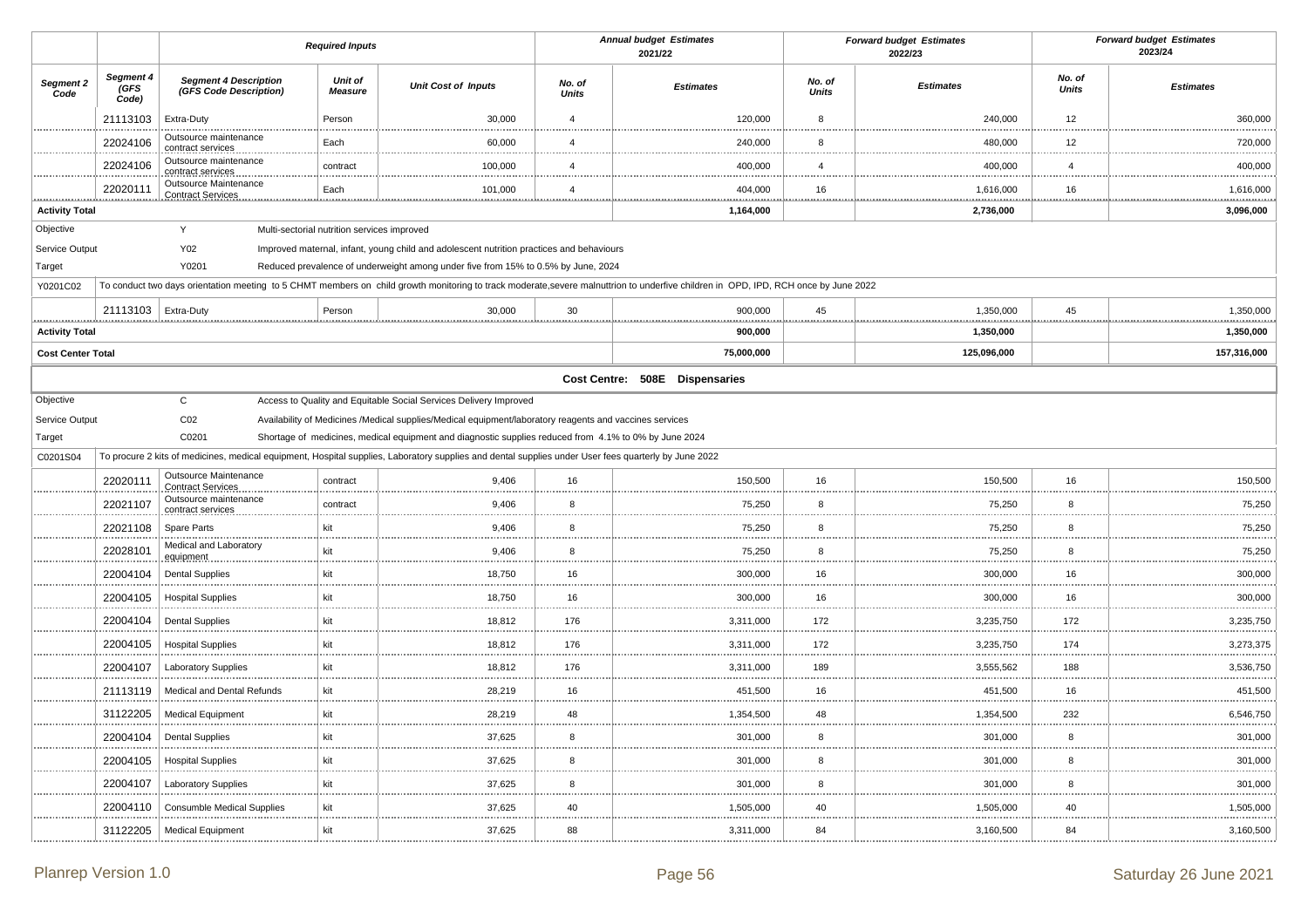|                            |                            |                                                                                                  | <b>Required Inputs</b>    |                                                                                                                                                                  |                        | <b>Annual budget Estimates</b><br>2021/22 |                        | <b>Forward budget Estimates</b><br>2022/23 |                        | <b>Forward budget Estimates</b><br>2023/24 |
|----------------------------|----------------------------|--------------------------------------------------------------------------------------------------|---------------------------|------------------------------------------------------------------------------------------------------------------------------------------------------------------|------------------------|-------------------------------------------|------------------------|--------------------------------------------|------------------------|--------------------------------------------|
| Segment 2<br>Code          | Segment 4<br>(GFS<br>Code) | <b>Segment 4 Description</b><br>(GFS Code Description)                                           | Unit of<br><b>Measure</b> | <b>Unit Cost of Inputs</b>                                                                                                                                       | No. of<br><b>Units</b> | <b>Estimates</b>                          | No. of<br><b>Units</b> | <b>Estimates</b>                           | No. of<br><b>Units</b> | <b>Estimates</b>                           |
|                            | 22023101                   | Mechanical, electrical, and<br>electronic spare parts                                            | kit                       | 42,000                                                                                                                                                           | $\overline{1}$         | 42,000                                    | 8                      | 336,000                                    | 8                      | 336,000                                    |
|                            | 22004102                   | Drugs and Medicines                                                                              | kit                       | 52,500                                                                                                                                                           | 8                      | 420,000                                   | 8                      | 420,000                                    | 8                      | 420,000                                    |
|                            | 31122205                   | <b>Medical Equipment</b>                                                                         | kit                       | 75,250                                                                                                                                                           | 8                      | 602,000                                   | 8                      | 602,000                                    | 8                      | 602,000                                    |
|                            | 22004104                   | <b>Dental Supplies</b>                                                                           | kit                       | 81,375                                                                                                                                                           | $\overline{4}$         | 325,500                                   | 8                      | 651,000                                    | 12                     | 976,500                                    |
|                            | 22004105                   | <b>Hospital Supplies</b>                                                                         | kit                       | 81,375                                                                                                                                                           | $\overline{4}$         | 325,500                                   | 8                      | 651,000                                    | 16                     | 1,302,000                                  |
|                            | 22004107                   | <b>Laboratory Supplies</b>                                                                       | kit                       | 81,375                                                                                                                                                           | $\overline{4}$         | 325,500                                   | 8                      | 651,000                                    | 12                     | .<br>976,500                               |
|                            | 22004104                   | <b>Dental Supplies</b>                                                                           | kit                       | 84,000                                                                                                                                                           | $\overline{1}$         | 84,000                                    | 8                      | 672,000                                    | 8                      | 672,000                                    |
|                            | 22004105                   | <b>Hospital Supplies</b>                                                                         | kit                       | 84,000                                                                                                                                                           | $\overline{1}$         | 84,000                                    | 8                      | 672,000                                    | 8                      | 672,000                                    |
|                            | 22004107                   | <b>Laboratory Supplies</b>                                                                       | kit                       | 84,000                                                                                                                                                           | $\overline{1}$         | 84,000                                    | 8                      | 672,000                                    | 8                      | 672,000                                    |
|                            | 22004102                   | Drugs and Medicines                                                                              | kit                       | 94,062                                                                                                                                                           | 192                    | 18,060,000                                | 180                    | 16,931,250                                 | 184                    | 17,307,500                                 |
|                            | 31122205                   | <b>Medical Equipment</b>                                                                         | kit                       | 122,062                                                                                                                                                          | $\overline{4}$         | 488,250                                   | 8                      | 976,500                                    | 12                     | 1,464,750                                  |
|                            | 31122205                   | <b>Medical Equipment</b>                                                                         | kit                       | 126,000                                                                                                                                                          | $\overline{1}$         | 126,000                                   | 8                      | 1,008,000                                  | 8                      | 1,008,000                                  |
|                            | 22004102                   | Drugs and Medicines                                                                              | kit                       | 188,125                                                                                                                                                          | 8                      | 1,505,000                                 | 8                      | 1,505,000                                  | 8                      | 1,505,000                                  |
|                            | 22004102                   | Drugs and Medicines                                                                              | kit                       | 376,250                                                                                                                                                          | 20                     | 7,525,000                                 | 32                     | 12,040,000                                 | 32                     | 12,040,000                                 |
|                            | 22004102                   | Drugs and Medicines                                                                              | kit                       | 406,875                                                                                                                                                          | $\overline{4}$         | 1,627,500                                 | 8                      | 3,255,000                                  | 16                     | 6,510,000                                  |
| <b>Activity Total</b>      |                            |                                                                                                  |                           |                                                                                                                                                                  |                        | 50,058,500                                |                        | 59,420,562                                 |                        | 70,053,125                                 |
| Service Output             |                            | C <sub>05</sub>                                                                                  |                           | Reproductive and Child Health care improved                                                                                                                      |                        |                                           |                        |                                            |                        |                                            |
| Target                     |                            | C0501                                                                                            |                           | Maternal mortality rate reduced from 44.5 to 40 per 100,000 live birth by year 2024                                                                              |                        |                                           |                        |                                            |                        |                                            |
| C0501S0M                   |                            |                                                                                                  |                           | To recruit, mobilized and collect 30 units of blood from voluntary non remunerated repeat blood donors quarterly by June 2022                                    |                        |                                           |                        |                                            |                        |                                            |
|                            | 21121103                   | Food and Refreshment                                                                             | Person                    | 1,000                                                                                                                                                            | 80                     | 80,000                                    | 120                    | 120,000                                    | 160                    | 160,000                                    |
| .                          | 21113103                   | Extra-Duty                                                                                       | Person                    | 20,000                                                                                                                                                           | 8                      | 160,000                                   | 12<br>.                | 240,000                                    | 16                     | 320,000<br>.                               |
| <b>Activity Total</b>      |                            | C <sub>06</sub>                                                                                  |                           |                                                                                                                                                                  |                        | 240,000                                   |                        | 360,000                                    |                        | 480,000                                    |
| Service Output<br>Target   |                            | C0602                                                                                            |                           | Communicable diseases Managed and Controlled and Neglected Tropical Diseases (NTD's)<br>Prevalence rate of malaria case reduced from 11.48 % to 9 % by June 2024 |                        |                                           |                        |                                            |                        |                                            |
| C0602S05                   |                            | To conduct identification and registration of mosquito breeding sites once by June 2022          |                           |                                                                                                                                                                  |                        |                                           |                        |                                            |                        |                                            |
|                            | 21113103   Extra-Duty      |                                                                                                  | Person                    | 20,000                                                                                                                                                           | 12                     | 240,000                                   | 12                     | 240,000                                    | 12                     | 240,000                                    |
| .<br><b>Activity Total</b> |                            |                                                                                                  |                           |                                                                                                                                                                  |                        | .<br>240,000                              |                        | 240,000                                    |                        | .<br>240,000                               |
| Service Output             |                            | CO9                                                                                              |                           | Human Resource for health in terms of number professional Mix at all levels improved                                                                             |                        |                                           |                        |                                            |                        |                                            |
| Target                     |                            | C0901                                                                                            |                           | Shortage of skilled and mixed human resource for health reduced from 70% to 50% June 2024                                                                        |                        |                                           |                        |                                            |                        |                                            |
| C0901C03                   |                            | [C0901C02] To conduct orientation on public services regulations to 2 new employees by June 2022 |                           |                                                                                                                                                                  |                        |                                           |                        |                                            |                        |                                            |
|                            | 21121103                   | Food and Refreshment<br>Ground travel (bus, railway taxi,                                        | Person                    | 10,000                                                                                                                                                           | $\overline{4}$         | 40.000                                    | $\overline{2}$         | 20.000                                     | $\overline{2}$         | 20,000                                     |
|                            | 22010102                   | etc).                                                                                            | Person                    | 10,000                                                                                                                                                           | $\overline{2}$         | 20,000                                    | 8                      | 80,000                                     | 12                     | 120,000<br>.                               |
|                            | 22010105                   | Per Diem - Domestic                                                                              | Person                    | 60,000                                                                                                                                                           | $\overline{2}$         | 120,000                                   | $\overline{4}$         | 240,000                                    | 8                      | 480,000                                    |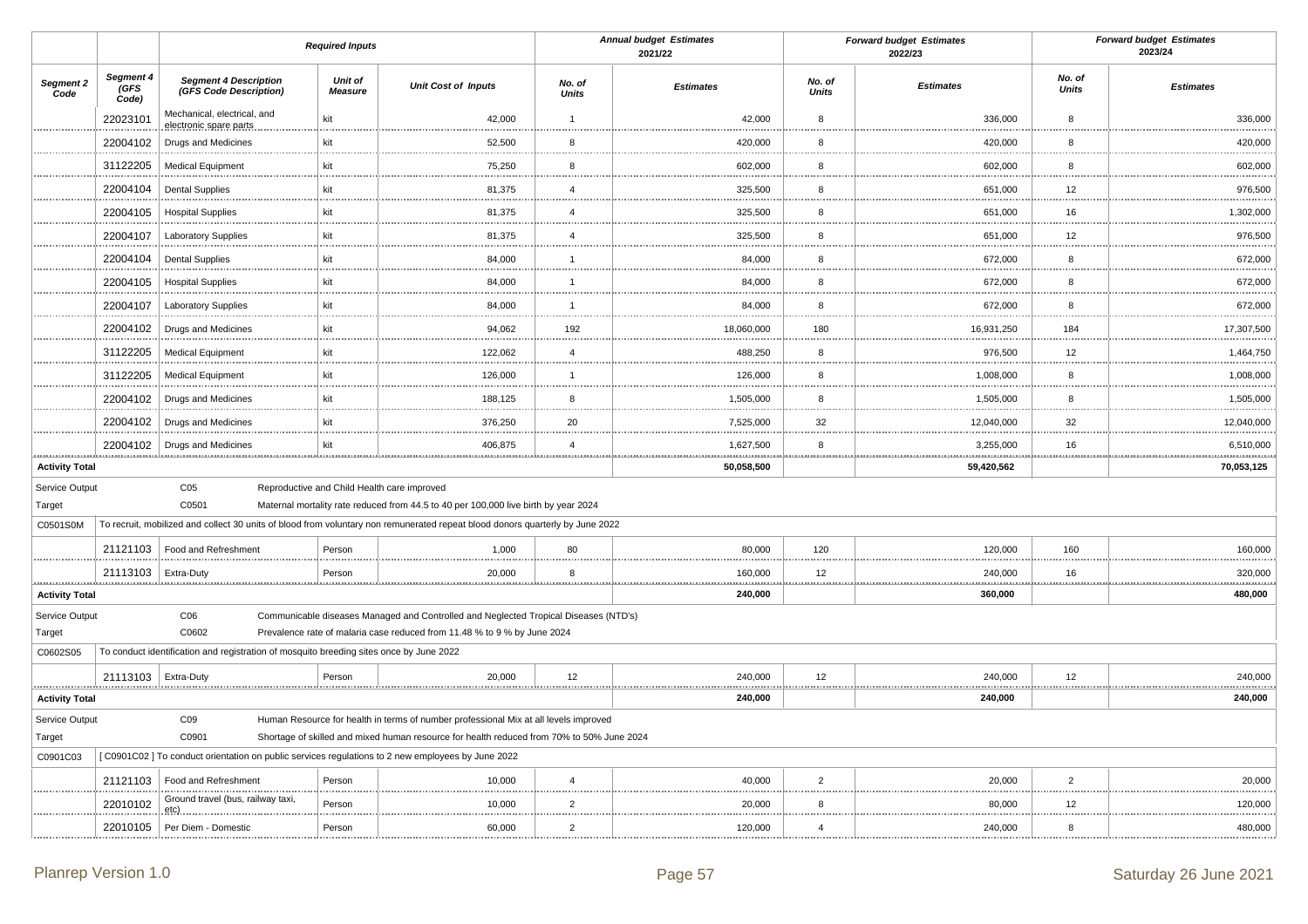|                       |                                  |                                                                                                    | <b>Required Inputs</b>    |                                                                                                              |                        | <b>Annual budget Estimates</b><br>2021/22 |                        | <b>Forward budget Estimates</b><br>2022/23 |                        | <b>Forward budget Estimates</b><br>2023/24 |
|-----------------------|----------------------------------|----------------------------------------------------------------------------------------------------|---------------------------|--------------------------------------------------------------------------------------------------------------|------------------------|-------------------------------------------|------------------------|--------------------------------------------|------------------------|--------------------------------------------|
| Segment 2<br>Code     | Segment 4<br><b>GFS</b><br>Code) | <b>Segment 4 Description</b><br>(GFS Code Description)                                             | Unit of<br><b>Measure</b> | <b>Unit Cost of Inputs</b>                                                                                   | No. of<br><b>Units</b> | <b>Estimates</b>                          | No. of<br><b>Units</b> | <b>Estimates</b>                           | No. of<br><b>Units</b> | <b>Estimates</b>                           |
| <b>Activity Total</b> |                                  |                                                                                                    |                           |                                                                                                              |                        | 180,000                                   |                        | 340,000                                    |                        | 620,000                                    |
| Service Output        |                                  | C56<br>Improved Health Services                                                                    |                           |                                                                                                              |                        |                                           |                        |                                            |                        |                                            |
| Target                |                                  | C5601                                                                                              |                           | Improved health facilities infrastructures by June 2024                                                      |                        |                                           |                        |                                            |                        |                                            |
| C5601D03              |                                  | [C5601D02] [C5601D01] To conduct rehabilitation of health facility buildings once by June 2022     |                           |                                                                                                              |                        |                                           |                        |                                            |                        |                                            |
|                       | 22020111                         | Outsource Maintenance<br>Contract Services                                                         | contract                  | 175,000                                                                                                      | $\overline{1}$         | 175,000                                   | $\overline{4}$         | 700,000                                    | 6                      | 1,050,000                                  |
| <b>Activity Total</b> |                                  |                                                                                                    |                           |                                                                                                              |                        | 175,000                                   |                        | <u>.</u><br>700,000                        |                        | .<br>1,050,000                             |
| Target                |                                  | C5602                                                                                              |                           | Capacity building to all facility in charges on planning, budgeting and financial management by June 2024    |                        |                                           |                        |                                            |                        |                                            |
| C5602C01              |                                  | [E0101S08] To conduct preparation of 2022/2023 Dispensary health plans for 5 days by February 2022 |                           |                                                                                                              |                        |                                           |                        |                                            |                        |                                            |
|                       | 22010102                         | Ground travel (bus, railway taxi,<br>etc).                                                         | Person                    | 20,000                                                                                                       | $\overline{2}$         | 40,000                                    | 6                      | 120,000                                    | 9                      | 180,000                                    |
|                       | 22010105                         | Per Diem - Domestic                                                                                | Perdiem                   | 80,000                                                                                                       | 5                      | 400,000                                   | 12                     | 960,000                                    | 18                     | 1,440,000                                  |
| <b>Activity Total</b> |                                  |                                                                                                    |                           |                                                                                                              |                        | 440,000                                   |                        | 1,080,000                                  |                        | .<br>1,620,000                             |
| Objective             |                                  | E                                                                                                  |                           | Good Governance and Administrative Services Enhanced                                                         |                        |                                           |                        |                                            |                        |                                            |
| Service Output        |                                  | E01                                                                                                |                           | Organizational structure and institutional management at all levels strengthened                             |                        |                                           |                        |                                            |                        |                                            |
| Target                |                                  | E0101                                                                                              |                           | Organization structures and institutional management at all levels strengthened from 50% to 75% by June 2024 |                        |                                           |                        |                                            |                        |                                            |
| E0101S1H              |                                  | To meet general administrative duties under user fee at health facility quaterly by June 2022      |                           |                                                                                                              |                        |                                           |                        |                                            |                        |                                            |
|                       | 21121103                         | Food and Refreshment                                                                               | Person<br>days            | 1,000                                                                                                        | 420                    | 420,000                                   | 420                    | 420,000                                    | 420                    | 420,000                                    |
|                       | 22003101                         | Petrol                                                                                             | Litres                    | 2,500                                                                                                        | 218                    | 545,000                                   | 538                    | 1,345,000                                  | 538                    | 1,345,000                                  |
|                       | 22003101                         | Petrol                                                                                             | Litres                    | 3,000                                                                                                        | 170                    | 510,000                                   | 12                     | 36,000                                     | 12                     | 36,000                                     |
|                       | 22010102                         | Ground travel (bus, railway taxi,<br>$etc)$ .<br>                                                  | Person                    | 5,000                                                                                                        | 16                     | 80,000                                    | 16                     | 80,000                                     | 16                     | 80,000                                     |
|                       | 22011102                         | Ground travel (bus, railway taxi,<br>$etc)_{}$                                                     | Person                    | 5,000                                                                                                        | 56                     | 280,000                                   | 58                     | 290,000                                    | 84                     | 420,000<br>.                               |
|                       | 21113117                         | On Call Allowance<br>                                                                              | Allowance                 | 10,000                                                                                                       | 99<br>                 | 990,000                                   | 57                     | 570,000                                    | 78                     | 780,000                                    |
|                       | 22001101                         | Office Consumables (papers,<br>pencils, pens and stationaries)                                     | Set                       | 10,000                                                                                                       | 16                     | 160,000                                   | 16                     | 160,000                                    | 16                     | 160,000                                    |
|                       | 22002101                         | Electricity                                                                                        | Unit                      | 10,000                                                                                                       | 50<br>$\cdots$         | 500,000                                   | 50                     | 500,000                                    | 50                     | 500,000                                    |
|                       | 22003101                         | Petrol                                                                                             | Litres                    | 10,000                                                                                                       | 10                     | 100,000                                   | 10                     | 100,000                                    | 10                     | 100,000                                    |
|                       | 22010102                         | Ground travel (bus, railway taxi,<br>etc)                                                          | Person                    | 10,000                                                                                                       | 36                     | 360,000                                   | 48                     | 480,000                                    | 64                     | 640,000                                    |
|                       | 22012115                         | <b>Communication Network</b><br>Services                                                           | Month                     | 10,000                                                                                                       | 90                     | 900,000                                   | 90                     | 900,000                                    | 90                     | 900,000                                    |
|                       | 21113103                         | Extra-Duty                                                                                         | Person                    | 15,000                                                                                                       | $\boldsymbol{9}$       | 135,000                                   | 9                      | 135,000                                    | $9\,$                  | 135,000<br>                                |
|                       | 22010102                         | Ground travel (bus, railway taxi,<br>etc)                                                          | Person                    | 15,000                                                                                                       | 5                      | 75,000                                    | 5                      | 75,000                                     | 5                      | 75,000                                     |
|                       | 22012115                         | <b>Communication Network</b><br>Services                                                           | Hour                      | 15,000                                                                                                       | 19<br>.                | 285,000                                   | 22                     | 330,000                                    | 22                     | 330,000                                    |
|                       | 21113103                         | Extra-Duty                                                                                         | Person                    | 20,000                                                                                                       | 604                    | 12,080,000                                | 715                    | 14,300,000                                 | 1,015                  | 20,300,000                                 |
|                       | 21113117                         | On Call Allowance                                                                                  | Person                    | 20,000                                                                                                       | 80                     | 1,600,000                                 | 80                     | 1,600,000                                  | 80                     | 1,600,000                                  |
|                       | 22001101                         | Office Consumables (papers,<br>pencils, pens and stationaries)                                     | Set                       | 20,000                                                                                                       | 16                     | 320,000                                   | $\overline{4}$         | 80,000                                     | $\overline{4}$         | 80,000                                     |
|                       | 22002101                         | Electricity                                                                                        | Unit                      | 20,000                                                                                                       | 6                      | 120,000                                   | 6                      | 120,000                                    | 6                      | 120,000                                    |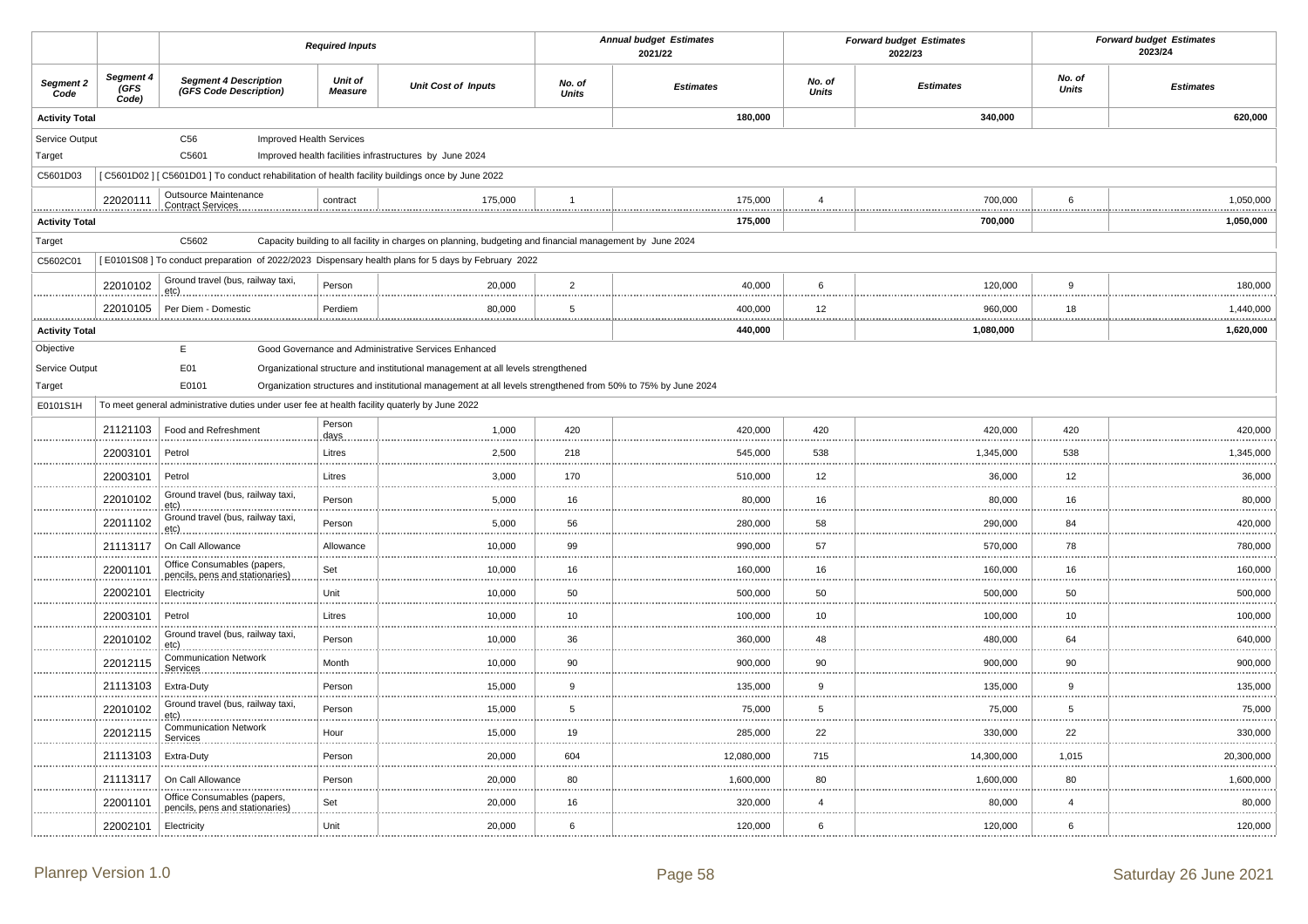|                   |                            | <b>Required Inputs</b>                                                |                           |                            | <b>Annual budget Estimates</b><br>2021/22 |                  | <b>Forward budget Estimates</b><br>2022/23 |                  | <b>Forward budget Estimates</b><br>2023/24 |                  |
|-------------------|----------------------------|-----------------------------------------------------------------------|---------------------------|----------------------------|-------------------------------------------|------------------|--------------------------------------------|------------------|--------------------------------------------|------------------|
| Segment 2<br>Code | Segment 4<br>(GFS<br>Code) | <b>Segment 4 Description</b><br>(GFS Code Description)                | Unit of<br><b>Measure</b> | <b>Unit Cost of Inputs</b> | No. of<br><b>Units</b>                    | <b>Estimates</b> | No. of<br>Units                            | <b>Estimates</b> | No. of<br><b>Units</b>                     | <b>Estimates</b> |
|                   | 22003101                   | Petrol                                                                | Litres                    | 20,000                     | 10                                        | 200,000          | $\overline{1}$                             | 20,000           | $\overline{1}$                             | 20,000           |
|                   | 22010102                   | Ground travel (bus, railway taxi,<br>etc)                             | Person                    | 20,000                     | 8                                         | 160,000          | 8                                          | 160,000          | 8                                          | 160,000          |
|                   | 22012115                   | <b>Communication Network</b><br>Services                              | Bill                      | 20,000                     | 12                                        | 240,000          | 12                                         | 240,000          | 12                                         | 240,000          |
|                   | 21113103                   | Extra-Duty                                                            | Person                    | 30,000                     | 210                                       | 6,300,000        | 202                                        | 6,060,000        | 186                                        | 5,580,000        |
|                   | 22001112                   | <b>Outsourcing Costs (includes</b><br>cleaning and security services) | Person                    | 30,000                     | 24                                        | 720,000          | 24                                         | 720,000          | 24                                         | 720,000          |
|                   | 22002101                   | Electricity                                                           | Bill                      | 30,000                     | 12                                        | 360,000          | 12                                         | 360,000          | 12                                         | 360,000          |
|                   | 22003101                   | Petrol                                                                | Litres                    | 30,000                     | 10                                        | 300,000          | 10                                         | 300,000          | 10                                         | 300,000          |
|                   | 22010102                   | Ground travel (bus, railway taxi,<br>$etc)$ .                         | Person                    | 30,000                     | $\overline{4}$                            | 120,000          | $\overline{4}$                             | 120,000          | $\overline{4}$                             | 120,000          |
|                   | 22010105                   | Per Diem - Domestic                                                   | Person                    | 30,000                     | 20                                        | 600,000          | 16                                         | 480,000          | 20                                         | 600,000          |
|                   | 22012115                   | <b>Communication Network</b><br>Services                              | Each                      | 30,000                     | $\overline{4}$                            | 120,000          | $\overline{4}$                             | 120,000          | $\overline{4}$                             | 120,000          |
|                   | 22012115                   | <b>Communication Network</b><br>Services                              | Each                      | 35,000                     | $\mathbf{1}$                              | 35,000           |                                            | 35,000           | $\mathbf{1}$                               | 35,000           |
|                   | 22001112                   | <b>Outsourcing Costs (includes</b><br>cleaning and security services) | Person                    | 50,000                     | 16                                        | 800,000          | 10                                         | 500,000          | 10                                         | 500,000          |
|                   | 22002101                   | Electricity                                                           | Unit                      | 50,000                     | $\overline{4}$                            | 200,000          | $\overline{4}$                             | 200,000          | $\overline{4}$                             | 200,000          |
|                   | 22010102                   | Ground travel (bus, railway taxi,<br>etc)                             | Kilometer                 | 55,000                     | $\overline{1}$                            | 55,000           |                                            | 55,000<br>.      | $\mathbf{1}$                               | 55,000           |
|                   | 22001112                   | <b>Outsourcing Costs (includes</b><br>cleaning and security services) | Person                    | 60,000                     | 247                                       | 14,820,000       | 252                                        | 15,120,000       | 292                                        | 17,520,000       |
|                   | 22010105                   | Per Diem - Domestic                                                   | Person                    | 60,000                     | 171                                       | 10,260,000       | 236                                        | 14,160,000       | 302                                        | 18,120,000       |
|                   | 22010102                   | Ground travel (bus, railway taxi,<br>etc)                             | Kilometer                 | 75,000                     | $\mathbf{1}$                              | 75,000           |                                            | 75,000           | $\overline{1}$                             | 75,000           |
|                   | 22001101                   | Office Consumables (papers,<br>pencils, pens and stationaries)        | Set                       | 88,750                     | $\overline{4}$                            | 355,000          | 12                                         | 1,065,000        | 24                                         | 2,130,000        |
|                   | 22001112                   | <b>Outsourcing Costs (includes</b><br>cleaning and security services) | Person                    | 90,000                     | 8                                         | 720,000          | 24                                         | 2,160,000        | 24                                         | 2,160,000        |
|                   | 22001101                   | Office Consumables (papers,<br>pencils, pens and stationaries)        | Set                       | 100,000                    | $\overline{1}$                            | 100,000          |                                            | 100,000          | $\overline{1}$                             | 100,000          |
|                   | 22001112                   | <b>Outsourcing Costs (includes</b><br>cleaning and security services) | Person                    | 100,000                    | 10                                        | 1,000,000        | 9                                          | 900,000          | 9                                          | 900,000          |
|                   | 22001113                   | <b>Cleaning Supplies</b><br>                                          | Set                       | 100,000                    | 17                                        | 1,700,000        | 21                                         | 2,100,000<br>    | 29                                         | 2,900,000        |
|                   | 22001101                   | Office Consumables (papers,<br>pencils, pens and stationaries)        | Set                       | 105,000                    | $\mathbf{1}$                              | 105,000          | $\overline{4}$                             | 420,000          | $\overline{4}$                             | 420,000          |
|                   | 22001113                   | <b>Cleaning Supplies</b>                                              | Each                      | 161,750                    | $\overline{1}$                            | 161,750          |                                            | 161,750          | $\mathbf{1}$                               | 161,750          |
|                   | 22001113                   | <b>Cleaning Supplies</b>                                              | Set                       | 177,500                    | $\overline{2}$                            | 355,000          | $\overline{2}$                             | 355,000          | $\overline{2}$                             | 355,000          |
|                   | 22001101                   | Office Consumables (papers,<br>pencils, pens and stationaries)        | Set                       | 177,500                    | $\overline{2}$<br>                        | 355,000          | $\overline{2}$                             | 355,000          | $\overline{2}$                             | 355,000          |
|                   | 31221109                   | Cleaning supplies                                                     | Each                      | 181,750                    |                                           | 181,750          |                                            | 181,750          |                                            | 181,750          |
|                   | 22002101                   | Electricity                                                           | Bill                      | 195,000                    |                                           | 195,000          |                                            | 780,000          | 12                                         | 2,340,000        |
|                   | 22001101                   | Office Consumables (papers,<br>pencils, pens and stationaries)        | Set                       | 215,000                    | -1                                        | 215,000          | $\overline{4}$                             | 860,000          | $\overline{4}$                             | 860,000          |
|                   | 22001102                   | Computer Supplies and<br>Accessories                                  | Each                      | 228,812                    | $\overline{4}$                            | 915,250<br>      |                                            | 228,812<br>      | $\overline{1}$                             | 228,812          |
|                   | 22001102                   | Computer Supplies and<br><b>Accessories</b>                           | Set                       | 240,000                    | -1                                        | 240,000          |                                            | 240,000          | $\mathbf{1}$                               | 240,000          |
|                   | 22002101                   | Electricity                                                           | Unit                      | 285,000                    | $\mathbf{1}$                              | 285,000          | 8                                          | 2,280,000        | 8                                          | 2,280,000        |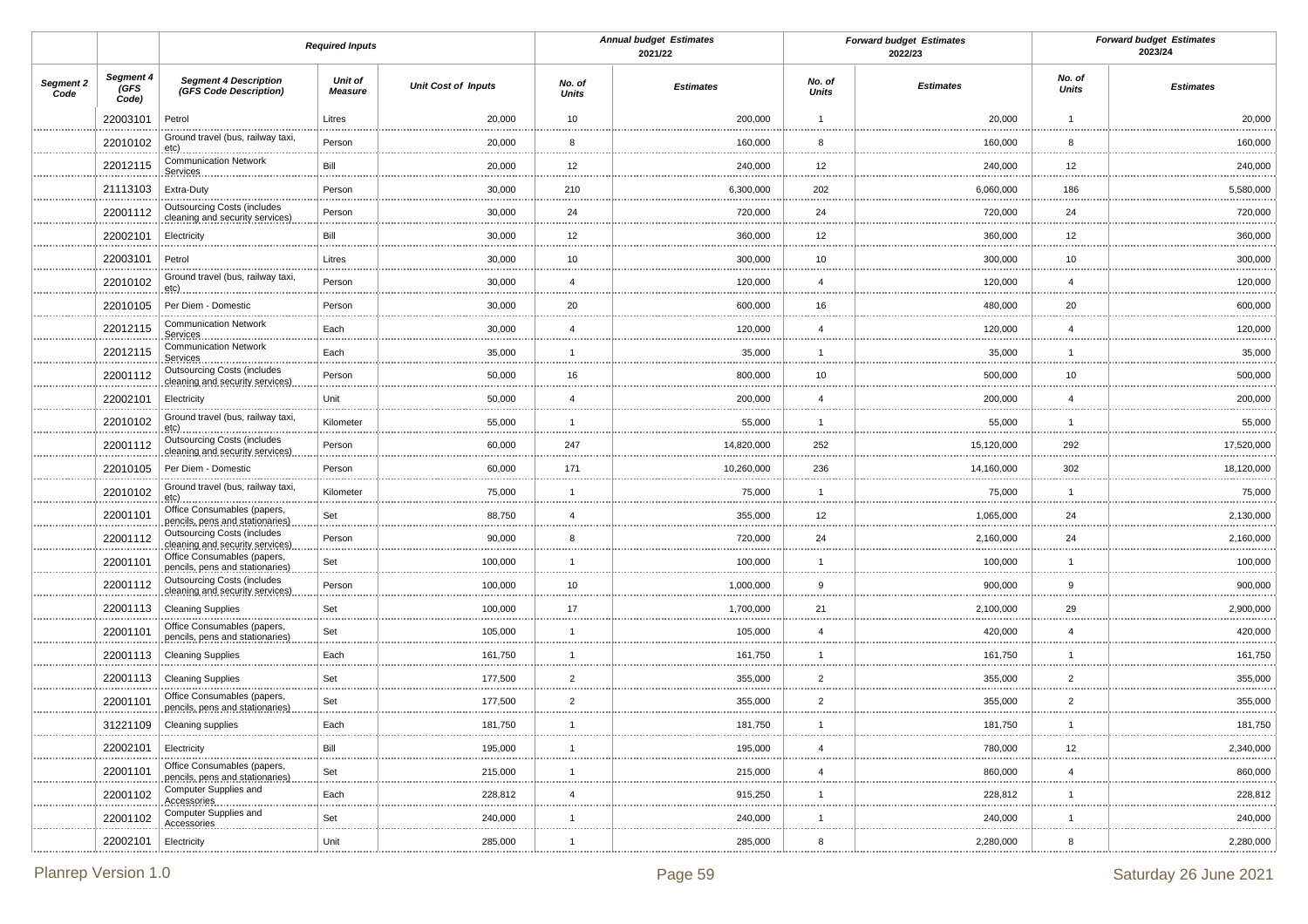|                           |                                                                                                                                                  | <b>Required Inputs</b>                                                |                           |                            | <b>Annual budget Estimates</b><br>2021/22 |                  | <b>Forward budget Estimates</b><br>2022/23 |                  | <b>Forward budget Estimates</b><br>2023/24 |                  |
|---------------------------|--------------------------------------------------------------------------------------------------------------------------------------------------|-----------------------------------------------------------------------|---------------------------|----------------------------|-------------------------------------------|------------------|--------------------------------------------|------------------|--------------------------------------------|------------------|
| Segment 2<br>Code         | Segment 4<br>(GFS<br>Code)                                                                                                                       | <b>Segment 4 Description</b><br>(GFS Code Description)                | <b>Unit of</b><br>Measure | <b>Unit Cost of Inputs</b> | No. of<br><b>Units</b>                    | <b>Estimates</b> | No. of<br><b>Units</b>                     | <b>Estimates</b> | No. of<br>Units                            | <b>Estimates</b> |
|                           | 22020111                                                                                                                                         | Outsource Maintenance<br><b>Contract Services</b>                     | contract                  | 395,000                    | $\overline{1}$                            | 395,000          | $\mathbf{1}$                               | 395,000          | -1                                         | 395,000          |
|                           | 22001102                                                                                                                                         | Computer Supplies and<br>Accessories                                  | Set                       | 430,000                    | $\overline{2}$                            | 860,000          | $\overline{2}$                             | 860,000          | $\overline{2}$                             | 860,000          |
|                           | 22020111                                                                                                                                         | Outsource Maintenance<br>Contract Services                            | contract                  | 445,000                    | .<br>-1                                   | 445,000          |                                            | 445,000          | -1                                         | 445,000          |
|                           | 22020111                                                                                                                                         | Outsource Maintenance<br><b>Contract Services</b>                     | contract                  | 475,000                    | -1                                        | 475,000          |                                            | 475,000          | 1                                          | <br>475,000      |
|                           | 22001102                                                                                                                                         | Computer Supplies and<br>Accessories                                  | Each                      | 495,000                    | -1                                        | 495,000          | -1                                         | 495,000          | -1                                         | <br>495,000      |
|                           | 22001102                                                                                                                                         | Computer Supplies and<br>Accessories                                  | Set                       | 500,000                    | $\overline{2}$                            | 1,000,000        | $\overline{2}$                             | 1,000,000        | $\overline{2}$                             | 1,000,000        |
|                           | 22024106                                                                                                                                         | Outsource maintenance<br>contract services                            | contract                  | 500,000                    | <br>$\overline{2}$                        | 1,000,000        | .<br>$\overline{2}$                        | 1,000,000        | .<br>$\overline{2}$                        | .<br>1,000,000   |
|                           | 22001101                                                                                                                                         | Office Consumables (papers,<br>pencils, pens and stationaries)        | Set                       | 595,000                    | $\overline{1}$                            | 595,000          | 8                                          | 4,760,000        | 8                                          | 4,760,000        |
|                           | 22012103                                                                                                                                         | Wire, Wireless, Telephone, Telex<br>Services and Facsimile            | Set                       | 600,000                    | -1                                        | 600,000          |                                            | 600,000          | $\overline{\mathbf{1}}$                    | 600,000<br>      |
|                           | 22020111                                                                                                                                         | Outsource Maintenance<br><b>Contract Services</b>                     | <b>Buildings</b>          | 755,000                    | $\mathbf{1}$<br>                          | 755,000          | $\overline{4}$                             | 3,020,000        | $\overline{4}$                             | 3,020,000        |
|                           | 22001102                                                                                                                                         | Computer Supplies and<br>Accessories                                  | Set                       | 800,000                    | 13                                        | 10,400,000       | 21                                         | 16,800,000       | 21                                         | 16,800,000       |
|                           | 22001112                                                                                                                                         | <b>Outsourcing Costs (includes</b><br>cleaning and security services) | Person                    | 900,000                    | -1                                        | 900,000          |                                            | 900,000          | 1                                          | 900,000          |
|                           | 22001112                                                                                                                                         | <b>Outsourcing Costs (includes</b><br>cleaning and security services) | Person                    | 1,000,000                  | -1                                        | 1,000,000        | $\overline{4}$                             | 4,000,000        | $\overline{4}$                             | 4,000,000        |
|                           | 31122207                                                                                                                                         | Generators                                                            | Set                       | 1,000,000                  | -1<br>                                    | 1,000,000        |                                            | 1,000,000        | $\overline{\mathbf{1}}$                    | 1,000,000        |
|                           | 22001102                                                                                                                                         | Computer Supplies and<br>Accessories                                  | Each                      | 1,040,000                  | -1<br>                                    | 1,040,000<br>.   |                                            | 1,040,000<br>.   | -1                                         | 1,040,000<br>.   |
| <br><b>Activity Total</b> | .                                                                                                                                                |                                                                       |                           |                            |                                           | 82,668,750       |                                            | 109,223,313      |                                            | 125,148,313      |
| E0101S1L                  | [E0101S0C] To settle monthly utility bills for health facility(water,electricity, postage,telephone,fax,internet services) quaterly by June 2022 |                                                                       |                           |                            |                                           |                  |                                            |                  |                                            |                  |
|                           | 22012115                                                                                                                                         | <b>Communication Network</b><br>Services                              | bundle                    | 30,000                     | $\overline{4}$                            | 120,000          | 8                                          | 240,000          | 12<br>.                                    | 360,000          |
|                           | 22002102                                                                                                                                         | <b>Water Charges</b>                                                  | Bill                      | 50,000                     | 4                                         | 200,000          | 8                                          | 400,000          | 12                                         | 600,000          |
| .                         | 22002101                                                                                                                                         | Electricity                                                           | Bill                      | 100,000                    | $\overline{4}$                            | 400,000          | 8                                          | 800,000          | 12                                         | 1,200,000        |
| <b>Activity Total</b>     |                                                                                                                                                  |                                                                       |                           |                            |                                           | 720,000          |                                            | 1,440,000        |                                            | 2,160,000        |
| E0101S1U                  | To meet routine administrative issues under User fee source of fund by June 2022                                                                 |                                                                       |                           |                            |                                           |                  |                                            |                  |                                            |                  |
|                           | 22012115                                                                                                                                         | <b>Communication Network</b><br>Services                              | bundle                    | 1,062                      | 12<br>                                    | 12,750           | 12                                         | 12,750           | 12<br>                                     | 12,750           |
|                           | 22003101                                                                                                                                         | Petrol                                                                | Litres                    | 2,500                      | 70                                        | 175,000          | 400                                        | 1,000,000        | 400                                        | 1,000,000        |
|                           | 22012115                                                                                                                                         | <b>Communication Network</b><br>Services                              | hour                      | 10,000                     | 12                                        | 120,000          | 12                                         | 120,000          | 12                                         | 120,000          |
|                           | 22012115                                                                                                                                         | <b>Communication Network</b><br>Services.                             | Each                      | 12,000                     | $\overline{4}$                            | 48,000           | $\overline{4}$                             | 48,000           | $\overline{4}$                             | 48,000           |
|                           | 21113103                                                                                                                                         | Extra-Duty                                                            | Person                    | 20,000                     | 45                                        | 900,000          | $\overline{4}$                             | 80,000           | $\overline{a}$                             | 80,000           |
|                           | 22010102<br>.                                                                                                                                    | Ground travel (bus, railway taxi,<br>$etc)$ .                         | Kilometer                 | 20,000                     |                                           | 20,000           |                                            | 20,000           |                                            | 20,000           |
|                           | 21113103                                                                                                                                         | Extra-Duty                                                            | Person                    | 30,000                     | 20                                        | 600,000          | 20                                         | 600,000          | 20                                         | 600,000          |
|                           | 22001112                                                                                                                                         | <b>Outsourcing Costs (includes</b><br>cleaning and security services) | Person                    | 60,000                     | 12                                        | 720,000          | -1<br>.                                    | 60,000           | -1                                         | 60,000           |
|                           | 22010105                                                                                                                                         | Per Diem - Domestic                                                   | Person                    | 60,000                     | 13                                        | 780,000          | 10<br>                                     | 600,000          | 10                                         | 600,000          |
|                           | 22010105                                                                                                                                         | Per Diem - Domestic                                                   | Person                    | 80,000                     | 8                                         | 640,000          | 16                                         | 1,280,000        | 24                                         | 1,920,000        |